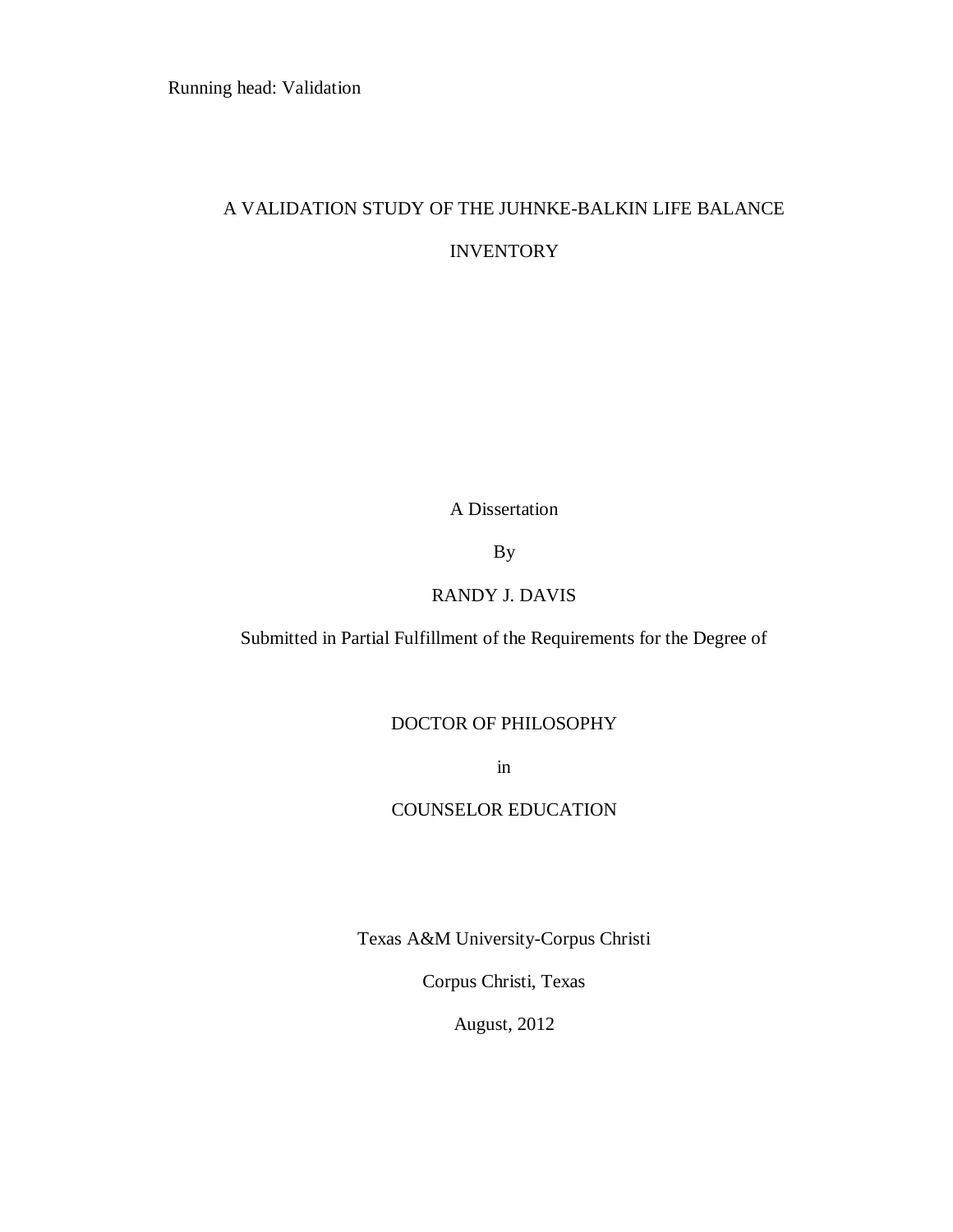Randy J. Davis

All Rights Reserved

August 2012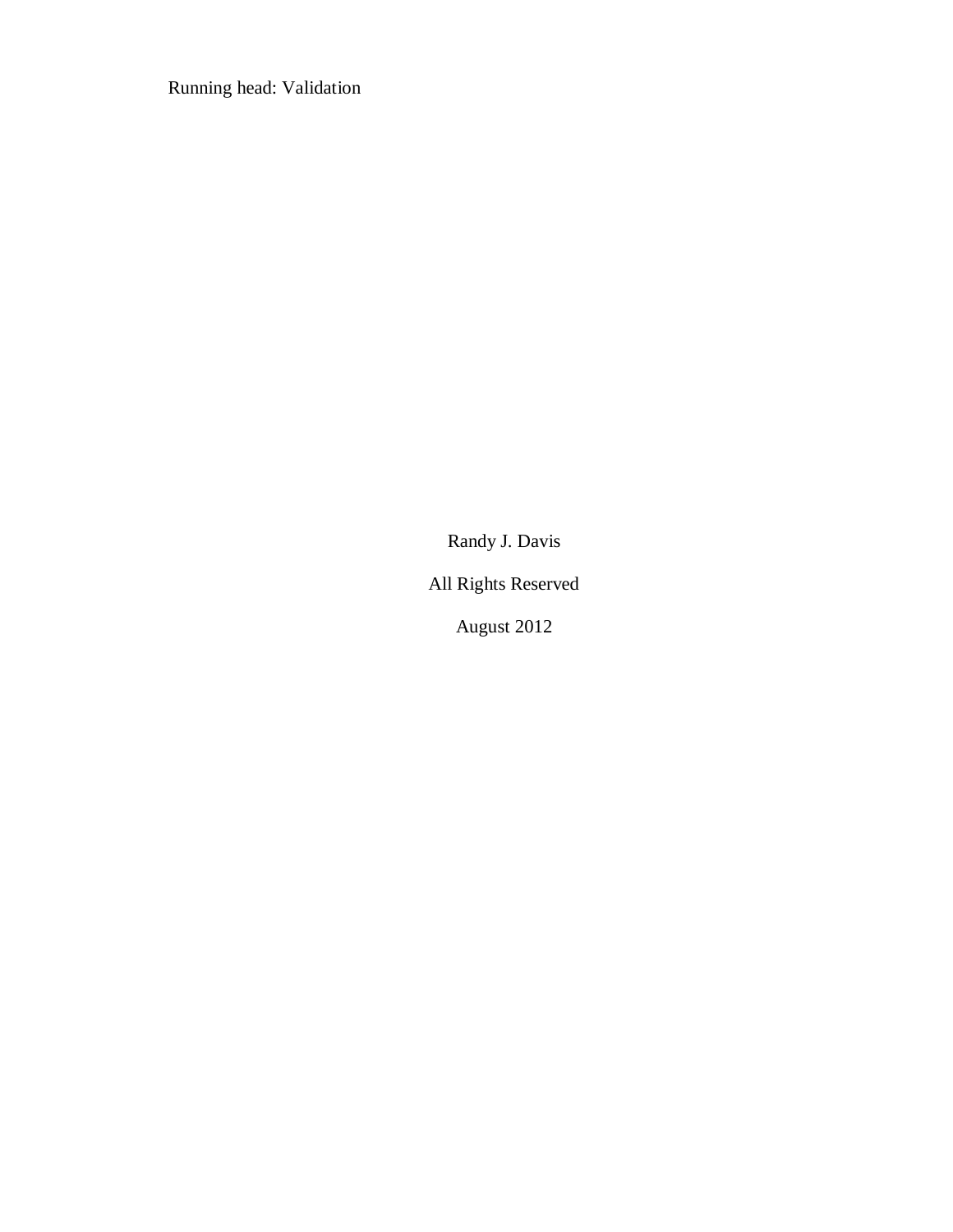#### ABSTRACT

Life balance was investigated as a unifying construct of wellness and found to be a significant, holistic concept among a variety of counseling professionals. The life balance construct is described as multifaceted and individually defined with elements of agency and autonomy. Assessment of the construct may yield information useful in supporting client change. Normative samples were drawn from both clinical and nonclinical settings ( $N = 346$ ) and included both males ( $n = 178$ ) and females ( $n = 168$ ) with an age range of 18 to 67 ( $M = 30.28$ ,  $SD = 10.64$ ). Primary foci of this study included establishing initial evidence of validity of the internal structure of the Juhnke-Balkin Life Balance Inventory (JBLI), an instrument designed to assess life balance. The JBLI was tested for evidence of concurrent and discriminate validity with the OQ45.2 via multiple regression analysis and *t* tests of clinical and nonclinical samples. Using exploratory factor analysis ( $N = 346$ ), 11 factors were retained accounting for 49% of variance in the model and corresponding scales were developed. Factors were identified based on factor loadings of .40 or greater. Reliability analysis was conducted on each scale, yielding adequate (.76) to high (.91) estimates of reliability for the 11 scales. Six of the 11 were identified as discriminant between clinical and nonclinical populations. Evidence of relationships to other variables was established between 9 of the JBLI scales and the three OQ45.2 scales. Post hoc analysis was conducted and the original factor structure was retained with an increase of 2% for a total of 51% of variance explained in the model. Results from the study serve as initial evidence of validity and reliability for an assessment instrument designed to measure life balance.

iii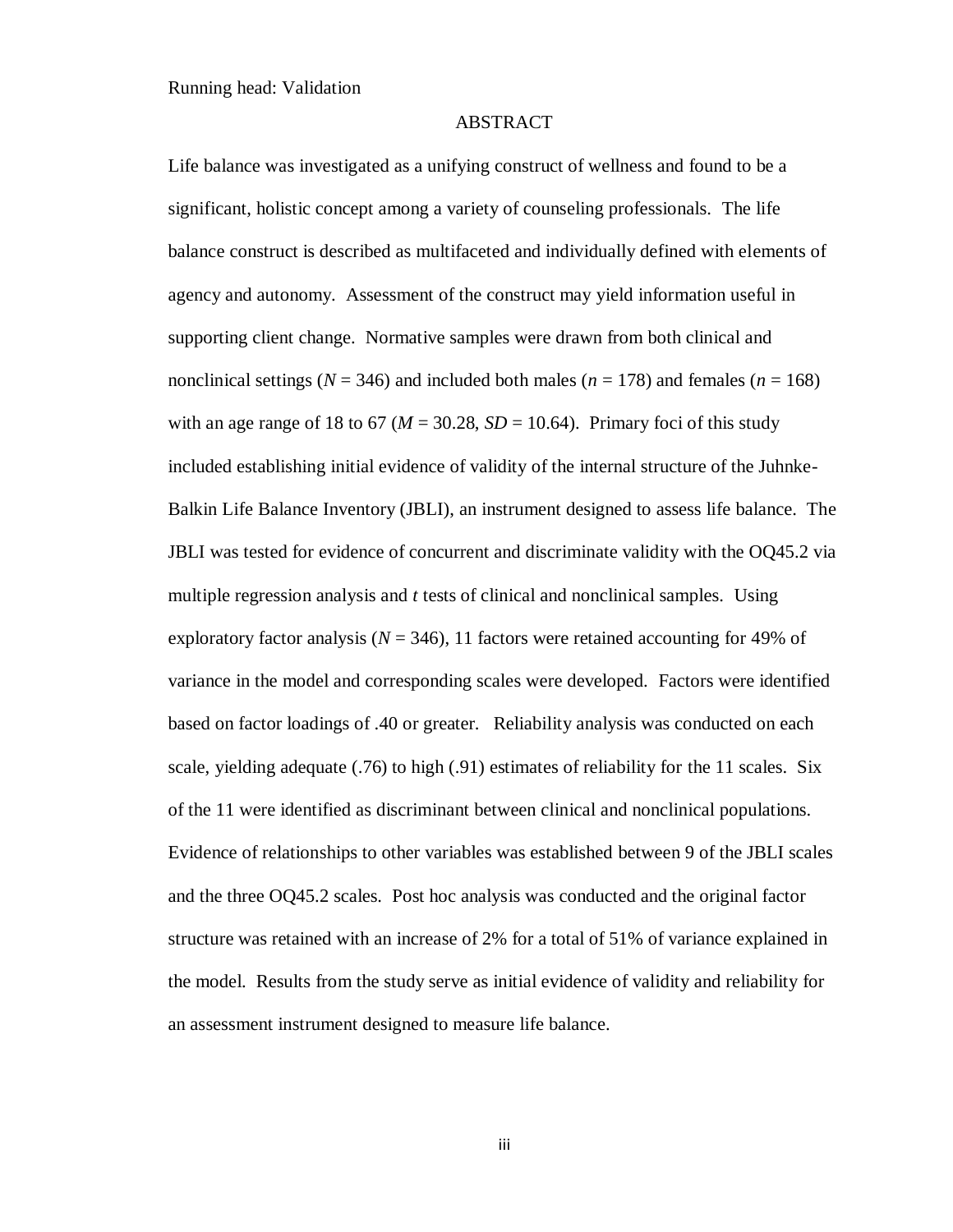#### DEDICATION

This study is dedicated in part to those who volunteered as participants. In addition, the study is dedicated to all those that were instrumental in the completion of the requirements for this advanced degree in Counselor Education. Success in this endeavor was supported by faculty, family, friends, and a quest for knowledge. Many thanks and much gratitude is accorded to those that worked to make this possible. Special dedication is made to Pamela Denise Cleveland to whom my heart will always belong.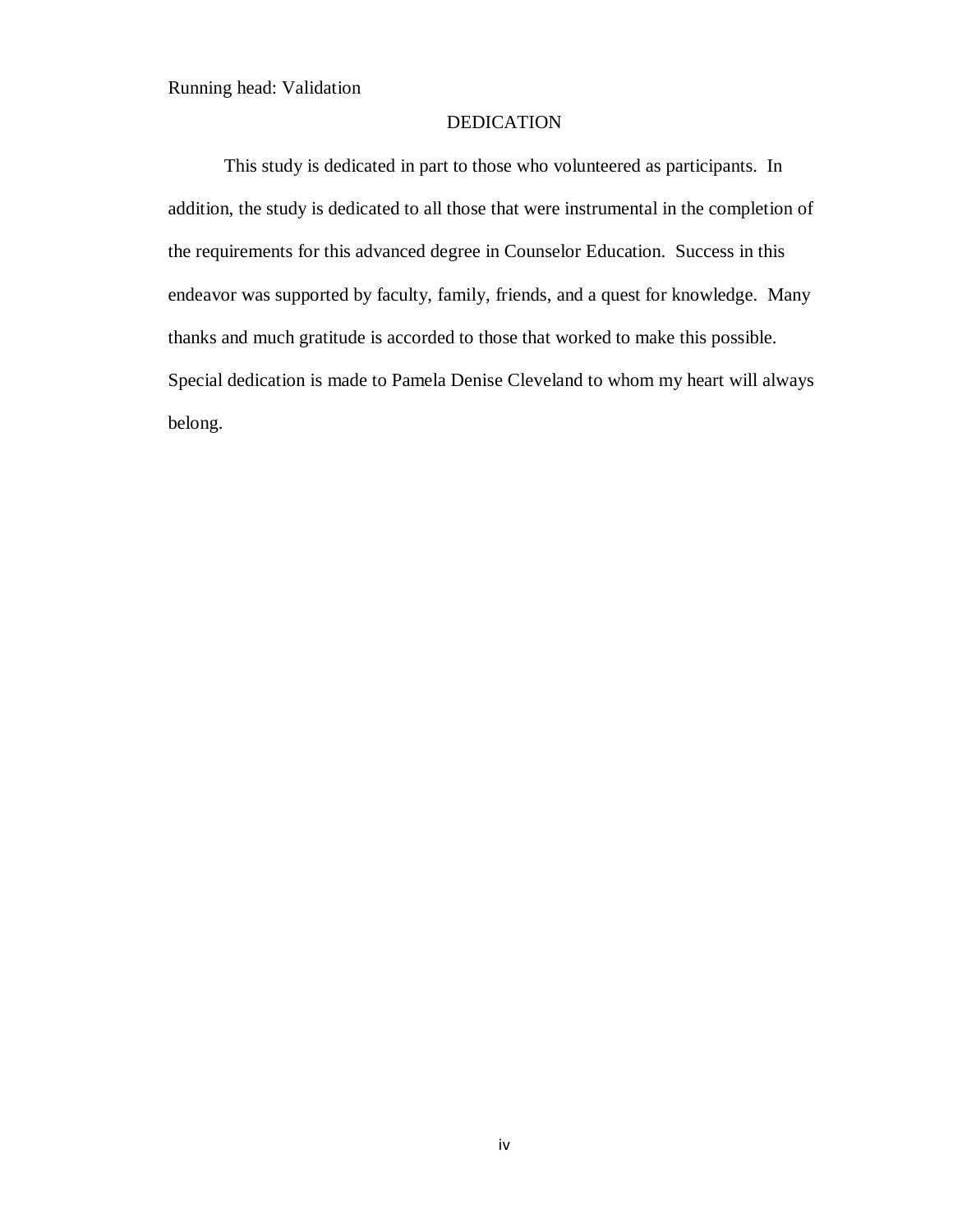#### ACKNOWLEDGMENTS

Tremendous gratitude is acknowledged herein for the invaluable guidance, instruction, and care extended to me by a long list of educators, administrators and administrative assistants, supervisors, mentors, colleagues, clients, and students throughout my life and academic career. Many thanks go to Dr. Robert Smith for his exceptional leadership. Very special thanks are given to my dissertation chair, Dr. Richard Balkin, who was instrumental in my success and recognized the potential of an outlier; no one rocks as hard as he does! Additional thanks go out to Dr. Gerald Juhnke for his caring support and encouragement as well as his assistance in collecting data. Thanks and gratitude also goes to Dr. Mary Alice Fernandez for her invaluable assistance in organizing data collection sites for this study. Special thanks are due to the other members of my dissertation committee as well. Heartfelt thanks go to Dr. Marvarene Oliver in recognition of her extraordinary example of grit and determination that so resonate with me. She is a great lady and very light on her feet. Additional thanks to Dr. Manuel Zamarripa for sharing his passion for social justice and advocacy which has shaped my identity as a counselor. Thanks go to Dr. Scott Sherman for his support and great sense of humor as well as for his assistance in data collection. In addition, many thanks are extended to Compliance Officer Erin Sherman for her guidance and expertise. Last, acknowledgement and warm thanks go to Administrative Assistant Rachel Perez for her vital help and support throughout my program.

v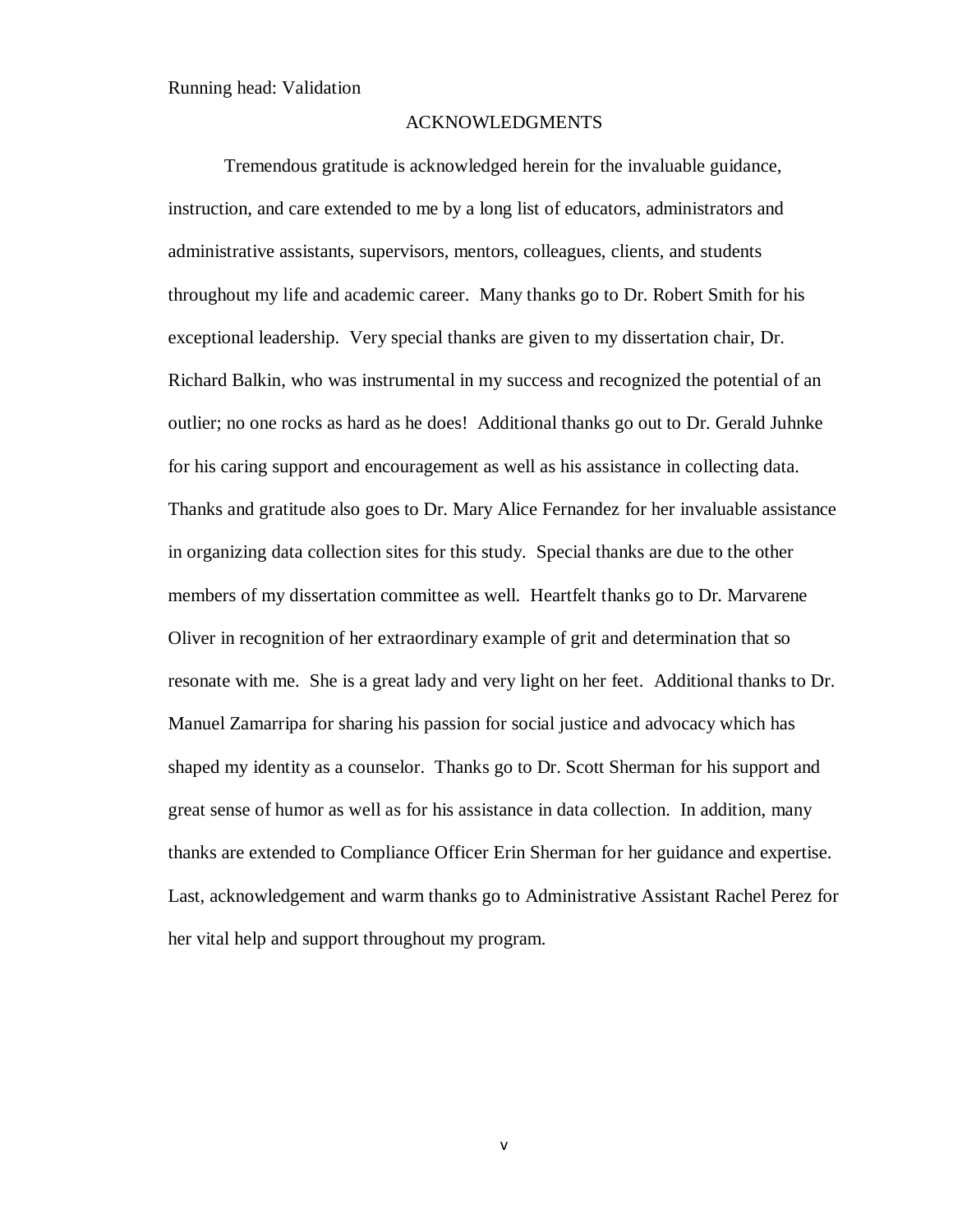### Table of Contents

| $\dots$ 42 |
|------------|
|            |
|            |
|            |
|            |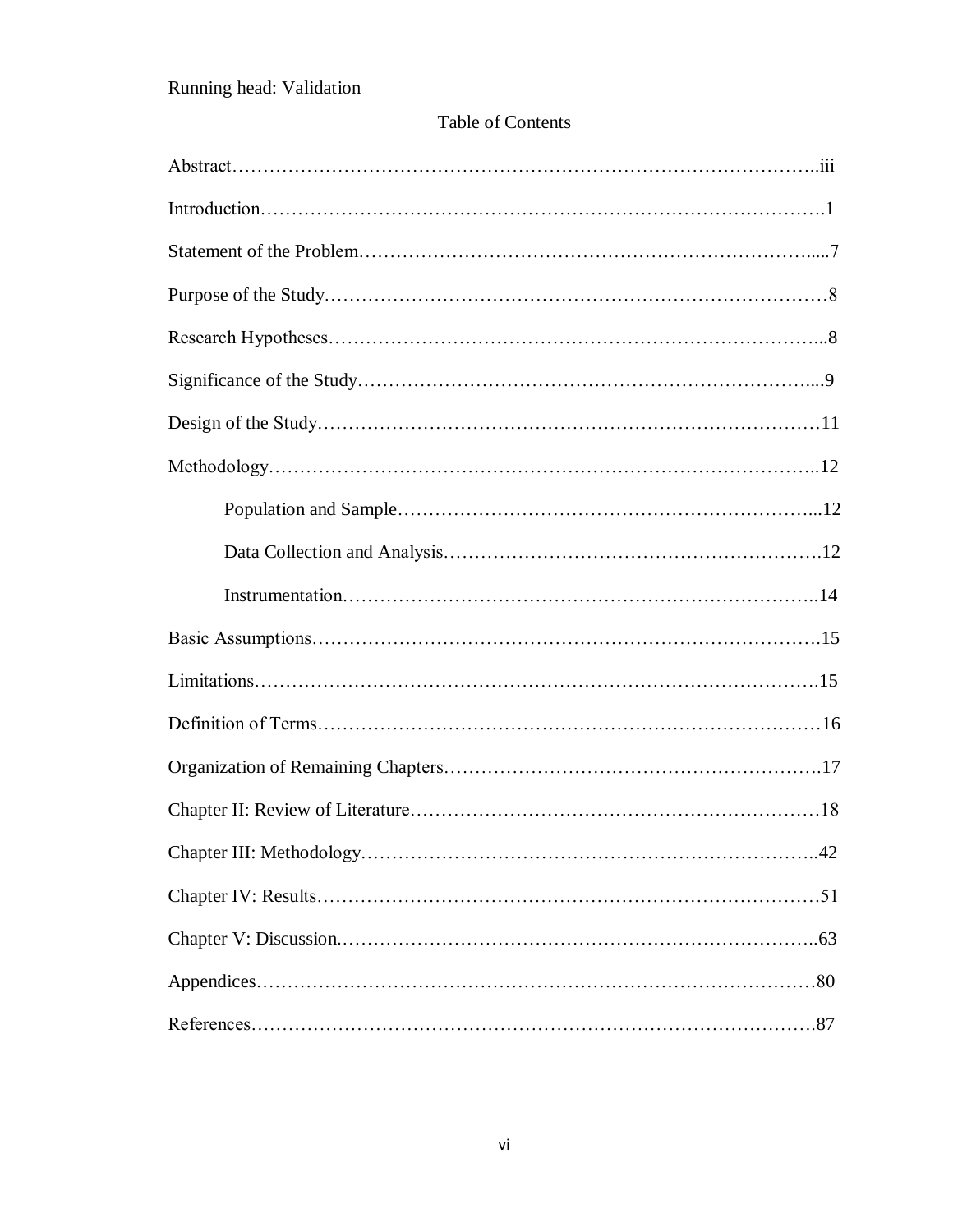## Tables

| Table 2. 55 |  |
|-------------|--|
|             |  |
|             |  |
|             |  |
|             |  |
|             |  |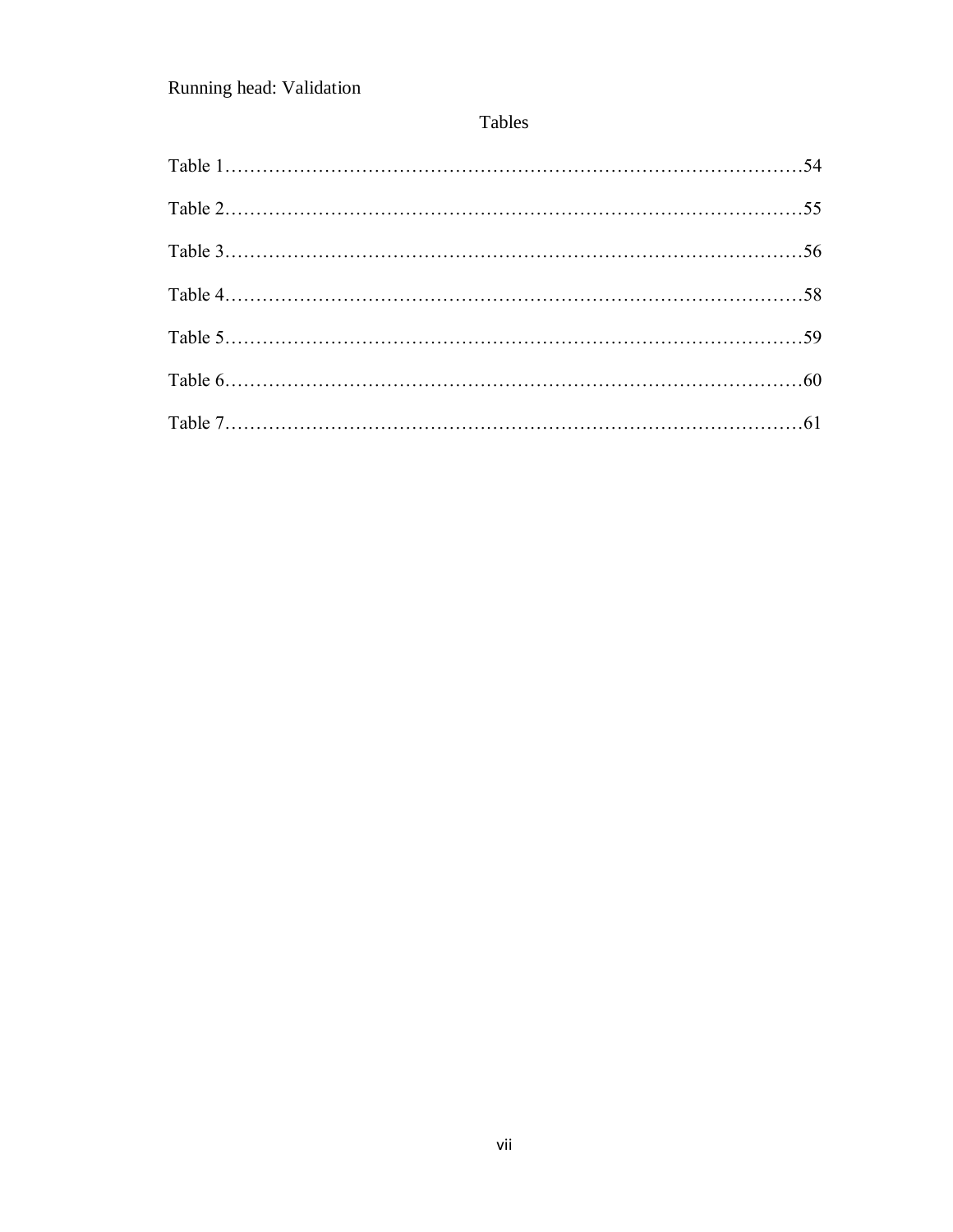#### **Introduction**

Interest in balance is found in both modern and ancient societies. The construct was a central tenet to Greek philosophers including Plato and Aristotle (Guthrie, 1975). Carved into a wall at the temple at Delphi are the words "nothing in excess" (Barringer, 2008), a phrase that implies balance. Balance is a fundamental belief within Eastern philosophical traditions including Buddhism and Confucianism (Leaman, 1999). In the West, members of the medical community extolled the benefits of balance early in the medieval period (Gordon, 1959). One need not look further than a television screen to see that interest in balance abounds within popular media and advertising. The public is subject to a constant barrage of admonitions to lead a balanced life and to eat a balanced diet. The term mentally unbalanced appears in a variety of medical and professional journals (e.g., Journal of the American Medical Association, American Journal of Sociology) often in connection with individuals suffering from psychological or physiological problems.

Life balance may be a unifying construct of wellness and a central determinant of wellbeing. Extant research on the balance construct is thin, resulting in a paucity of literature on the construct, a lack of adequate instruments to measure it, and only a vague understanding of its dimensions. This study is undertaken to add to the woefully small amount of literature on life balance, to demonstrate evidence of validity and reliability of the Juhnke-Balkin Life Balance Inventory (JBLI) as a measure of life balance, and to gain a better grasp of the influence of balance or imbalance in the lives of people.

The study of balance may predate the study of wellness. The relatively modern concept of wellness is believed by some to be based on the work of Halbert L. Dunn in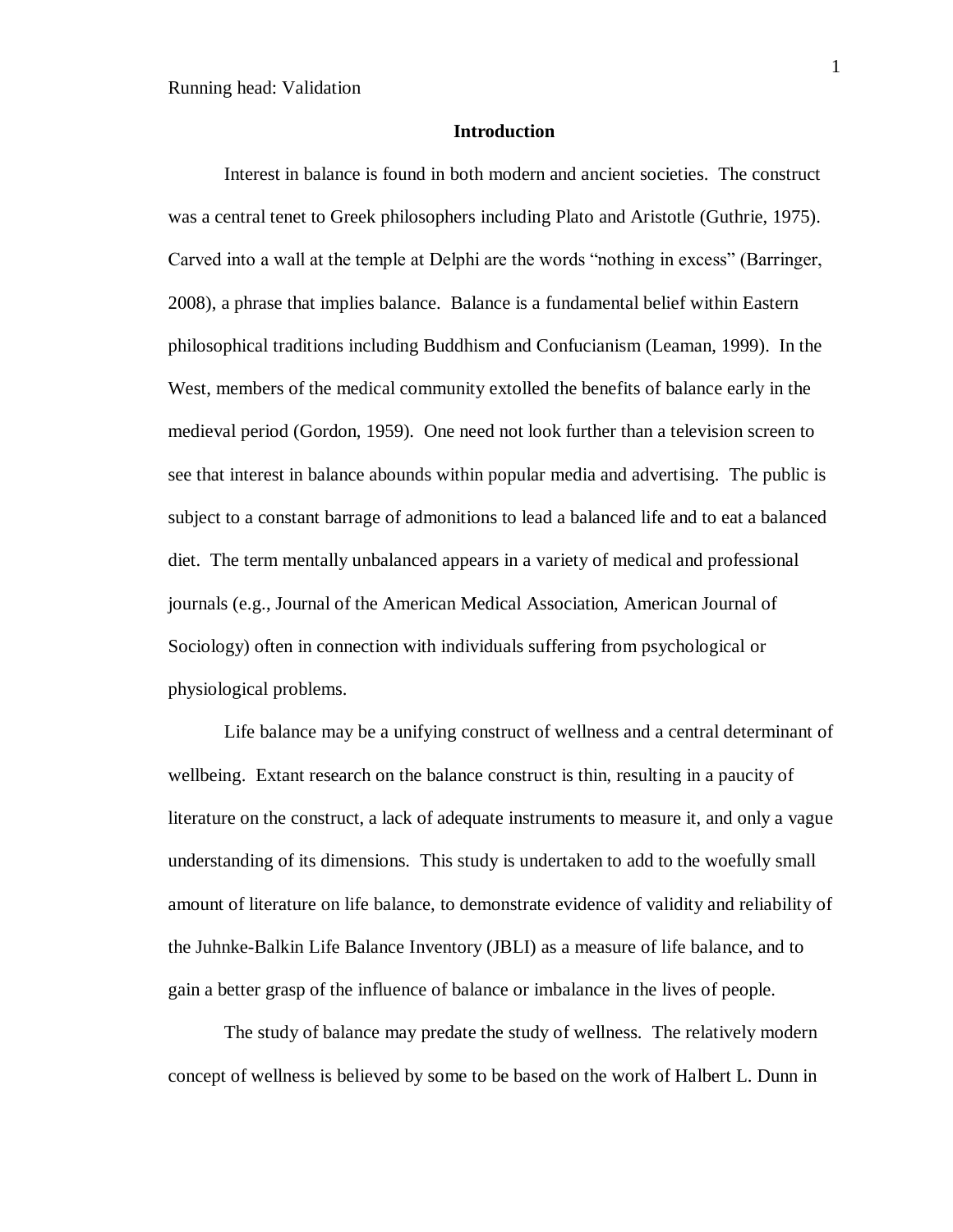the 1950s and was conceptualized further in his book, *High Level Wellness*, published in 1961. Although the term was slow to enter the mainstream lexicon, it soon gained acceptance and was widely used by the mid-1970s. Since that time a veritable avalanche of books and journal articles have been written, dedicated to the topic of wellness, many of which include the idea of balance in some form. The relationship between life balance and wellness appeared to be well established regardless of the lack of strong empirical support. In 2011, Atlanta University hosted the First Annual National Black Women's Life Balance and Wellness Conference. The conference focus was assisting black women to achieve life and career balance as well as personal wellness. The importance of the wellness construct within the helping professions is evident by inclusion in two of the eight essential program domains for the training of professional counselors as defined by the Council for Accreditation Counseling and Related Educational Programs (CACREP, 2009).

Stress, another intensely researched construct, figures prominently in the wellness literature. Young (2005) discussed stress and the relationship to wellness in a widely adopted text on wellness and counseling edited by Myers & Sweeney (2005), well-known authors in the wellness field. Using the Wheel of Wellness (Myers, Sweeney, & Witmer, 2000) as a model to depict the factors of wellness and their interconnectedness, Young (2005) indicated that stress impacted individual wellness:

> "From a wellness perspective, stress may be viewed as an interruption of the state of positive balance that exists when the mind-body-spirit triad is functioning optimally. Stress, due to underdevelopment or interruption in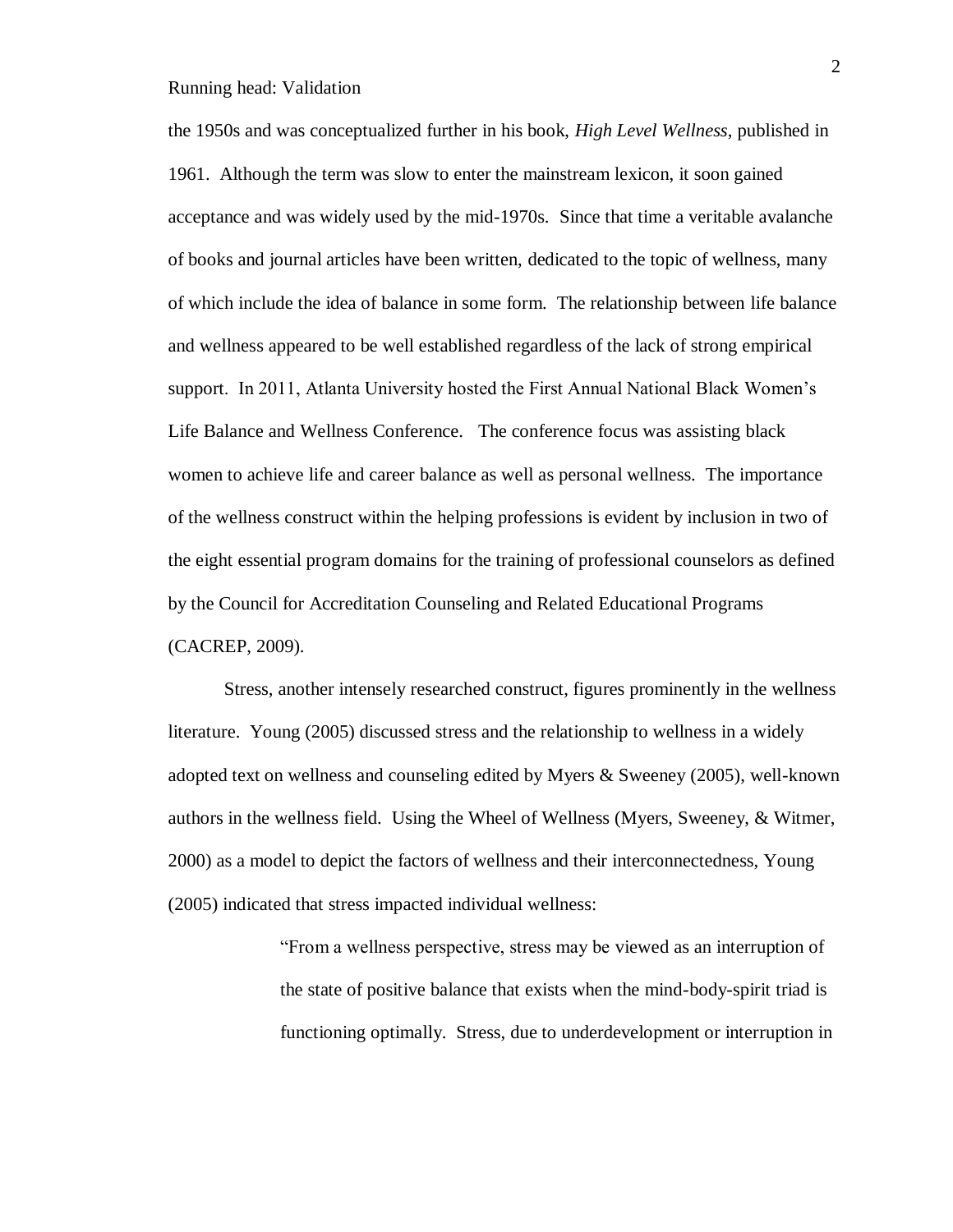one of the life's tasks, manifests as an experience of being physically, mentally, or spiritually out of balance" (p. 209).

Thus, balance would appear to be central to wellness. When one considers the image conjured of a wheel on which the so-called factors of wellness were placed, it is not difficult to imagine that same wheel beginning to wobble when impacted by stress resulting in imbalance in the individual (Myers & Sweeney, 2005). With this image and analogy in mind, it is easy to conceive of a construct such as balance or life-balance as an organizing construct within the concept of wellness.

Balance as a construct appears frequently in professional literature, often qualified in some manner (e.g. work-family balance, affect balance, life balance). Menninger (1963), in reference to physio-psycho-social balance, described balance as crucial and stated that "organisms strive for a state of balance" (p. 107). The term balance was described as something that can be obtained, as an action, and as a descriptor. Disagreement or lack of clarity exists about the balance construct (Greenhaus, Collins, & Shaw, 2003). Another construct, life balance, appears much less frequently in the literature and is also poorly defined. Both constructs are so broad, each with the capacity to encompass a number of domains, that the two may be indistinguishable.

As stated, balance and life balance were defined or qualified in a number of ways. Some definitions of balance refer to equitable time allocation (Gropel & Kuhl, 2006; Senecal, Vallerand, & Guay, 2001). Kuhnle, Hofer, & Kilian (2010) defined life balance as a gratifying amount of attention paid to the multiple components of life. Balance and life balance may be best conceptualized as balance in the various aspects of one's life.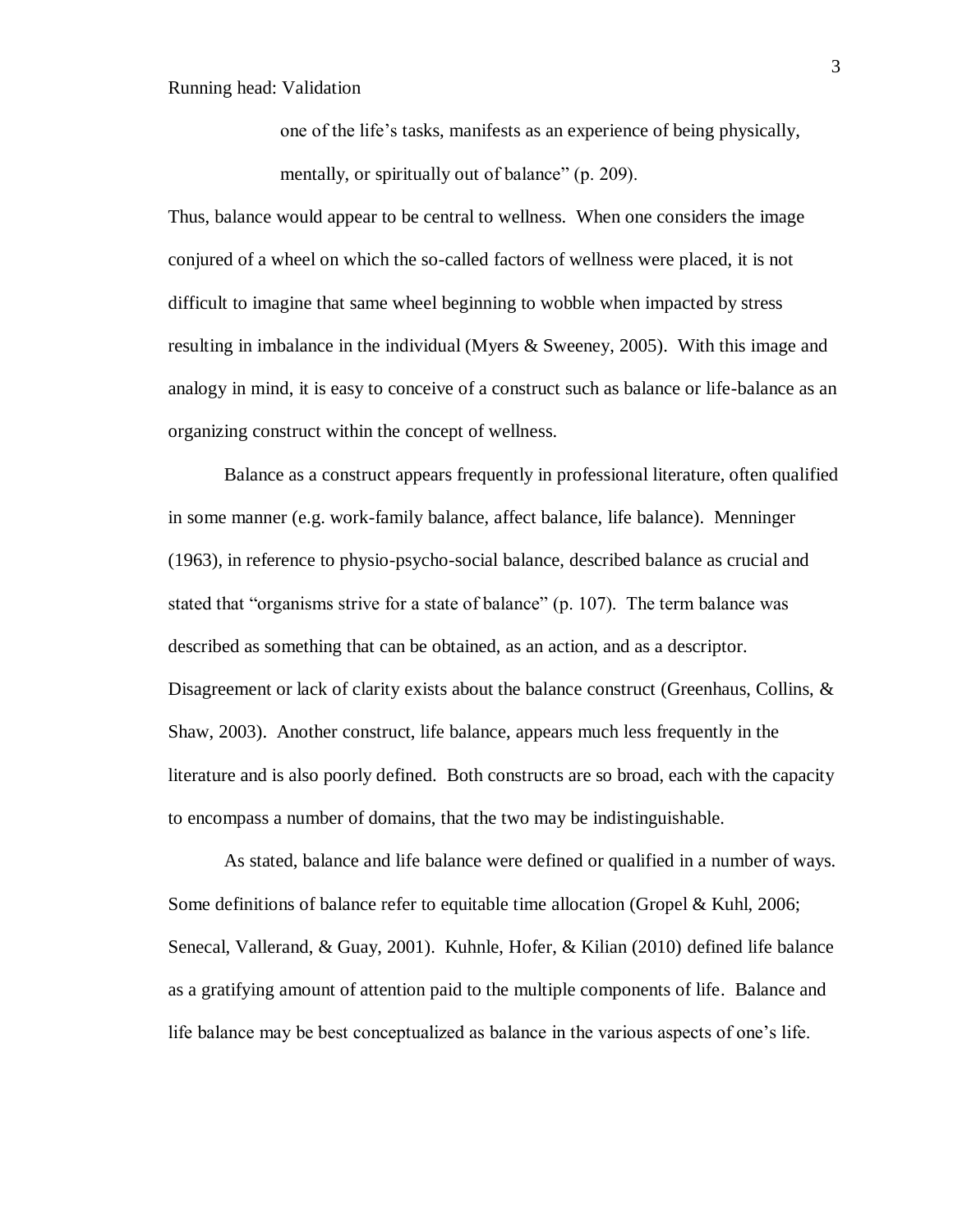Balance and life balance are the subjects of a number of studies in relation to another general construct, wellbeing. Kofodimos (1993) held that a balanced life is beneficial to wellbeing. Gropel & Kuhl  $(2006)$  reported life balance to be an indicator of wellbeing and Kuhnle et al (2010) posited that life balance is directly related to wellbeing. Longfield, Romas, & Irwin (2006) suggested that wellness influenced wellbeing and life balance. Lenaghan and Sengupta (2007) investigated role balance in relation to wellbeing among working college students. The authors noted that lack of balance increased negative affect, which decreased sense of wellbeing among the participants in the study. Balance and wellbeing were studied in relation to social support as well. Green, Hayes, Dickinson, Whittaker, & Gilheany (2002) noted both positive and negative impact on mental health in a qualitative study that examined wellbeing and the balance of social relationships. Jung (1997) drew connections between balance and wellbeing in a study focused on the amount of social support received and provided by an individual. The author held that the influence of balance of social support differs with regard to gender. Females and males may perceive or experience balance differently. Leisure was studied in relation to life balance. Iwasaki, Mactavish, & Mackay, (2005) reported that leisure allowed for improved life balance. Participants in the study described leisure and the use of humor as strategies to increase life balance. Positive effects were indicated across mental, physical, and affective components. Yager and Tovar-Blank (2007) suggested that individuals often fail to create an "ideal balance between the personal, social, physical, spiritual, and occupational domains" (p. 146).

Wellbeing may be interpreted in multiple ways and in connection with balance. Miquelon and Vallerand (2008) referred to different types of wellbeing in their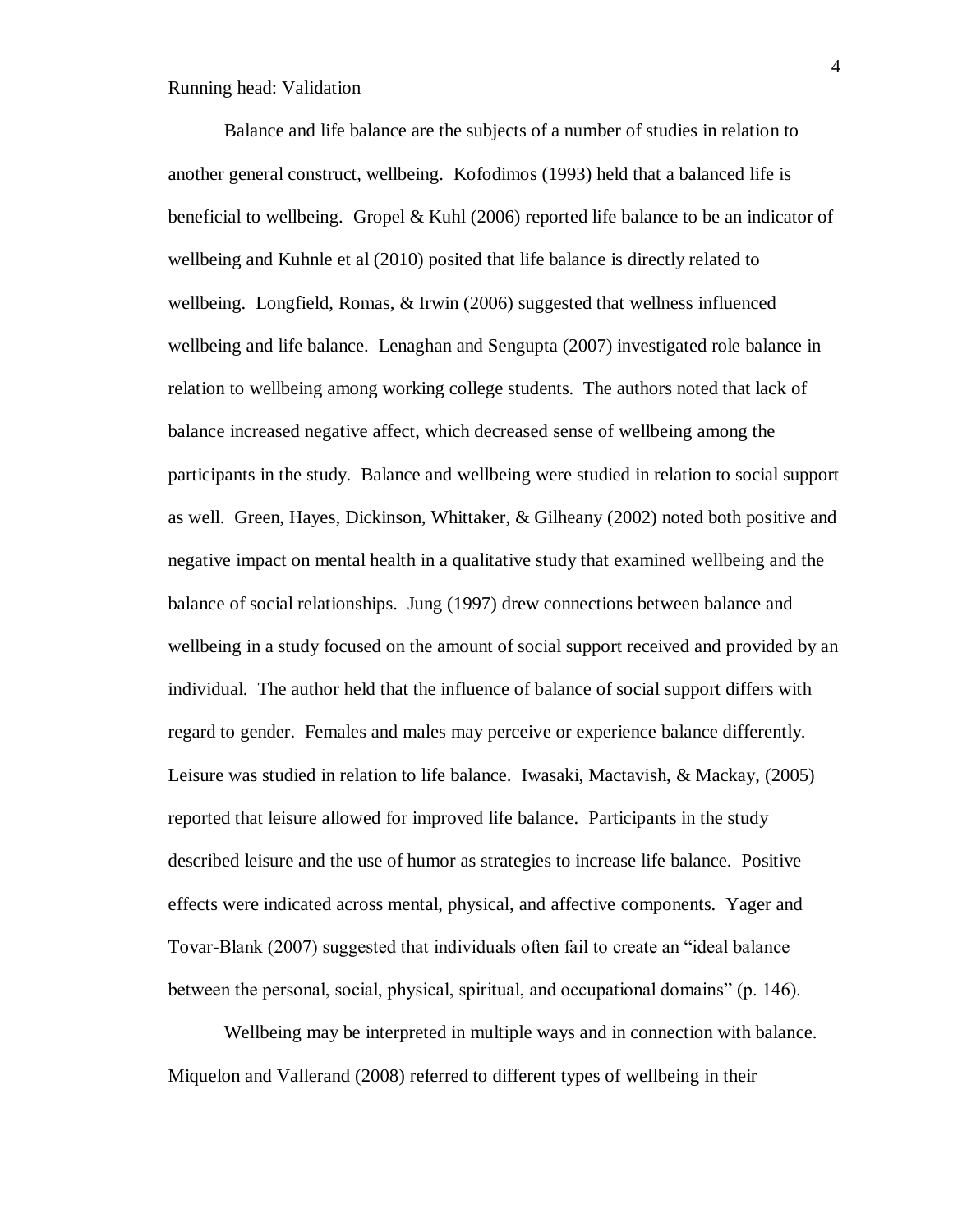examination of the relationship between wellbeing and physical health. Their findings indicated that one type of wellbeing, self-realization, was linked to physical health. Larsen (2009) examined positive and negative affect in relation to emotional wellbeing and described a need for balance. Ryan and Deci (2001) broadly defined wellbeing as functioning at a level of optimality. However, the authors reported little agreement on the construct of psychological wellbeing. Some perceive psychological well being to be mutifaceted, including emotions, cognition, and behavior (Roothman, Kirsten, & Wissing, 2003). A shared understanding of the term appears to be elusive (Wissing  $\&$ van Eeden, 2002).

 Some cultures and religions view balance as a critical component of wellbeing. The restoration of balance in an individual is a component of traditional healing for many Native American groups. Balance is defined as "a desired state wherein one is in harmony with the universe" (Garrett & Carroll, 2000, p. 382). In this holistic conceptualization, balance encompasses all aspects of the individual: spiritual, psychological, families, and environment (Moodley, Sutherland, & Oulanova, 2008). Harmony is said to accompany this restoration of balance. To many Native Americans, this balance and harmony are essential to wellbeing and disruptions are harmful (Portman & Garrett, 2006). Balance appears to be a key tenet of Buddhism as well. In one form of Buddhist philosophy, believers are encoraged to seek the middle path; to do so requires a balance between extremes (Dockett, Dudley-Grant, & Bankart, 2003; Takakusu, 1973).

There is a significant amount of literature regarding the construct of work-life balance. The construct is often examined in relation to psychological wellbeing. That relationships between wellbeing and work-life balance exist is clear (Gropel & Kuhl,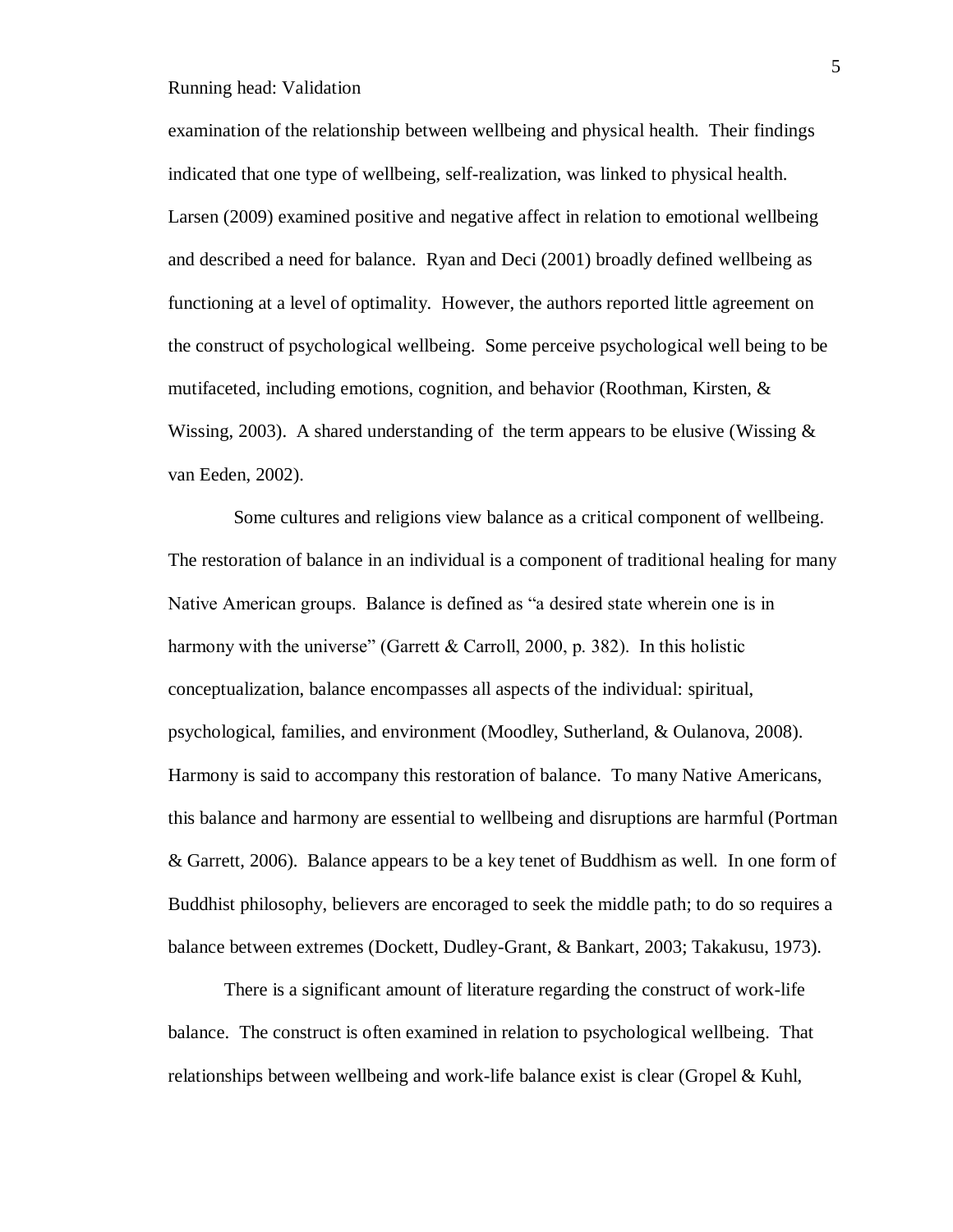2009). Some disagreement on the term work-life balance is present in the literature. Kalliath and Brough (2008) reviewed six diverse interpretations of work-life balance. The authors extended the following definition for work-life balance: "Work-life balance is the individual perception that work and non-work activities are compatible and promote growth in accordance with an individual's current life priorities" (p. 326). Much of the research on work-life balance focused on the impact of work on the personal lives of workers. Loretto et al. (2006) indicated that an equitable balance between work and private life supports good health. Balance between the two constructs contributes to job and life satisfaction, quality of life, and reduced stress levels; the reverse was also found. Imbalance can contribute to dissatisfaction, increased stress, and poorer quality of life (Allen, Herst, Bruck, & Sutton, 2000; Aryee, 1992; Grant-Vallone & Donaldson, 2001; Greenhaus, Collins, & Shaw, 2003; Kosseck & Ozeki, 1998; Noor, 2004). A lack of balance in regard to work and life can be problematic for employees and employers. The problems or consequences can be quite serious for both (Hobson, Delunas, & Kesic, 2001). Achieving life balance is a goal for many and is sometimes a difficult one to achieve. Wellbeing, careers, and relationships can be effected when work and life are out of balance (Neault & Pickerell, 2005). Establishing a balance between work and family is beneficial in several ways including physical and psychological health in adults. Researchers held that work and family influences are interrelated and inescapable. This perspective appears to be widely accepted (Marcus-Newhall, Halpern, & Tan, 2008).

Relationships are a necessary ingredient for balance according to Williams-Nickelson (2006). Within family structures, relationships may be affected when there is an imbalance between work and family (Kalliath & Brough, 2008). Adams (1988) stated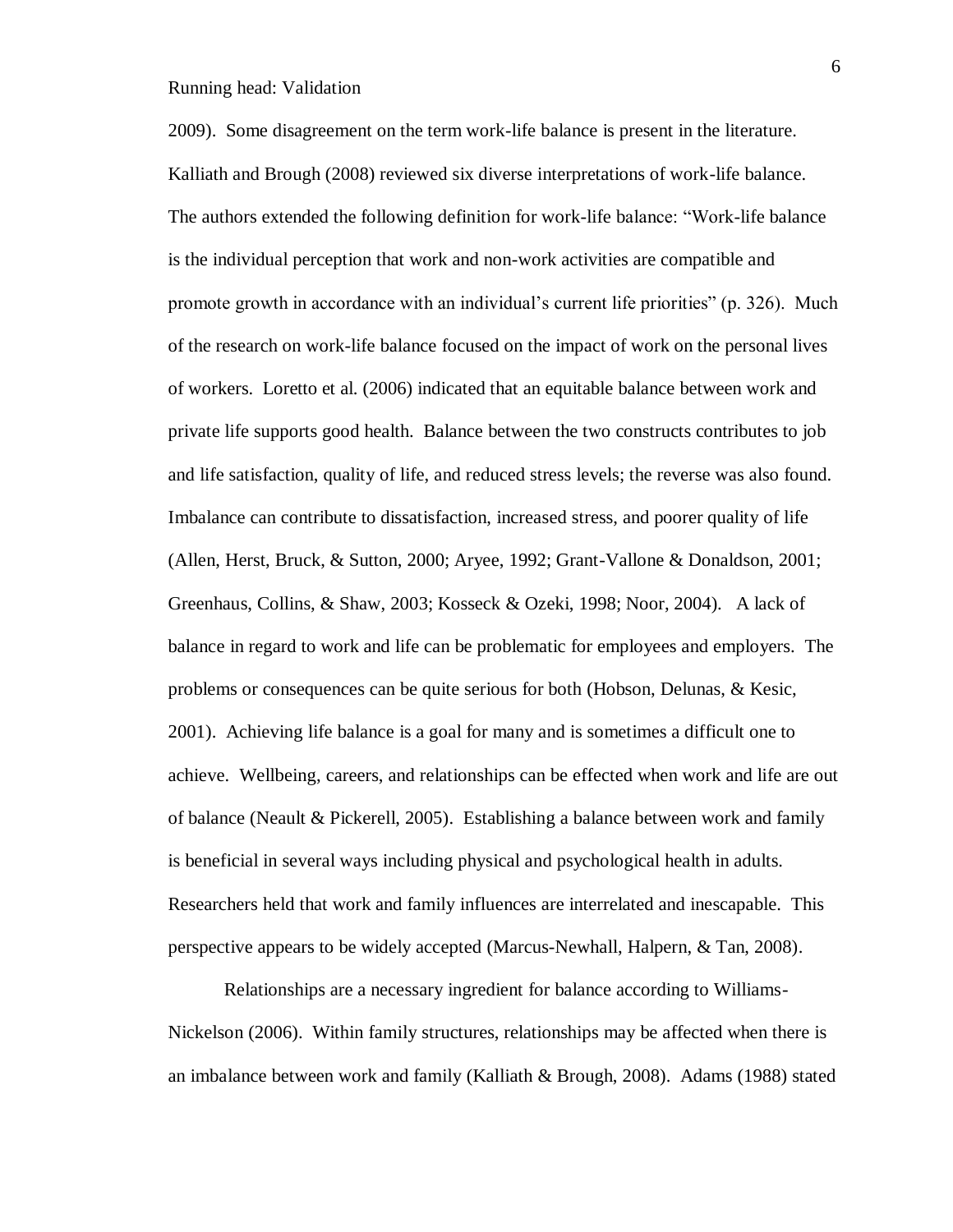emphatically that there is a relationship between the constructs of friendship and wellbeing. Glover and Parry (2008) indicated that friendships are essential to wellbeing and health. Positive relationships are associated with wellbeing (Comstock, Hammer, Strentzsch, Cannon, Parsons, & Salazar II, 2008). Additional connections were drawn between life balance, social relationships, and wellbeing by Cantor, Kemmelmeier, Basten, & Prentice (2002). Some types of balance may be important for wellbeing within intimate relationships as well. Balance in relation to diverse constructs such as power, hope, and sexual pleasure have been explored (Flaskas, 2007; Nevis, Backman, & Nevis, 2003; Sprecher & Felmlee, 1997).

Agreement on the constructs is necessary to move the body of research forward. For the purposes of this study, elements of the definition endorsed by Kuhnle et al. (2010) and Moodley et al. (2008), in which life-balance encompasses spiritual beliefs, psychological domains, relationships, and environments as multiple components of life that require varying anounts of attention based on the individual are combined. The lifebalance construct differs from other similar constructs (e.g. wellness) in that emphasis is placed on an individual's view and the viewpoint of others as to what aspects of life balance are important or significant to the individual.

#### **Statement of the Problem**

In order to more fully understand the scope and influence of life balance, additional research is required. Instruments are needed to accurately measure life balance as a construct and few currently exist. Assessment is essential in order to create valid and reliable instruments so that research on the construct can move forward. An instrument of this type would serve as a measure of functioning. In addition, this measure would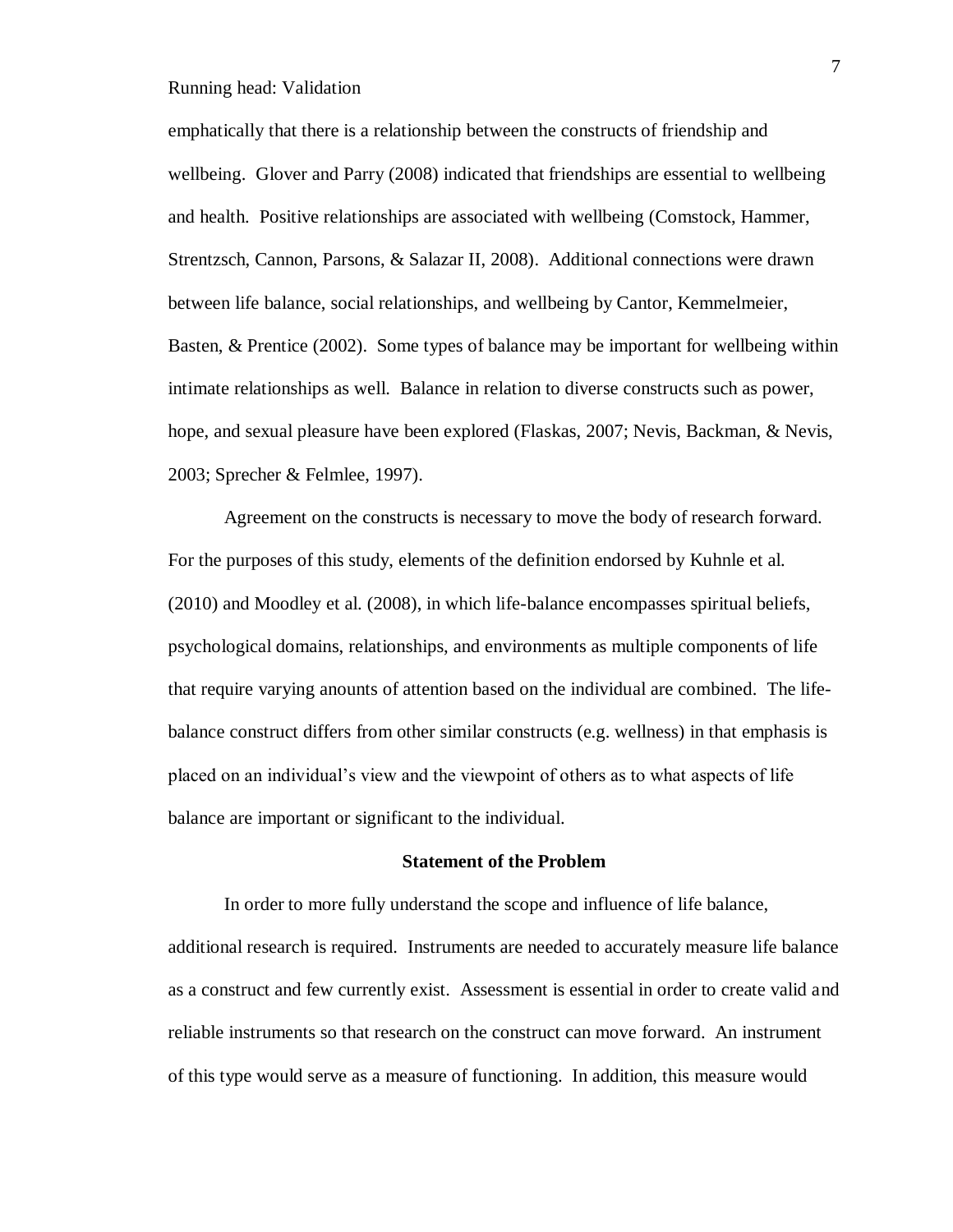provide clients and practitioners with some sense of the extent to which an individual is adjusted to the management of the various facets of his or her life. These facets include such areas as family, relationships, and spirituality.

#### **Purpose of the Study**

The purpose of this study is to provide validity evidence of internal structure and relationship to other variables as well as reliability evidence for the JBLI. In addition, the researcher seeks to add to the body of literature related to the life-balance construct. The researcher also seeks to establish the significance of life-balance as a unifying construct within the modern wellness conceptualization. Last, the researcher seeks to further the understanding of the life balance construct.

#### **Research Hypotheses**

In this study, the JBLI will be tested in order to establish initial evidence of the extent to which the instrument is reliable and valid. The researcher utilized the hypotheses listed below to guide this study.

- 1. The internal structure of the JBLI will yield initial evidence of validity and reliability as demonstrated by EFA.
- 2. Evidence of relationships to other variables including evidence of concurrent validity will be established through correlation to the OQ-45.2.
- 3. Evidence of discriminate validity will be demonstrated via the JBLI between clinical and non-clinical populations.
- 4. Higher levels of life-balance as measured by the JBLI will correlate with lower levels of distress as measured by the OQ-45.2.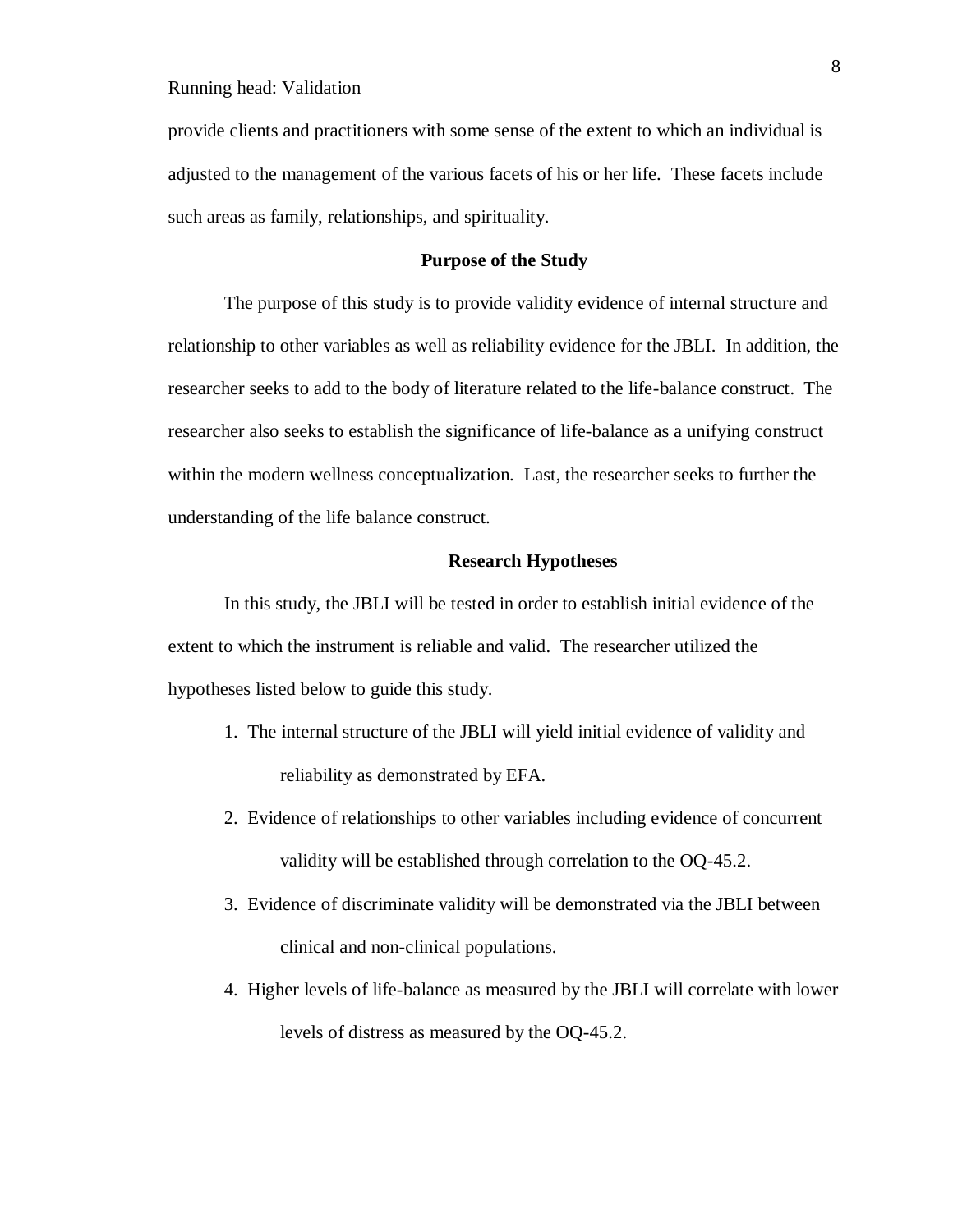#### **Significance of the Study**

This study is significant in several areas. The author of the study seeks to add to the body of literature related to the life balance construct as a unifying component of the wellness construct. In addition, the author seeks to aid in the development of an instrument that measures the life-balance construct. Next, the study is significant in that the results of the study will provide evidence of validity and reliability of an instrument that may prove useful to members of the counseling profession working with specific populations. Furthermore, the study will serve as an essential step in the validation of said instrument.

Much has been written about validity in social science research and understanding of validity has evolved over time. In 1999, the American Educational Research Association (AERA), the American Psychological Association (APA), and the National Council of Measurement in Education (NCME) held that validity is a unitary concept and fundamental to test development (*Standards for educational and psychological testing*, 1999). In a succinct definition of the construct, authors Heppner, Wampold, and Kivlighan (2008) stated that validity refers to "the degree to which inferences reflect how things actually are", ( p. 82) and Dimitrov (2009) stated that "validity has to do with whether an instrument measures what it purports to measure" (p. 35). In 2002, Shadish, Cook, and Campbell classified validity into four main types: statistical conclusion validity, internal validity, construct validity, and external validity. The first of these, statitical conclusion validity, deals with the validity or correctness of the conclusions made based on the results of statistical tests. The second, internal validity, involves inferences about causal relationships among variables. Third, construct validity is a

9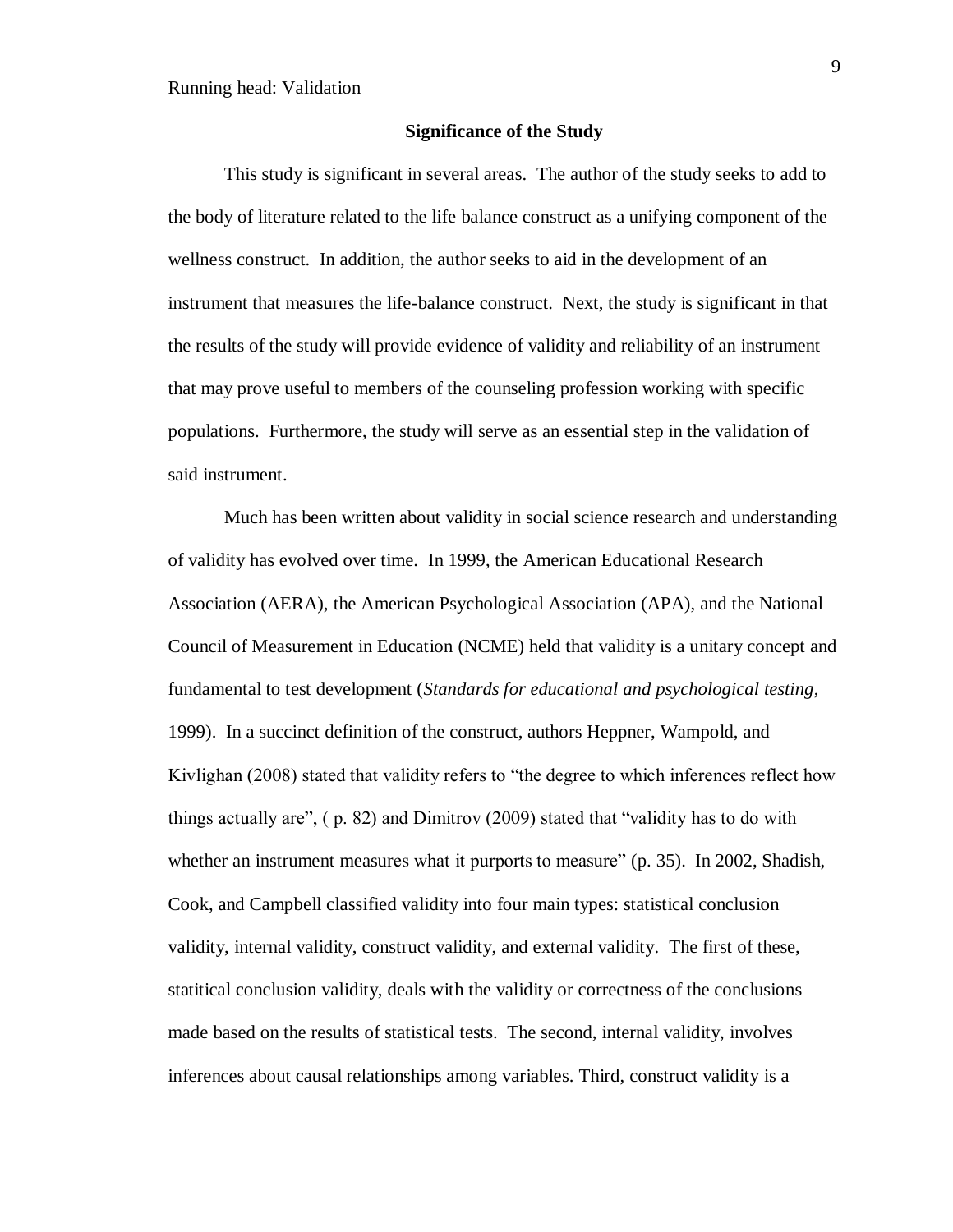reflection of how closely variables or items represent the constructs intended. Fourth, external validity refers to generalizability (Shadish, Cook, & Campbell, 2002). Internal and construct validity are of special interest in this study. Goodwin and Leech (2003) closely examined the current understanding of validity. The authors indicated that validity should be viewed as an estimation rather than an established fact. Thus, estimations of validity rely on an accumulation of evidence. The authors went on to define or explain five types of evidence of validity: evidence based on test content, evidence based on response processes, evidence based on internal structure, evidence based on relations to other variables, and evidence based on the consequences of testing.

Three of the five types of evidence of validity are addressed in the study. Two of the five are of particular interest in this study, evidence based on internal structure and evidence based on relationships to other variables. Evidence based on the internal structure is related to the construct or constructs under examination. This type of evidence reveals the extent to which the internal components of an instrument relate to the construct. An estimation of the validity of the internal structure of a test can be derived through exploratory factor analysis. However, this type of evidence should not be considered alone (Goodwin & Leech, 2003). This type of evidence is especially important in instrument development. Since little is know about the life-balance construct, evidence of solid internal structure of an instrument designed to measure the construct would increase our understanding of it. The second type of evidence of particular interest in this study is evidence based on relationships to other variables. As the term implies, evidence of this type is necessary to explore or discover relationships between variables. Again, this type of evidence is especially important in instrument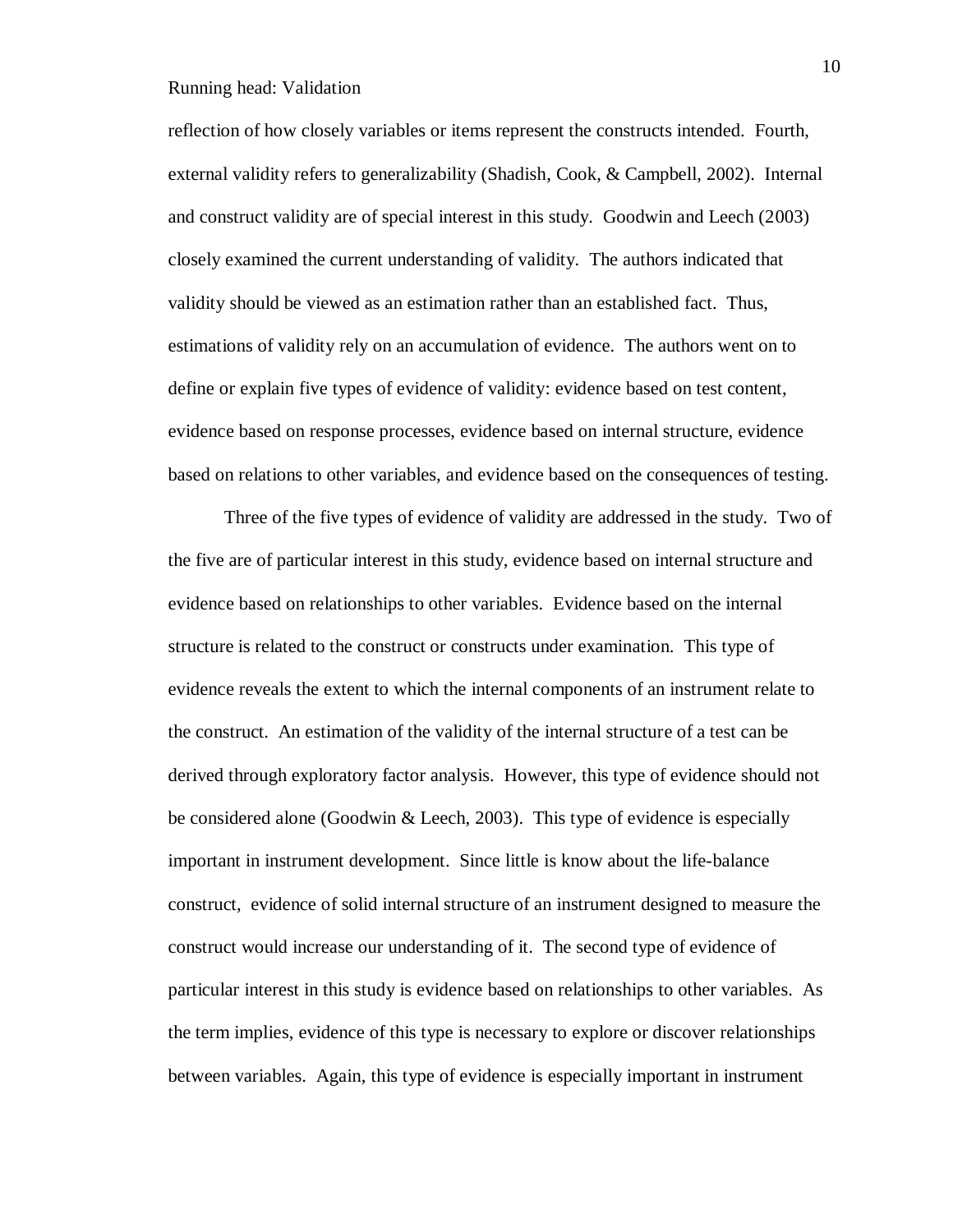development. According to Goodwin & Leech (2003), this body of evidence includes several types of validity evidence. Evidence for criterion-related validity, which includes both concurrent and predictive validity, falls under this category of evidence. Evidence based on relations to other variables also covers much of what was usually referred to as construct validity, particularly convergent and discriminate validity. Last, validity generalization is included in this category. Of these, evidence of concurrent and discriminant validity are of keen interest in this study.

Few studies are focused on life-balance and fewer still include a means of measuring life-balance. There has been some intial investigation into the construct in the past decade resulting in at least one model and measurement (Matuska,2010). The instrument under review in the present study differs from other proposed measures or models in that the JBLI measures a number of mental health components (eg. anxiety, depression, and substance abuse). Moreover, the JBLI is not a measure that can be described as needs based which was a criticism of the instrument developed by Matuska (2010). However, more information is needed about life balance and instruments that accurately measure the construct would be a welcome addition to counseling professionals interested in the promotion and understanding of a holistic wellness perspective. Therefore, as a means of instrument development and in an attempt to measure the life-balance construct, this study was conducted on the JBLI to provide intitial evidence and estimates of validity and reliabilty of the instrument.

#### **Design of the Study**

The design of the study is quantitative and correlational in nature. A sample of adequate size was obtained. Stevens (2007) suggested a 1 to 10 ratio. Stability in factor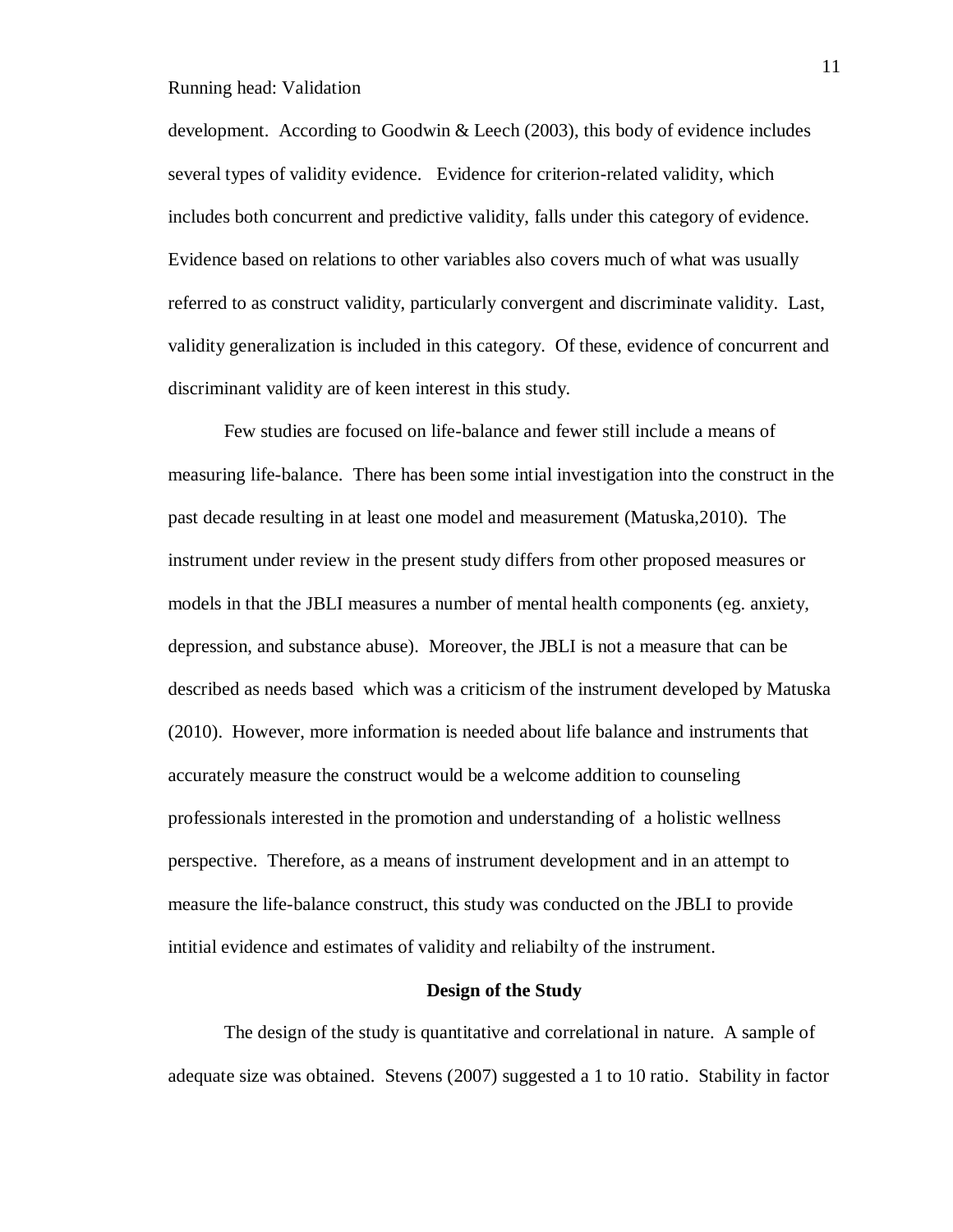structures is usually evident in samples over 300 (Meyers, Gamst, & Guarino, 2006). Two instruments were used in the study, the JBLI and the OQ-45.2. Exploratory factor analysis on the data gathered from the administration of the JBLI is included. This method is an appropriate step in instrument development (Dimitrov, 2009). Data gathered from the concurrent administration of OQ-45.2 is included to establish evidence of concurrent validity.

#### **Methodology**

#### **Population and Sample**

The population in this study consisted of participants drawn from academic settings (i.e. college students) and community mental health settings (i.e. clients). The academic settings included both colleges and universities. Participants drawn from academic settings consisted of graduate students enrolled in counseling programs. Participants drawn from community mental health settings were clients in those settings. These settings included sites that offer recovery assistance in the form of counseling for those struggling with substance abuse issues. All participants were adults over 18 years of age and participation was voluntary. A sample of appropriate size was used to ensure adequate power for the study.

#### **Data Collection and Analysis**

Both of the assessments utilized in this study, the JBLI and the OQ-45.2, are selfreport instruments. According to Heppner, Wampold, and Kivlighan (2008), self-report instruments are advantageous in certain aspects including relative ease of administration and little necessity for specialized skills on the part of the administrator or the participant.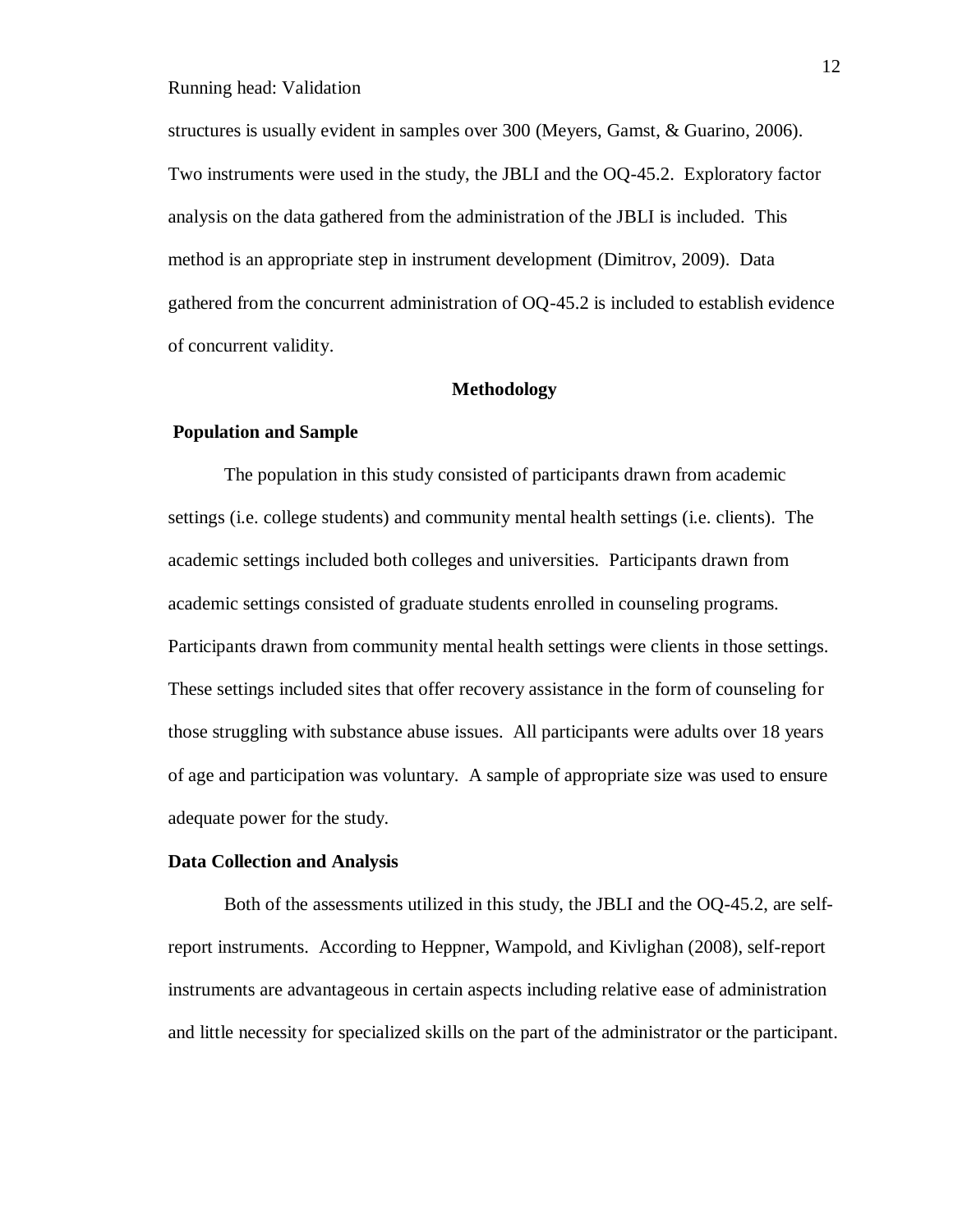In addition, the authors indicated that self-report instruments can be used to measure or report elusive phenomena such as thoughts, emotions, and behaviors.

The OQ-45.2 is designed as a measure of client functioning over the course of therapy. The instrument is well known and is used in a variety of therapeutic settings worldwide. Lambert et al. (1996) found the measure to have high reliability and construct validity. In addition the authors held that the instrument differentiates between clinical and non-clinical samples, accurately detects change, and correlates well with other measures of client distress. In a replication study by Bringhurst, Watson, Miller, and Duncan, (2006), researchers reported internal consistency and test-retest reliability of the OQ-45.2 to be .93 and .84 respectively. In the present study, the instrument is used to establish evidence of concurrent validity with the JBLI.

In order to explore the potential reliability and validity of the JBLI, exploratory factor analysis (EFA) was conducted. Dimitrov (2009) indicated that EFA is an accepted procedure in instrument validation. The OQ-45.2 was utilized in the study to establish evidence of concurrent validity with the JBLI.

Reliabilty and validity are important concerns in the development of instruments and study design (Creswell, 2009; Dimitrov, 2009; Heppner, Wampold, & Kivlighan, 2008). The establishment of the psychometric properties of an instrument is crucial (Heppner, Wampold, & Kivlighan, 2008). According to Whiston (2005), reliability is sometimes viewed as a measure of consistency and instrument quality. Reliability coefficients are used to establish the degree to which error exists within scores of a given measure. Estimates of reliability are taken into consideration when selecting instruments because researchers or practitioners generally wish to select those with higher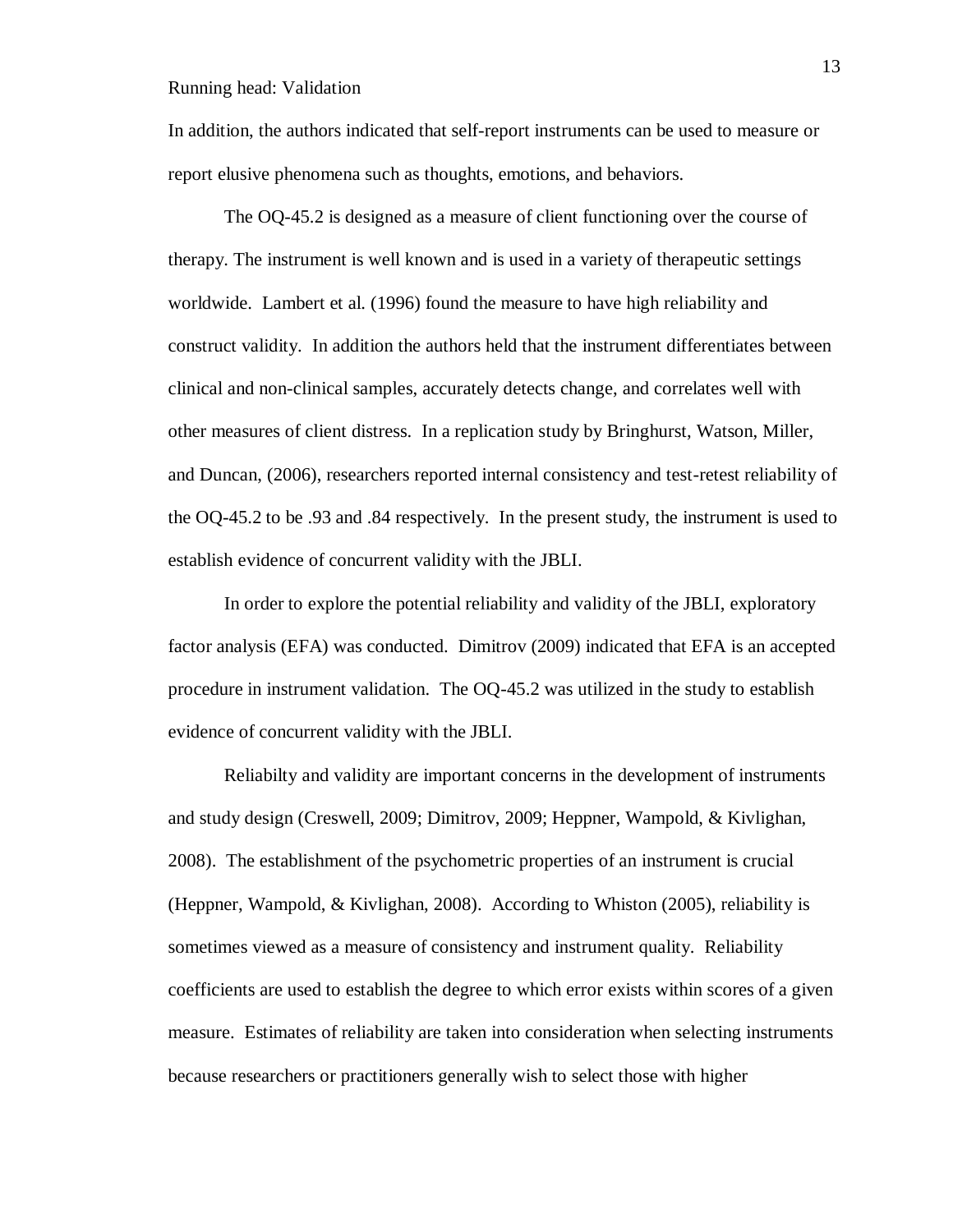consistency and lower amounts of measurement error. Describing reliability in another way, Heppner, Wampold, and Kivlighan (2008) stated that reliability is a variance in scores which can be viewed as a measure of differences in individuals. Dimitrov (2009) observed that "reliability of measurements indicates the degree to which they are accurate, consistent, and replicable", (p.15). In addition, the author identified different aspects or types of reliability including internal consistency estimates of reliability. This type of reliability is measured by the average correlation among items on a single administration of an instrument (Dimitrov, 2009). Establishing evidence of internal consistency for the JBLI is one focus of this study. However, evidence of both reliability and validity are necessary to proceed with instrument development. The participants completed the JBLI and the OQ-45.2. The two instruments were used in conjunction to establish parallel reliability. An exploratory factor analysis was conducted on the JBLI in accordance with accepted statistical procedures.

#### **Instrumentation**

The JBLI along with the OQ-45.2 is used in this study to measure the life balance construct. The JBLI consists of 91 items with responses arranged on a Likert scale. Possible responses range from *Strongly Agree, Agree, Neither Agree nor Disagree, Disagree*, and *Strongly Disagree*. The authors of the JBLI consulted with eight experts during the construction phase of the instrument development. All the expert reviewers held doctoral level degrees and were identified as having extensive clinical experience and having engaged in scholarly activities within the field of professional counseling. The reviewers were asked to rate the relevance (i.e. highly relevant to domain [4], relevant to this domain [3], neither relevant nor irrelevant to domain [2], irrelevant to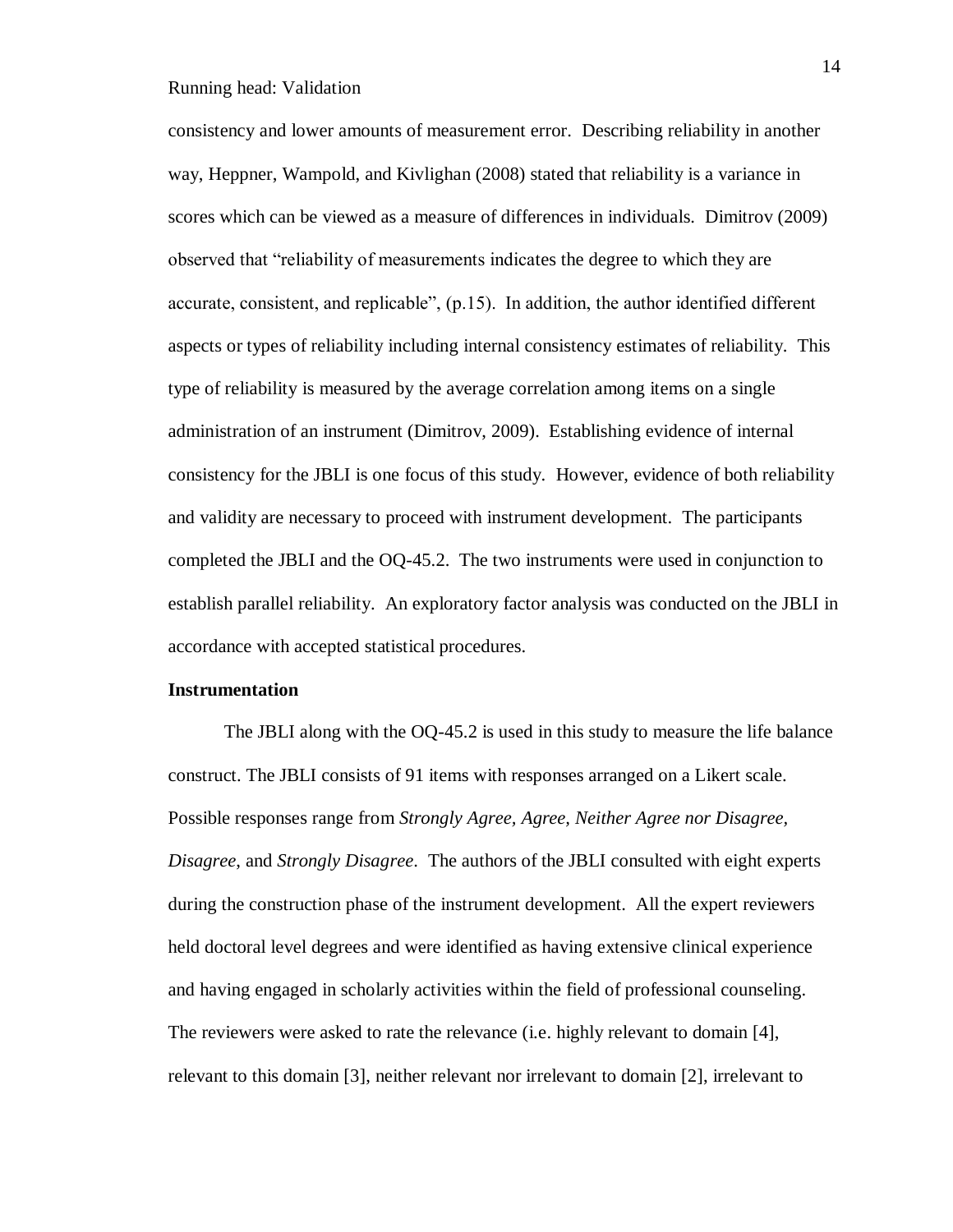domain [1], or highly irrelevant to domain [0]) of each of the seven question stems within the twelve domains included in the JBLI. The domains are Mood, Stress, Physical, Exercise Health & Nutrition, Sleep, Social-Interpersonal, and Marriage-Significant Other, Sexual and Intimacy, Work-Career, Spirituality- Religious, Happiness, Hopelessness-Helplessness, and Substance Abuse- Addictions. The experts recorded their ratings on an expert reviewer form and returned them to the authors. The information from the reviewers was utilized to refine the instrument.

The OQ-45.2 consists of 45 items with responses arranged on a Likert scale. Possible responses range from *Never, Rarely, Sometimes, Frequently*, and *Almost Always*. In addition, the researcher collected basic demographic information from participants in the study: age, sex, race/ethnicity, marital status, sexual orientation, and education.

#### **Basic Assumptions**

The author of the study makes basic assumptions about the participants and the instruments employed**.** The first basic assumption is that participants will answer the questions on the two instruments honestly. The second assumption is that the instruments measure the intended constructs.

#### **Limitations**

This study has some limitations. First, this study is limited to the measurement of the life balance construct. Second, results of the study provide only initial evidence of validity and reliability of the Juhnke Balkin Life-balance Inventory. A third limitation in this study is that both instruments utilized in this study, the JBLI and the OQ-45.2, are self-report instruments.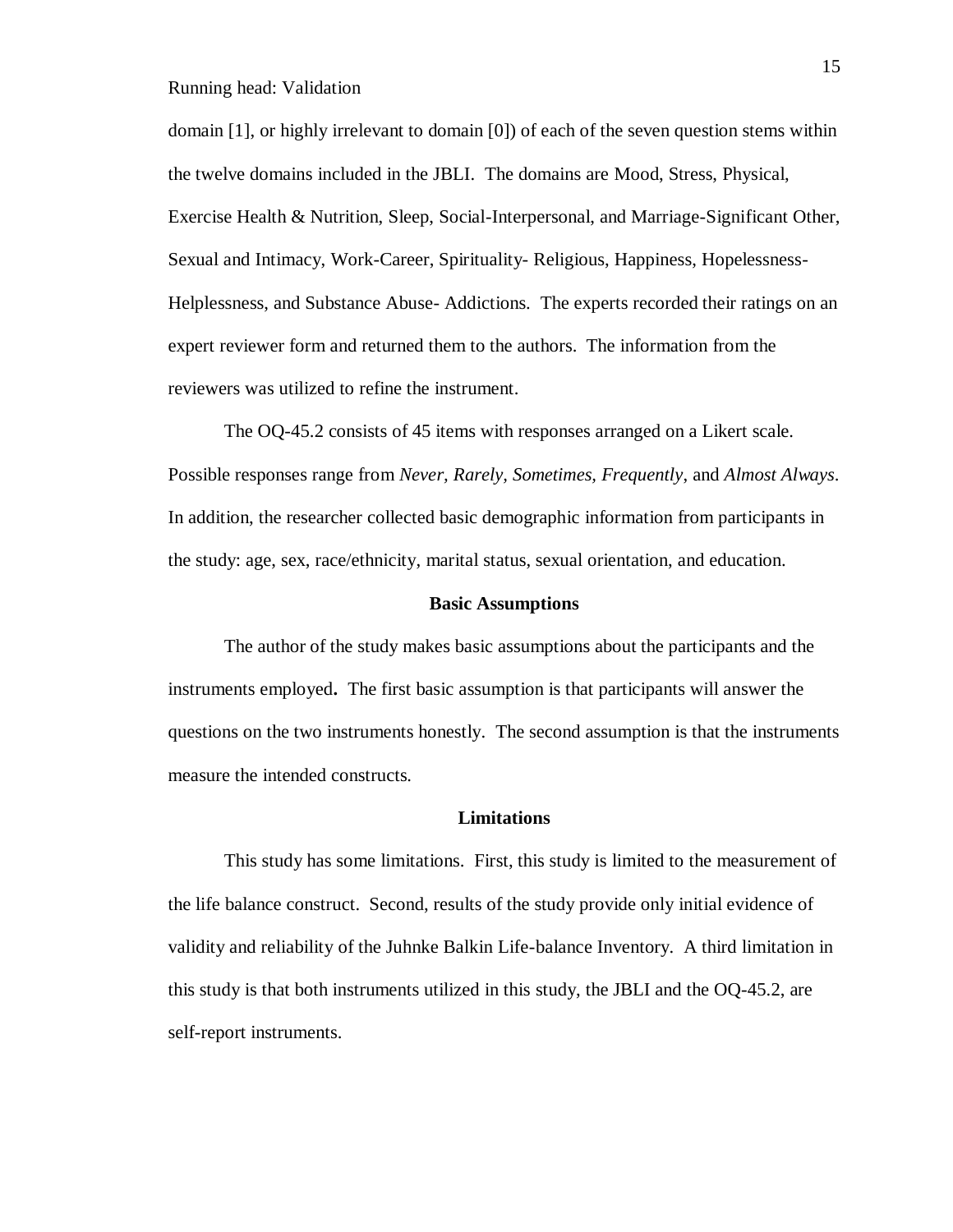#### **Definition of Terms**

 Within in this study, specific terms are used. Definitions of selected terms are provided for clarity. The definitions set forth fall within the range of the generally accepted use of the terms selected.

- Distress---A form of stress that can negatively affect individual functioning and the ability to cope causing a state of imbalance within the mind-body-spirit triad (Myers & Sweeney, 2005).
- Life-balance---The extent to which an individual balances or manages life domains such as spirituality, family, work, and other applicable areas identified as important to the individual (Bockrath, 1999; Kuhnle et al. 2010; Moodley et al. 2008).
- Validity---The extent to which evidence and theory support the interpretations of test scores entailed by proposed uses of tests (AERA, APA, & NCME, 1999, p. 9).
- Evidence based on Test Content---The extent to which the content of the instrument under review is congruent with a content domain (Goodwin & Leech, 2003).
- Evidence based on Response Processes---The extent to which the response tasks required of participants taking the measure is congruent with the construct being measured (Goodwin & Leech, 2003).
- Evidence based on Internal Structure---The extent to which the internal components of an instrument are congruent with the construct under review (Goodwin & Leech, 2003).
- Evidence based on Relations to Other Variables---The extent to which the instrument correlates to other measures (Goodwin & Leech, 2003).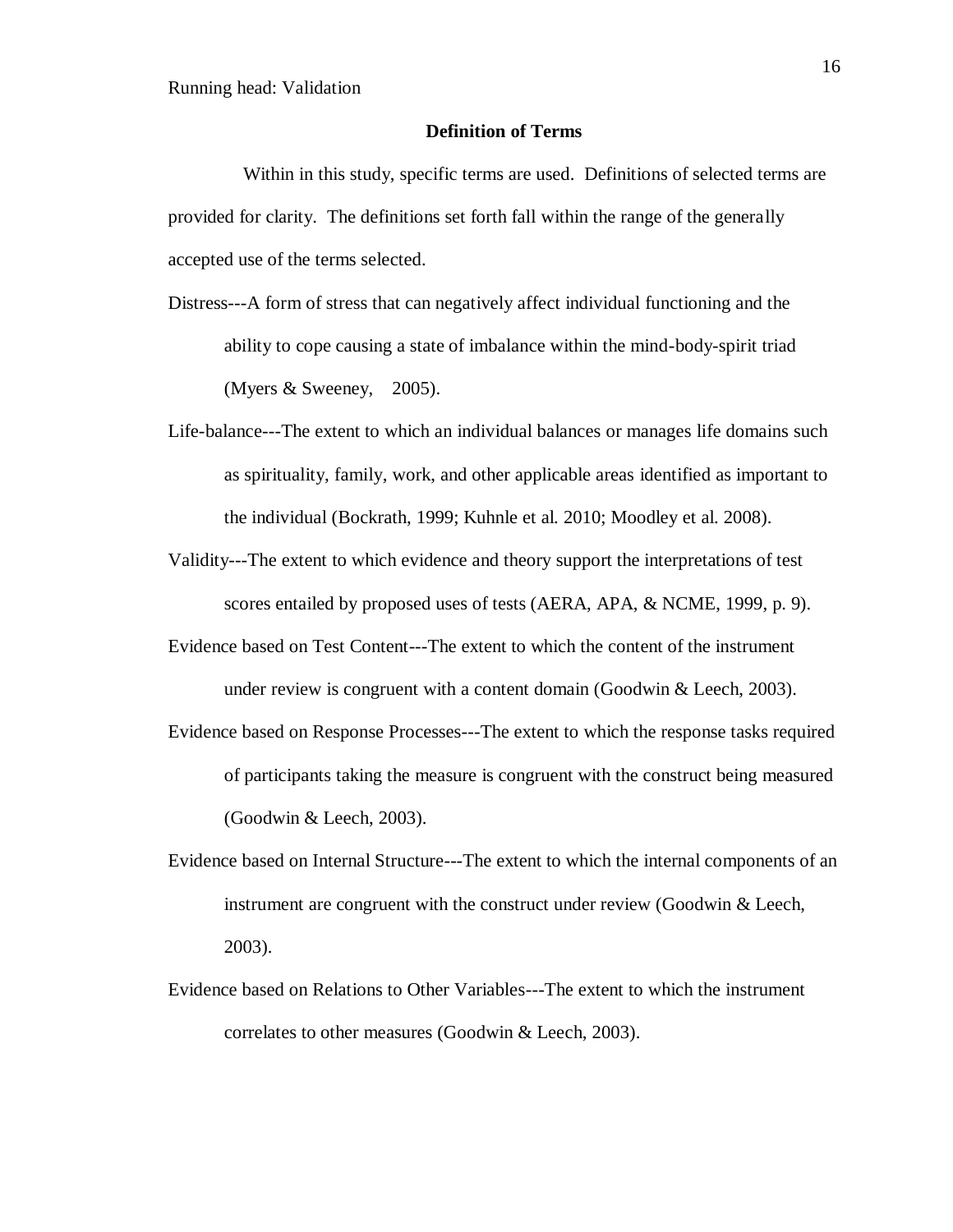- Evidence based on the Consequences of Testing---Evidence related to consequences of testing experienced by participants (Goodwin & Leech, 2003).
- Reliability---A measure of consistency and instrument quality (Whiston, 2005). For the purposes of the present study, reliability evidence is demonstrated through the use of Cronbach's alpha for each subscale.

#### **Organization of Remaining Chapters**

This study is composed of five chapters. Chapter I begins with an introduction to the study followed by a statement of the problem, details of the purpose of the study, a list of the research hypotheses that will guide the study, a discussion of the significance of the study, a review of the methodology employed in the study, basic assumptions made by the researcher, limitations of the study, and definitions of terms used in the study. Chapter II contains a review of the literature regarding wellness and the life-balance construct. Chapter III provides a thorough discussion of the research methodology employed in the study. In Chapter IV, the results of the study are reported. The final chapter, Chapter V, is comprised of a discussion of the findings and conclusions reached by the researcher as well as recommendations for future research.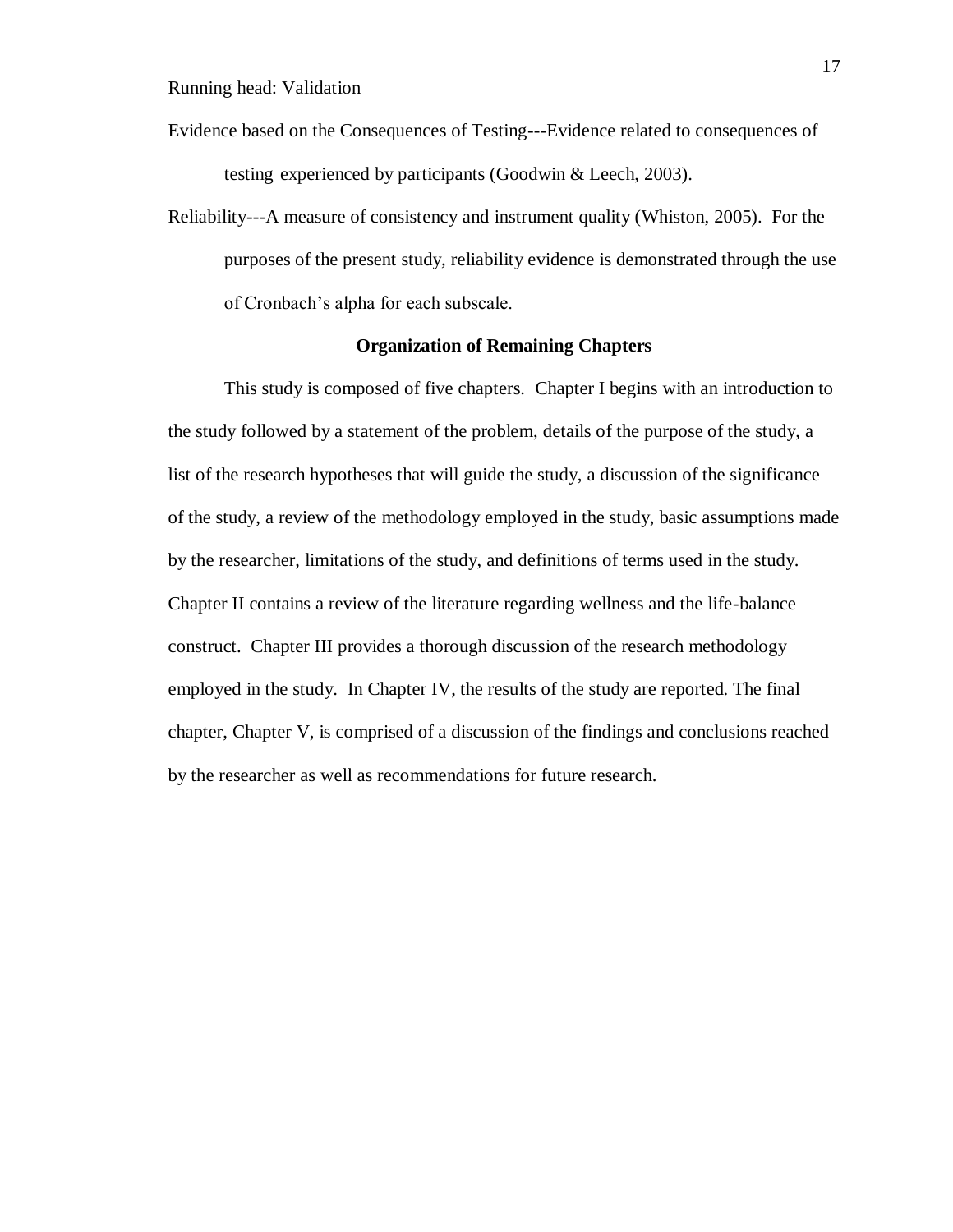#### Chapter II

#### **Review of Literature**

This chapter consists of a review of literature relevant to the life balance construct. Life balance has been studied in relation to other constructs (e.g. wellbeing, satisfaction, stress, etc.). The terms balance and life balance have been used synonymously by some and the two constructs may be indistinguishable, one term often defining or included in the definition of the other (Pentland & McColl, 2008; Wagman, Björklund, Håkansson, Jacobsson, & Falkmer, 2011). Balance has been studied in relation to other constructs as well (e.g. wellness, affect, work/family, etc.). This chapter includes studies of both life balance and balance. In addition, the literature on wellbeing or wellness is explored in this chapter as it relates to both the aforementioned constructs.

#### **Defining Life Balance**

The life balance construct has been defined in both narrow and broad terms, encompassing singular and multiple facets of life (Gropel & Kuhl, 2006, 2009; Matuska, 2010; Pentland & McColl, 2008; Sheldon, Cummins, & Kamble, 2010; Wagman et al., 2011). Backman (2004) posited that the life balance construct was not fully formed or understood and therefore not clearly defined. Christiansen and Matuska (2006) reported a lack of consensus on the definition of life balance. In addition, the authors reported a lack of adequate means to measure the construct which adds to the current vague understanding of life balance. Although Sheldon, Cummins, and Kamble (2010) initially questioned the necessity of the construct, they concluded their study with the firm assertion that life balance is real, measurable, and worthy of future research.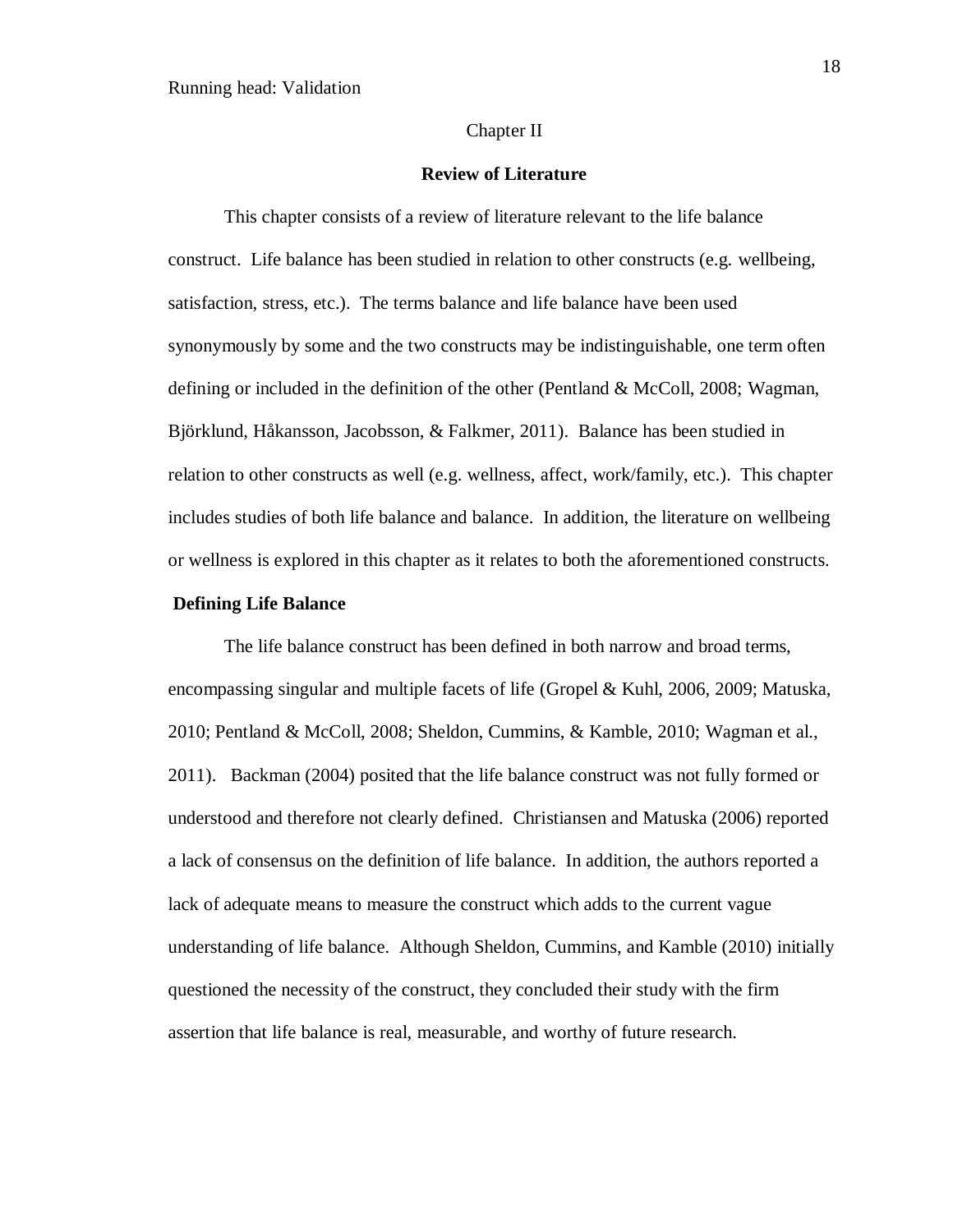One definition of life balance was drawn from a proposed model of the construct. Matuska and Christiansen (2008) defined life balance as "a satisfying pattern of daily activity that is healthful, meaningful, and sustainable to an individual within the context of his or her current life circumstances" (Matuska & Christiansen, 2008, p.11). Perhaps the broadest definition of life balance comes from a later study by Matuska (2010) when the researcher conceptualized life balance as living a life "that is optimal for health and wellbeing"  $(p. 3)$ .

Other recently proposed definitions of life balance include or are based upon the concept of time allocation (Christiansen & Matuska, 2006; Gropel & Kuhl, 2006, 2009; Sheldon, Cummins, & Kamble, 2010). Gropel and Kuhl (2006) defined life balance as "the appropriate proportion of time spent across major life domains" in their study of self-regulation and life balance (p. 54). The authors held to this definition in a later study on coping, stress and life balance (Gropel & Kuhl, 2009). Christiansen and Matuska (2006) supported the inclusion of time allocation as a component of the life balance construct and, although not the main focus of their study, Senecal, Vallerand and Guay (2001) indicated that time allocation is a central factor of life balance. Time allocation was also reported as a critical aspect of life balance by Kuhnle, Hofer, and Kilian, (2010) in a study of adolescent students. Additionally, Pentland and McColl (2008) reported that a focus on time allocation dominates the occupational science literature with regard to the life balance construct. Last, Sheldon, Cummins and Kamble (2010) held that life balance is achieved when "there is a numerically equitable distribution of time across one's actual time-use profile, and when that actual time-use profile is psychologically congruent with one's ideal time-use profile" (p.1098).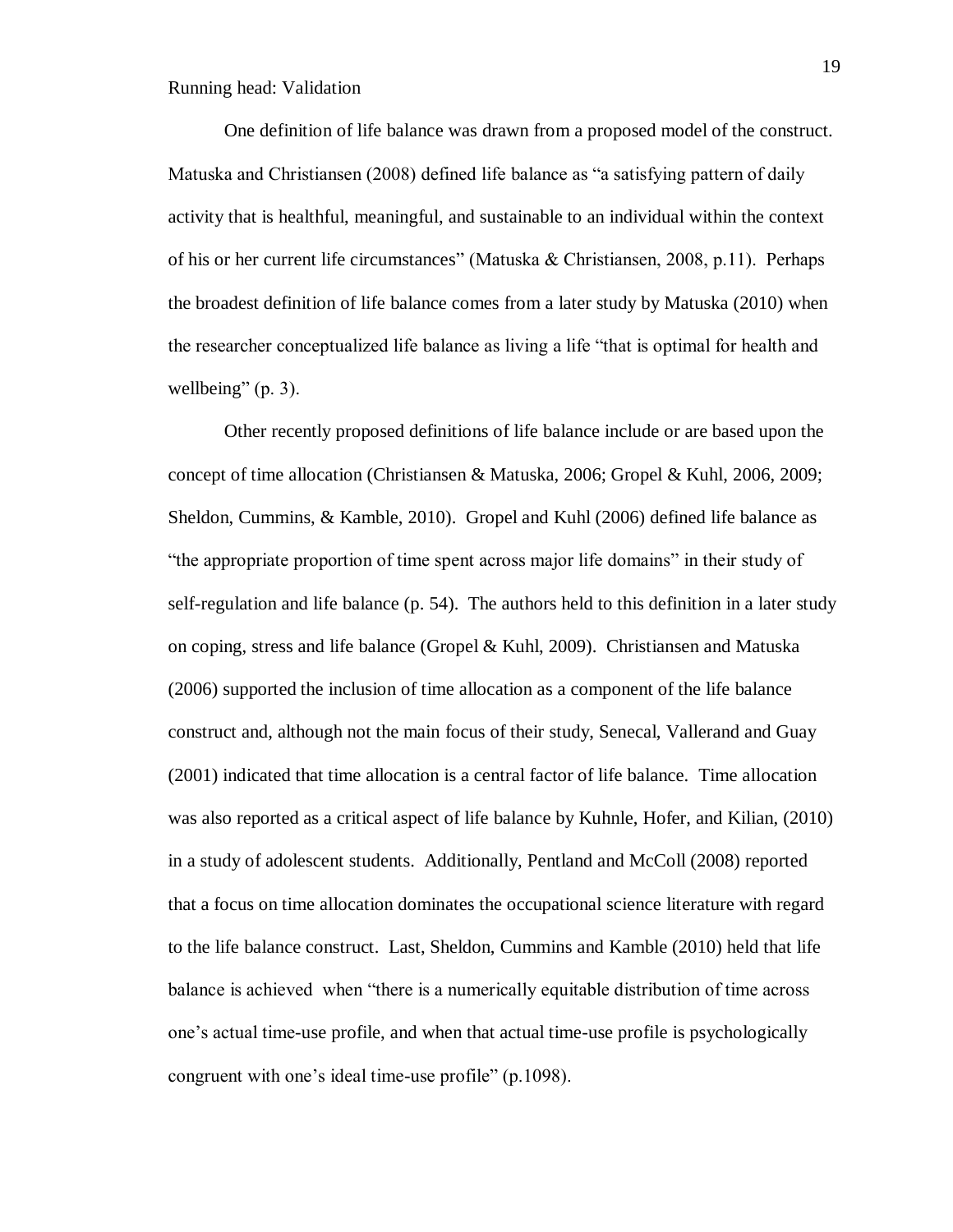#### **Life Balance Studies**

The researchers or authors of the studies contained in this portion of the chapter utilized the term *life balance* specifically. This was done for three reasons. First, disagreement exists about the life balance construct as alluded to earlier. Second, this arrangement may be more convenient for the reader. Third and last, the studies reviewed were arranged in this manner because the life balance and balance constructs have been studied in relation to a wide range of other constructs.

Life balance was studied both quantitatively and qualitatively. Researchers utilized sophisticated statistical designs as well as interviews and focus groups. The construct was conceptualized and measured in terms of activity patterns, roles, time pressure, need satisfaction, meaning, and life projects (Pentland & McColl, 2008). Little consensus existed on the life balance construct. Some suggested that establishing a valid and reliable measure of the construct was needed. Doing so may clarify the life balance construct and promote understanding. In turn, clarity and understanding may open new avenues for further research. An expanded body of research on life balance may produce therapuetic or measurement tools that will provide clinicians with additional insight into the lives and levels of functioning of their clients.

Gropel and Kuhl (2006) studied life balance in relation to self-regulation. Working under the proposition that time management was a component of selfregulation, the researchers found only an indirect relationship between time management and life balance. In the second phase of their study, the researchers posited that selfmotivation, self-relaxation and self-determination were also components of selfregulation and investigated the possibility of a relationship to life balance. While self-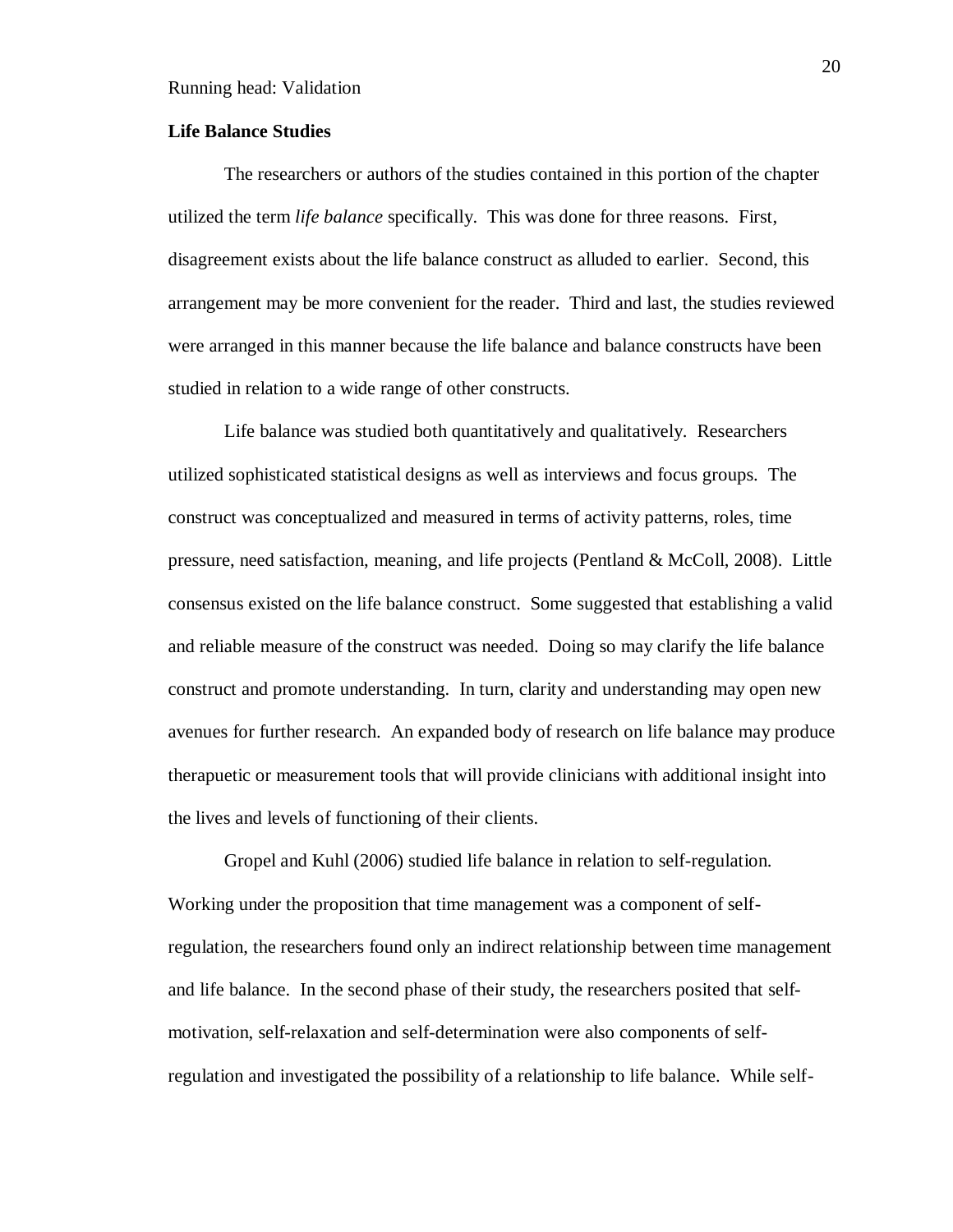motivation and self-relaxation were found to be related to self-determination, only an indirect relationship was established between life balance and self-determination and its constituent components. The researchers concluded that higher scores in selfdetermination facilitated life balance (Gropel & Kuhl, 2006). In a later study on affective coping, stress and life balance, Gropel and Kuhl (2009) found that individuals possessing an action orientation as opposed to a state orientation were able to maintain life balance in the face of increased stress. Taken together, one may infer that life balance requires an element of agency.

Kuhnle, Hofer, and Kilian (2010) included a time allocation component in their study of life balance among adolescent students in relation to value orientation, selfcontrol, and school-leisure conflicts. The researchers held that it was important for adolescent students to "believe" that they were spending the correct amount of time among individual life domains (p. 251). In addition, they found that those adolescent students with higher self-control were better equipped to maintain life balance. Last, the researchers concluded that life balance was an important construct within the lives of adolescent students (Kuhnle, Hofer, & Kilian, 2010).

Wagman et al. (2011) looked at life balance in broad terms in their study of working adults. The authors found that life balance consisted of four primary components: activity balance, balance in body and mind, balance in relation to others, and time balance. According to the authors, life balance was understood or defined in different ways by different people, was subject to change or was fluid, and included multiple time perspectives such as long or short term goals. *Activity balance* naturally included some combination of work, leisure, or family or "private life" (p. 412). The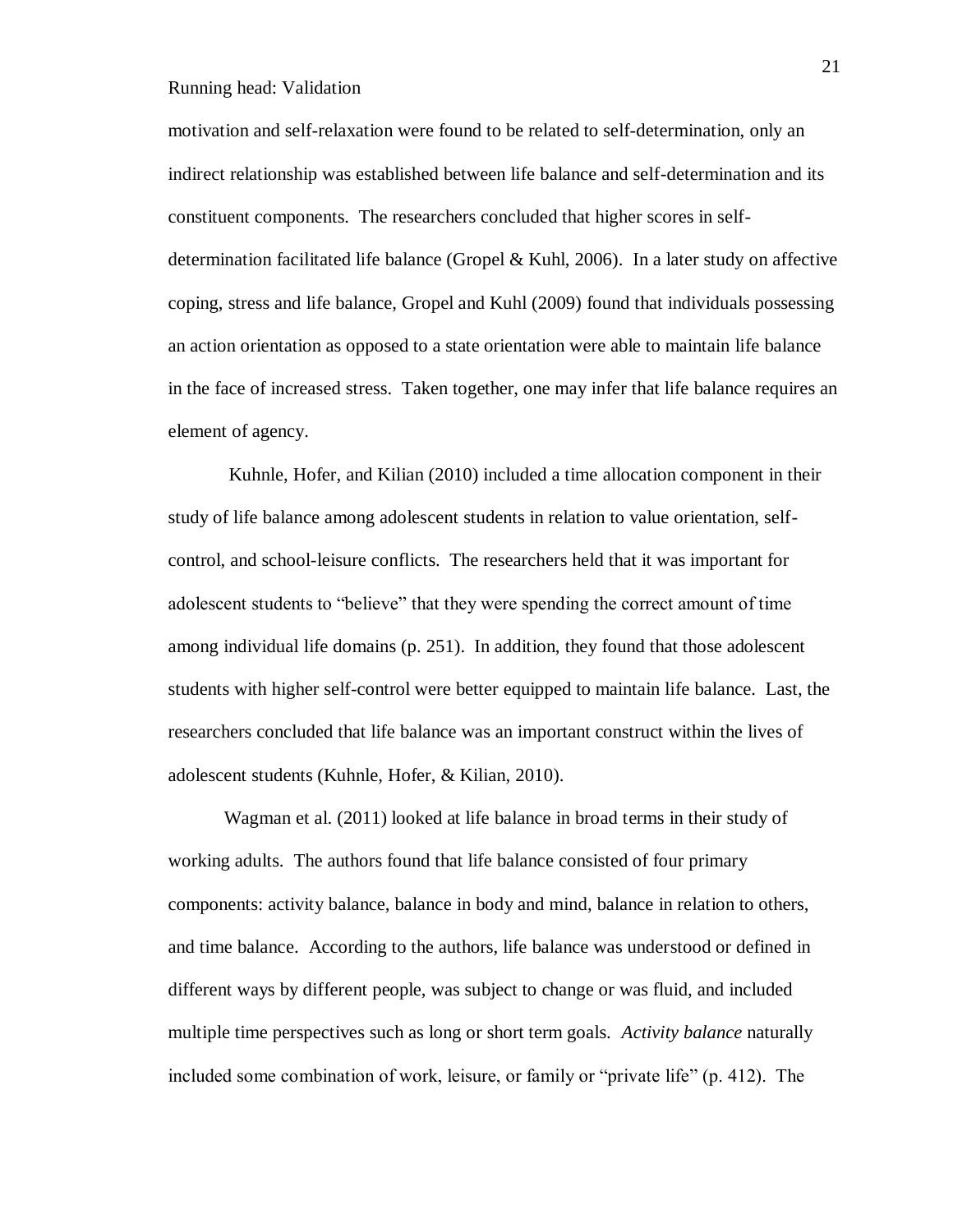authors noted that participants generally agreed that they felt more balanced when these aspects were not in opposition and that one area of their lives should not dominate the other. Activities included physical and mental activities as well as those that were considered necessary and those that were engaged in for pleasure. *Balance in mind and body* included activities such as eating and sleeping as well as activities that were perceived as meaningful or mentally stimulating or refreshing. Spirituality and humor were included in this dimension as well. *Balance in relation to others* was viewed as relational and included an aspect of giving and receiving support. Participants reported a need for both social interaction time as well as time spent in solitary activities. *Time balance* was viewed differently among participants and included time allocation as well as an awareness of actual time spent engaging in one activity or another. The authors stressed that participants did not feel that time allocation should be equal. According to the authors, the participants in their study indicated that life balance was also connected to general health, was enhanced by a sense of security, and was influenced by individual circumstance and personal strategies. Participants connected life balance to general health, indicating that being in good health added to a sense of balance and poor health lessened the perception of balance. Participants reported that a sense of security in one's self, in relationships, and in fiscal or economic matters enhanced life balance. In addition, participants reported that life balance was influenced by context including aspects of work, society, and family with one aspect sometimes influencing the other. Individual or personal strategies were seen as influencing life balance including coping skills, flexibility, and ability to plan for or control various aspects of life. Wagman et al. also noted that the ability to accept that which could not be changed was beneficial. The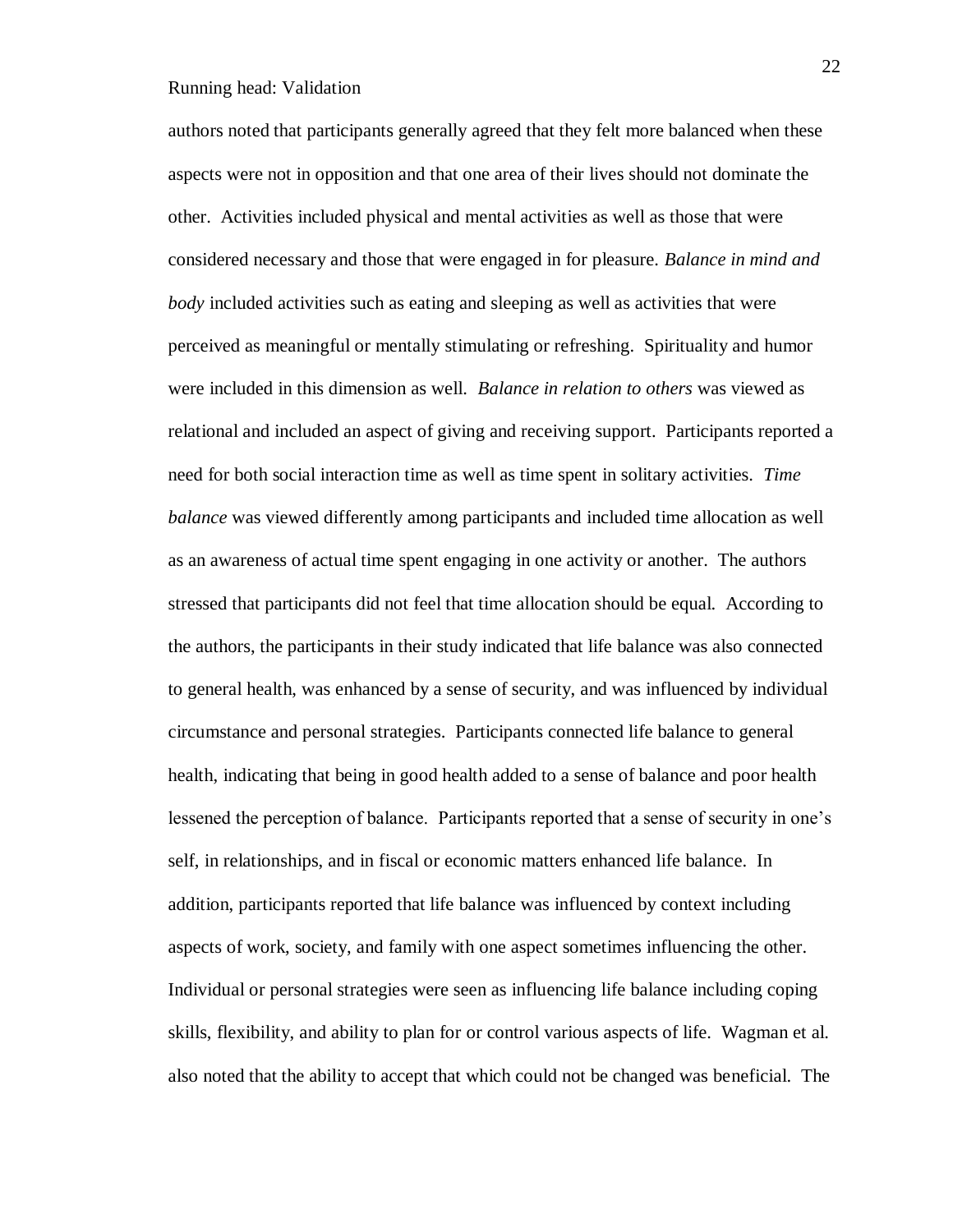authors concluded that life balance was a multidimensional construct, experienced and defined individually. Last, the authors held that the life balance construct may have significance within the areas of health promotion, prevention, and rehabilitation.

Pentland and McColl (2008) held, as others have, that life balance was poorly defined and poorly understood. They posited that life balance or a balanced lifestyle was a fundamental construct within the area of occupational science and occupational therapy. According to the authors, the core of the life balance construct is based upon "the extent to which a person designs and lives in integrity with his or her own personal values, strengths and what has meaning for them" (p.135). Pentland and McColl (2008) termed this as occupational integrity which they held was "an essential precondition to life balance" (p.135). The authors also stated that life balance has been primarily studied from a behavioral perspective which included the idea that there was a "correct configuration of time, roles, activities, and projects that leads to balance and subsequently wellbeing" (p.136). The authors disputed this perspective and held that this approach overlooked individual choice. Last, the authors concluded that it was occupational integrity and not life balance that led to wellbeing (Pentland & McColl, 2008).

Matuska (2010) sought to validate a proposed model of the life balance construct along with a proposed measure of life balance. Matuska conceptualized life balance as "both congruence among desired and actual time spent in activities, and equivalence in the degree of discrepancy between desired and actual time spent across activities that meet health, relationship, challenge/interest and identity needs" (p. ii). The primary intent of the researcher was to establish construct validity of both the model and the measure. In addition, the researcher investigated possible connections between life

23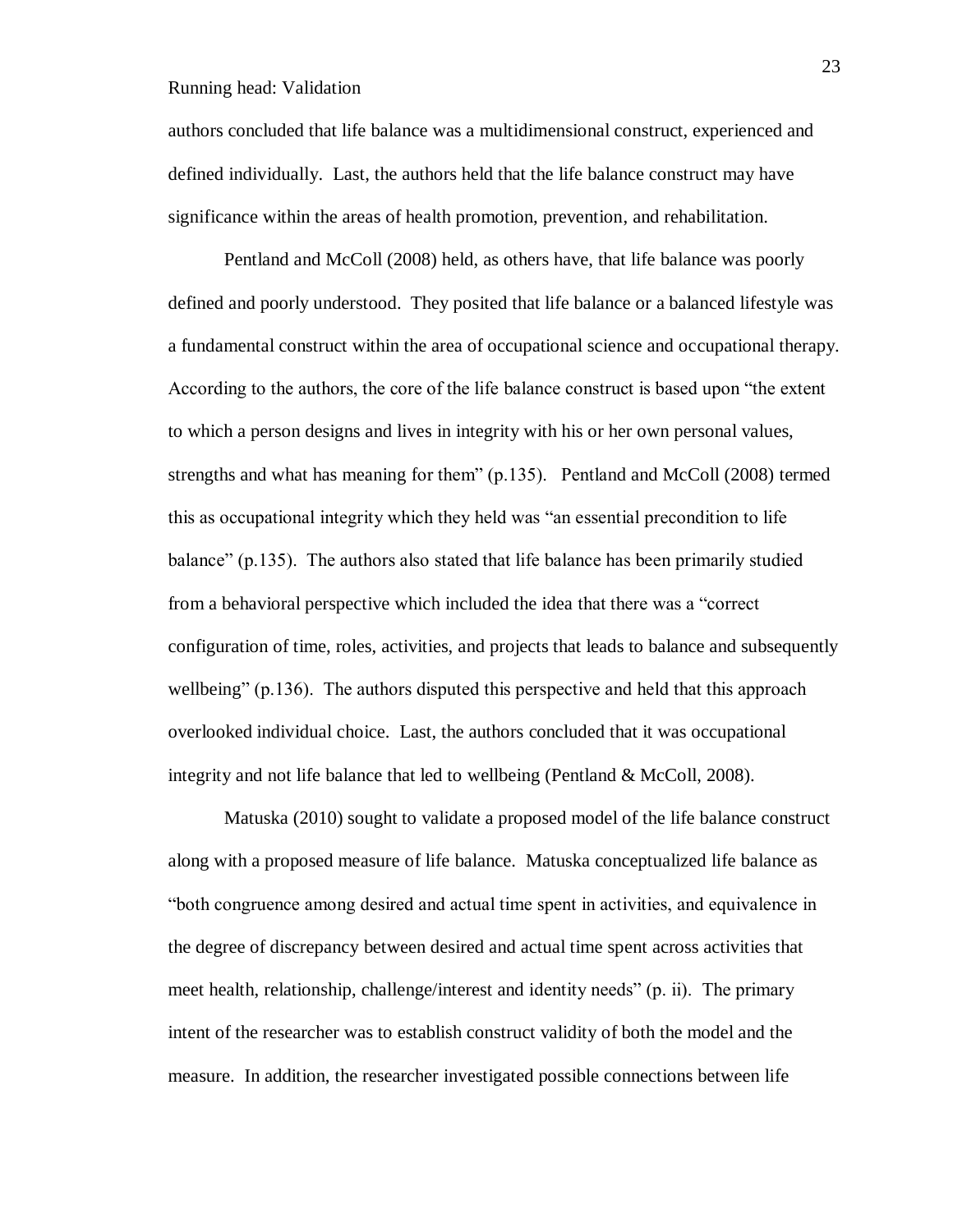balance, need satisfaction, stress, and wellbeing. The researcher found evidence of validity for both model and measure. Matuska concluded that a link existed between congruence and life balance but less so between equivalence and life balance.

Life balance emerged as one of eight themes (support networks, internalization/externalization, routines, relapse, change in perspective, rewards/punishment, emotional issues, and life balance) in a qualitative study involving women and obesity (Hayward, et al., 2002). In the study, Hayward et al. sought to gain a better understanding of the experiences of the participants who wanted to lose weight and change their lives. The authors stated that fulfilling one's needs were essential to the process. They reported that at least one participant in the study was able to do this by striking a balance between work and her other life needs; this participant reported being successful in achieving her goals. Another participant reported being less successful, being unable to strike the same balance as the successful participant. According to the researchers, these two participants represented an individual that was in balance with regard to her life and one that was out of balance. The researchers stated that "the ability to create life balance and meet one's own needs reflects a change in perspective" (p. 628). Obtaining life balance required both internal and external change in the participants (Hayward, et al., 2002).

Sheldon, Cummins, and Kamble (2010) conducted a series of studies (4) on the life balance construct. The researchers introduced two measures of life balance which they termed as objective balance and subjective balance. Both measures were based on time use. The two measures were used in all four studies to predict subjective wellbeing. In the first study in the series (Study 1), the researchers found that both measures were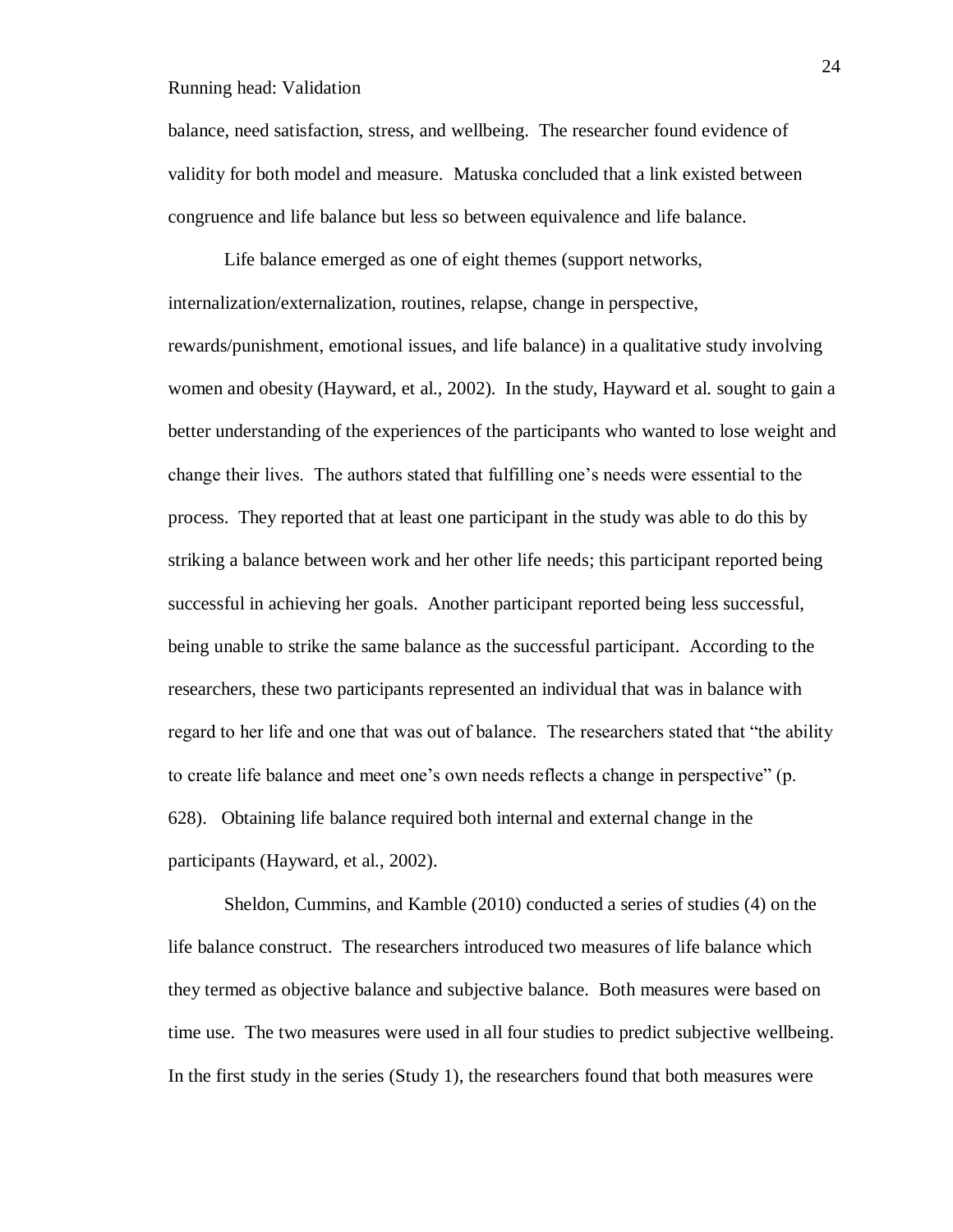predictive of wellbeing. The sample was drawn from participants in the United States and India with the two countries representing individualistic and collectivistic cultures. According to the researchers, this was done as part of their efforts to validate the two measures, to investigate generalizability and to support their assumption that "needs are universal and that balance universally enhances need satisfaction" (p. 1100). For this phase of the study, the researchers utilized regression analysis and independent *t-*tests looking at between-subject patterns. Participants in Study 1were asked to distribute a block of 24 hours across 10 categories (time spent sleeping, working, commuting, going to school, doing chores, recreating, health/self-maintenance, community, personal relationships, and spirituality/religion). This was intended to represent actual time spent in each category. Then, participants were asked to distribute the same block of time across the categories in the way they would like to spend the time. This was intended to represent ideal time spent in each category. Researchers then investigated discrepancies between the actual time spent (objective balance) and the ideal time spent (subjective balance). Scores were derived from the results of their investigations; lower discrepancies scores equaling higher balance scores. The researchers acknowledged that others have employed discrepancy assessments. Study 1 also included a measure of subjective wellbeing, psychological need satisfaction, and neuroticism. Based on their results from this phase of their study, researchers concluded that both of the proposed life balance measures were related to each other and that both were linked to subjective wellbeing. The second phase of the study (Study 2) was conducted to investigate whether or not the proposed life balance measures predicted stress related to time allocation giving the researchers a sense of the quality of the participants' time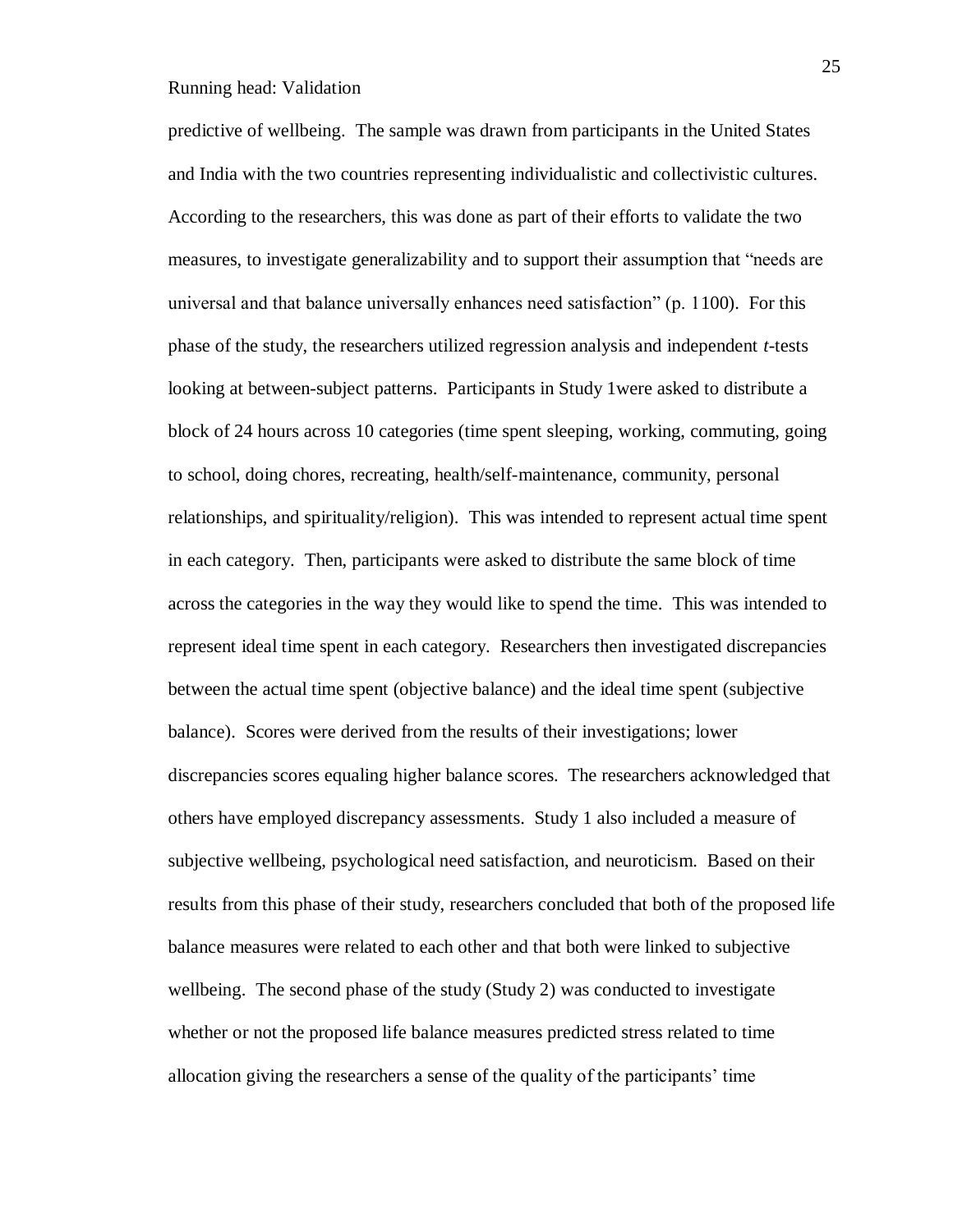distribution profiles. In Study 2, researchers employed a repeated measures design looking at within-subject effects while tracking the covariations between life balance, need satisfaction and subjective wellbeing over time. In addition, researchers investigated these three measures in relation to selected time stressors (time, money, ethnicity, gender, friendship, religiosity, work, appearance, travel, security, and parents). In their analysis of Study 2, Sheldon et al. found that changes in the life balance measures (objective and subjective) were linked to changes in subjective wellbeing. Also, a link was reported between one of the life balance measures (subjective balance) and psychological need satisfaction. An additional link was reported between the other life balance measure (objective balance) and reduced time stress but not the other sources of stress. The remaining two phases of the four part study were conducted to support the first two phases of the study. In the third phase of the study (Study 3), researchers utilized a different type of time allocation assessment. According to the researchers, the results from Study 3 replicated the findings from Studies 1 and 2. They concluded that "the replication of the findings using this new measure supports our assumption that the objective and subjective balance measures represent emergent properties of participants' total life systems, properties that might be approached via various different time-use assessment methodologies" (p. 1119). In the fourth phase of the study (Study 4), researchers asked the participants to attempt to achieve a goal, become more balanced over a specific period of time. According to the researchers, this was done to investigate if being more balanced predicted changes in the life balance measures and thus predicting changes in subjective wellbeing. The researchers found that those participants who achieved the goal experienced positive changes in the life balance measures and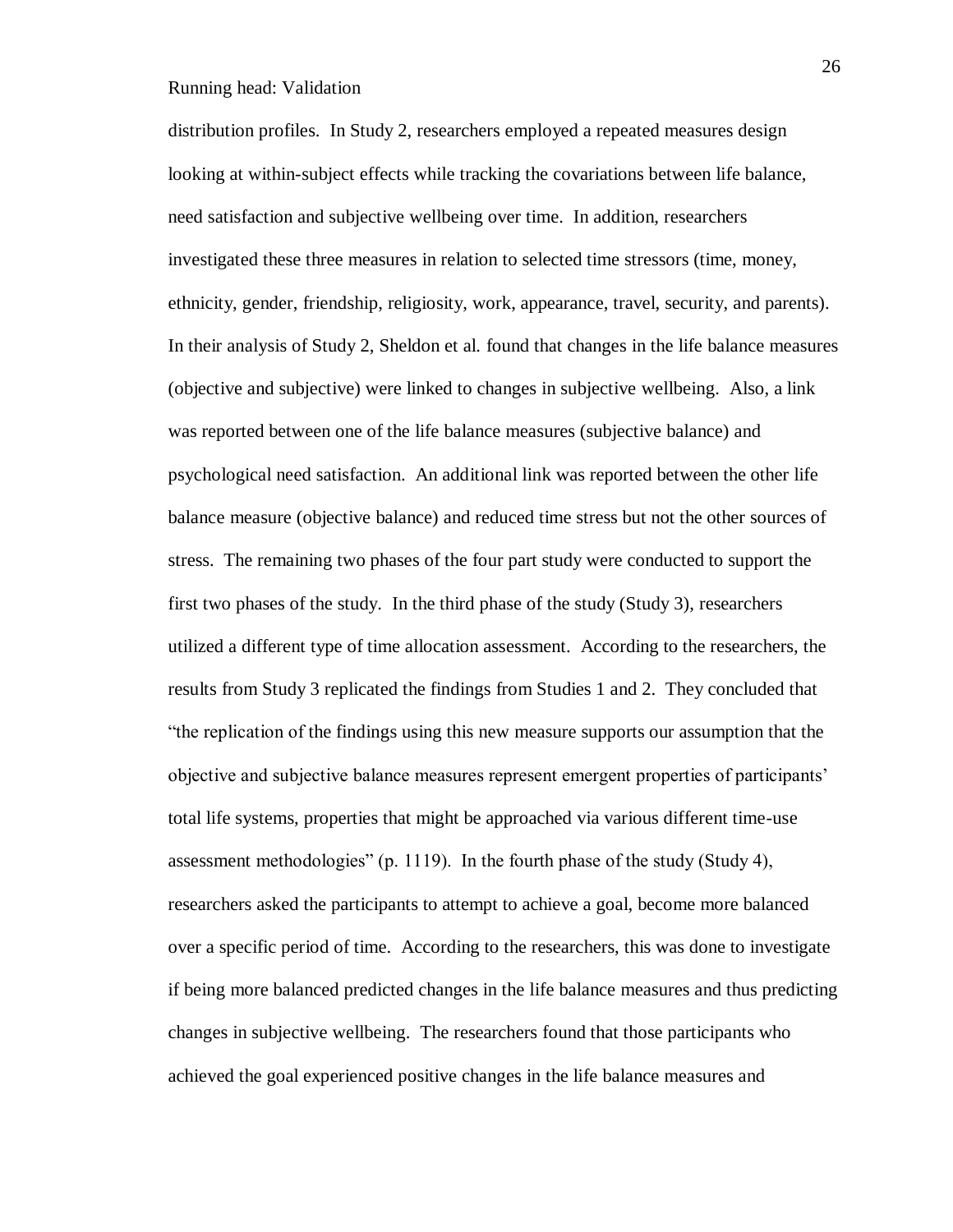subjective wellbeing. This led the researchers to assert that individuals can improve life balance and their sense of wellbeing through their actions. Based on the results from the four studies, the researchers drew several conclusions. First, the researchers held that life balance is a meaningful, real construct with important implications for wellbeing. Next, the researchers concluded that studying life balance from a time use perspective is appropriate but that time use is not the only aspect of life balance. Last, the researchers indicated that life balance is a holistic concept and involves choice, need, and satisfaction (Sheldon, Cummins, & Kamble, 2010).

Jackson, Firtko, and Edenborough (2007) linked the achievement of life balance to resilience in nurses. The authors identified life balance as a personal strength that can be applied as a strategy to increase resilience among nurses who routinely face adversity in the workplace. The authors held that personal strengths such as life balance decreased vulnerability and enhanced the health care setting in general (Jackson, Firtko, & Edenborough, 2007).

Brooks (2009) investigated life balance in relation to work stress in corporate executives and identified life balance as a way to conceptualize the "interconnectedness of all areas of life" (p. ii). The researcher also speculated that there was a connection between life balance and work stress. Subsequently, the researcher stated that there was a growing interest in efforts to institute wellness initiatives which enhance life balance and thus reduce work stress. Furthermore, the author held that organizational change might facilitate the development of work environments that promote life balance. In the study, the researcher utilized two assessment tools: a wellness inventory and a measure of stress or pressure. The researcher investigated possible links between the mental and physical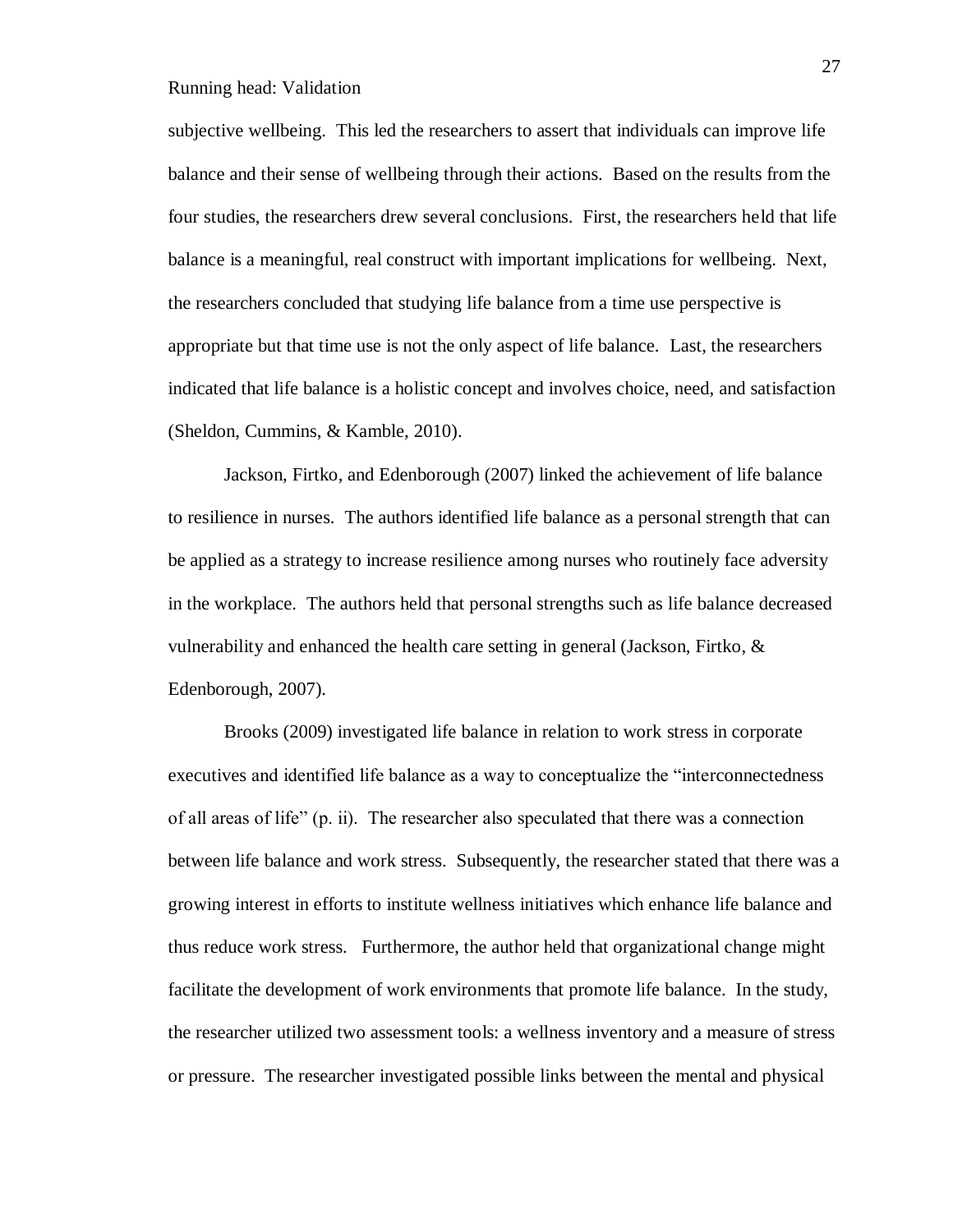stress reported by the participants and six domains of wellness (physical, occupational, spiritual, intellectual, emotional, and social wellness) drawn from the work of Hettler (1984). The researcher construed the six wellness domains as aspects of life balance. According to the researcher, social balance and spiritual balance were expected to be the strongest predictors of work stress. Analysis of the results did not indicate social wellness to be a significant predictor of mental wellbeing among the participants. However, spiritual wellness was shown to be a significant predictor of physical wellness. Emotional wellness was found to be the most significant predictor of both physical and mental wellbeing. Spiritual and occupational wellness was also predictors of physical and mental wellbeing to a lesser degree. The researcher concluded that specific aspects of life balance (emotional, spiritual, and occupational wellness) play a central role in mediating work stress (Brooks, 2009). The results of this study have implications for helping professionals when working with individuals who report decreased mental and physical wellbeing due to work stress.

Ward (2009) investigated possible associations between intrinsic capacity, job performance, workplace coaching, and perceived life balance. Ward found a link, although not a consistent one, between intrinsic capacity and individual perception of general health and life balance. *Intrinsic capacity* was defined as "the general capacity to value the individuality and uniqueness of oneself and others" (p. 6). *Perceived life balance* was defined as "the degree that individuals feel their work roles, family roles, and overall quality of life are balanced and not conflicting with each other" (p. 19). The findings in this study regarding the significance of an individual's perception of life balance appeared to support the conclusions of the researchers in the study mentioned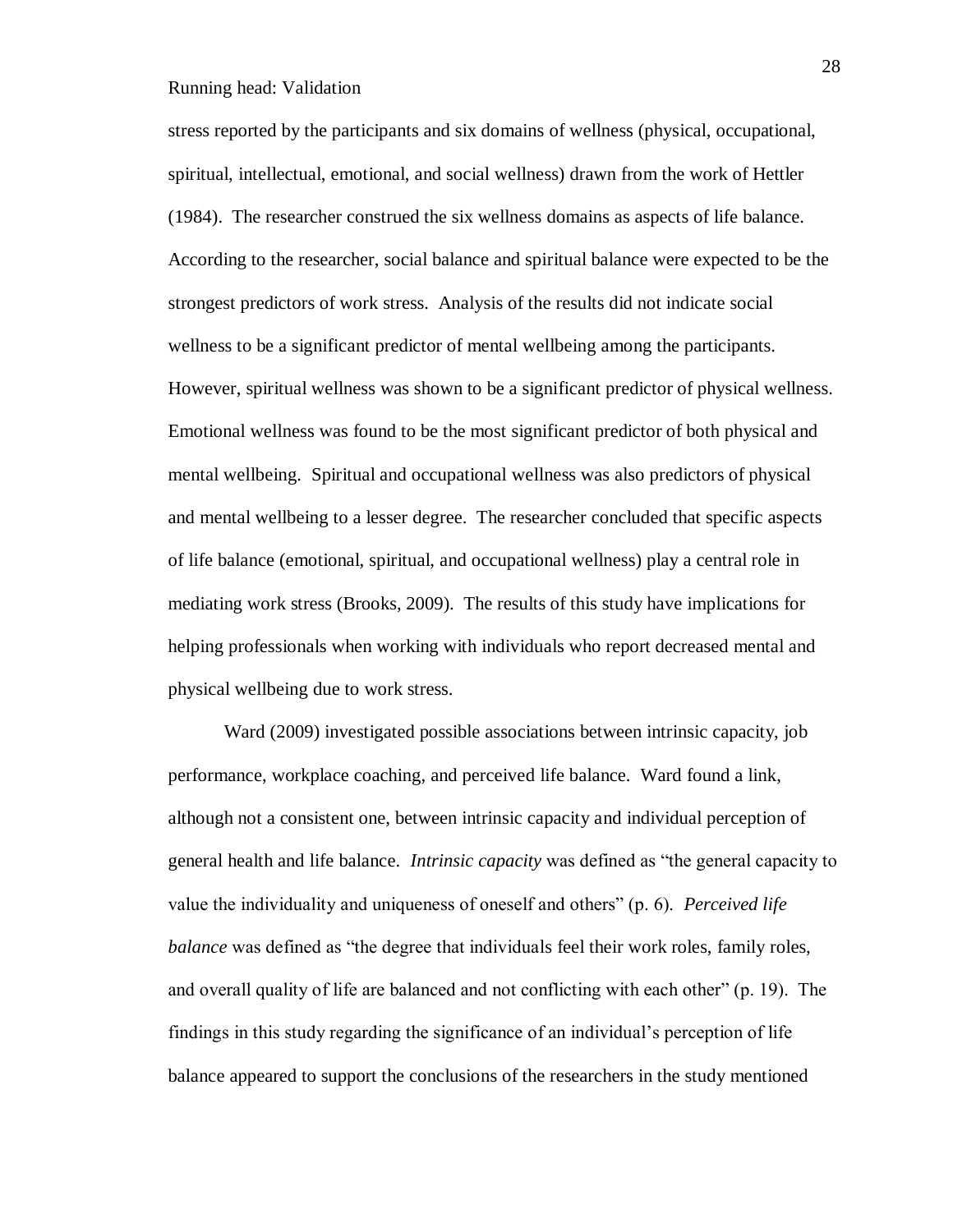earlier by Kuhnle, Hofer and Kilian (2010) regarding the significance of believing that one's life is balanced. Recall also that Wagman et al. (2011) indicated that life balance was individually defined to an extent. Taken in conjunction, one could infer that life balance is defined in some way by an individual's belief or perception, differing from individual to individual.

Longfield, Romas and Irwin (2006) conducted a study with graduate students to gain a better understanding of the students' perspectives on how their graduate school experience affected their self-worth and their participation in physical and social activities. Although life balance was not part of the study focus specifically, the researchers did make a number of assertions regarding the importance of life balance. First, the researchers stated that changes to an individual's wellness perspective could affect an individual's sense of wellbeing and life balance. Second, the researchers indicated that interventions were needed to assist graduate students to "create balance in their lives" and thus "enhance their quality of life, wellness and social equity" (p. 291).

Iwasaki, Mactavish and Mackay (2005) investigated leisure as a contributing factor to resilience and as a copying strategy to combat stress. The researchers held that purposeful engagement in leisurely activities created situations that encouraged life balance. Leisure was also viewed as an avenue to personal renewal and contributed to resilience. The participants in the study were drawn from diverse groups (Aboriginal individuals with diabetes, individuals with physical disabilities, older adults with arthritis, gays and lesbians, and a group of professional managers). According to the researchers, participants identified leisure as a coping strategy that enhanced life balance. The Aboriginal participants reportedly viewed coping from a holistic perspective involving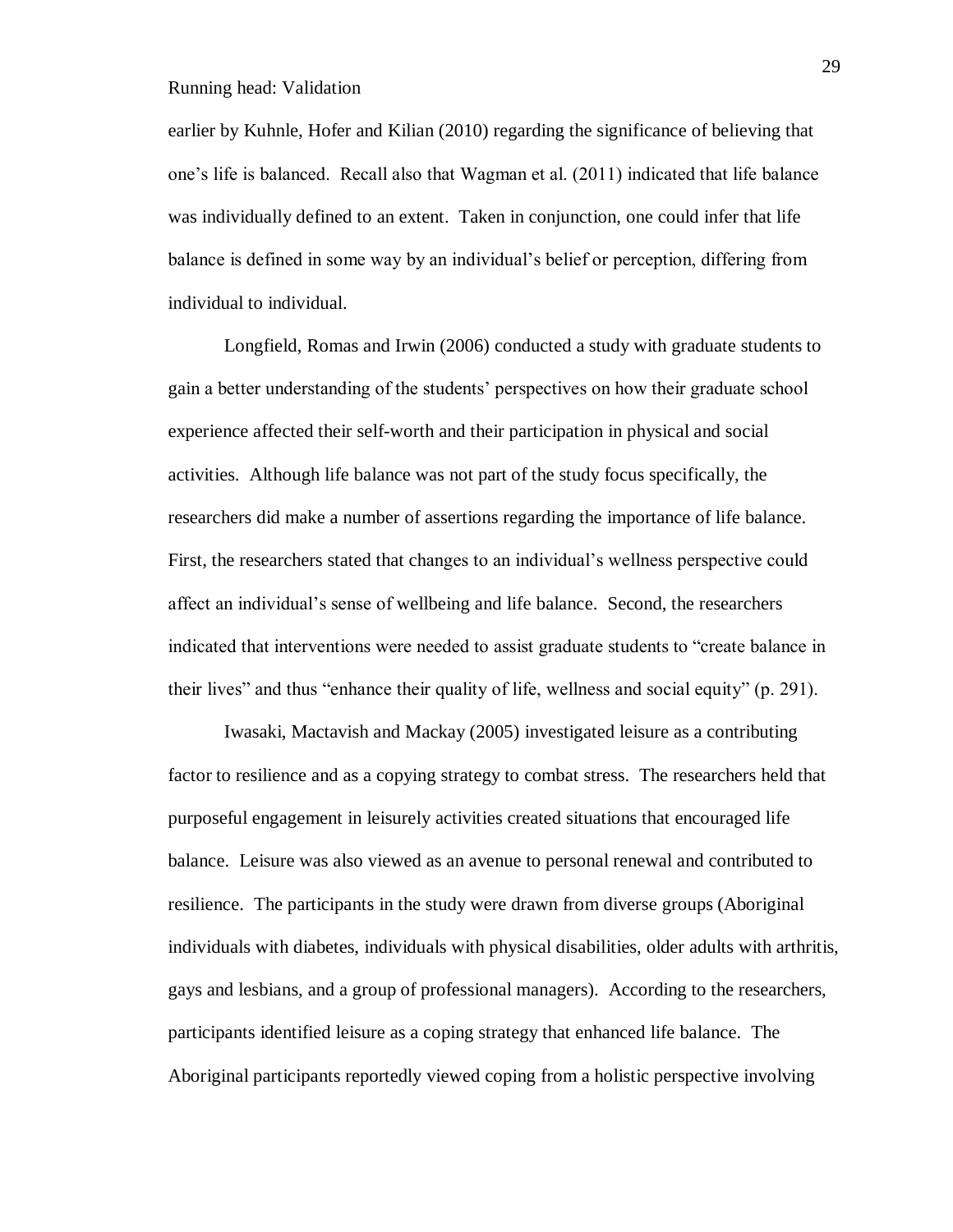the mind, body and spirit, citing traditional dancing as an effective means of improving or maintaining life balance as well as laughter. One participant from the group of older adults with arthritis identified volunteering as a form of leisure activity that supported life balance, helping others as they too have been helped. The findings reported by the researchers involved active engagement by the participants (Iwasaki, Mactavish, & Mackay, 2005). These findings are in line with those reported by Gropel and Kuhl (2009) in which participants possessing an action orientation as opposed to a state orientation were better able to maintain life balance. In other words, life balance may be achieved, enhanced or maintained through conscious effort.

## **Life Balance and Wellbeing or Wellness**

A number of researchers examined life balance in relation to wellbeing or wellness. Researchers Kuhnle, Hofer and Kilian (2010) viewed life balance as "an essential feature affecting wellbeing" (p.251) in their study involving adolescent students. Donatelle et al. (1998) argued that a negative change in one or more of life's domains such as the physical or emotional domains could have a significant impact on an individual's life balance and wellbeing (as cited in Longfield, Romas, & Irwin, 2006). Connolly and Meyers (2003) described life balance as an essential component for enhancing individual wellness. Life balance was recognized by Gropel and Kuhl (2006) as a key indicator of wellbeing and health.

Others have drawn connections between health and wellbeing. Health is a fluid construct comprised of various components including mental and physical health which influence wellbeing (Corse et al., 1992). When these components are balanced in the life of an individual, wellbeing may be enhanced. According to Myers (1991), individuals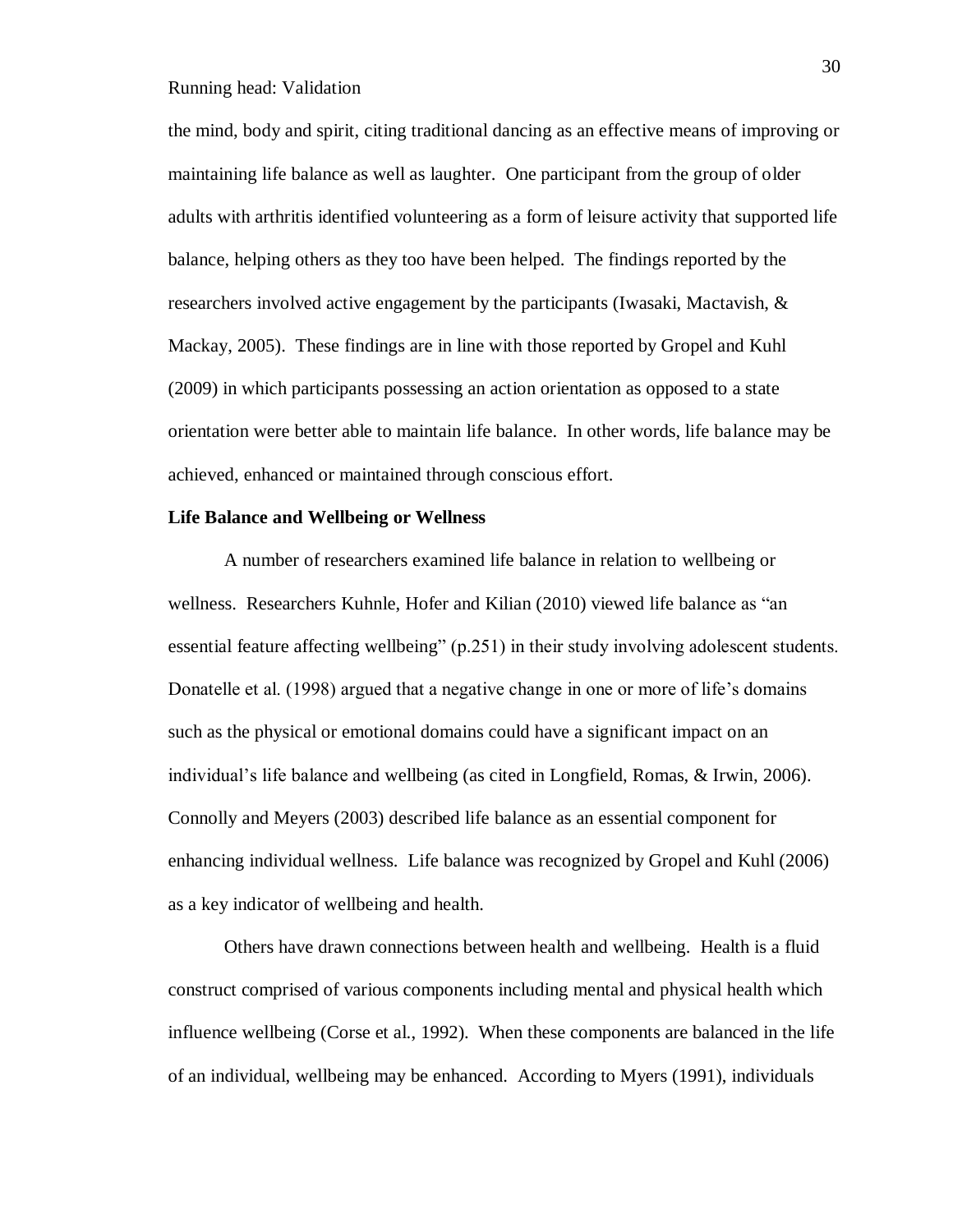experience higher levels of wellness or an enhanced sense of wellbeing when they lead more balanced lives.

Matuska (2010) suggested that further exploration of the life balance construct may yield important information that had potential for improving health and wellbeing. The researcher speculated that life balance and wellbeing were linked through need satisfaction. However, the researcher also pointed to a lack of research on the life balance construct and only limited empirical support of how it may be connected to health and wellbeing. Sheldon, Cummins and Kamble (2010) investigated possible connections between life balance, wellbeing and psychological need satisfaction. In their multiphase study designed to test two proposed measures of life balance, objective balance and subjective balance, the researchers found that wellbeing was influenced by need satisfaction associated with life balance. The study was unique in that the researchers' findings were supported through concurrent, longitudinal, and cross-cultural methods (Sheldon, Cummins, & Kamble, 2010). Hayward et al. (2002) also reported a link between life balance and need satisfaction.

According to Pentland and McColl (2008), occupational therapists have an intuitive understanding of life balance as a predictor of wellbeing. Wagman et al. (2011) stated that associating "a life in balance" with health and wellbeing is not uncommon (p. 410). However, the researchers pointed out that understanding of life balance is limited at present. In their study of working adults in Sweden, the researchers found that life balance is health related and was described as a "sense of wellbeing" (p. 414).

Brooks (2009) stated that possible connections between wellbeing or wellness and life balance are of growing interest to individuals and organizations. The researcher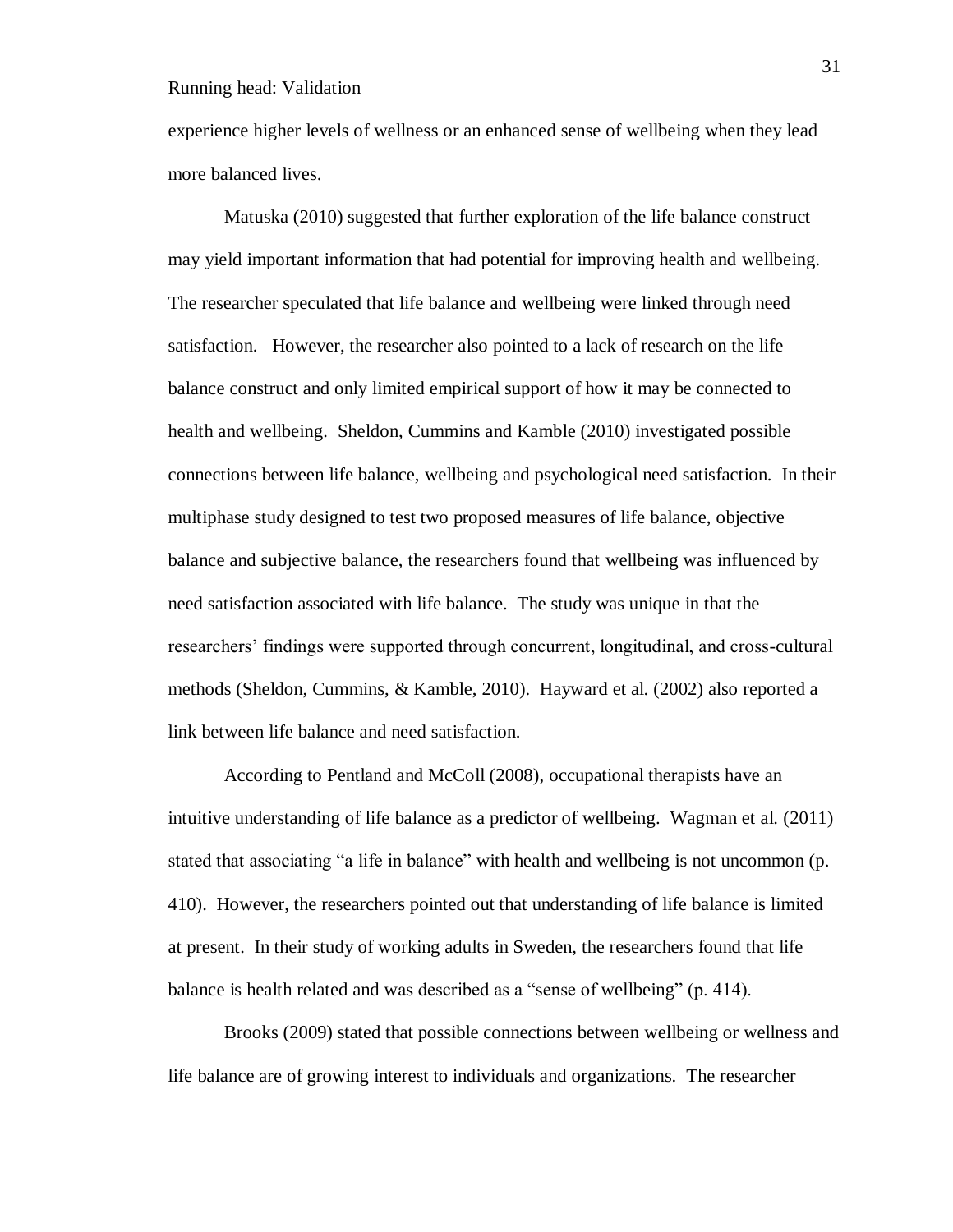observed that according to Archer, Probert and Gage (1987) wellness is increasingly seen as being facilitated by life balance (as cited in Brooks, 2009). In a study on life balance and work stress, the researcher found that both physical and mental wellbeing was enhanced by increased life balance (Brooks, 2009).

# **Balance Defined**

Greenhaus, Collins, and Shaw (2003) found disagreement or lack of clarity within the literature in regard to the balance construct. Moreover, the authors stated that there were inconsistencies among definitions of balance, that measurement of the balance construct was "problematic" (p. 511), and that refinement of the construct is needed in order for research to proceed.

A number of authors have proposed definitions of the balance construct. Pentland and McColl (2008) stated that "balance is a dualistic concept; one is either balanced or not" (p. 135). Taking a somewhat more spiritual stance, Garrett and Carroll (2000) defined balance as a state of being in harmony with the universe. More recently, DiRenzo (2010) defined balance as " harmony among life roles (p. 53).

Clark (2000) maintained that balance is tied to satisfaction. In a later study, the author expanded the definition of balance further by stating that balance is related to the level of comfort an individual experiences with the amount of time and energy devoted to the life domains of work and home. The author held that balance is a result of the ways in which an individual manages aspects of the environments the individual has created or in which the individual functions (Clark, 2002).

Niles, Herr and Hartung (2001) defined balance as "effective participation in life roles that are central to one's self-concept" (p. 8). The authors stressed the idea that a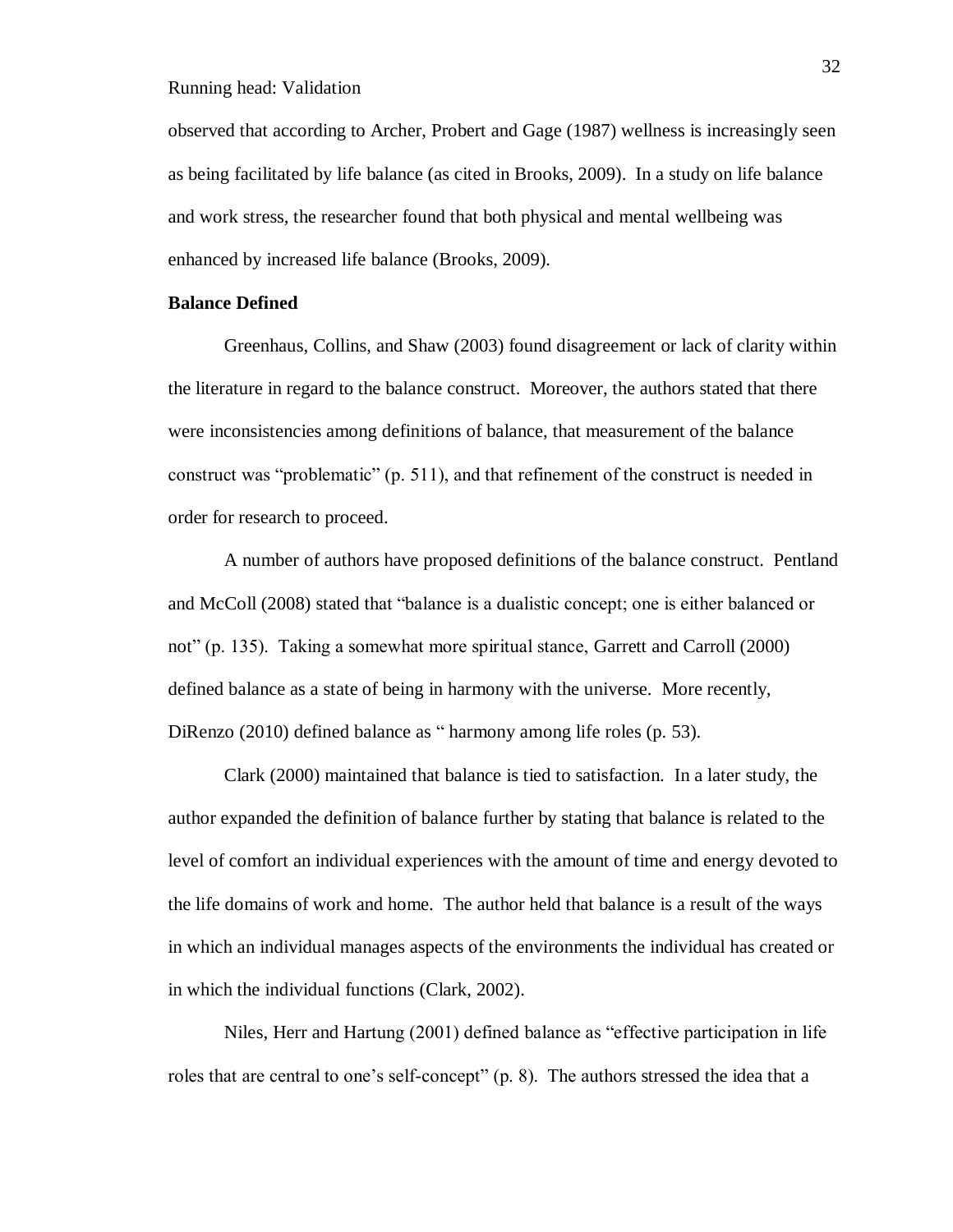"balanced life" is individually defined (p. 9). The authors addressed role balance and referenced the work of Super. In their summary and throughout the monograph, the authors use the terms balance and life balance along with the phrases balanced life and balanced living.

This is yet another example of how these terms were used synonymously. Others have addressed this issue of fluid terminology as well (Pentland & McColl, 2008; Wagman et al., 2011). Balance was examined from a number of perspectives and in relation to a wide array of constructs. The term balance was described as something that can be obtained and also as an action or a descriptor. Some believe that balance is created when there is an absence of conflict between life roles (Frone, 2003). Valcour (2007) posited that balance comes from the ability to successfully meet life's demands and handle conflicts.

## **Balance Studies**

Balance was studied in much the same manner as life balance (e.g., in relation to other constructs). Researchers often focus on balance between one construct and another (e.g., balance between work and family). In general, balance is seen as desirable and is related to or viewed as promoting good health, wellness or wellbeing. However, balance is not viewed without controversy. From a feminist viewpoint, the concept of balance is linked to equity and justice which can be near impossible to achieve for marginalized groups within the United States (Parker & Almeida, 2001).

Menninger (1963), in reference to physio-psycho-social balance, described balance as crucial and stated that "organisms strive for a state of balance" (p. 107). Kofodimos held that balance or a balanced life included ''a satisfying, healthy, and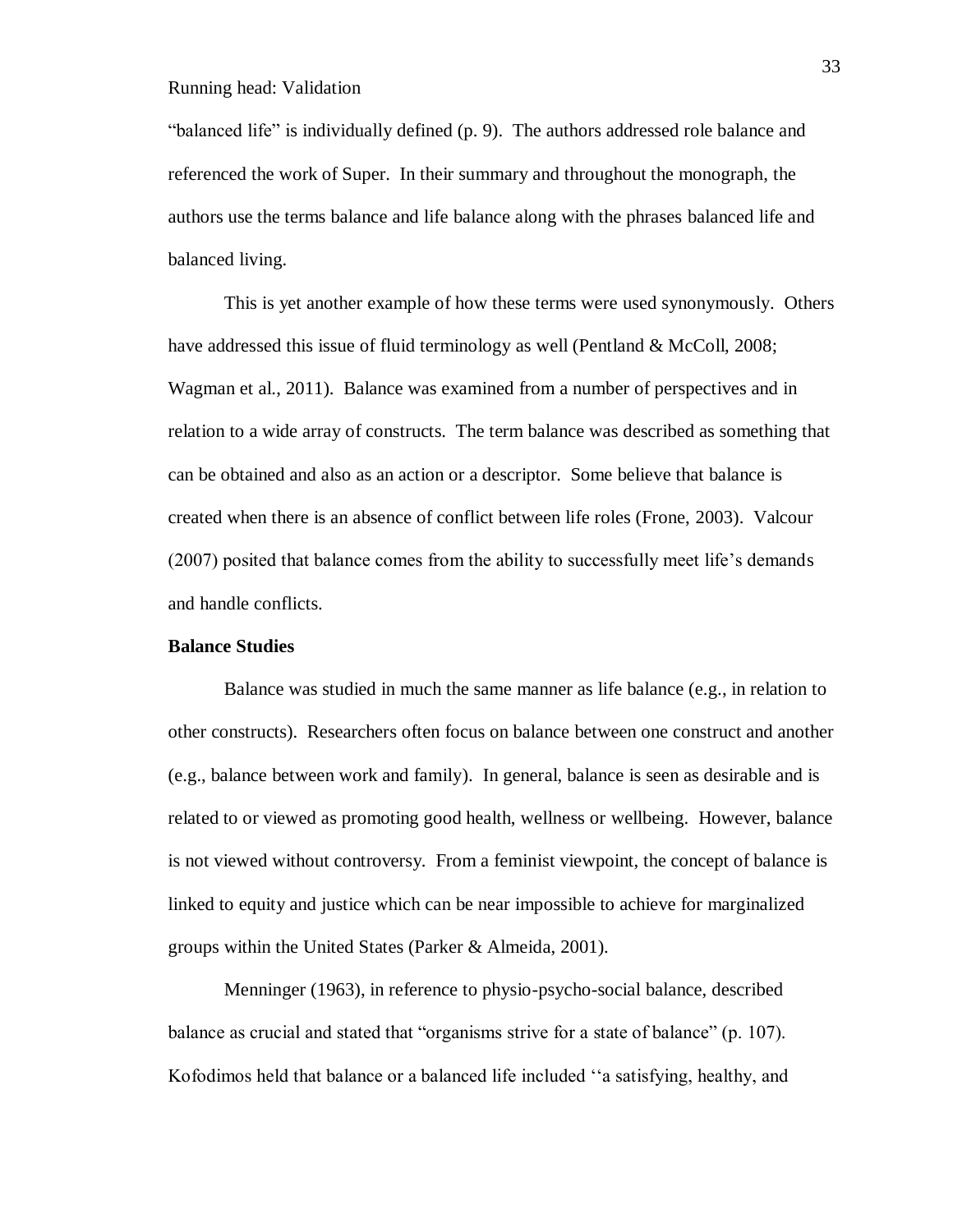productive life that includes work, play, and love" (Kofodimos, 1993; p. xiii). From a Native American point of view, balance is connected to good health. In their traditional view, good health is described as " being in balance/equilibrium, having a sense of harmony, and not being out of control of spiritual, cognitive, emotional, and physical domains" (Yurkovich & Lattergrass, 2008: p. 437).

Williams-Nickelson (2006) looked at self-care among women and balanced living. The author held that making self-care part of their routime, creates a sense of balance and contributes to good health in women. Last, Williams-Nickelson maintained that balance is gained by engaging in work that has purpose and meaning, positive relationships, and personal renewal. Scott (2006) investigated wellness and balance in a study involving women and reported that among the female healthcare workers who participated in the study, continuing education was identified as contributing to a sense of wellness and balance.

Bockrath (1999) studied the experiences of counselors in relation to wellbeing. According to the researcher, participants reported that they cultivated a sense of wellbeing through a process they descibed as maintaing balance. Balance was defined by the participants as managing all aspects of their lives which was often done without conscious effort.

A number of researchers investigated balance between work and family or personal life. Firm relationships or links between wellbeing and the ability to balance work and life were established (Gropel & Kuhl, 2009). Kalliath and Brough (2008) found disagreement within the literature on the meaning of the term work-family/life balance. The authors concluded that the utility of current instruments to measure the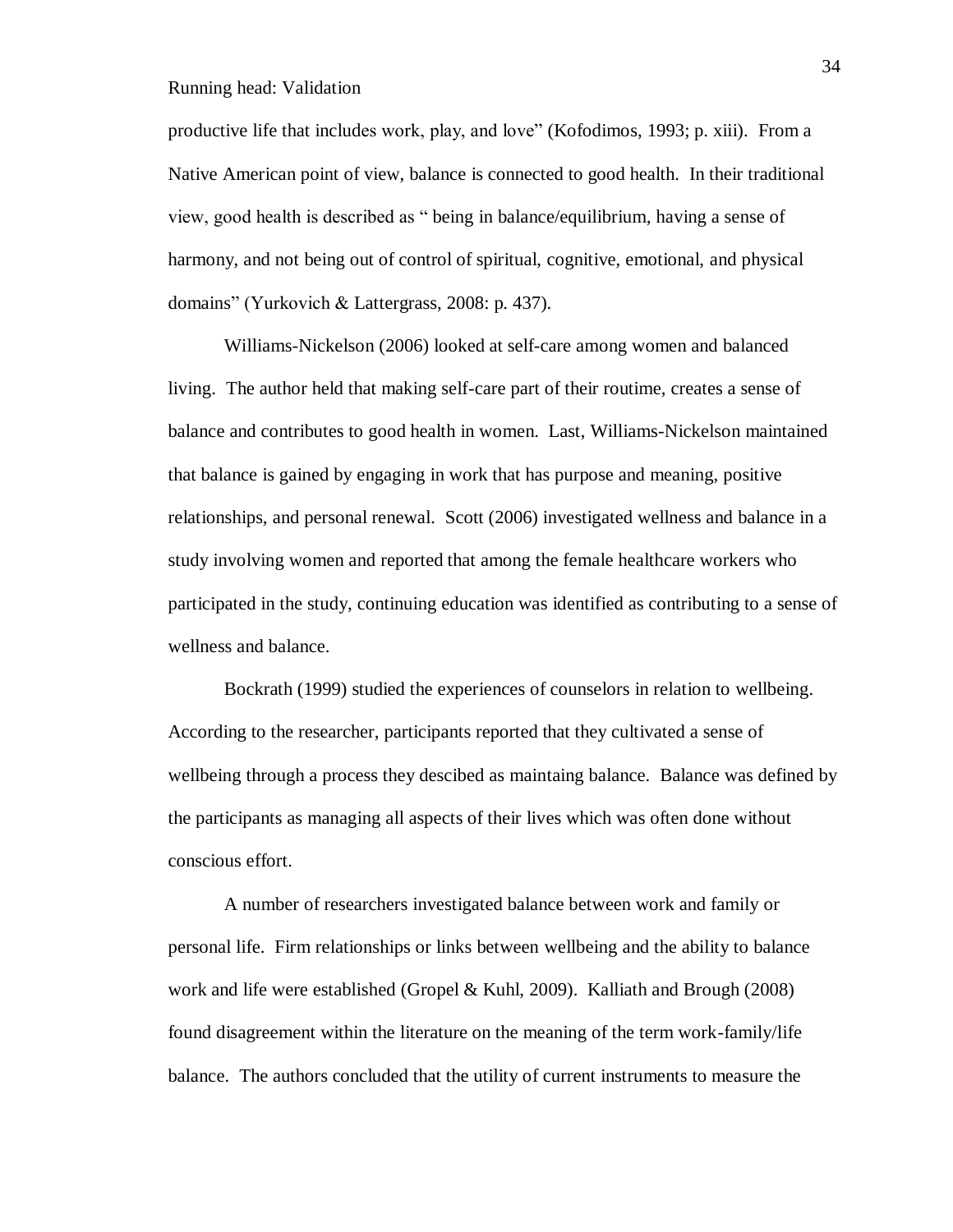construct was limited and was due, in part, to confusion or lack of clarity regarding the construct. The authors redefined work-life balance as the "individual perception that work and non-work activities are compatible and promote growth in accordance with an individual's current life priorities" (p. 326). Others suggested that balance between work and personal life were essential to career success (Friedman & Greenhaus, 2000).

Loretto et al. (2006) indicated that an equitable balance between work and private life supports good health. Balance between the two constructs contributes to job and life satisfaction, quality of life, and reduced stress levels; the reverse was also found. Imbalance can contribute to dissatisfaction, increased stress, and poorer quality of life (Allen, Herst, Bruck, & Sutton, 2000; Aryee, 1992; Grant-Vallone & Donaldson, 2001; Greenhaus, Collins, & Shaw, 2003; Kosseck & Ozeki, 1998; Noor, 2004). A lack of balance in regard to work and life can be problematic for employees and employers. The problems or consequences can be quite serious for both (Hobson, Delunas, & Kesic, 2001). Wellbeing, careers, and relationships can be effected when work and life are out of balance (Neault & Pickerell, 2005). Establishing a balance between work and family is beneficial in several ways including physical and psychological health in adults. Researchers held that work and family influences are interrelated and inescapable. This perspective appears to be widely accepted (Marcus-Newhall, Halpern, & Tan, 2008).

#### **Wellbeing and Wellness Defined**

Both wellbeing and wellness were studied in connection to other constructs (e.g., social support, affect, heath) and were used synonymously or in conjunction with each other. Both are reported to be multidimensional (Loretto, et al., 2005; Meyers  $\&$ Sweeney, 2005; Miquelon & Vallerand, 2008; Roothman, Kirsten, & Wissing, 2003;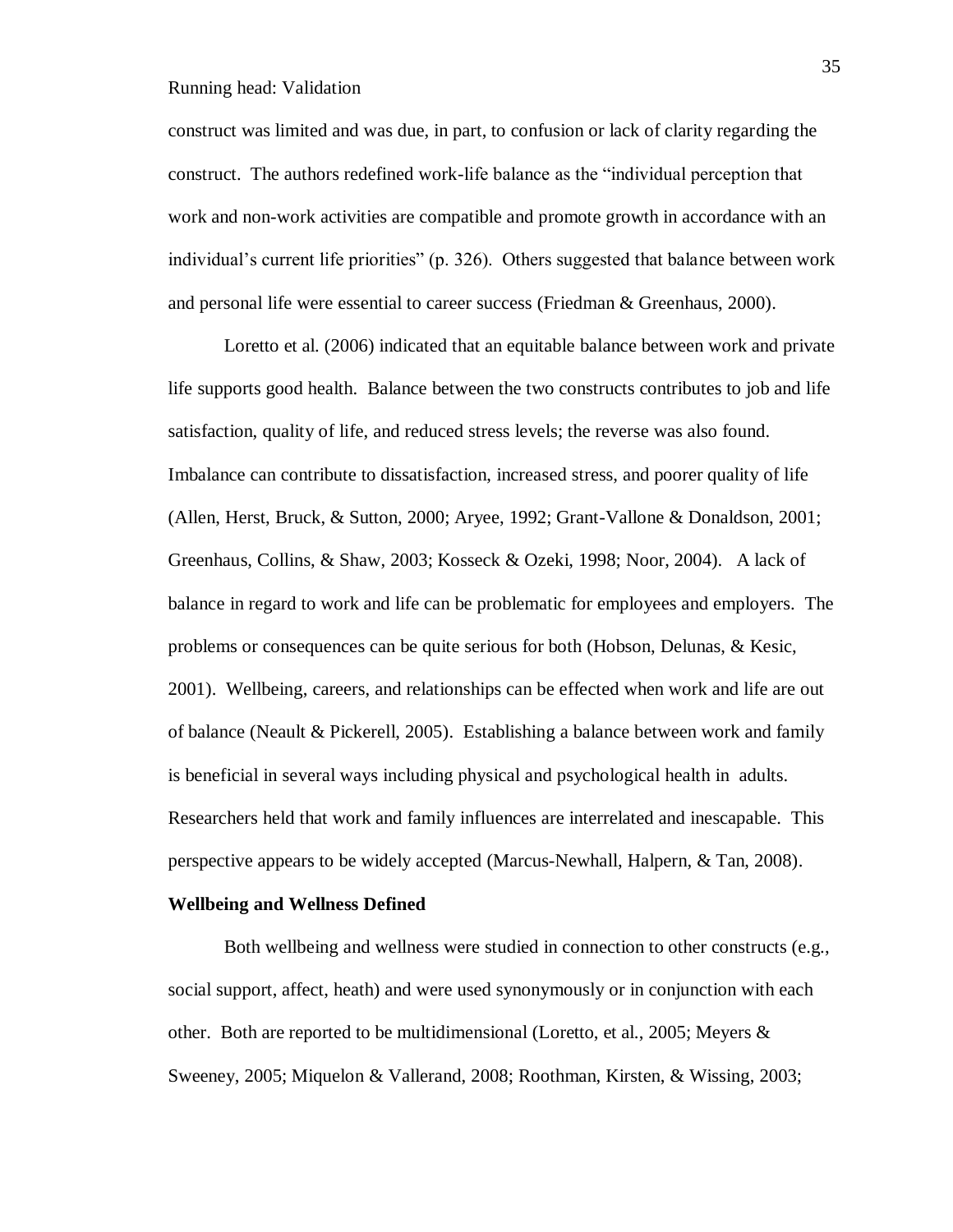Wissing & van Eeden, 2002). However, unlike life balance or balance, wellbeing and wellness were studied extensively with an explosion of interest over the last three decades in both the scientific and popular press. A number of studies included the concept of balance or balanced living in order to promote wellbeing or wellness.

Definitions of wellbeing and wellness share similarities as well. Basing their view of wellbeing on the work of Maslow and Rogers along with others, Ryff and Keyes (1995) defined wellbeing in terms of happiness and satisfaction with life. Waterman (1993) viewed wellbeing as a holistic concept including all aspects of one's life and values. Ryan and Deci (2001) defined wellbeing as optimal functioning. Dunn (1961) provided an early definition of wellness as "an integrated method of functioning which is oriented toward maximizing the potential of which the individual is capable. It requires a continuum of balance and purposeful direction within the environment where he is functioning" (p. 4). Hettler (1984) defined wellness as "an active process through which people become aware of, and make choices toward, a more successful existence" (p. 14) and created a well known model of the construct. Archer, Probert and Gage (1987) defined wellness as "the process and state of a quest for maximum human functioning that involves the mind, body and spirit" (p. 311). More recently, wellness was defined by Myers, Sweeney and Witmer, (2000) in the following manner:

"a way of life oriented toward optimal health and wellbeing, in which body, mind, and spirit are integrated by the individual to live life more fully within the human and natural community. Ideally, it is the optimun state of health and wellbeing that each individual is capable of achieving" (p. 252).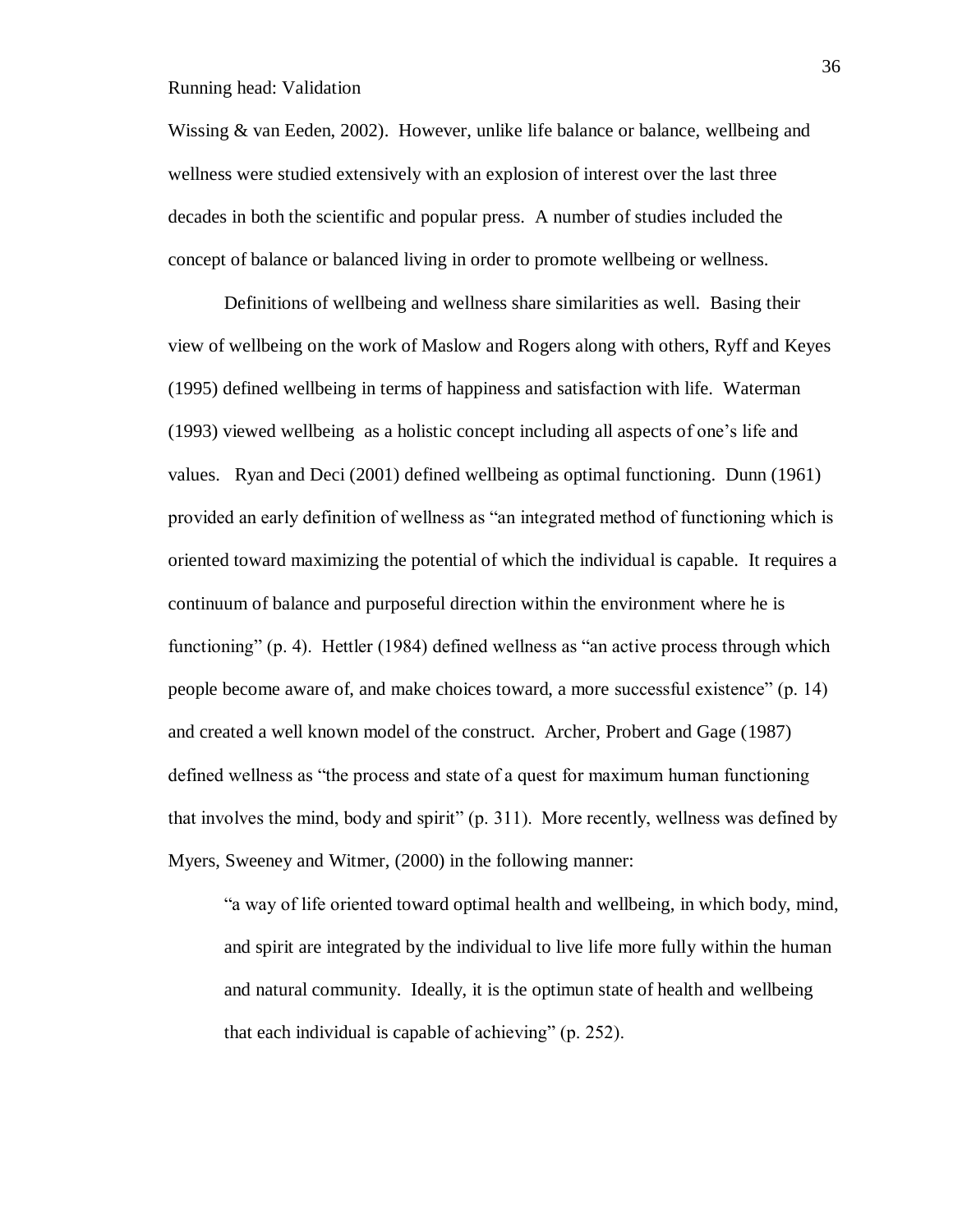Based on these definitions, wellness and wellbeing share definitive elements. Often, the definitions involve functioning, interaction within specific environments, and relationships to health. Many are holistic in perspective and encompass many facets or aspects of life domains (Wissing  $&$  van Eeden, 2002). Waterman (1993) stated that wellbeing occurs when people's lives and values are holistically or fully engaged. Some definitions and models emerged from authors and researchers who examined wellbeing or balance from non-traditional or non-Western perspectives. Wallace and Shapiro (2006) examined mental balance and wellbeing. The authors proposed a model of wellbeing based on a blending of Buddhist and Western tradtions in which wellbeing is achieved through four types of mental balance: conative, attentional, cognitive, and affective. Native American views of wellness place special significance on balance between the areas of spirit, body, mind, and environment. In other words, mental health is a result of balance and harmony among these areas (Hodge, Limb & Cross, 2009).

#### **Wellbeing and Wellness Studies**

Wellbeing and wellness were studied in relation to a number of constructs as well. A significant amount of research was identified that supported links between wellbeing and physical and mental health.

Ramsay (2010) maintained that many people develop a sense of general wellbeing through balancing certain aspects of their lives: gaining confidence in their ability to achieve goals and gaining a sense of connection through positive relationships with others. Adams (1988) examined possible links between psychological wellbeing and friendship. While the researcher reported a link between psychological wellbeing and friendship, it was unclear as to how this relationship developed. Glover and Parry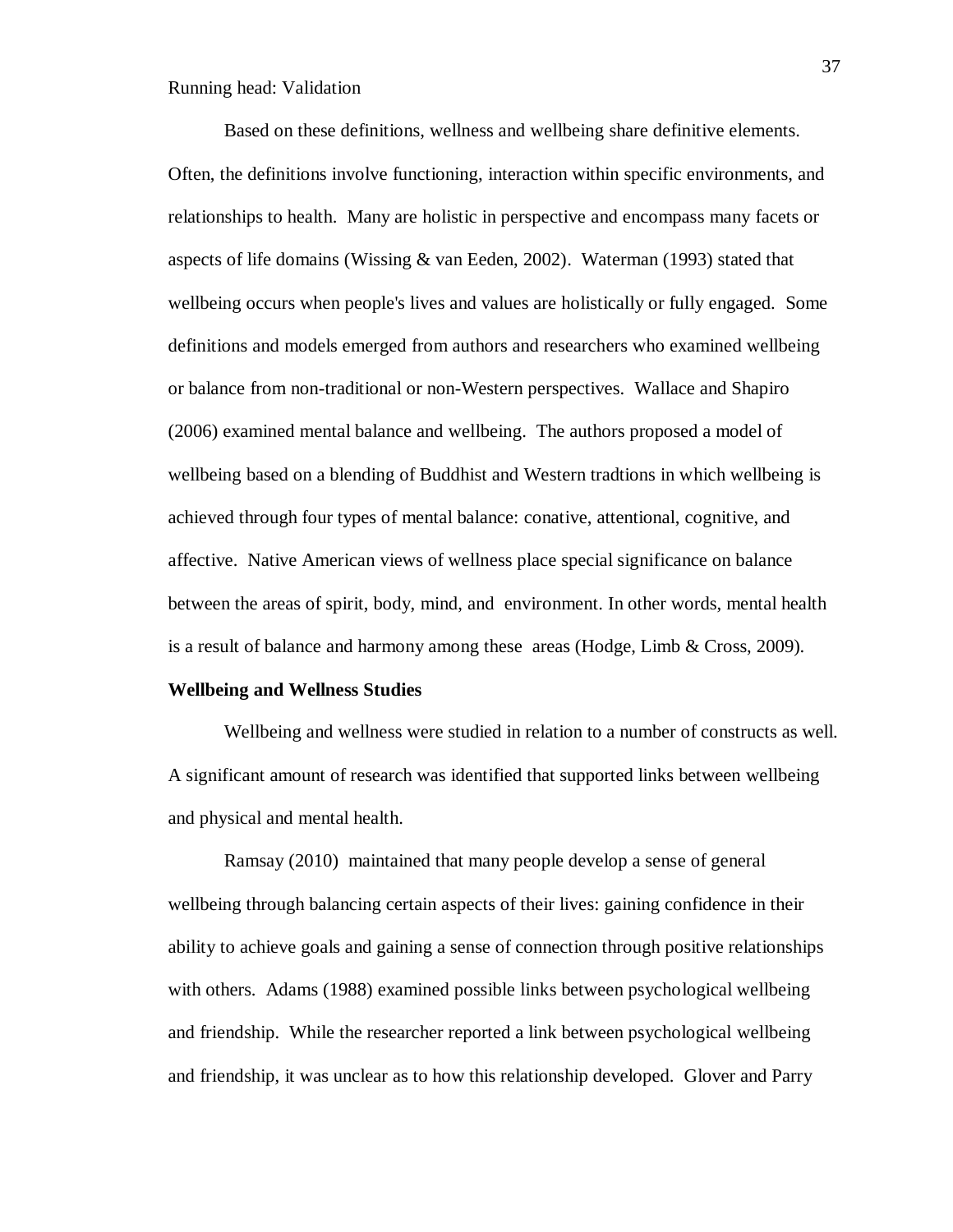(2008) held that friendships appeared to be a significant factor in health and wellbeing in their study involving women who formed friendships after a stressful life event.

Green, Hayes, Dickinson, Whittaker, and Gilheany (2002) investigated links between wellbeing and social relationships in a qualitative study of mental health service consumers. The authors pointed out that social support is associated with wellbeing among the general population as well as among persons with mental illness. The researchers defined social support as a multifacted construct including areas such as companionship, community activities and close relationship. The researchers held that social contacts that were sometimes positive and negative influenced mental health as did close social relationships. In addition, participants reported loneliness to be a signinfcant factor influencing mental health and wellbeing. Researchers also found a lack of balance in relationships over time due to mental health problems. The authors reported that findings related to social support and wellbeing were inconsistent but that part of the problem has been the quantitative methodologies employed to examine links between the two constructs (Green et al., 2002). Jung (1997) looked at social support and balance in relation to wellbeing. Jung maintained that balance between giving and receiving was given little attention in the literature. The researcher hypothesized that the balance between giving and receiving support may be connected to wellbeing and that the level of balance may influence wellbeing. Based on his findings in the study, Jung (1997) reported the link between support and wellbeing does not depend on equal amounts of giving and receiving support.

Miquelon & Vallerand (2008) found a relationship between wellbeing and physical health. Within the study, the researchers investigated what they descibed as two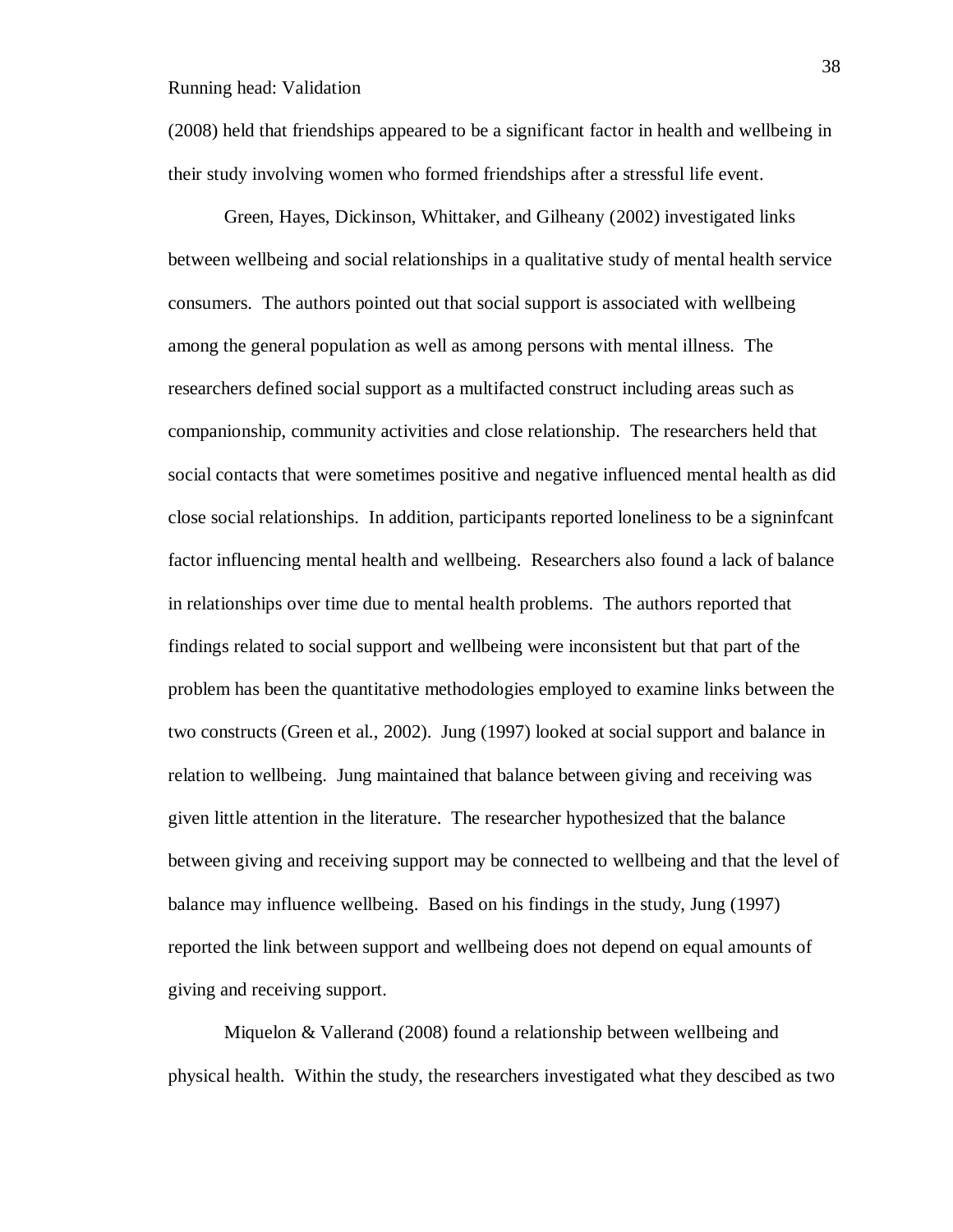types of well being, happiness and self-realization. The researchers proposed a model that connected these two types of wellbeing to goal motivation and physical health. After testing the model, the researchers concluded that self-realization was an essential type of wellbeing that promoted physical health.

Wissing and van Eeden (2002) examined another type of wellbeing, psychological wellbeing. The researchers found that psychological wellbeing is multifaceted, involving various aspects of self including affect, cognition and behavior. In addition, they held that psychological wellbeing is expressed in multiple areas of one's life including love, work and play. Further, Wissing and van Eeden stated that a balance among these aspects and areas was connected to a healthy lifestyle. Wissing and van Eeden acknowledged that there were an array of diverse conceptualizations of this type of wellbeing. A review of literature conducted by the researchers led them to the conclusion that there was a lack of acceptance of theories on the nature and dynamics of wellness which they described as "optimal psychological functioning" (p. 32). This definition of wellness is akin to the definition of wellbeing as optimal functioning posited by Ryan and Deci (2001). Ryan and Deci speculated that psychological wellbeing and wellness may be experienced or expressed individually. This speculation is similar to the assertions of Wagman et al. (2011) that life balance is individually defined.

Cantor, Kemmelmeier and Basten (2002) described one type of wellbeing as personal wellbeing. The researchers indicated that personal wellbeing and resilience are based in part on an individual's ability to achieve personal goals via life tasks and interaction within social environments. Based on their research, they concluded that individual resilience is tied to balance in life task participation.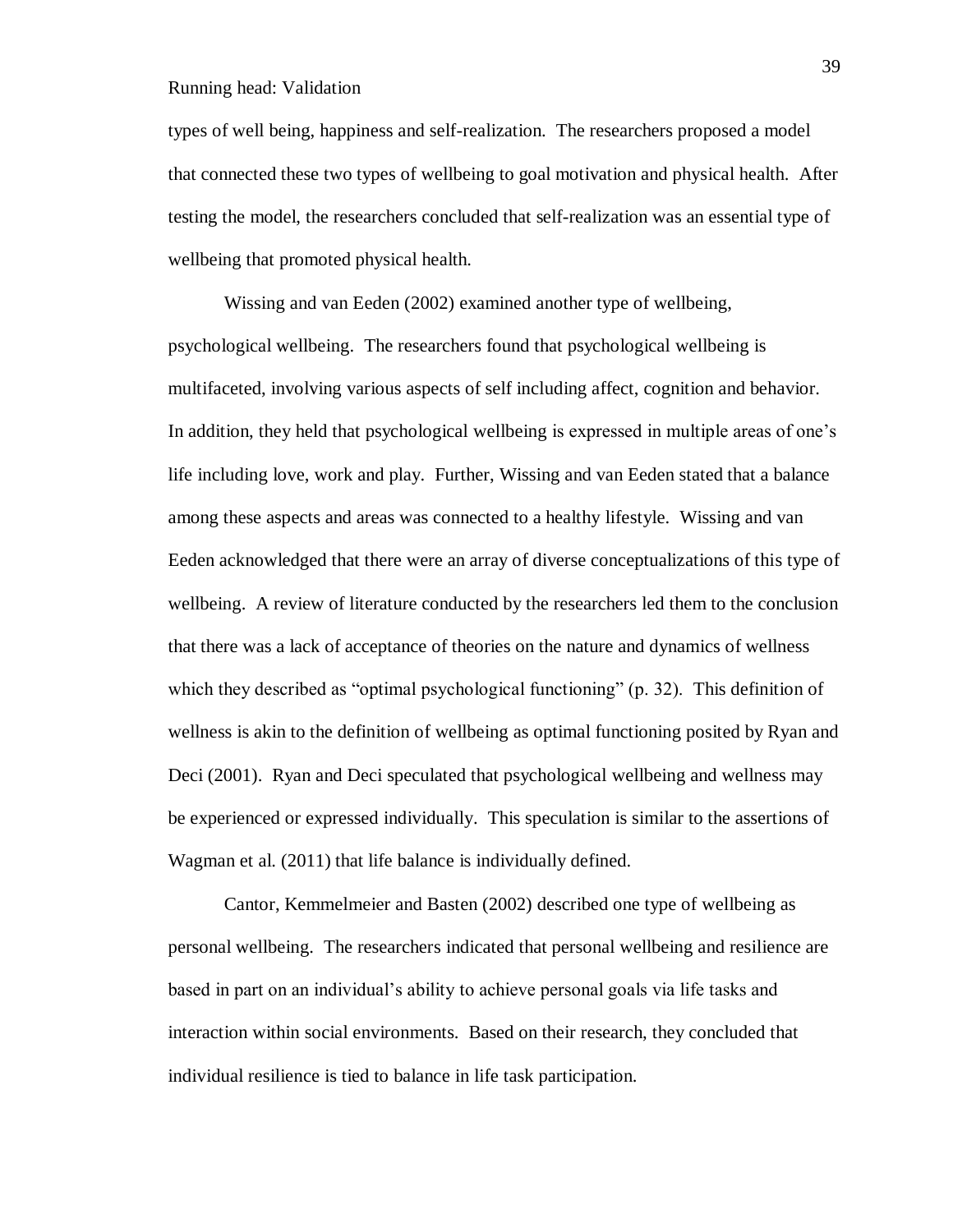DiRenzo (2010) examined the work-life balance construct for potential contributions to individual wellbeing. The researcher noted that a large amount of the extant research dealt with the negative impact of a lack of balance between aspects of work and life which led to a decrease in individual wellbeing. Based on the results of the study the researcher held that although work-life balance was shown to be linked to individual wellbeing, the construct was more directly related to life satisfaction.

## **Summary of Review**

Based on this review, it was clear that research on life balance as a unified construct was limited**.** Life balance was studied in connection to a number of constructs (e.g., self-regulation, coping, stress, leisure, behavior or activity, time allocation, satisfaction, resilience, work, etc.). In the main, a limited consensus existed about the construct. Life balance was viewed as a multidimensional construct which was individually defined. Attaining or maintaining life balance required a measure of agency. Life balance was linked to health and wellbeing or as a component of overall wellness. However, some held that the construct was not fully developed, defined, or understood.

Balance as a related construct was included in this review. Balance was investigated or written about by a number of researchers or authors most often in conjunction with other constructs. Life balance and balance shared definitive elements. The terms were often used synonymously or interchangeably.

A review of studies which connected life balance or balance to wellbeing or wellness was also included. Both life balance and balance were linked to mental and physical wellbeing as was overall wellness. The constructs were viewed as interconnected or essential, one to the other.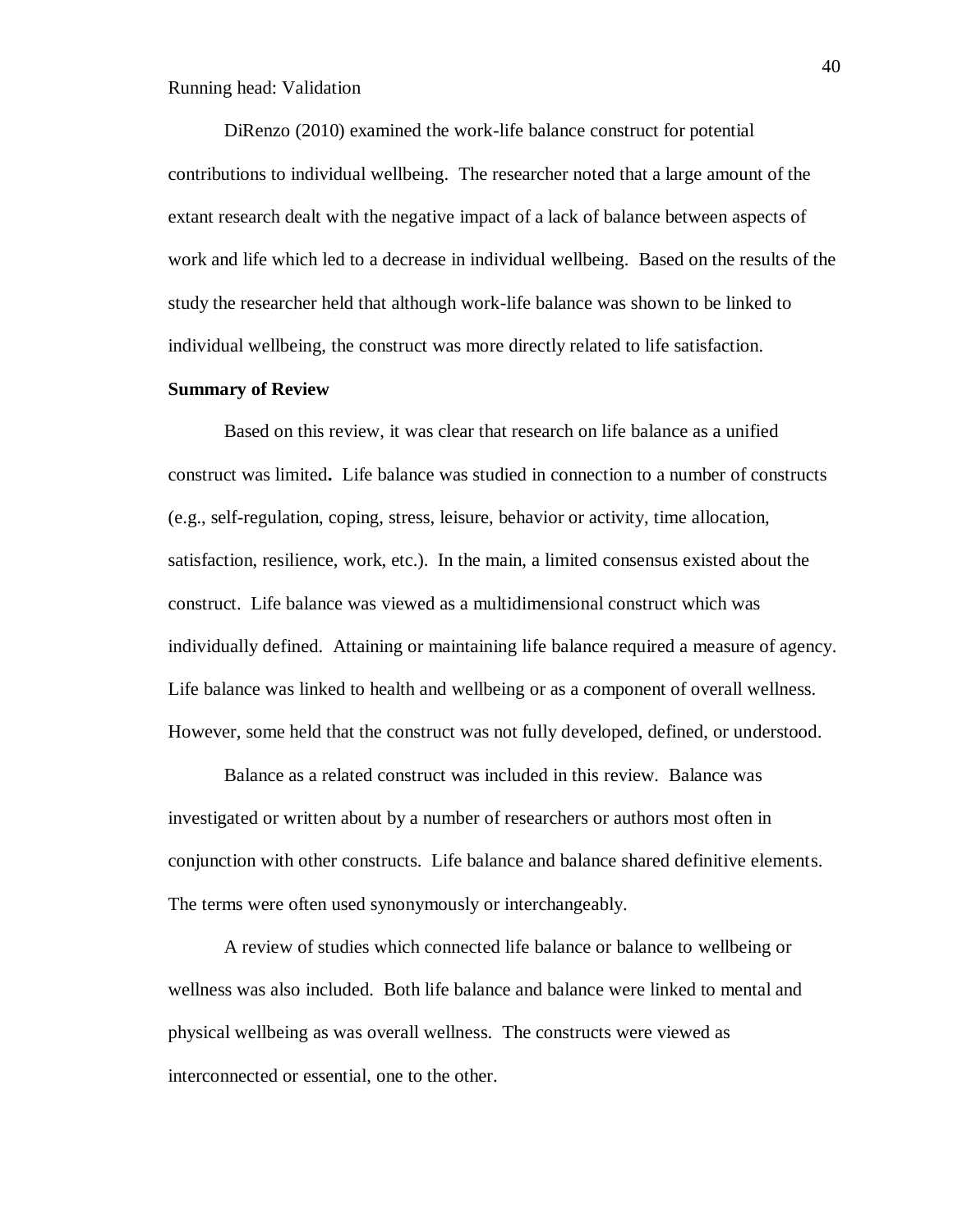In general, understanding and conceptualization of life balance was found to be somewhat fragmented. Few quantitative measures of the construct existed. Although some consensus on the life balance construct was found, many have called for further investigation of the construct.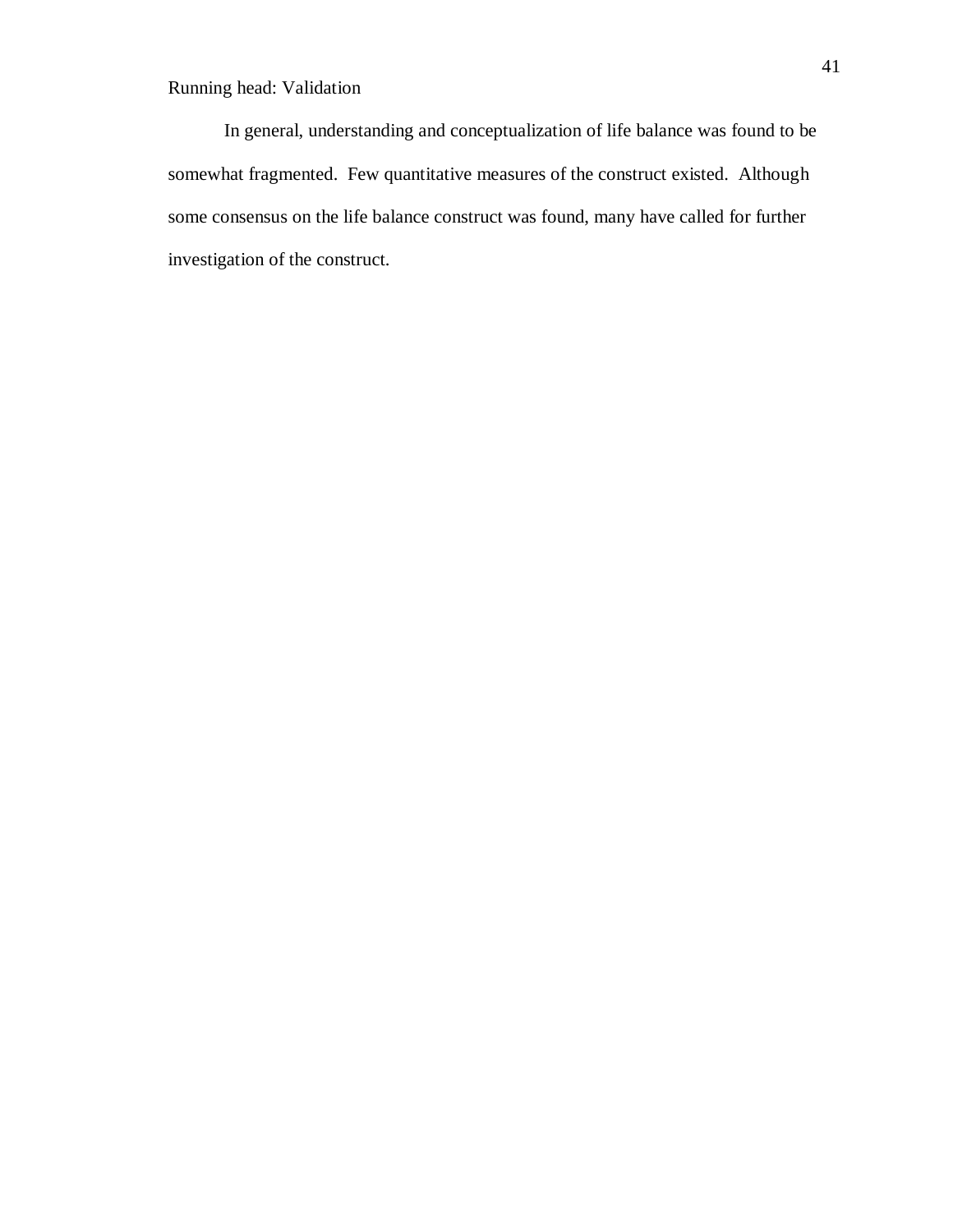## Chapter III

#### **Methodology**

Within this chapter, the design of the study is detailed along with the specific methods utilized. Also included is a detailed account of the sample population. The process of data collection is described as well as the instrumentation used in the study. The steps taken to analyze the data are listed along with the techniques incorporated in the analysis. The chapter is concluded with a brief summary.

#### **Participants**

The participants in this study were both male ( $n = 178$ ) and female ( $n = 168$ ). Participant age range was 18 to 67 with only two participants failing to respond to the demographic query,  $M = 30.28$ ,  $SD = 10.64$ . Participants reported a variety of educational levels ranging from high school to graduate school. Education demographics were reported as follows  $(N = 339)$ : Bachelors 33.6%, Some College 29.8%, High School 29.5%, Masters 4.7%, Middle School 2.1%, and Doctorate .3%. A total of 7 participants or 2% of the sample did not respond to the demographic query. The following demographics on ethnicity were reported: Hispanic 47.1%, White 36.7%, Black 8.4%, Native American 1.4%, Asian 1.2%, and Other 4.6%. Additional demographics were collected on sexual orientation ( $N = 319$ ): Heterosexual 88.4%, Bisexual 4.1%, Lesbian 1.9%, Gay 1.6%, and Other 4.1%. A total of 27 participants or 7.8% of the sample did not respond to the demographic query. Responses to the marital status query were as follows: Single 53%, Married 21.7%, Divorced 7.5%, Living Together 7.5%, Separated 3.5%, Never Married 2.9%, Partnered 2.6%, and Widowed 1.2%.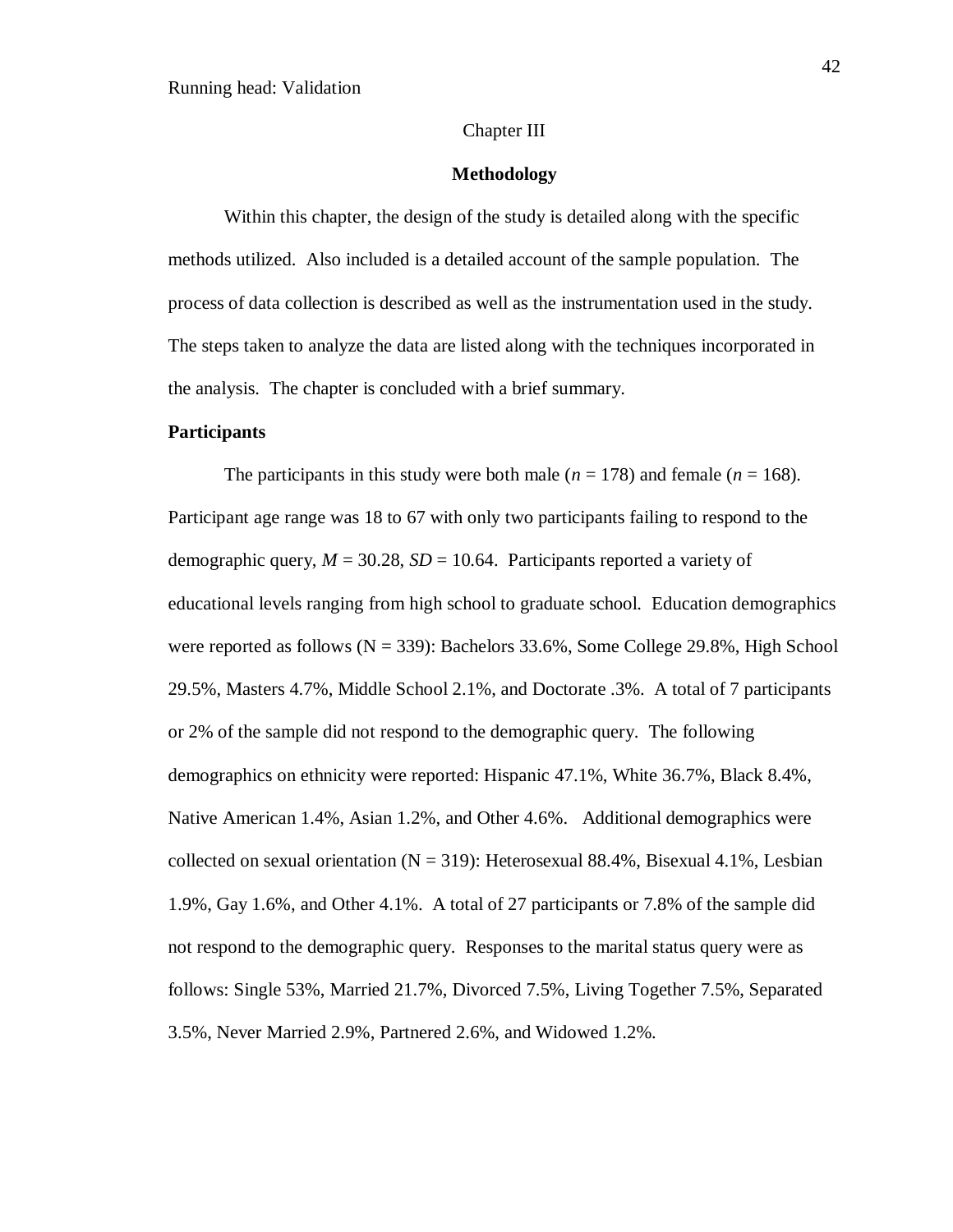The sample for the study ( $N = 346$ ) was drawn from clinical settings (e.g., counseling centers) and non-clinical settings (e.g., colleges and universities). The number of participants from clinical settings was 180 or 52% of the sample. The number of participants from nonclinical settings was 168 or 48% of the sample. Participants drawn from academic settings consisted of graduate students enrolled in counseling programs and undergraduates in business programs. Both institutions of higher learning were state schools located in metropolitan areas of South Texas serving diverse populations with average enrollments of 11,000 and 32,000 students.

Participants drawn from community mental health settings were clients in those settings. One data collection site was a college counseling center at a university in the southeastern United States. The clinical settings also included sites that offer recovery assistance in the form of counseling for those struggling with substance abuse issues. Four of the clinical sites were located in South Texas. One of the sites is a 171 bed drug and alcohol rehabilitation facility providing a complete spectrum of care for adults, including medical detoxification, residential treatment, and outpatient programs. Another provides long-term residential care to adult men with a history of chronic drug and/or alcohol abuse. Services consist of comprehensive drug treatment and support services including primary health care, drug/disease prevention and education, vocational preparation and job placement, family services, housing and aftercare services. The remaining two clinical sites offer outpatient programs and group meetings for alcohol and drug abuse rehabilitation. All clinical sites were nonprofit organizations. Participants were adults over 18 years of age and all participation was voluntary.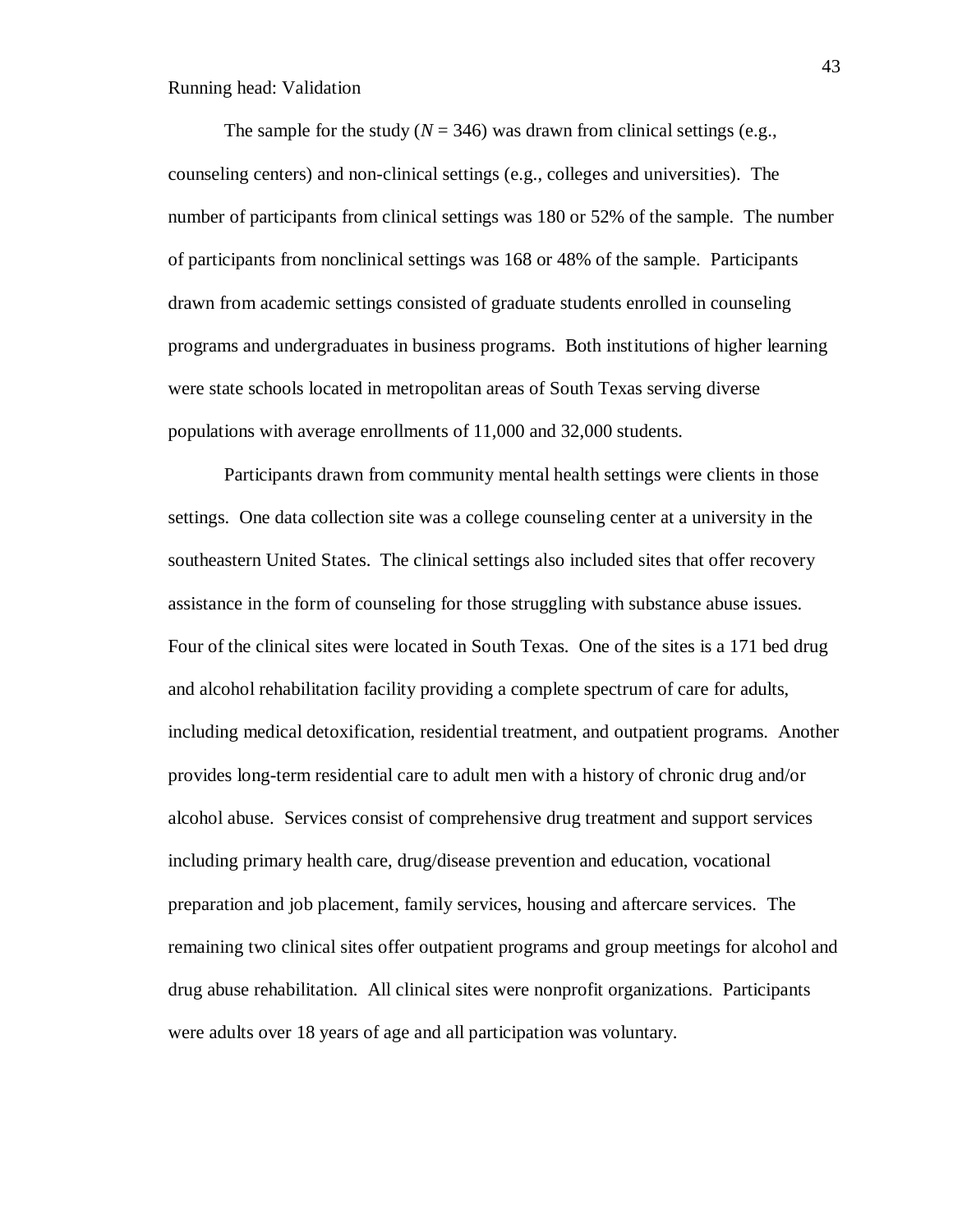## **Measures**

The measures utilized in this study, the JBLI and the OQ-45.2, are self-report instruments. The JBLI was used as a proposed measure of the life balance construct. The development of accurate tools or instruments to measure the life balance construct will facilitate further understanding of the construct. The OQ-45.2 is widely used to assess functioning. The instrument was used in the study to establish concurrent validity.

**Juhnke Balkin Life-balance Inventory.** The JBLI consists of 91 items with responses arranged on a Likert scale. Possible responses range from *Strongly Agree, Agree, Neither Agree nor Disagree, Disagree*, and *Strongly Disagree*. Items are written as declarative statements. Participants indicated their agreement or disagreement with the statements by selecting the response that most closely reflects their feeling about the statement.

The items on the JBLI were developed by the authors in an attempt to assess the various domains of life balance. The authors of the JBLI consulted with eight experts during the item development phase. All the expert reviewers held doctoral level degrees and were identified as having extensive clinical experience and having engaged in scholarly activities within the field of professional counseling. The reviewers were asked to rate the relevance [i.e. *highly relevant to domain* (4), *relevant to this domain* (3), *neither relevant nor irrelevant to domain* (2), *irrelevant to domain* (1), *or highly irrelevant to domain* (0)] of each of the seven question stems within the twelve domains included in the JBLI. The domains include Mood, Stress, Physical, Exercise Health  $\&$ Nutrition, Sleep, Social-Interpersonal, and Marriage-Significant Other, Sexual and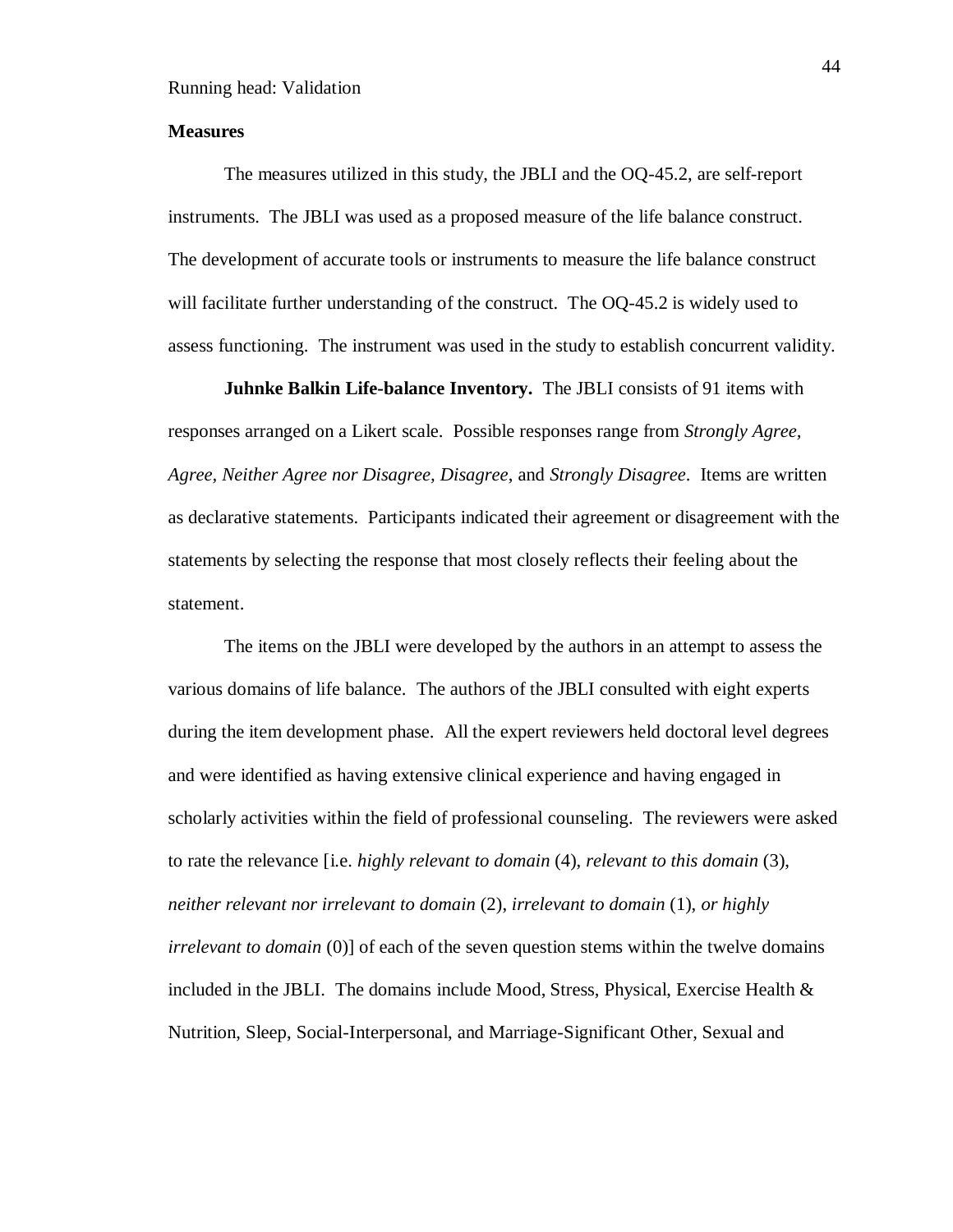Intimacy, Work-Career, Spirituality- Religious, Happiness, Hopelessness-Helplessness, and Substance Abuse- Addictions.

A number of these domains were reported as being indicators of mental health when in balance and indicators of poor mental health when imbalanced. The Social-Interpersonal domain includes role and relationship balance which were shown to be influential to mental health (Glover & Parry, 2008; Green, Hayes, Dickinson, Whittaker, and Gilheany (2002). The Mood domain included affect balance which was reported as essential to mental health by Gropel and Kuhl (2009) as well as the ability to cope with stress. Balance between work-career and personal life was found to be crucial in maintaining life balance (Loretto et al., 2006). The JBLI domains were developed to be inclusive of the areas of work, love, and play or leisure, and include assessment of substance abuse. The experts recorded their ratings on an expert reviewer form and returned them. The information from the reviewers was utilized to refine the items.

**OQ-45.2.** The OQ-45.2 consists of 45 items with responses arranged on a Likert scale. Possible responses range from *Never, Rarely, Sometimes, Frequently*, and *Almost Always*. The OQ-45.2 is designed as a measure of client functioning over the course of therapy. The OQ-45.2 assesses functioning on 3 subscales: Symptom Distress, Interpersonal Relations, and Social Role. The Symptom Distress subscale was designed to screen for anxiety, depression, and substance abuse. The Interpersonal Relations subscale was designed to measure the degree of satisfaction with interpersonal relationships or the severity of problems within these relationships. An additional item in this subscale screens for substance abuse. The Social Role subscale was designed to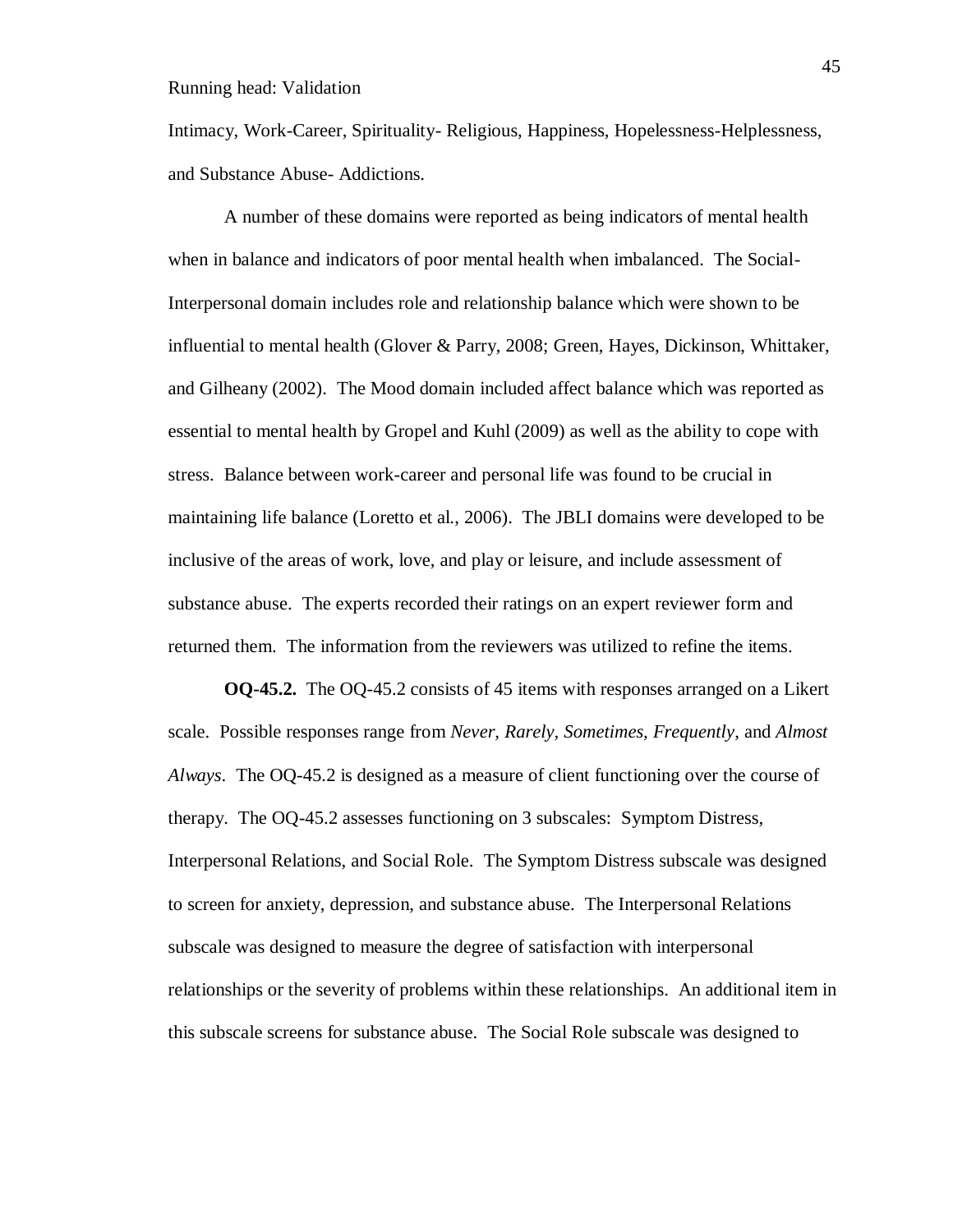assess levels of discontent or distress in regard to the areas of work, love, and leisure. These three areas have been found to be indicators of life satisfaction (Lambert, Gregersen, & Burlingame, 2004).

In the present study, the OQ-45.2 was used to establish evidence of concurrent validity with the JBLI. Lambert et al. (1996) reported the 3-week test-retest reliability to be .84. Individual subscale scores from normative samples were shown to have high to moderate estimates of internal consistency with the Symptom Distress subscale at .92 and the Interpersonal Relations and Social Role subscales at .74 and .70 respectively.

The OQ-45.2 was developed as a baseline screening tool. Normative data was collected from nonclinical samples across the United States including college students, community members, and business professionals. Clinical samples were drawn from a number of settings including outpatient facilities, community counseling centers, and university counseling centers. Participants ranged in age from 18 to 80 years old. The sample for this study was drawn from clinical and non-clinical populations somewhat similar to those used in norming the OQ-45.2.

# **Procedures**

Institutional Review Board approval for this study was granted and agreements to participate in the study were secured from the data collection sites. Data collection sites for the non-clinical sample consisted of two universities in Texas. Data collection sites for the clinical sample consisted of one university counseling center in North Carolina and four counseling centers in Texas. After signing informed consent, participants completed the JBLI and the OQ-45.2 in a paper and pencil format. All participation was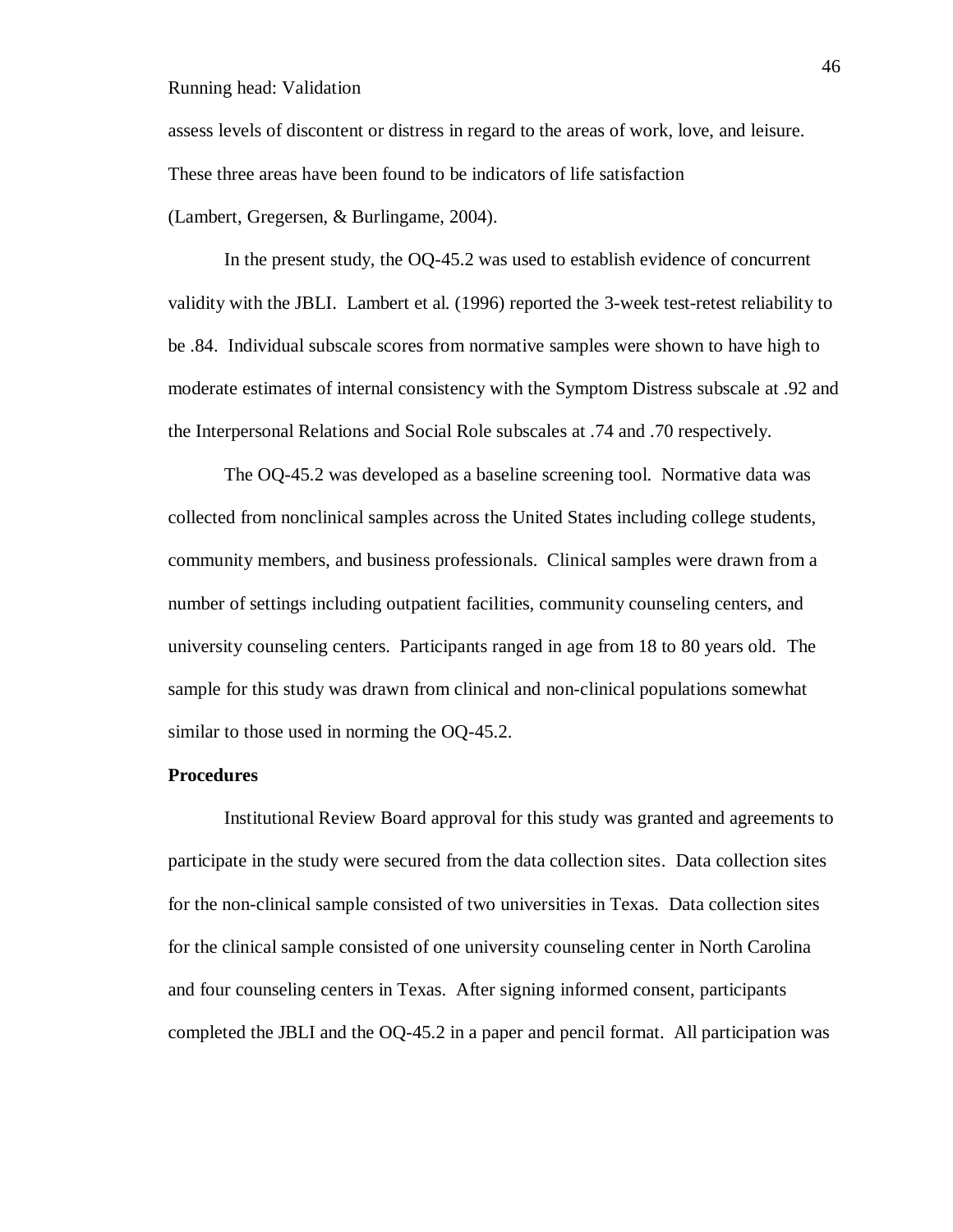voluntary. In addition, basic demographic information was collected from participants in the study: age, sex, race/ethnicity, marital status, sexual orientation, and education.

Non-probability (i.e., convenience) sampling was employed in this study. In order to determine whether or not the JBLI is designed in such a manner as to be able to discriminate between healthy and unhealthy individuals, the sample was drawn from clinical and nonclinical settings as described earlier. No participants were excluded from the study. Sample size for this study was determined by the need for adequate statistical power. Power is dependent upon sample size (Stevens, 2007). Adequate power is difficult to achieve with small samples. Stability is another important factor. A sample of 300 or more in factor analysis is considered sufficient for stable factor structures (Meyers, Gamst, & Guarino, 2006). Generally speaking, increased sample size reduces the potential for error. A number of guidelines are published with regard to sample size and factor analysis. Often, the guidelines are based on a formula of the number of participants and the number of items. For instance, some suggest a minimum of 10 participants per item (Everitt, 1975) while others simply call for large samples of several hundred (Cureton & D'Agostino, 1983). Comrey and Lee (1992) rated sample sizes of 300 to 500 as adequate to above adequate and Cattell (1978) recommended three to six subjects per item. This study had a total *N* of 346 and the JBLI consists of 91 items, placing the sample within Cattell's guideline and one of adequate size according to Comrey and Lee.

## **Data Analysis**

In order to gather evidence of the potential reliability and validity of the JBLI, exploratory factor analysis (EFA) was conducted. Using EFA facilitated the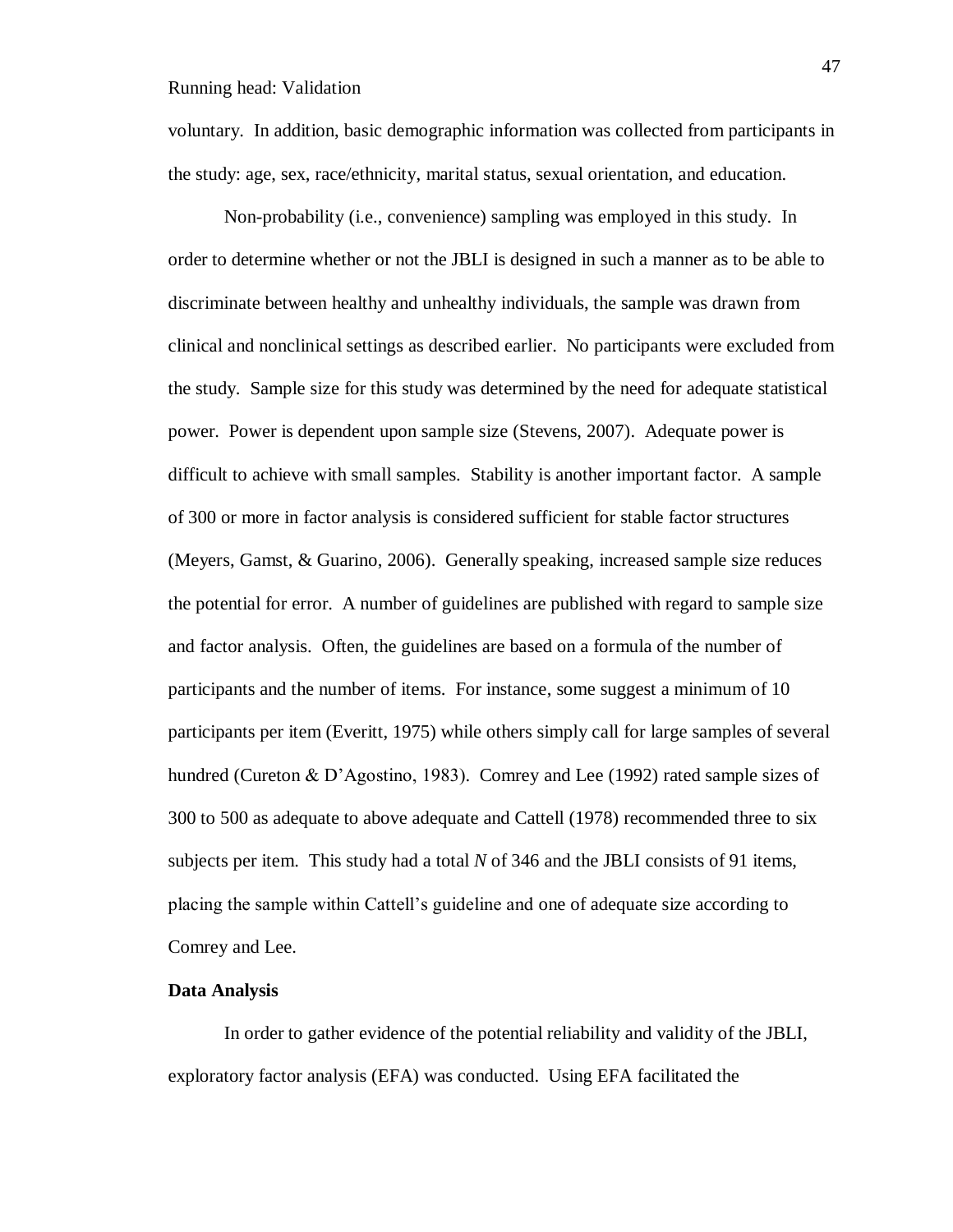identification of underlying factors from a set of variables. It also allowed for the identification of correlations between factors and variables as well as correlations among factors.

In this EFA, an oblique rotation (Promax) was used. Factor rotation simplifies the factor structure and aids in interpretation. Oblique rotation is used when researchers hypothesize that the factors will be correlated rather than orthogonal or uncorrelated. This common rotation method was selected because it is hypothesized that the factors that emerge will be correlated since they are intended to measure a single construct, life balance. In addition, the oblique rotation was selected because this study is categorized as social science research and this strategy is consistent with social science research.

Promax is a common factor rotation method in EFA. The initial orthogonal solution is used as a basis for the Promax rotation providing the ideal oblique solution (Dimitrov, 2009). Two rules or guides were used to determine what factors are retained, Eigenvalues greater than 1 and an examination of scree plots. Once retained factors were established, estimates of reliability were derived based on scores on the various factors which were then the subscales of the JBLI. Cronbach's alpha was used to establish these estimates and further investigate the internal consistency of the scale.

Differences between the clinical and non-clinical samples were examined. For this study, I hypothesized that the clinical samples would exhibit decreased or lower life balance scores. I also hypothesized that scores from the JBLI subscales would correlate with the appropriate subscales of the OQ-45.2.

Evidence of relation to other variables which is included in the standards of validity and reliability as outlined by Goodwin and Leech (2003) and published in the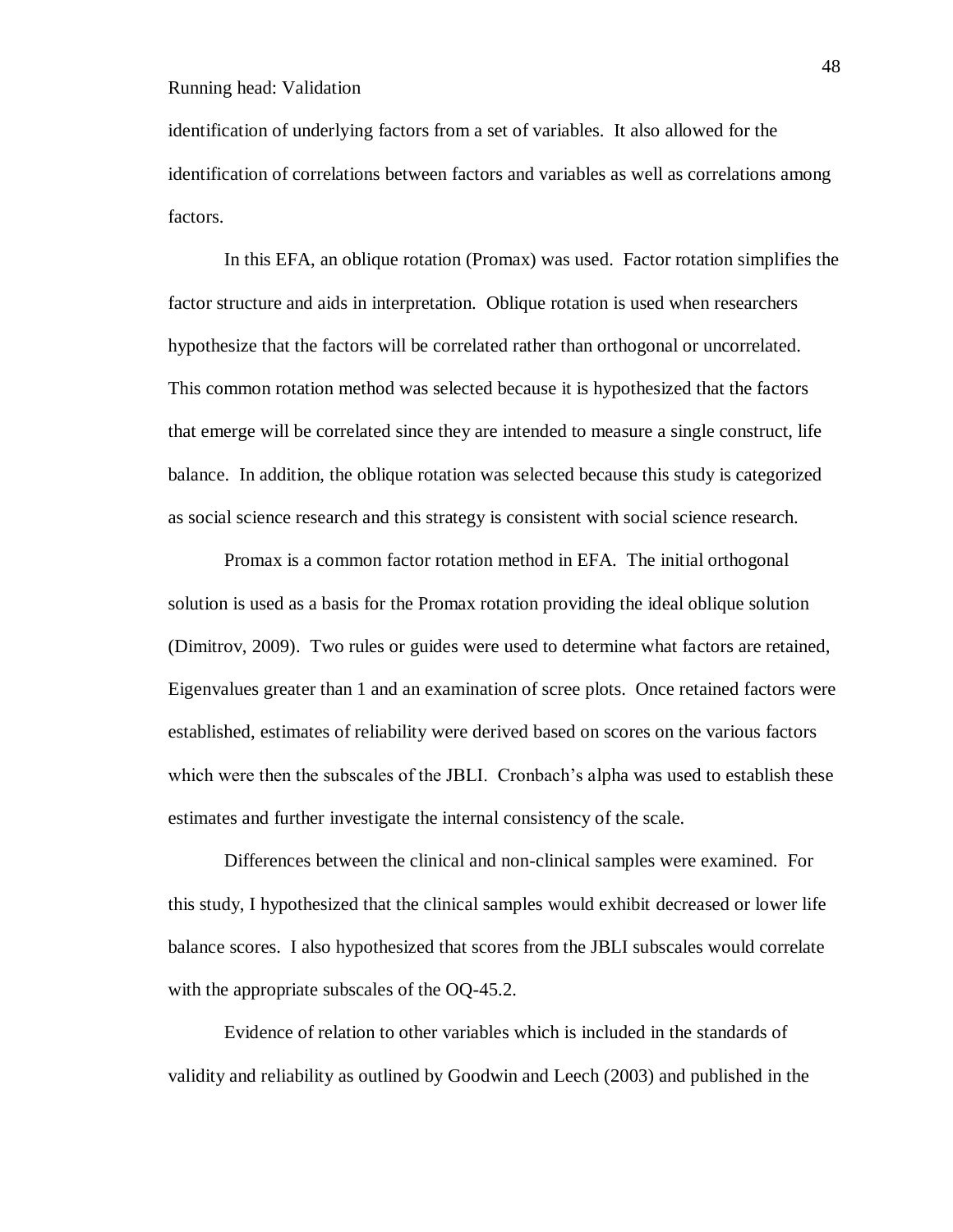1999 Standards for Educational and Psychological Testing (AERA et al., 1999) was investigated to address differential item functioning (DIF). I hypothesized that scores between the two samples would be significantly different, providing evidence of discriminant validity for the JBLI. Effect sizes were reported as well. Initial estimates of the validity of the internal structure of the JBLI were derived from the factor analysis, the DIF, and the extent to which the JBLI and the OQ-45.2 scores correlate.

Exploratory factor analysis is essential to instrument development. Reliabilty and validity are important concerns in the development of instruments and study design (Creswell, 2009; Dimitrov, 2009; Heppner, Wampold, & Kivlighan, 2008). The establishment of the psychometric properties of an instrument is crucial (Heppner, Wampold, & Kivlighan, 2008). Dimitrov (2009) indicated that EFA is an accepted procedure in instrument validation. The EFA was conducted on the JBLI in accordance with accepted statistical procedures and the Statistical Package for Social Sciences (SPSS) was used to assist in the analysis. The resulting data was analyzed and the results are presented in the following chapter. A comparison of the clinical and nonclinical samples is included in the analysis. Multiple regression was utilized to address the relationship between the two instruments (AERA et al. 1999).

The two instruments, the JBLI and the OQ-45.2, were used in conjunction to establish evidence of parallel reliability and concurrent validity. Internal consistency is another important concern in instrument development. Establishing evidence of internal consistency for the JBLI is a major focus of this study. This type of reliability is measured by the average correlation among items on a single administration of an instrument (Dimitrov, 2009). Evidence based on the internal structure is related to the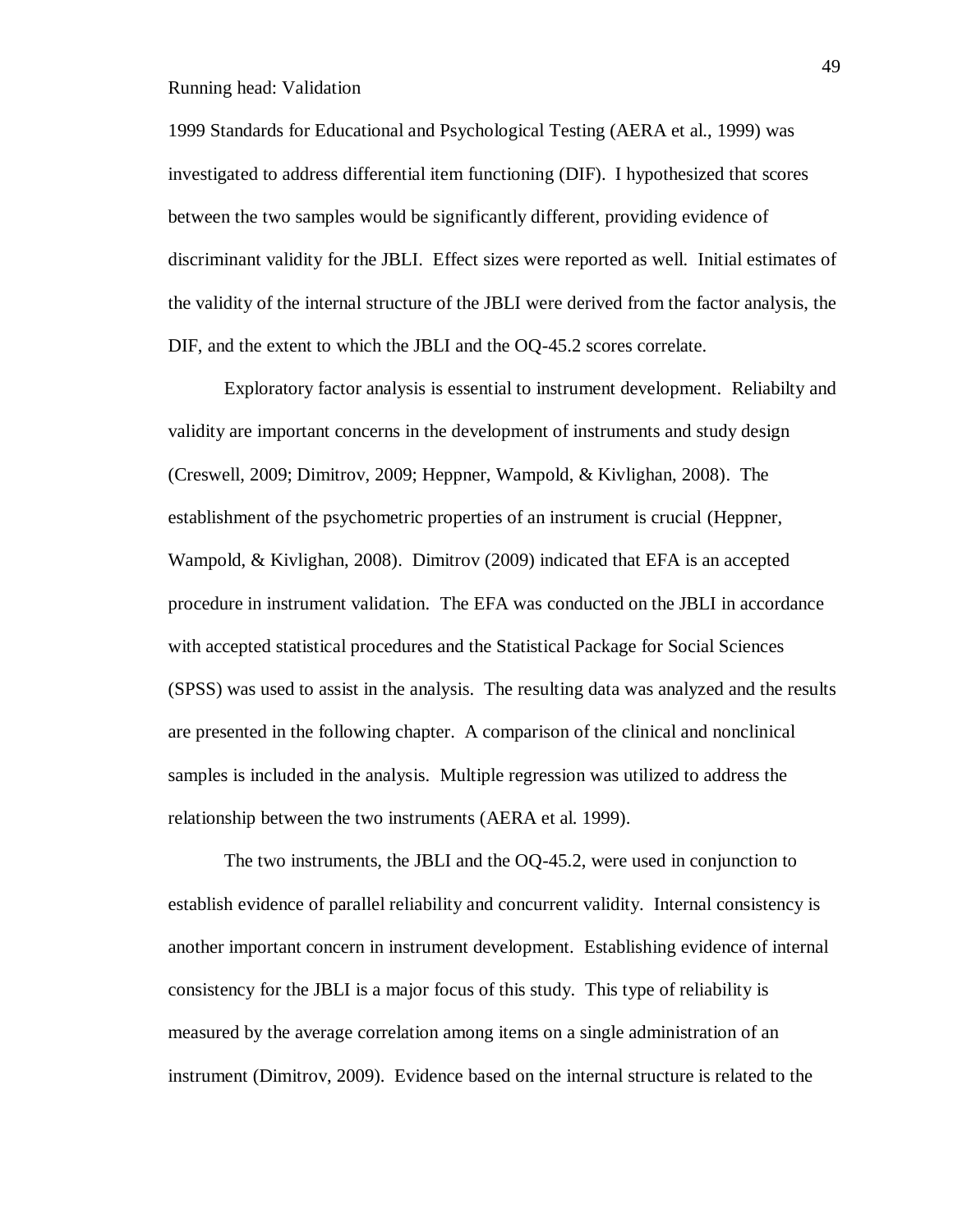construct or constructs under examination. This type of evidence reveals the extent to which the internal components of an instrument relate to the construct. An estimation of the validity of the internal structure of a test can be derived through exploratory factor analysis. This type of evidence is especially important in instrument development. Since little is know about the life-balance construct, evidence of solid internal structure of an instrument designed to measure the construct is crucial.

The methodology utilized within this study was consistent with current standards and rigor within social science research as well as accepted methods for instrument validation using classical test theory (AERA et al., 1999). Methods included exploratory factor analysis, reliabilty analysis of scales, *t* tests of clinical and nonclinical samples, and correlational analysis of the two instruments in the form of multiple regression. Results from statistical tests along with tables of relevent data are presented in the following chapter.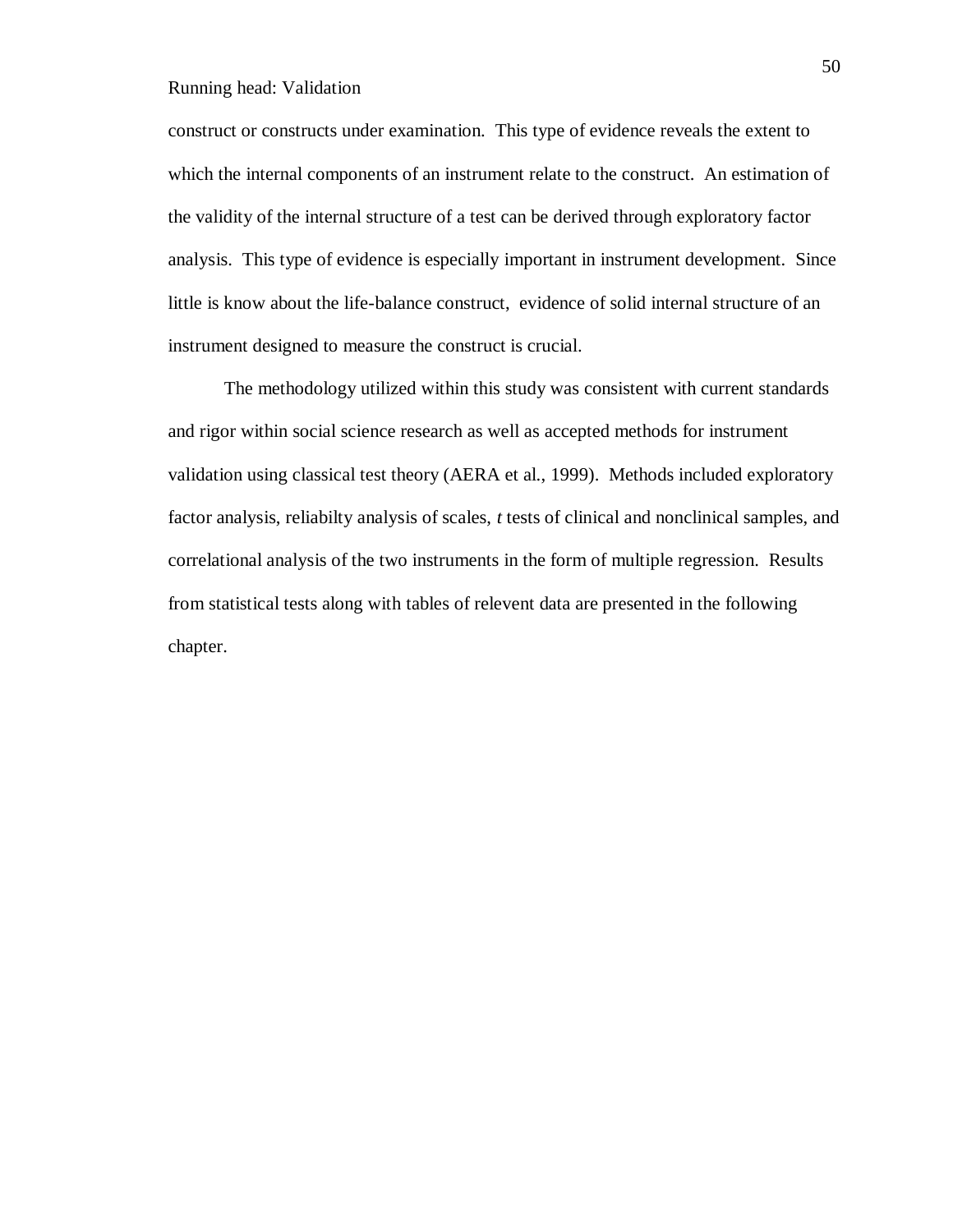## Chapter IV

#### **Results**

This chapter consists of the results obtained from utilizing the methodology detailed in the preceding chapter. The results are presented in narrative format along with the relevant data and tables. Scales derived from exploratory factor analysis of the JBLI are listed along with a description and the appropriate analysis (i.e., estimates of reliability). The results from reliability analysis of the OQ-45.2 scales were included along with correlational analyses (i.e., multiple regression) of the JBLI and the OQ-45.2. Demographic information was examined as well. The chapter concludes with a brief summary.

The data utilized in the study were derived from a single administration of the Juhnke-Balkin Life Balance Inventory ( $N = 356$ ) and the OQ-45.2 ( $n = 253$ ). Ten cases were removed from the JBLI data set due to nonrandomized omissions on the instrument reducing the initial sample to  $N = 346$ . The remaining data set consisted of 168 female and 178 male participants. Mean imputation for randomized omissions on the JBLI was performed, consisting of approximately 3.25% of the values in the final data set. No additional adjustments were made to the data set.

An exploratory factor analysis (EFA) using the Principle Axis method with a Promax rotation was conducted on the data derived from the JBLI. This was done to assess evidence of internal structure and identify factors for scale development. Results from the EFA serve as the basis for establishing initial evidence of validity of the internal structure of the JBLI, the first of the hypotheses guiding this study.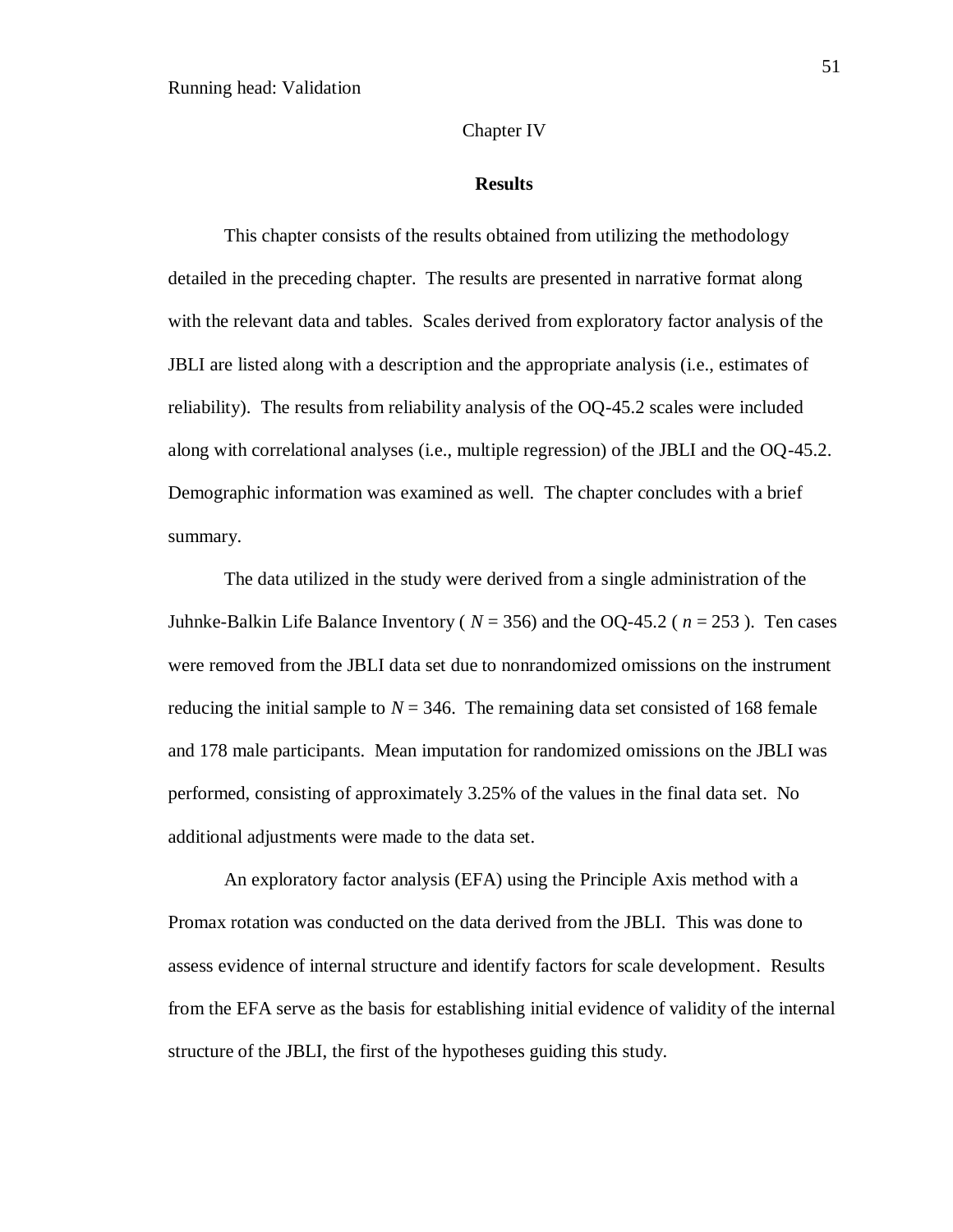Eleven factors were retained and a corresponding number of scales were created accounting for approximately 49% of the variance in the model. The identification of the eleven factors was based on factor loadings of .40 or greater. Cross loading was addressed by evaluating individual item content. Of the 91 original items included on the JBLI, 15 were eliminated. Two of the eliminated items failed to load on a single factor. The remaining items eliminated loaded on at least one factor but were deemed theoretically inconsistent with the majority of items loading on that factor. The eliminated items are catalogued in Appendix A. The items retained were catalogued by scale with reversed scored items noted and are listed in Appendix B.

The first of the eleven scales is *Affect Positivity*, describing a sense of happiness and a generally positive outlook. The second is *Global Health* which includes both physical and mental health perception. The third scale retained is *Quality of Relationships* which can be understood as satisfaction with the number and quality of significant relationships. The fourth is labeled *Substance Use/Abuse* referring to the use or abuse of drugs and alcohol or the consequences and frequency of the use or abuse of substances. Fifth is *Spiritual Support* defined as comfort and support derived from spiritual or religious beliefs*.* The sixth scale created is *Sleep Disturbance* which includes quality and amount of rest along with sleep patterns or interruption. The seventh scale is *Stress/Anxiety* which deals with coping, impact of stress, anxiety levels and feelings of loneliness. Developed as the eighth scale, Sex*/Intimacy*, describes the frequency and quality of sexual experiences and levels of intimacy. *Career*, the ninth scale, includes career or work efficacy, congruence, and satisfaction. Tenth is *Physical Discomfort*, a measure of the frequency and impact of physical pain. The last and eleventh scale is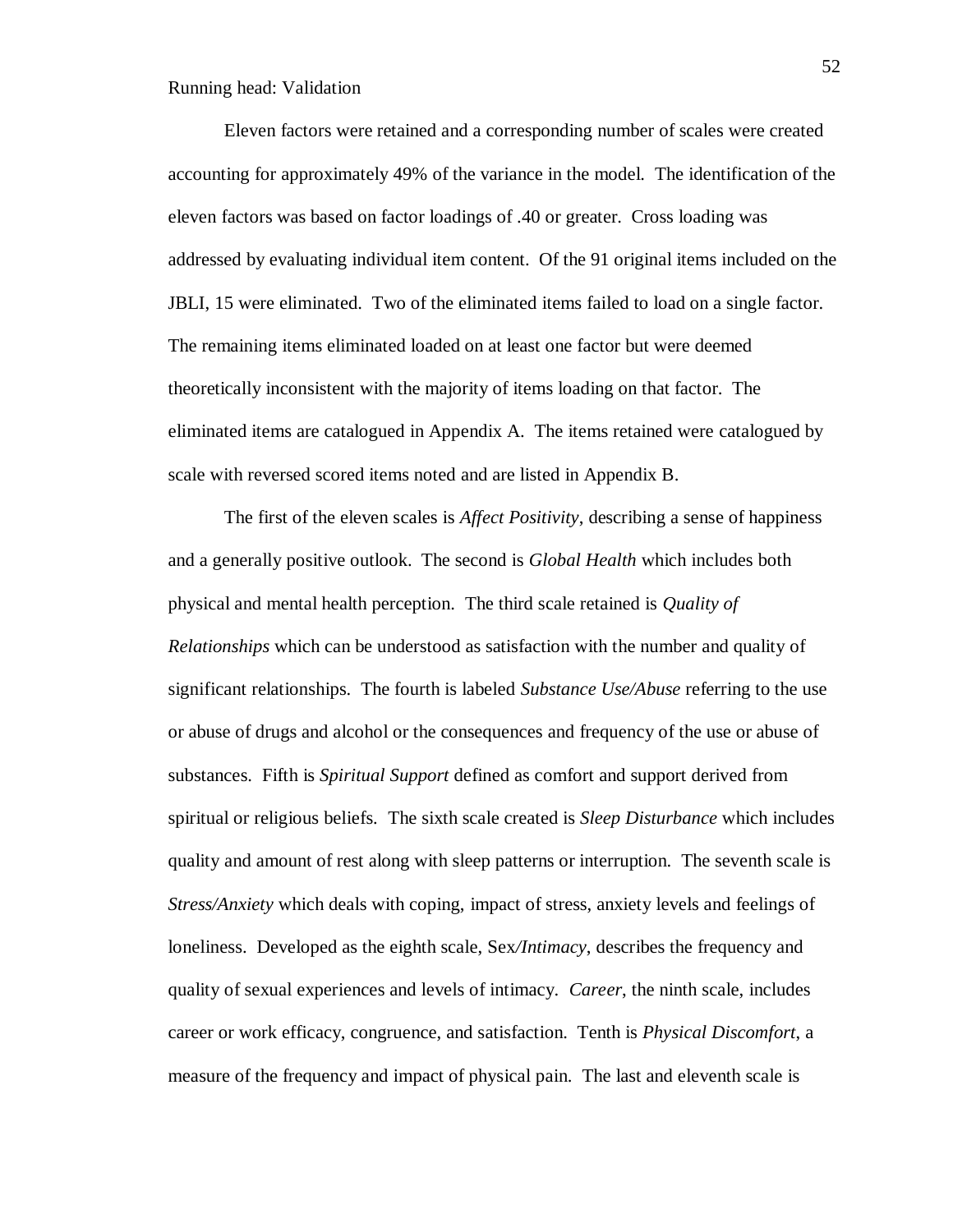labeled *Friendship*, covering quality of existing friendships and the ability to make friends or be a friend to someone.

Each scale contributed to the amount of variance explained in the model. Individual scale contributions were as follows: Affect Positivity 23.7%, Global Health 4.8%, Quality of Relationships 4%, Substance Use/Abuse 3%, Spiritual Support 2.7%, Sleep Disturbance 2.4%, Stress/Anxiety 2.2%, Sex/Intimacy 1.8%, Career 1.6%, Physical Discomfort 1.5%, Friendship 1.4%

Further analysis was conducted to establish initial estimates of reliability of the instrument scale scores from the normative samples using Cronbach's alpha. Scales were found to have moderate to high estimates of reliability ranging from .76 for *Physical Discomfort* to .91 for *Affect Positivity*. Table 1 contains the results from reliability analysis of the individual scales developed from the factor analysis of the JBLI.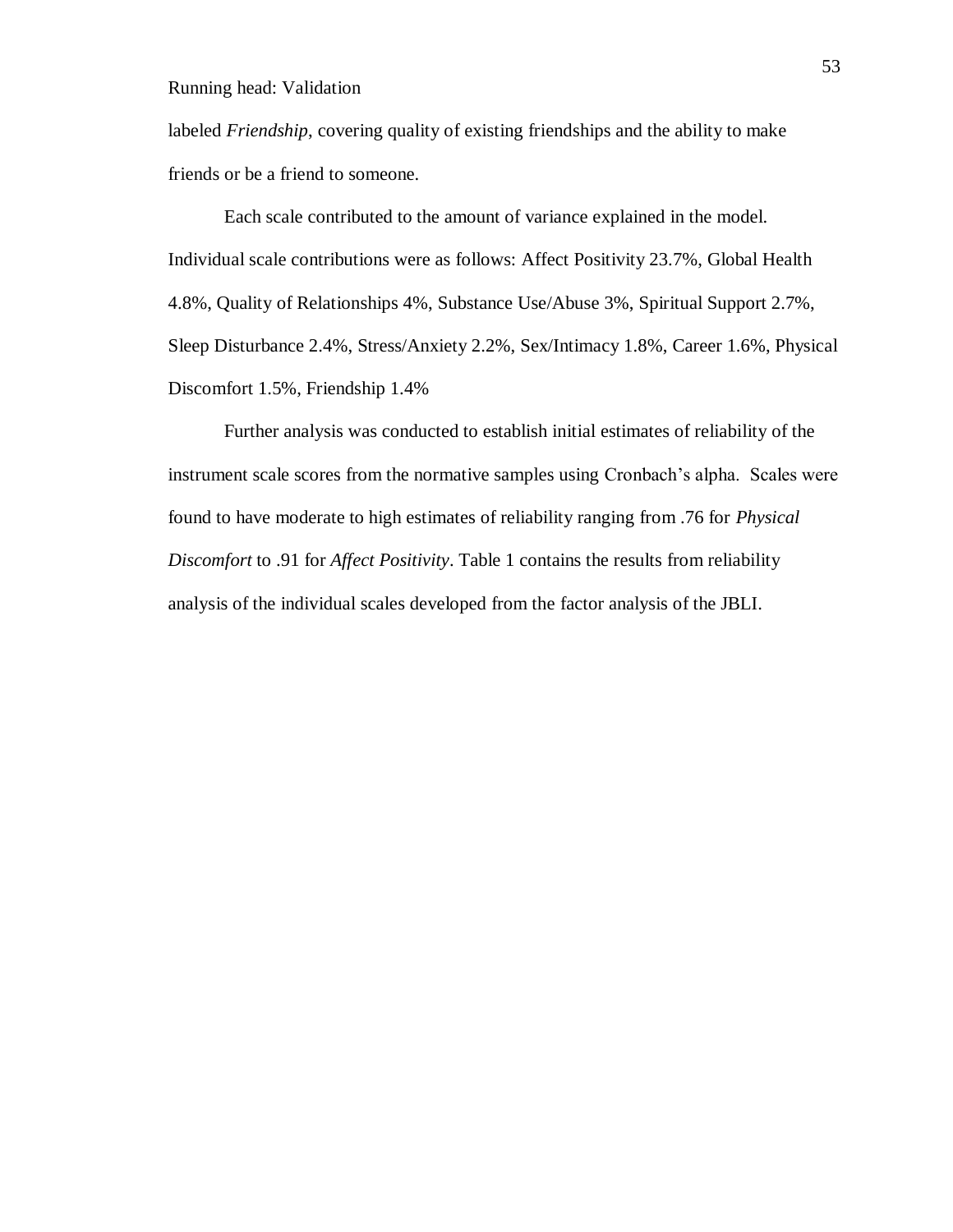| Scale                           | М    | <b>SD</b> | $\boldsymbol{a}$ |
|---------------------------------|------|-----------|------------------|
| <b>Affect Positivity</b>        | 3.97 | .70       | .91              |
| Global Health                   | 3.76 | .81       | .88              |
| <b>Quality of Relationships</b> | 3.62 | .82       | .88              |
| Substance Use/Abuse             | 3.55 | .95       | .78              |
| <b>Spiritual Support</b>        | 3.87 | .82       | .83              |
| <b>Sleep Disturbance</b>        | 3.08 | .85       | .83              |
| Stress/Anxiety                  | 3.21 | .75       | .82              |
| Sex/Intimacy                    | 3.54 | .56       | .81              |
| Career                          | 3.83 | .62       | .77              |
| <b>Physical Discomfort</b>      | 3.37 | .92       | .76              |
| Friendship                      | 3.98 | .73       | .77              |

Table 1. Estimates of Reliability of the JBLI scales ( $N = 346$ ).

\_\_\_\_\_\_\_\_\_\_\_\_\_\_\_\_\_\_\_\_\_\_\_\_\_\_\_\_\_\_\_\_\_\_\_\_\_\_\_\_\_\_\_\_\_\_\_\_\_\_\_\_\_\_\_\_\_\_\_

Reliability analysis was also conducted on the scales of the OQ-45.2. Results from the analysis were similar to those reported by the authors of the instrument and by the authors of a replication study utilizing the OQ-45.2. The following table (Table 2) consists of the results from the reliability analysis of the OQ-45.2.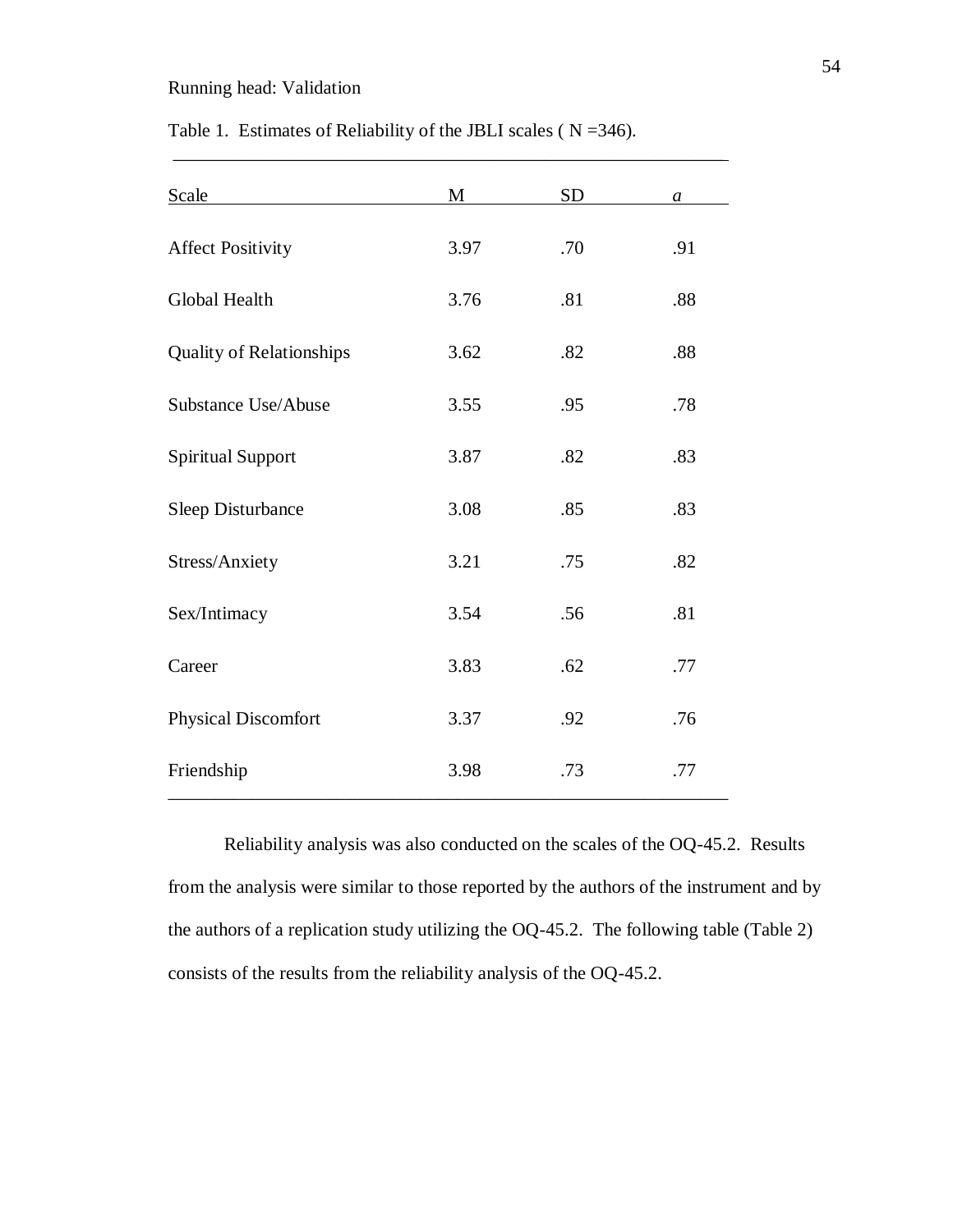| Scale                                | M       | <b>SD</b> | a   | OQ45.2 |
|--------------------------------------|---------|-----------|-----|--------|
| <b>Symptom Distress</b>              | 28.46   | 15.70     | .93 | $.92*$ |
| <b>Interpersonal Relations</b>       | 12.38   | 55.82     | .84 | $.74*$ |
| Social Role                          | 10.40   | 4.76      | .66 | $.70*$ |
| $437.7$ $\sqrt{21111}$ $\sqrt{1111}$ | 0.00152 |           |     |        |

\_\_\_\_\_\_\_\_\_\_\_\_\_\_\_\_\_\_\_\_\_\_\_\_\_\_\_\_\_\_\_\_\_\_\_\_\_\_\_\_\_\_\_\_\_\_\_\_\_\_\_\_\_\_\_\_\_\_\_\_\_\_\_\_\_\_\_\_\_\_\_\_

Table 2. Reliability analysis of the OQ-45.2 scales.

\**Note*: Published alpha of OQ45.2

To determine if the JBLI was created in a manner that allowed for differentiation, clinical and nonclinical samples were compared via *t* tests. Independent-samples *t* tests were conducted by scale to determine if participants in the clinical sample scored lower on the JBLI indicating a lesser degree of life balance than those in the nonclinical sample. With experiment-wise Type 1 error rate of .05, a Bonferroni adjustment was conducted to control for inflated Type 1 error. Statistical significance was identified at .005. Six of the eleven tests were significant providing evidence that the items within the six scales significantly differentiate between clinical and nonclinical populations. Homogeneity of variance assumptions were not met for Quality of Relationships. Thus, *t* tests were adjusted due to unequal variances. Analysis of results supports the study hypothesis that the JBLI discriminates between clinical and non-clinical populations. Table 3 contains results from those tests along with effect sizes which ranged from quite small at .01 on the Sex/Intimacy scale to large at .95 on the Substance Use/Abuse scale.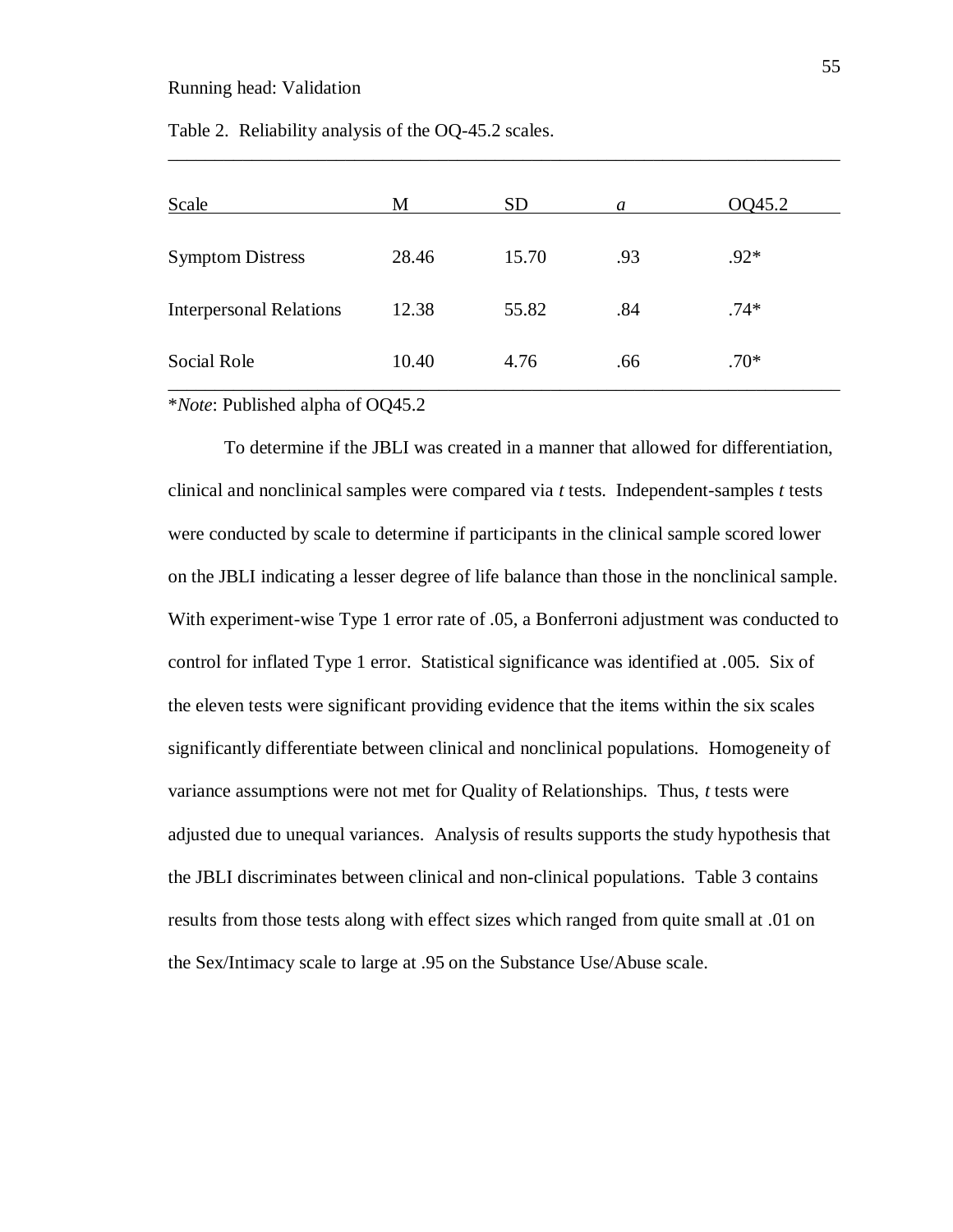| Scale                     | t       | D         | d   |
|---------------------------|---------|-----------|-----|
| Affect Positivity*        | 4.26    | ${<}.001$ | .45 |
| Global Health             | $-.58$  | .56       | .06 |
| Quality of Relationships* | 3.15    | .002      | .33 |
| Substance Use/Abuse*      | $-8.81$ | < .001    | .95 |
| <b>Spiritual Support</b>  | 1.49    | .14       | .15 |
| <b>Sleep Disturbance</b>  | $-2.13$ | .03       | .22 |
| Stress/Anxiety            | $-2.29$ | .02       | .25 |
| Sex/Intimacy              | $-.19$  | .85       | .01 |
| Career*                   | 3.72    | < .001    | .39 |
| Physical Discomfort*      | $-5.54$ | < .001    | .59 |
| Friendship*               | 4.47    | < .001    | .49 |

Table 3. Results of *t* tests of clinical and nonclinical samples with effect sizes.

\_\_\_\_\_\_\_\_\_\_\_\_\_\_\_\_\_\_\_\_\_\_\_\_\_\_\_\_\_\_\_\_\_\_\_\_\_\_\_\_\_\_\_\_\_\_\_\_\_\_\_\_\_\_

\**p*<.005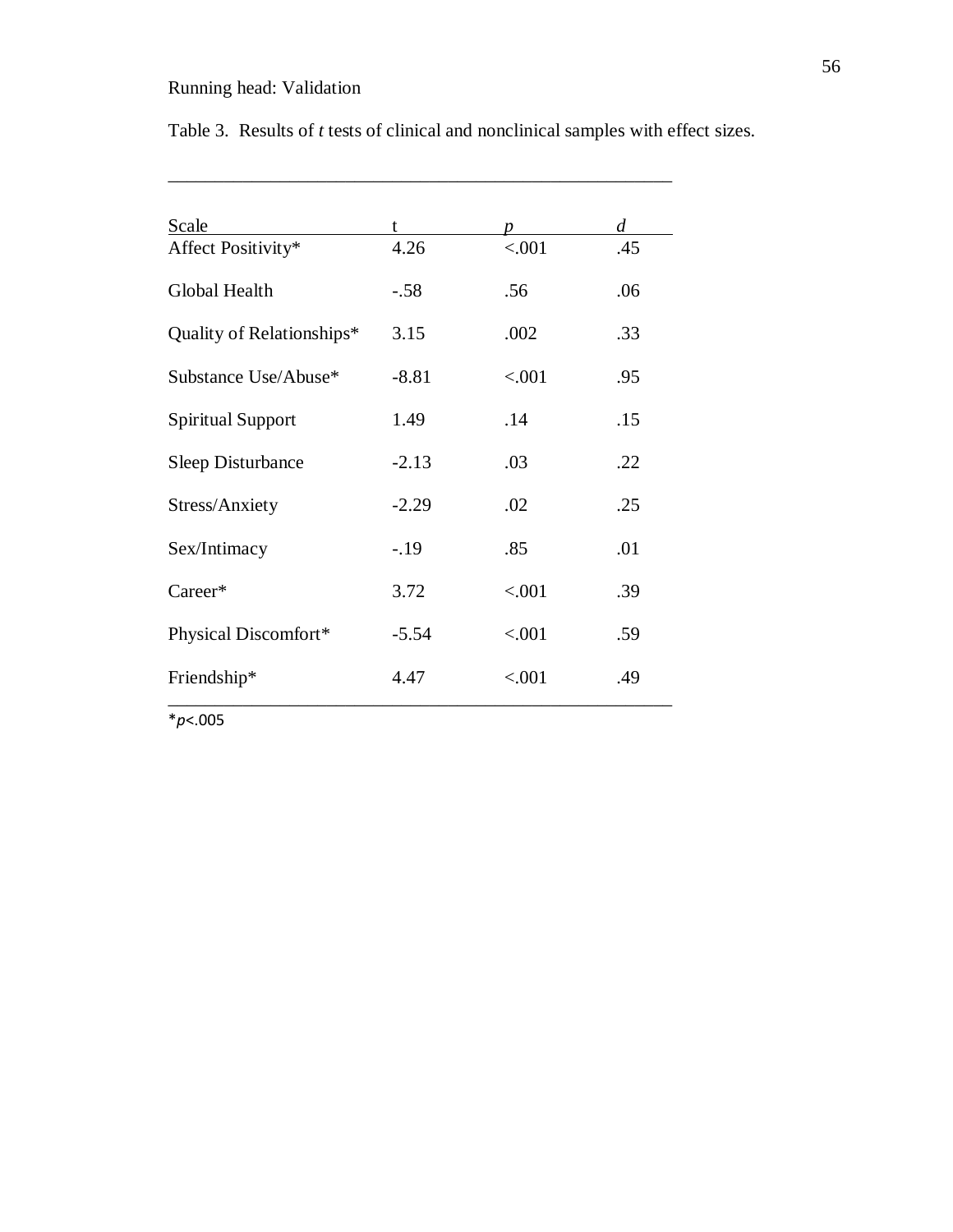Three multiple regressions were conducted in this study to investigate correlations between OQ45.2 scales and JBLI scales. Results from the regression analyses confirm the study hypothesis that evidence of relationships to other variables exists between 9 of the JBLI scales and the three OQ45.2 scales.

The first multiple regression analysis was conducted on the JBLI scales of Affect Positivity, Global Health, Substance Use/Abuse, Sleep Disturbance, Stress/Anxiety, and Physical Discomfort and the Symptom Distress scale of the OQ 45.2. Means and standard deviations along with correlation coefficients are reported in Table 4. Alpha level was set at .05. Scores were normally distributed as were standardized residuals. Scatterplots were analyzed, and no curvilinear relationships between the criterion variable and the predictor variables or heteroscedascity were evident. Statistically significant relationships were evident between four of the JBLI scales,  $F(6, 246) = 86.14$ , *p =* <.001 and the OQ 45.2 Symptom Distress Scale. A large effect size was noted with approximately 68% of the variance accounted for in the model,  $R^2 = .678$ . Examination of two scales, Global Health and Substance Use/Abuse, failed to yield evidence of a statistically significant relationship with OQ45.2 Symptom Distress Scale.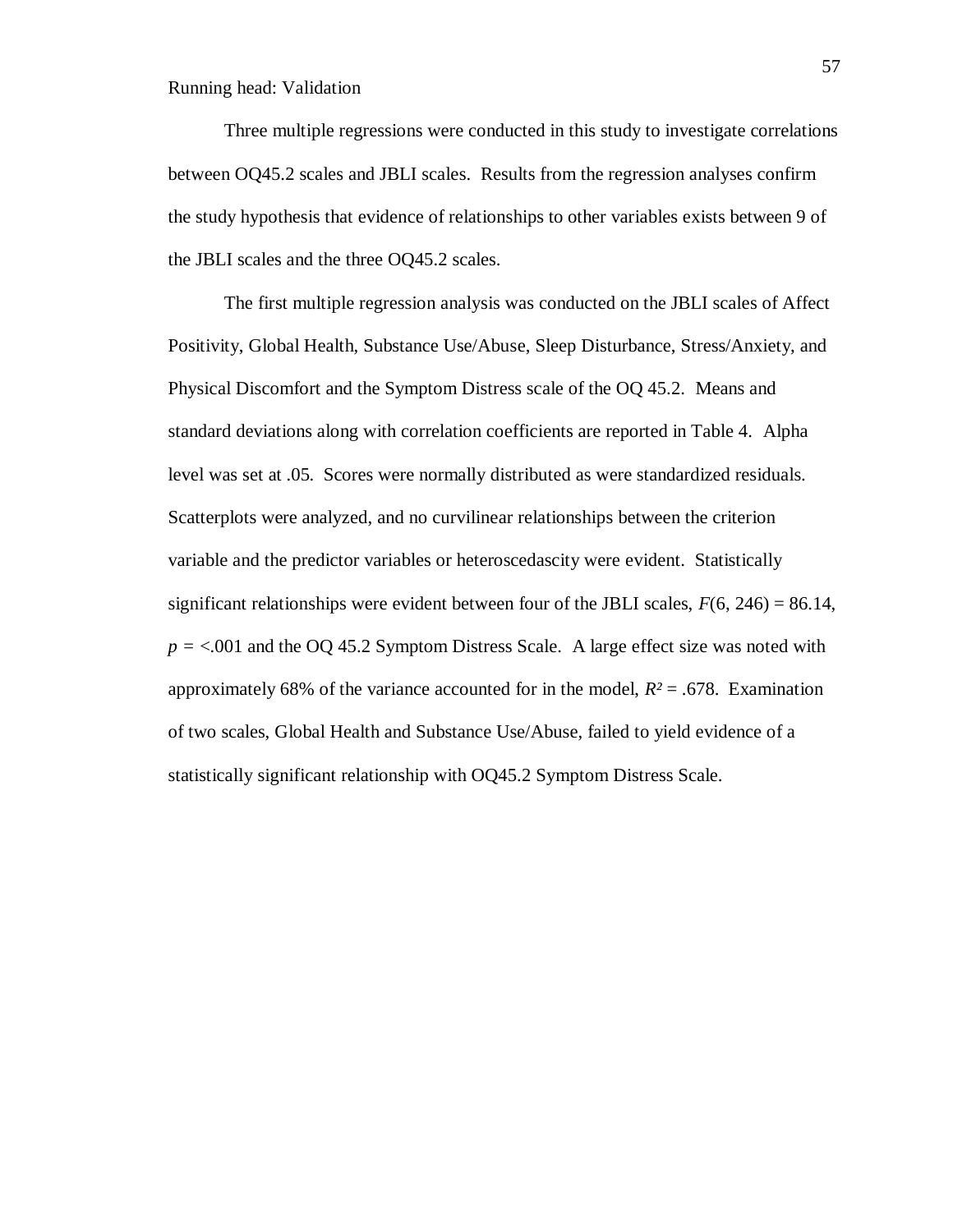Table 4 contains correlation coefficients for OQ45.2 Symptom Distress scale and the JBLI scales of Affect Positivity, Global Health, Substance Use/Abuse, Sleep Disturbance, Stress/Anxiety, and Physical Discomfort.

Table 4. Correlations of OQ45.2 Symptom Distress scale to selected JBLI scales  $(n = 253)$ . \_\_\_\_\_\_\_\_\_\_\_\_\_\_\_\_\_\_\_\_\_\_\_\_\_\_\_\_\_\_\_\_\_\_\_\_\_\_\_\_\_\_\_\_\_\_\_\_\_\_\_\_\_\_\_\_\_\_\_\_\_\_\_\_\_\_\_\_\_\_\_\_

|                            | SyD | AP |     | GH SUA SD SA             |     |     | <b>PD</b>      | M    | <b>SD</b> |
|----------------------------|-----|----|-----|--------------------------|-----|-----|----------------|------|-----------|
| <b>Symptom Distress</b>    |     |    |     | $-.77 - .54 - .24 - .58$ |     |     | $-.70-.48.117$ |      | .60       |
| <b>Affect Positivity</b>   |     |    | .59 | .28                      | .55 | .67 | .45            | 3.97 | .66       |
| Global Health              |     |    |     | .05                      | .43 | .53 | .44            | 3.75 | .78       |
| Substance Use/Abuse        |     |    |     |                          | .18 | .15 | .29            | 3.63 | .96       |
| Sleep Disturbance          |     |    |     |                          |     | .56 | .41            | 3.07 | .84       |
| Stress/Anxiety             |     |    |     |                          |     |     | .38            | 3.17 | .70       |
| <b>Physical Discomfort</b> |     |    |     |                          |     |     |                | 3.42 | .88       |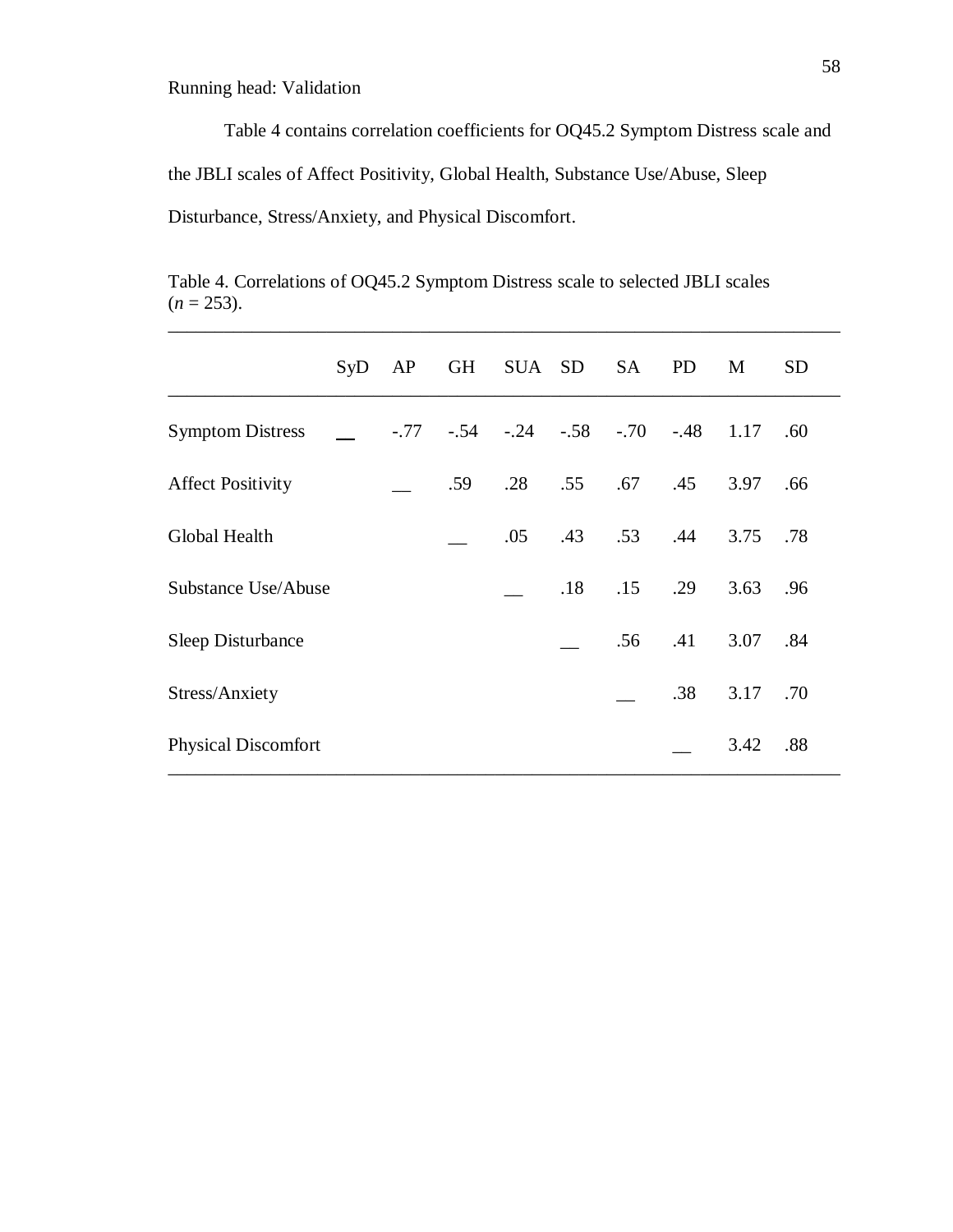A second multiple regression analysis was conducted on the JBLI scales of Quality of Relationships and Friendship and the Interpersonal Relations scale of the OQ 45.2. Means and standard deviations along with correlation coefficients are reported in Table 5. Alpha level was set at .05. Scores were normally distributed as were standardized residuals. Scatterplots were analyzed, and no curvilinear relationships between the criterion variable and the predictor variables or heteroscedascity were evident. Statistically significant relationships were detected between the two JBLI scales,  $F(2, 250) = 130.27$ ,  $p = < .001$ , and the OQ 45.2 Interpersonal Relations scale. A large effect size was noted with approximately 51% of the variance accounted for in the model,  $R^2 = .510$ .

Table 5 contains correlation coefficients for OQ45.2 Interpersonal Relations scale and the JBLI scales of Quality of Relationships and Friendship.

|                                    | IntRel | QoR    | $\mathbf{F}$ | M        | <b>SD</b> |
|------------------------------------|--------|--------|--------------|----------|-----------|
| <b>Interpersonal Relationships</b> |        | $-.56$ | $-.57$       | 1.16     | .65       |
| <b>Quality of Relationships</b>    |        |        | .24          | 3.64 .78 |           |
| Friendship                         |        |        |              | 3.99     | .69       |

Table 5. Correlations of OQ45.2 Interpersonal Relations scale to selected JBLI scales  $(n = 253)$ . \_\_\_\_\_\_\_\_\_\_\_\_\_\_\_\_\_\_\_\_\_\_\_\_\_\_\_\_\_\_\_\_\_\_\_\_\_\_\_\_\_\_\_\_\_\_\_\_\_\_\_\_\_\_\_\_\_\_\_\_\_\_\_\_\_\_\_\_\_\_\_\_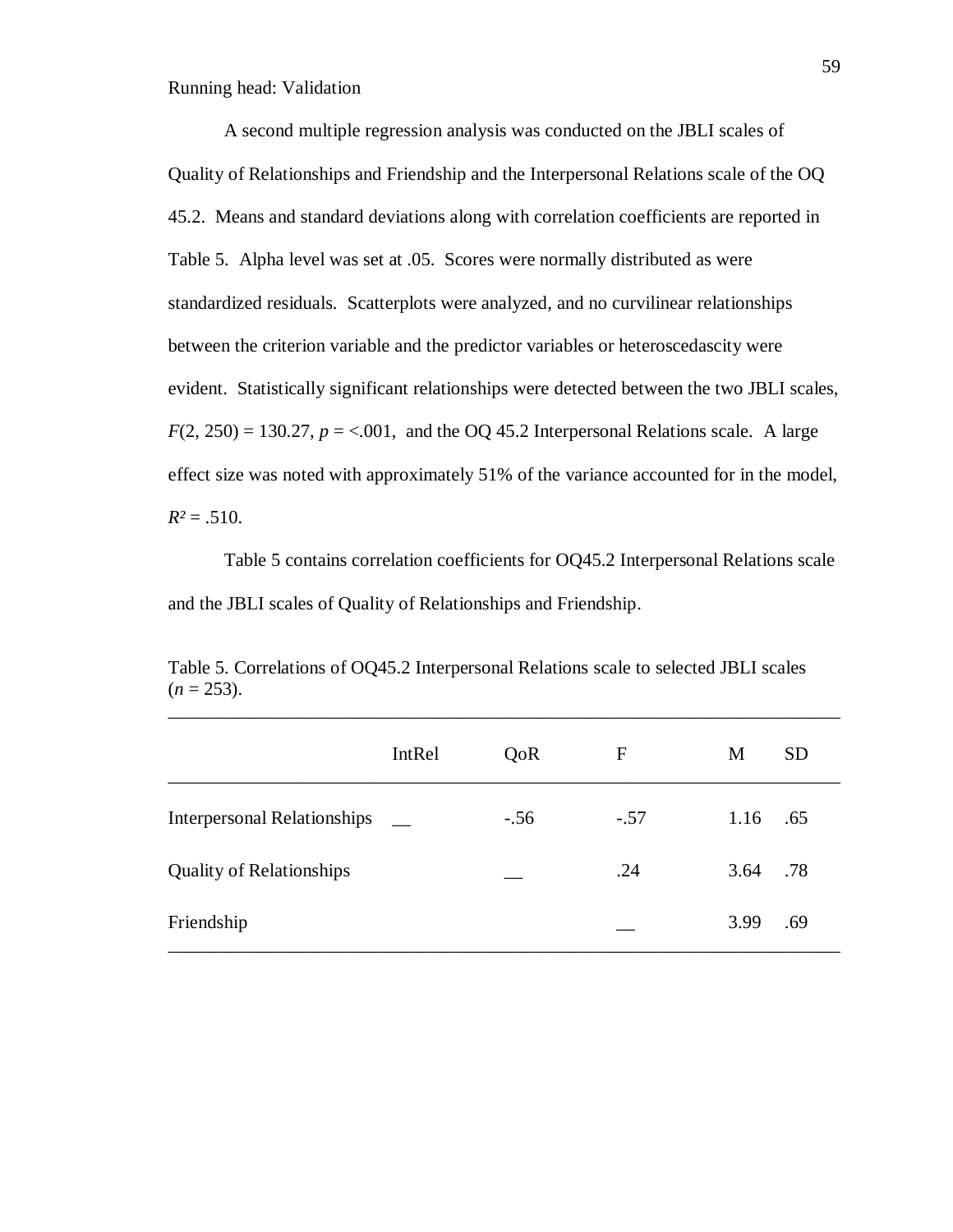A final multiple regression analysis was conducted on the JBLI scales of Spiritual Support, Sex/Intimacy, and Career and the Social Role scale of the OQ 45.2. Means and standard deviations along with correlation coefficients are reported in Table 6. Alpha level was set at .05. Scores were normally distributed as were standardized residuals. Scatterplots were analyzed, and no curvilinear relationships between the criterion variable and the predictor variables or heteroscedascity were evident. A statistically significant relationship was detected between the three JBLI scales,  $F(3, 249) = 16.43$ , *p* < .001, and the OQ 45.2 Social Role scale. A moderate effect size was noted with approximately 17% of the variance accounted for in the model,  $R^2 = .165$ 

Table 6 contains correlation coefficients for OQ45.2 Social Role scale and the JBLI scales of Spiritual Support, Sex/Intimacy, and Career.

|                          | <b>SR</b> | <b>SS</b> | <b>SI</b> | $\mathcal{C}$ | <b>SD</b><br>M |
|--------------------------|-----------|-----------|-----------|---------------|----------------|
| Social Role              |           | $-.27$    | $-.24$    | $-3.29$       | 1.20<br>.50    |
| <b>Spiritual Support</b> |           |           | .12       | .28           | 3.85<br>.82    |
| Sex/Intimacy             |           |           |           | .27           | 3.53<br>.54    |
| Career                   |           |           |           |               | 3.85<br>.57    |

Table 6. Correlations of OQ45.2 Social Role scale to selected JBLI scales (*n* = 253).

\_\_\_\_\_\_\_\_\_\_\_\_\_\_\_\_\_\_\_\_\_\_\_\_\_\_\_\_\_\_\_\_\_\_\_\_\_\_\_\_\_\_\_\_\_\_\_\_\_\_\_\_\_\_\_\_\_\_\_\_\_\_\_\_\_\_\_\_\_\_\_\_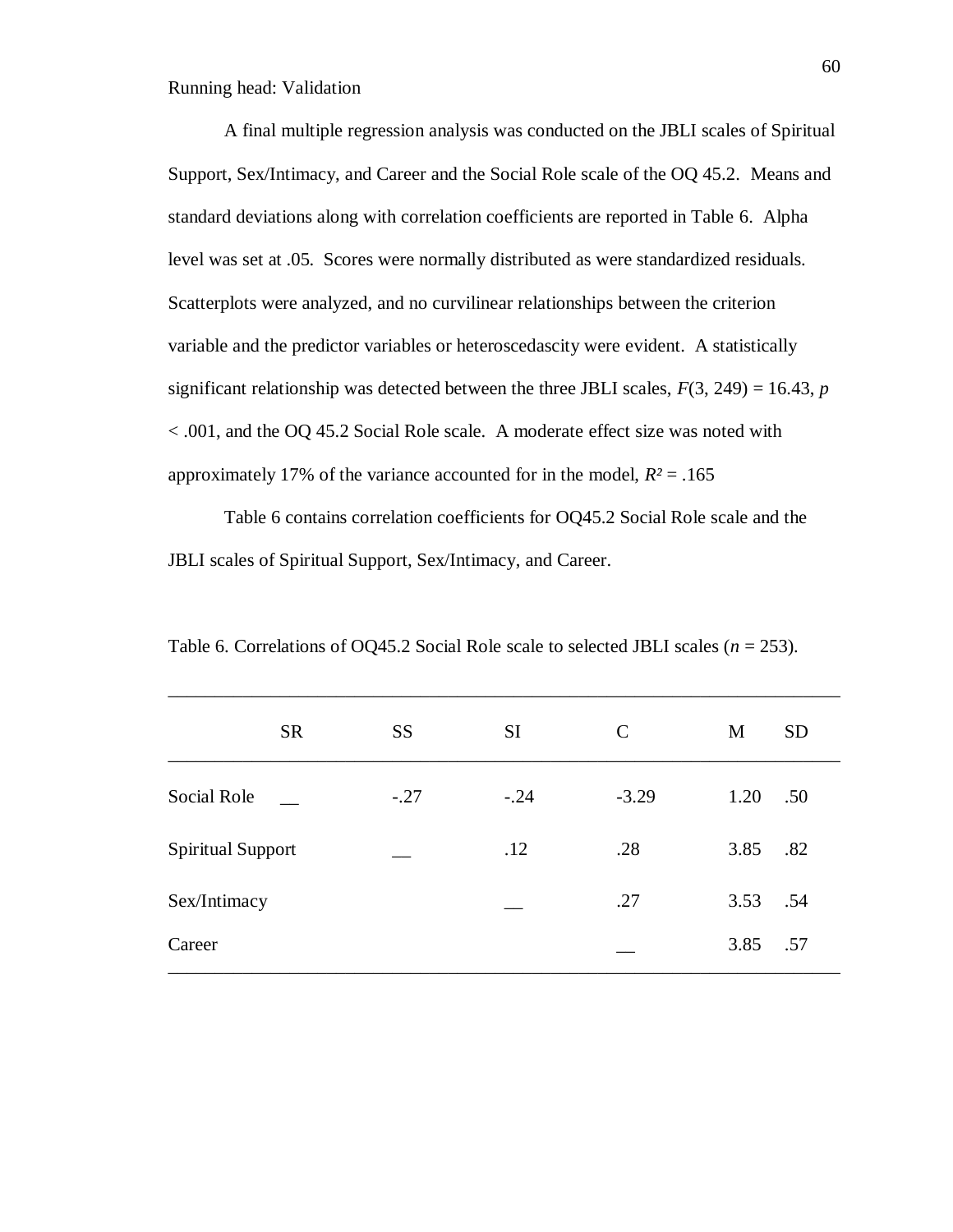Table 7 contains combined results for the three tests of multiple regression. Statistically significant relationships were detected between 9 of the 11 JBLI scales and the 3 OQ45.2 scales.

| Predictor                   | B      | <b>SE</b> | $\beta$                        | $\boldsymbol{t}$ | $\boldsymbol{p}$             | sr <sup>2</sup> |  |
|-----------------------------|--------|-----------|--------------------------------|------------------|------------------------------|-----------------|--|
| <b>Symptom Distress</b>     |        |           |                                |                  |                              |                 |  |
| <b>Affect Positivity</b>    | $-.40$ | .05       | $-.44$                         |                  | $-7.85$ < 001 .08            |                 |  |
| Global Health               | $-.03$ | .04       | $-.03$                         | $-.71$           | .48                          | < .001          |  |
| Substance Use/Abuse         | $-.02$ | .03       | $-.03$                         | $-.65$           | .52                          | < .001          |  |
| <b>Sleep Disturbance</b>    | $-.09$ | .03       | $-.13$                         | $-2.69$          | .01                          | .01             |  |
| Stress/Anxiety              | $-.23$ | .05       | $-.27$                         |                  | $-5.14 \quad < 0.01$         | .03             |  |
| <b>Physical Discomfort</b>  | $-.08$ | .03       | $-.12$                         | $-2.55$          | .01                          | .01             |  |
|                             |        |           | <b>Interpersonal Relations</b> |                  |                              |                 |  |
| Quality of<br>Relationships | $-.38$ | .04       |                                |                  | $-.45$ $-.9.86$ $< .001$ .19 |                 |  |
| Friendship                  | $-.43$ | .04       | $-.46$                         |                  | $-9.98$ < 001 .20            |                 |  |
|                             |        |           | <b>Social Role</b>             |                  |                              |                 |  |
| <b>Spiritual Support</b>    | $-14$  | .04       | $-.22$                         |                  | $-4.03$ < 001 .04            |                 |  |
| Sex/Intimacy                | $-.21$ | .05       | $-.22$                         |                  | $-3.99$ < 001 .04            |                 |  |
| Career                      | $-.19$ | .05       | $-.21$                         |                  | $-3.76$ < 001 .04            |                 |  |

Table 7. Combined results of Multiple Regression Analysis.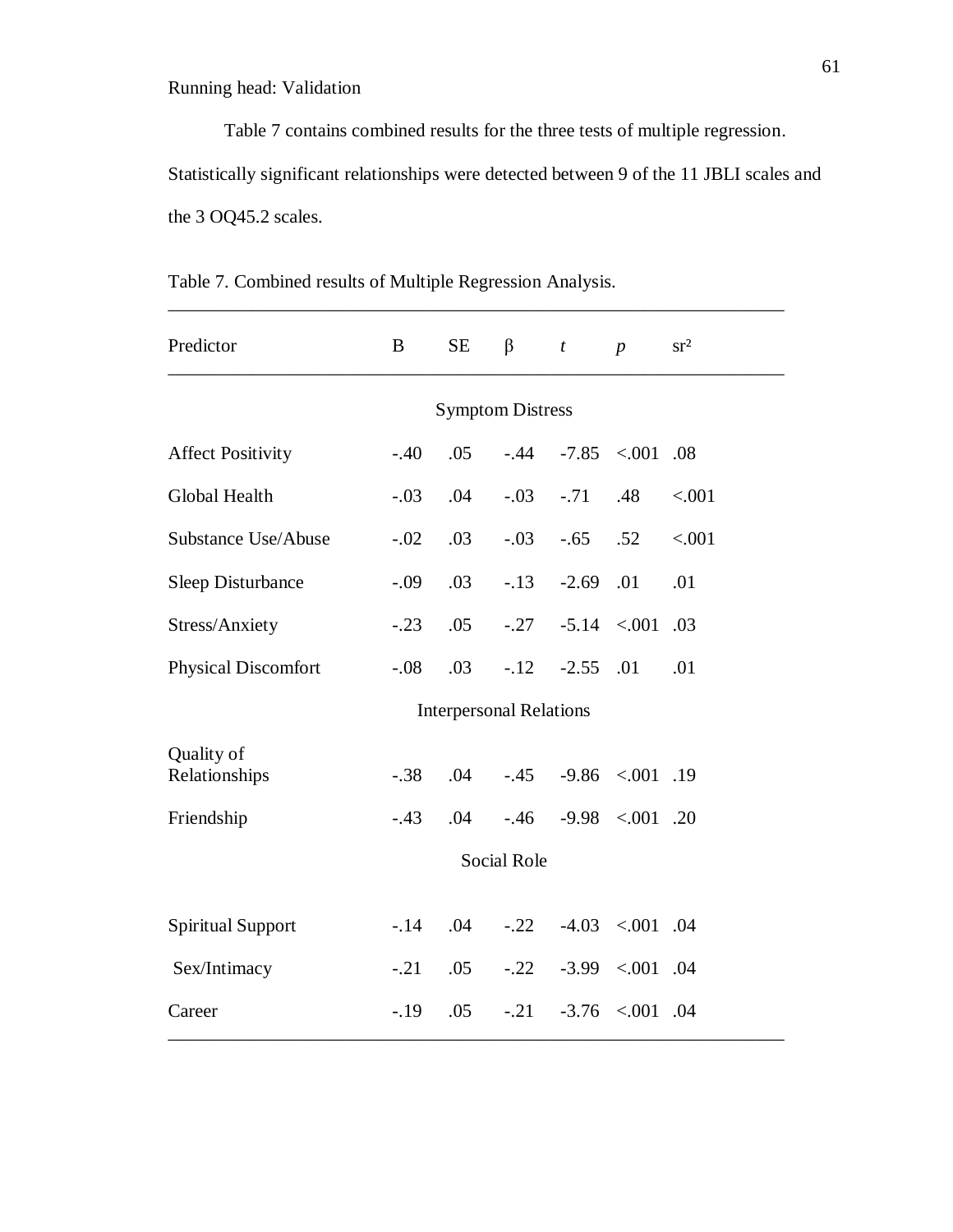## **Post Hoc Analysis**

Post hoc analysis was conducted on the JBLI data set excluding the instrument items that were removed and forcing an 11 factor solution. Procedural steps were identical utilizing exploratory factor analysis, principal axis factoring, and a Promax rotation. The original factor structure was retained and 51% of the variance was explained in the new model, an increase of 2%. Ideally, a post hoc analysis of this type is conducted with a new sample. However, the post hoc analysis provides additional supporting evidence of internal structure of the JBLI using only those items retained from the original factor analysis conducted for this study.

The final results from this study were reported in this chapter. Results were derived from statistical analyses including factor analysis, reliability analysis, *t* tests of clinical and nonclinical samples, and multiple regression of JBLI and OQ 45.2 scales. The results serve as evidence of positive support in part or total for all four of the hypotheses set forth in this study. The following chapter contains a discussion of these results.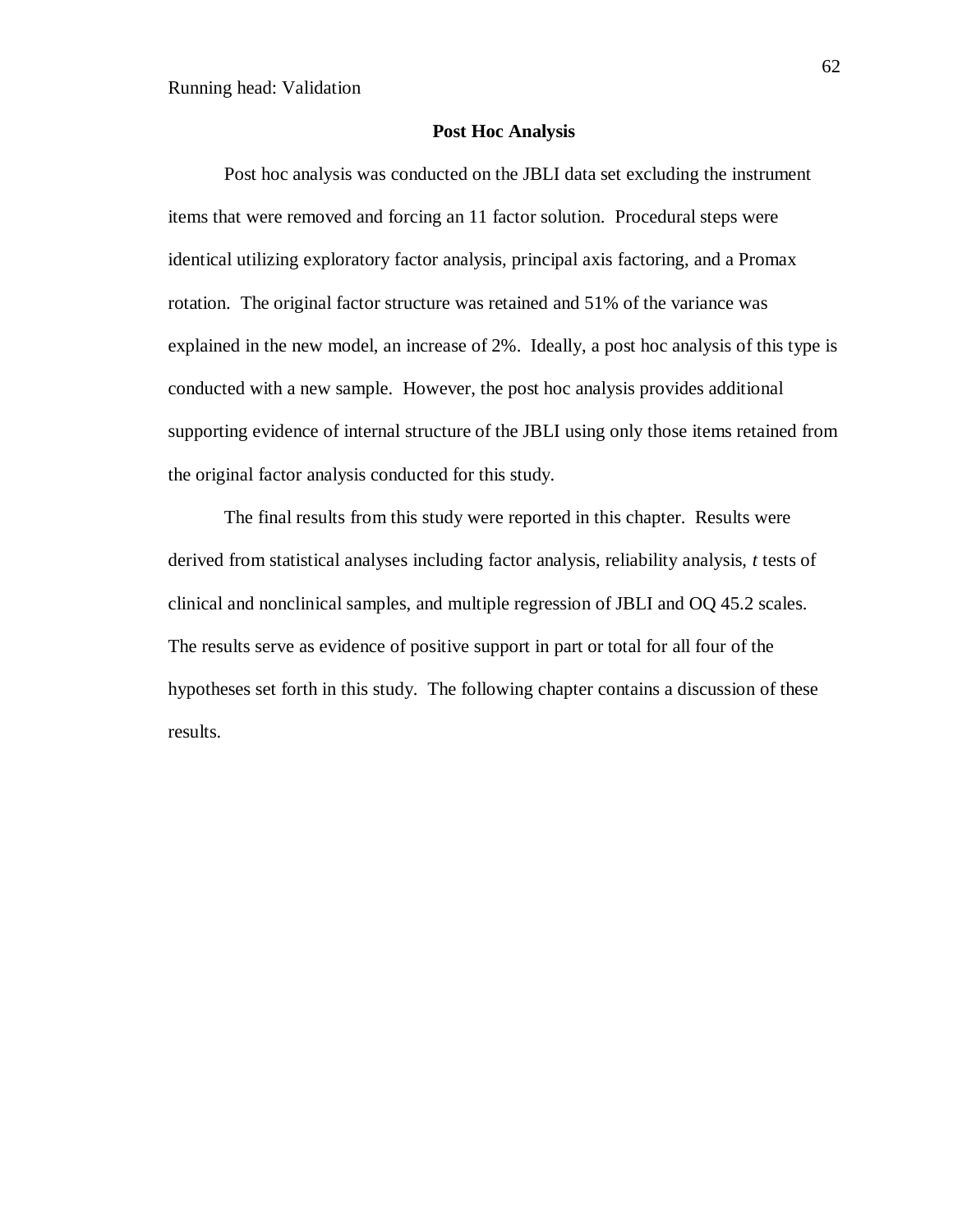## Chapter V

#### **Discussion**

This chapter contains information derived from the study. Limitations of the study are listed and explained. Implications of the information and results that followed with the culmination of the study are included. A number of perspectives was considered and reviewed with regard to the implications of the study. Suggestions for future research are included in detail. The chapter ends with a brief discussion of conclusions drawn from the study.

The primary focus of this study was the initial validation of an assessment tool. As reported in Chapter I of this study, validation is fundamental to instrument development (AERA et al., 1999). Counselors who utilize assessment tools and a variety of instruments should be confident that the materials are valid and the scores are reliable. This practice goes far to safeguard the welfare and dignity of their clients, allowing researchers to examine a wide range of phenomena and to add to the understanding of them. In short, instrument validation is one of the building blocks of the body of knowledge in counselor education.

The current understanding of validity in social science research evolved over time, changing as the nascent field of social science research matured. The field has moved from a fixed view of validity to one based almost entirely on correlation, then to a specific purpose-driven understanding of it, and on to an increasingly sophisticated approach to issues of validity. As the use of instrumentation continued to grow within the field, new concerns about validity emerged due to the sheer volume of inferences and decisions that were being made based on test or instrument scores in a number of arenas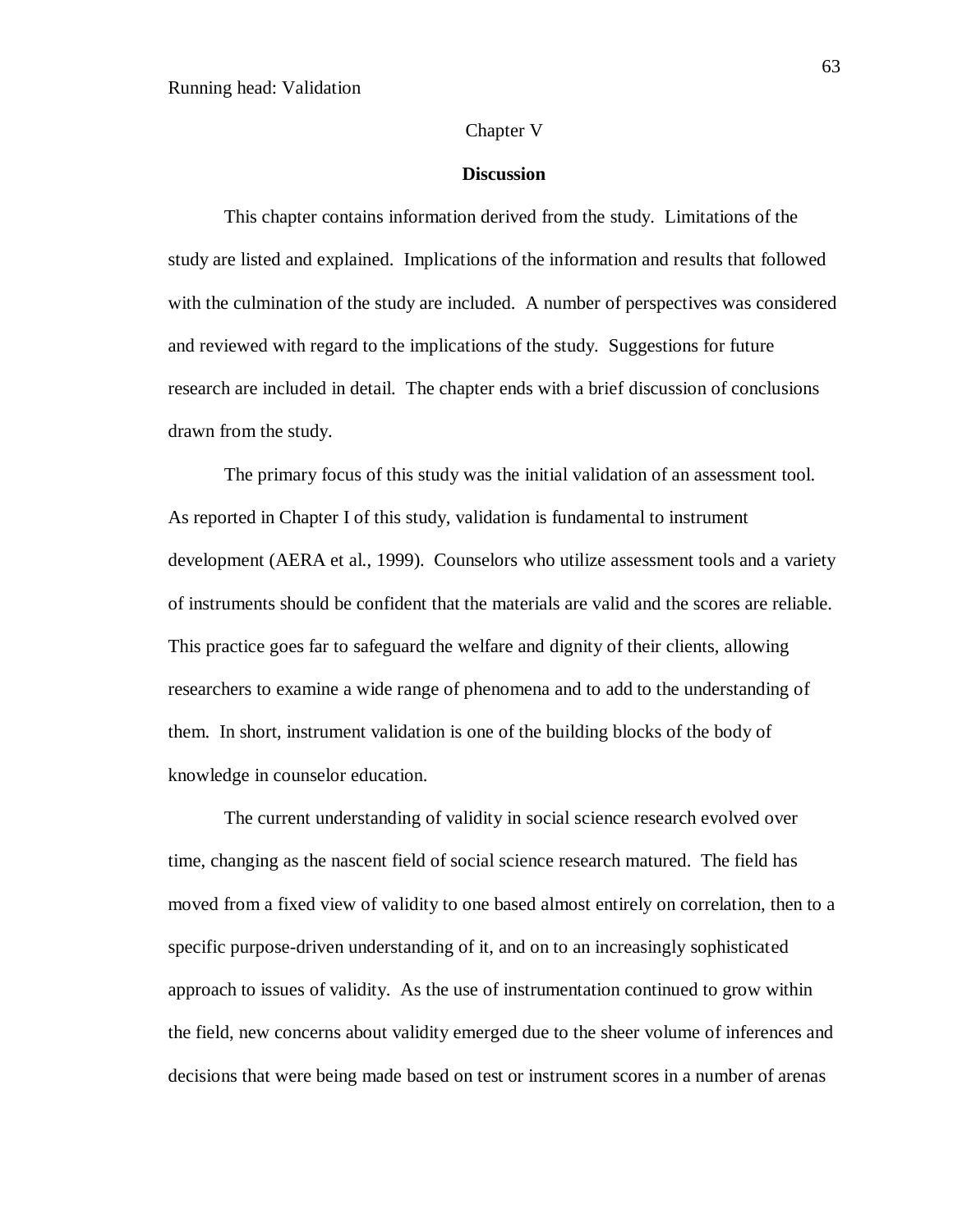including therapeutic and educational settings. This was followed by attempts to deconstruct the concept of validity, dividing and labeling the construct into separate types. Others held that validity was a unitary concept. Concern about the consequences for or impact on those that take the instruments became an issue. The current view of validity appears somewhat more holistic, less narrow, and cumulative. In other words, validity is based, in part, on the preponderance of evidence.

Some of the controversy surrounding validity may be tied to how researchers speak about validity. The ways in which researchers discuss data or results may shape the way others think about data and past or outdated definitions may still be an influence. Validity is based on evidence which often consists of estimates. As perspectives and understanding of validity and other satellite issues become more sophisticated, this distinction may become more important (Goodwin & Leech, 2003). Effort was made in this study to speak to this distinction by incorporating the terms estimate and evidence in the discussion of validity and results from the study.

In this study, special attention was given to the components of validity as outlined by AERA et al. (1999) and Goodwin and Leech (2003). Prior to this study, evidence based on test content was accumulated from expert reviewers (8) who drew their conclusions from experience and theory. These professionals possess decades of combined clinical experience and published research in a number of the areas included in the instrument domains. Support for inclusion of the item domains selected by the instrument's authors was found in the literature. Researchers held that the life balance construct encompassed a wide range of domains including positive and negative affect, mental and physical health including substance use or abuse, rest, exercise, work, and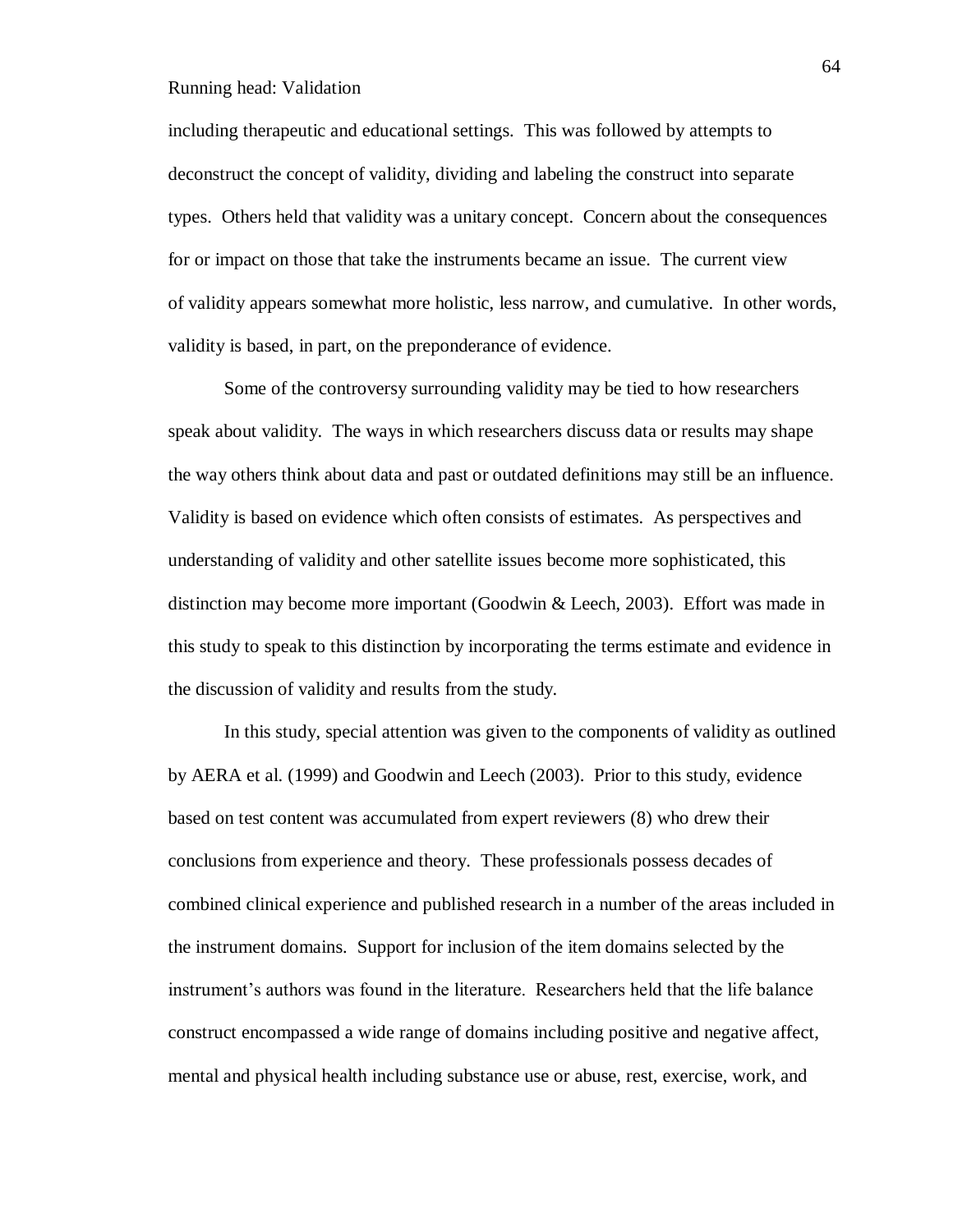relationship quality and type. The test content component of validity is also central to test development and was sufficiently addressed in this study. The majority of the original instrument items were retained after analysis.

The scales which were developed as result of statistical analysis were based on existing or practical concepts. Some were considered psychological domains while others can be described as interpersonal or physical. The Affect Positivity scale includes aspects of happiness, optimism, future orientation, and positivity which may be related to self-efficacy. Others have noted that self-motivation was a component of life balance and may be tied to efficacy. This concept is in line with other researchers who found that life balance was viewed as a personal strength. The scale also includes elements of perception. Development of the scale was based on multiple theoretical perspectives (e.g., Brooks, 2009; Gropel & Kuhl, 2006; Hayward et al., 2002; Jackson et al., 2007; Ramsay, 2010; Ward, 2009). The Global Health scale was designed to evaluate elements of mental and physical health from an individual perspective as well as the perspective of significant others. Positive health in both areas was reported as being connected to or influential to life balance (Hayward et al., 2002; Miquelon & Vallerand, 2008; Yurkovich & Lattergrass, 2008; Wagman et al., 2011; Wissing & van Eeden, 2002). Substance Use/Abuse was included as this area can negatively impact quality of life and both mental and physical health in an individual. Support for this scale was drawn from some of the same sources as the Global Health scale. The Sleep Disturbance and Physical Discomfort scale were tied to health research as well. The Stress/Anxiety scale was supported by research with regard to their impact on health and wellbeing (Brooks, 2009; Donatelle et al., 1998; Gropel & Kuhle, 2009). The Sex/Intimacy scale, the Quality of Relationships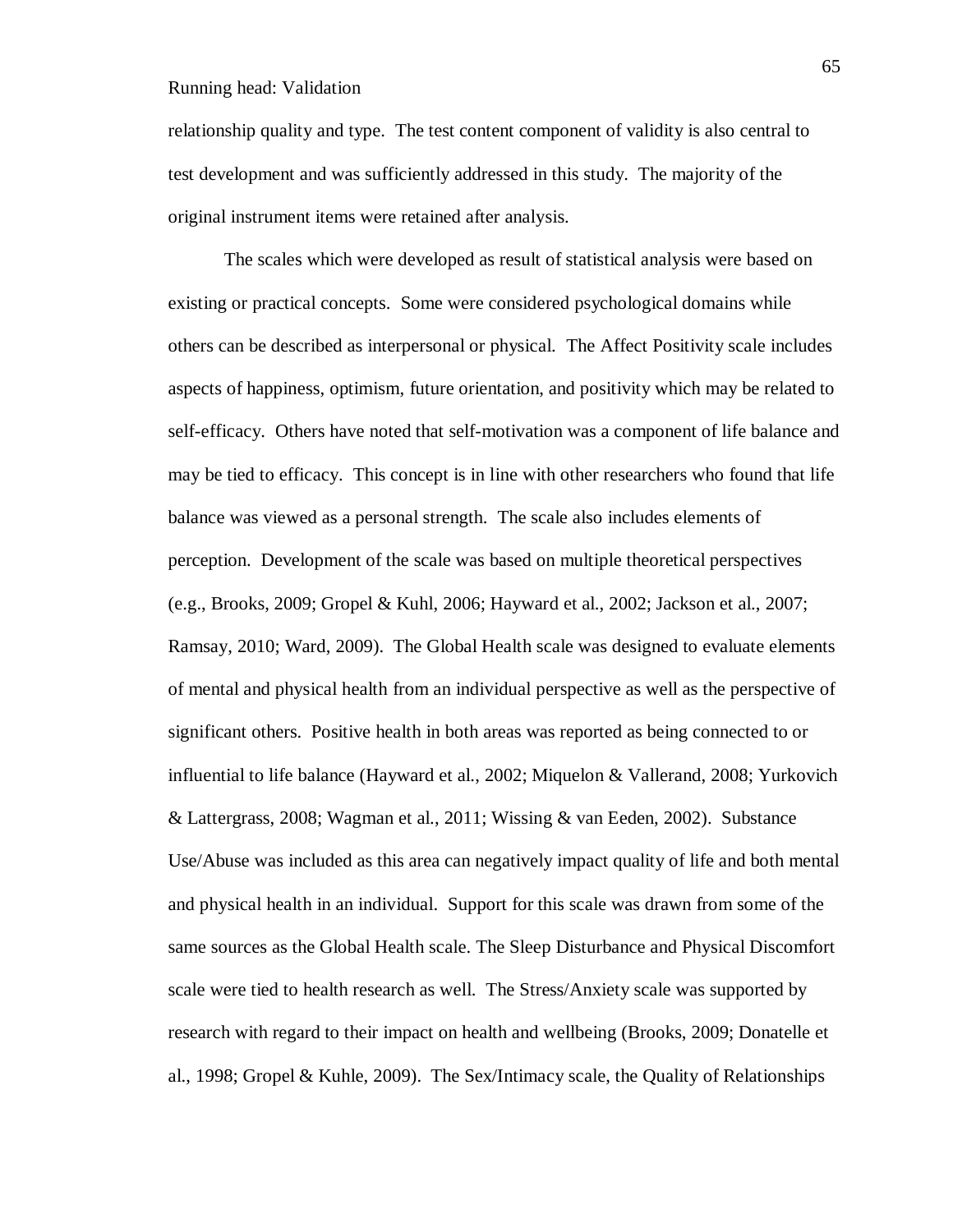scale, and the Friendships scale were measures of interpersonal relationships. While intimate relationships are not necessarily sexual, they can be and sexual relationships are not always intimate. The Quality of Relationships scale was designed as a measure of relationship qualities such as love and support. The Friendship scale includes having positive friendships and the ability to be a friend to others. Inclusion of the two scales was supported by theory as well (Glover & Parry, 2008; Green et al, 2002; Ramsay, 2010; Wagman et al., 2011). The Career scale provides a measure of work satisfaction or congruence and also touches on interpersonal relationships. Inclusion of the scale was based on research in the area of work or career domains (e.g., Brooks, 2009; Loretto et al., 2006; Neault & Pickerell, 2005; Ward, 2008). Spiritual Support was related to the comfort an individual draws from spiritual beliefs and attitudes as well as religious practices, both traditional Western concepts and nontraditional concepts including those of Native Americans. Much support for this scale existed and was supported by research on life balance, wellbeing, and wellness (Hettler, 1984; Hodge et al., 2009; Myers et al., 2000; Wagman et al. 2011).

Only a small portion of the support within the literature is listed within the preceding discussion of the JBLI scales as identified in this study. The scales are aligned or similar to those studied or considered central to life balance. Some of the terms appeared to have shared meaning. Factors retained from the instrument analysis were aligned with the OQ45.2 based on best fit. Similar or identical domains to those of the JBLI and the OQ45.2 were identified throughout the review of literature as being relevant to life balance or a component of life balance.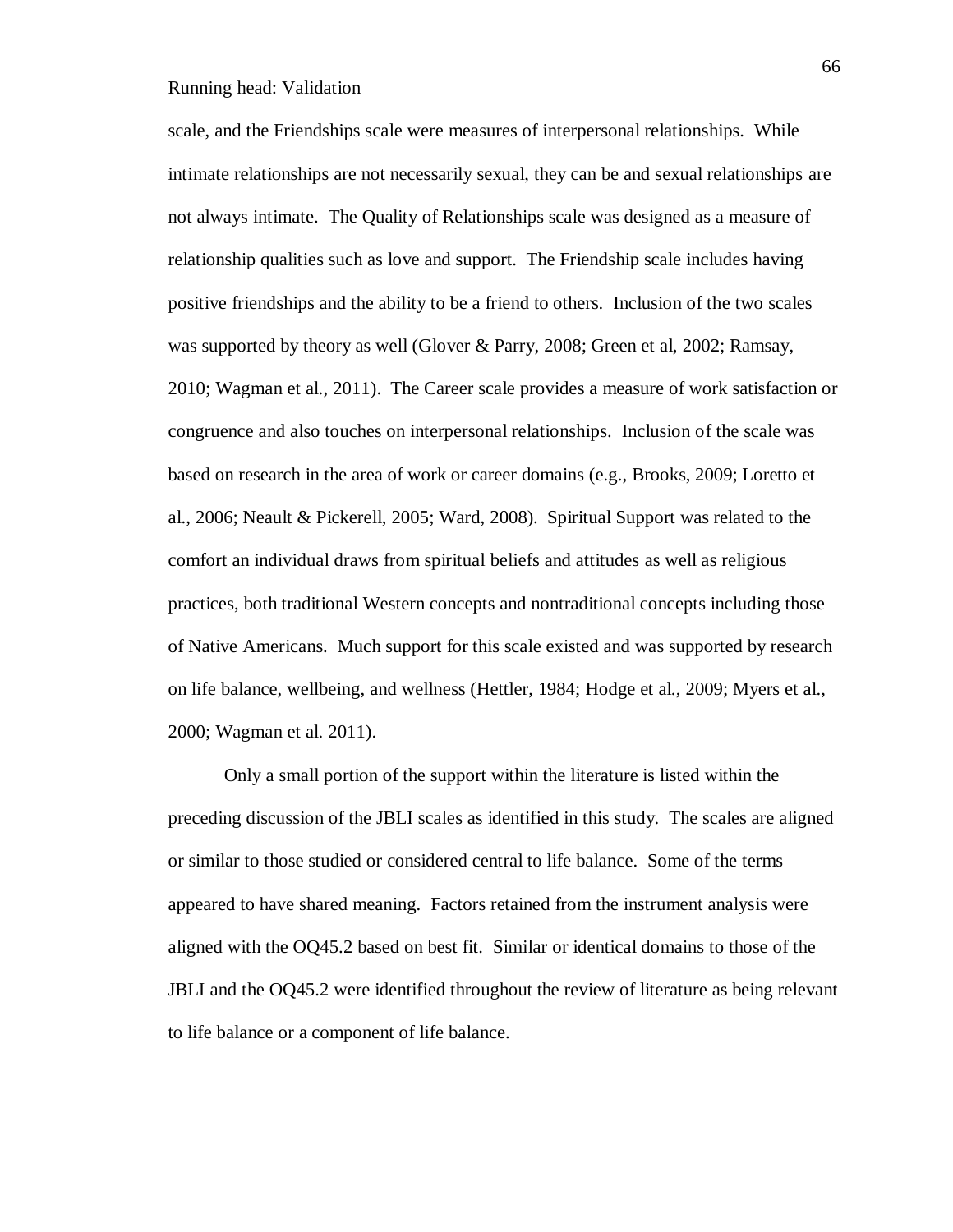Evidence based on response processes was not specifically addressed in this study. It is possible that some participants selected their responses to the items based on what they believed to be the most socially anticipated or acceptable response and is listed as a limitation of the study. It is also possible that the settings from which the participants were drawn (clinical and nonclinical) had some influence on participant response selection.

Establishing evidence of validity based on internal structure was of particular interest in this study. As Goodwin and Leech (2003) identified, this component of evidence often derives from factor analysis which was the basis of the methodology employed in the study. However, as the authors also stated, this component of validity should not be considered alone. Analysis of differential item functioning was crucial to addressing evidence of validity based on internal structure in this study.

Another component of validity of particular concern in this study was evidence based on relations to other variables. This was addressed primarily through the use of an established and widely used instrument (OQ 45.2) in conjunction with the instrument under development (JBLI). Additionally, this component of validity was addressed in this study by known-group comparison.

Last, evidence of validity based on the consequences of testing was not addressed in this study but is not deemed a limitation of the study. After investigation of three of the five components of validity and obtaining estimates derived through statistical means, it is accurate to assert that evidence of validity exists in a sufficient amount and to an adequate degree for the Juhnke-Balkin Life Balance Inventory.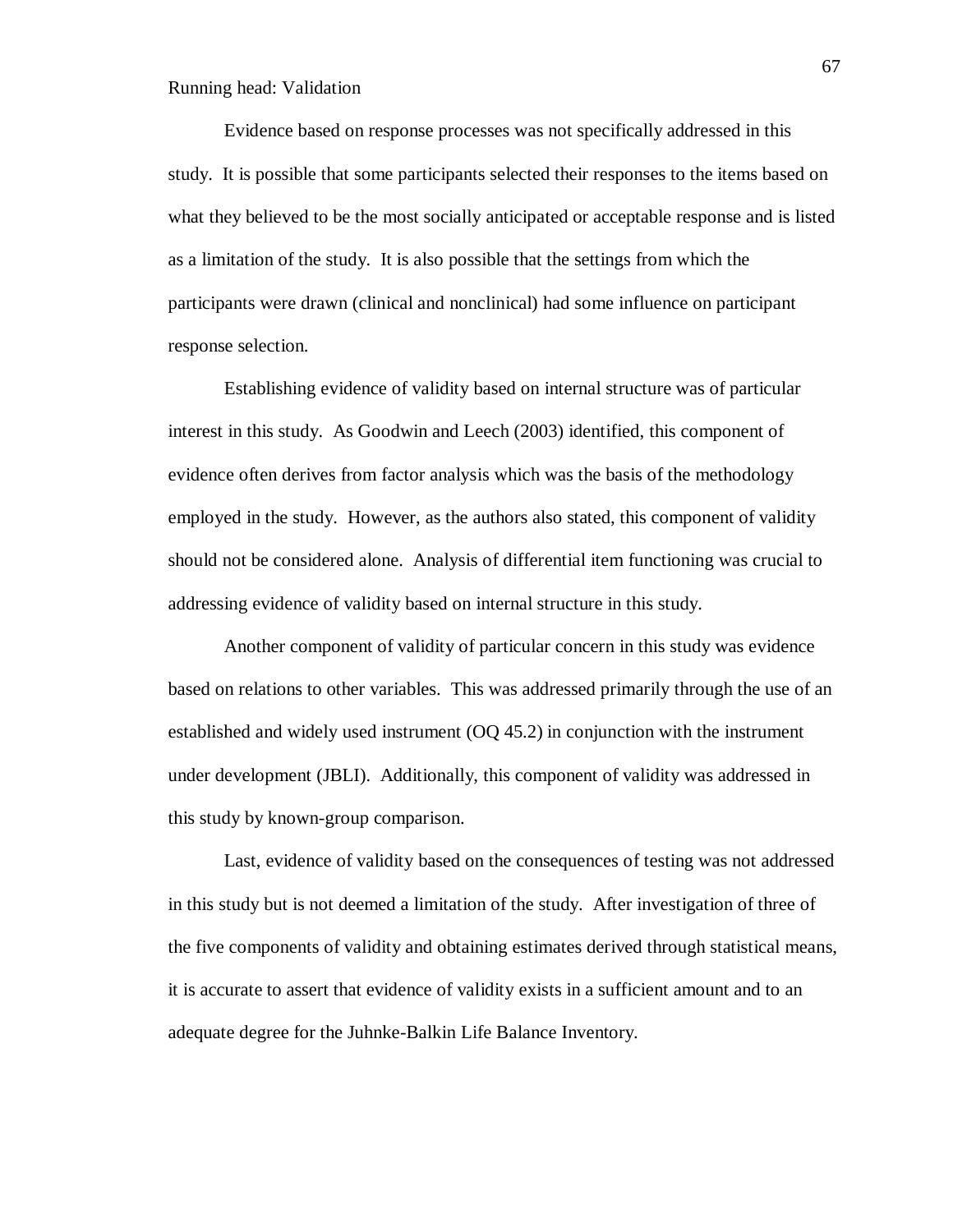In this study, assertions of validity and reliability are made based on results from statistical procedures and analysis. Conducting an exploratory factor analysis allowed for examination of factor loading trends and the development of the instrument scales. Once factors were identified, they were labeled with terms in current or common use and a brief description was provided. Items were grouped by scale based on theoretical fit and tested for their contribution to the explanation of variance. Items that contributed sufficiently were retained and those that did not or reduced the overall percentage of variance explained were removed from the scale. This refinement process reduced the number of items on the instrument from 91 to 76. Retained factors and items became the scales of the instrument and were ready for further testing.

The individual scales were tested to assess estimates of reliability. Estimates for scale reliability were found to range from acceptable to high. These estimates were somewhat similar to those of the OQ 45.2. Additional reliability analysis was conducted on the OQ 45.2 scales and results mirrored those of other studies. Results from multiple regression analysis of the JBLI scales and scales of the OQ 45.2 were analyzed and evidence of the convergent validity of the scales was established.

An important task in this study was to discern whether or not the instrument was written in a manner that would allow for differentiation between participants in the sample. The sample for the study was again somewhat similar to that of the normative sample for the OQ 45.2. Participants were drawn from clinical and nonclinical settings. Six of the eleven scales were shown to differentiate between members of clinical and nonclinical groupings (Affect Positivity, Quality of Relationships, Substance Use/Abuse, Career, Physical Discomfort, and Friendship). An inverse relationship existed between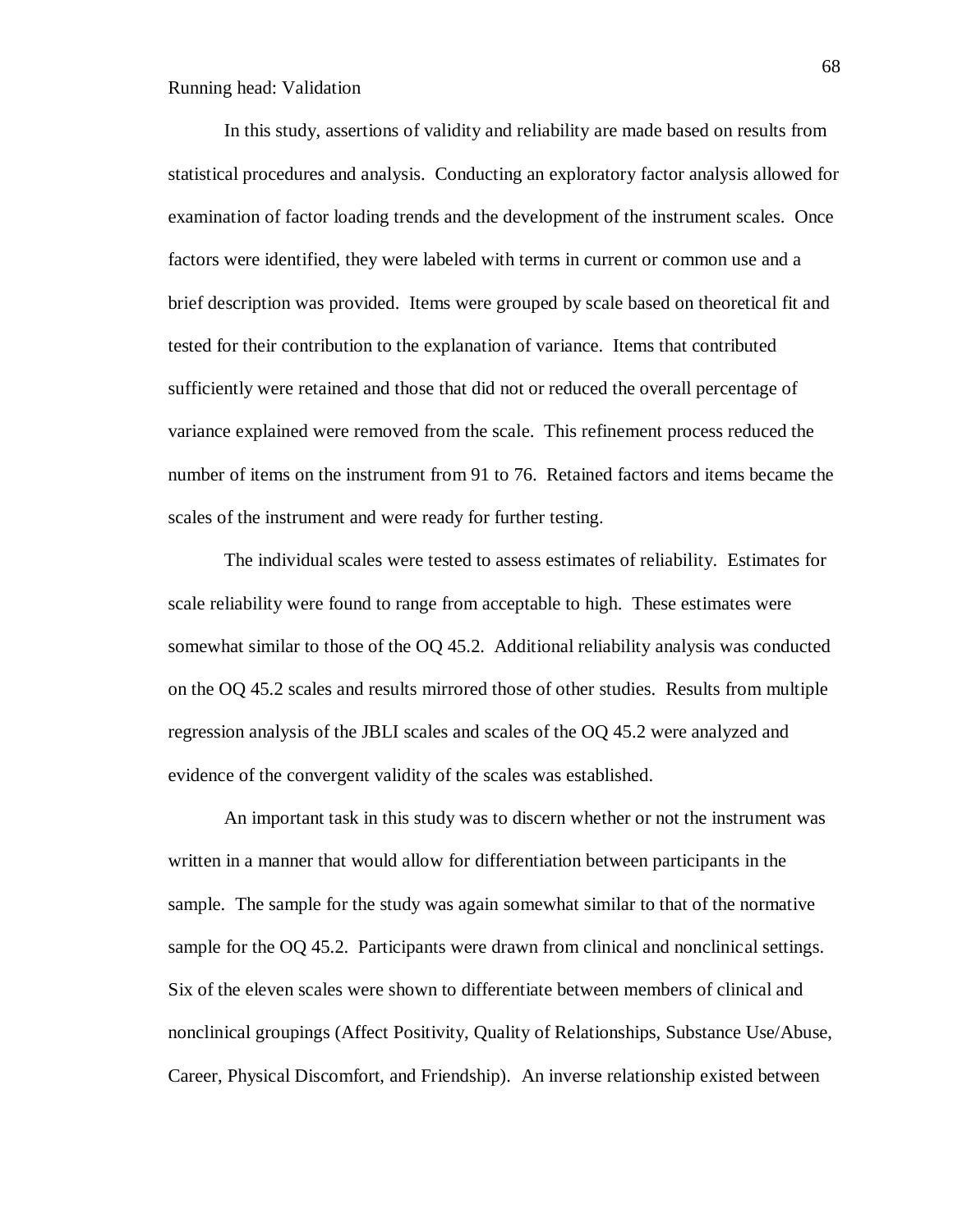items on the JBLI and items on the OQ45.2. When participants indicated a higher level of distress on an OQ45.2 item, the same participants indicated a lower level of life balance on a JBLI item. This indicated that items on the JBLI clearly differentiate between individuals in distress and those who are not currently in distress. Gathering evidence in support of this aspect of the JBLI was central to this study.

A review of current literature clearly established that many believe the life balance construct to be real, meaningful to the client and the counseling professional, and worthy of future research (Sheldon, Cummins, & Kamble, 2010). Although the research hypotheses were supported, important questions that are beyond the scope of this study remain about the life balance construct.

For example, the participants were queried on their personal perceptions of a number of psychological and physiological constructs (e.g., anxiety, stress, rest, pain) in order to assess life balance; more information was needed to understand the personal relevance of the construct. The JBLI is not a measure of the impact of life balance but rather the presence or absence of the construct. Another unresolved issue is the extent to which the perception of others influenced life balance. Ellis held that perception was as important as reality (Ellis, 1994). Answering some items on the JBLI required participants to take a perspective other than their own on several topics. In this manner, life balance was both real and perceived.

A number of authors and researchers made significant contributions to the body of knowledge about the construct in recent years (e.g., Gropel & Kuhl, 2006, 2009; Pentland & McColl, 2008; Matuska, 2010; Sheldon, Cummins, & Kamble, 2010). Life balance was often studied in connection to a diverse array of constructs such as work or career,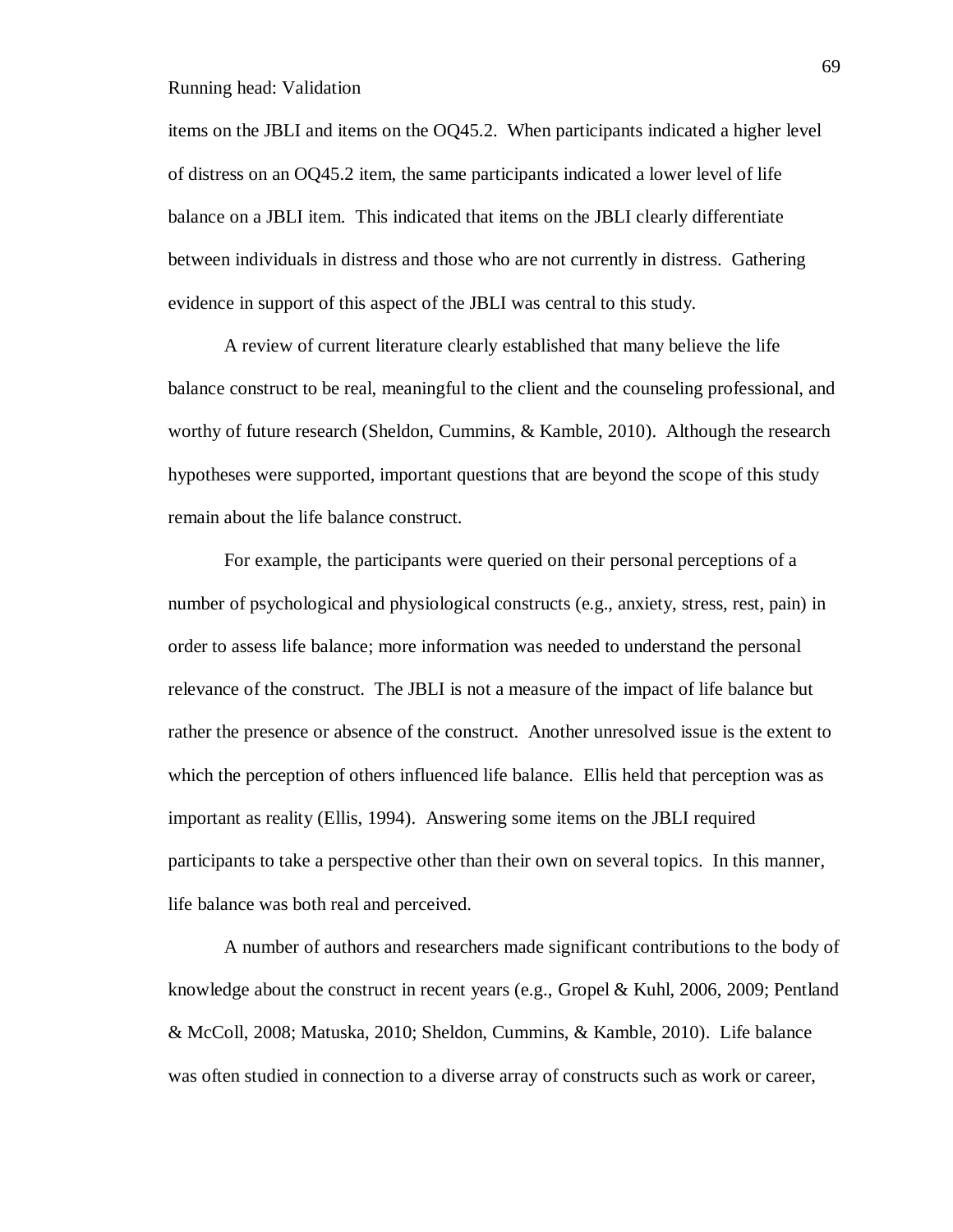self-determination, stress, and time use among many others (Gropel & Kuhl, 2006, 2009; Kuhnle, Hofer, & Kilian, 2010; Ward, 2009). Studies involving or focused on the construct were conducted in the United States and abroad.

Wagman et al. (2011) studied life balance in broad strokes. In their study of working adults, the researchers classified four areas of life balance. Classifications included the concept of balance in activity, the individual's mind and body, in relation to others, and time. These classifications can be interpreted as how clients might approach various life domains. In the simplest terms, an approach may include the extent to which individuals work and play, think and feel, interact with others, and spend time. With regard to time use, the authors noted that participants in their study stressed that time use or allocation does not have to be equal among life domains. This assertion ran contrary to other studies and definitions of the construct that indicated that time allocation needed to be equal across domains in order to achieve life balance (Sheldon et al., 2010). Pentland and McColl (2008) contested the idea that there was an appropriate or correct formula with regard to time use or allocation. The views of both Wagman et al. and Pentland and McColl appeared to support the notion that life balance is a personal construct involving individual choice and autonomy.

Support for the life balance construct was found in historical contexts as well. Ancient peoples such as the Greeks found balance in life to be not only desirable but essential (Guthrie, 1975). In the Far East, religious and philosophical teachings extolled the benefits of leading a balanced life (Leaman, 1999). At the same time across the vast Pacific, Native American peoples saw balance as connected to wellbeing (Portman & Garrett, 2006). The medical community has long been aware of the benefits associated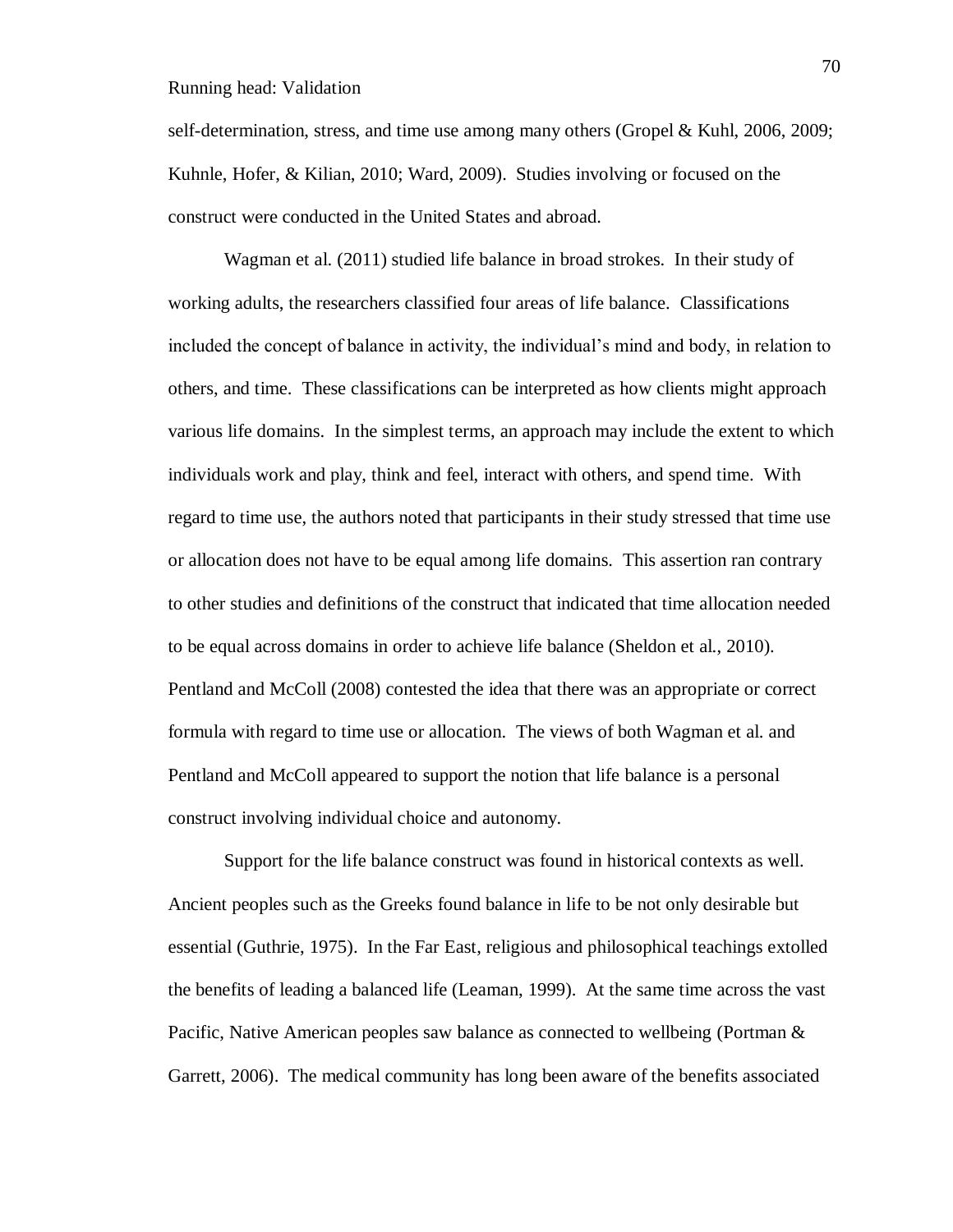with taking a balanced approach to daily life (Gordon, 1959). Some have posited that the helping professions should be informed by the humanities as well as science.

As discussed earlier, there was disagreement regarding the definition of the construct (Backman, 2004). Many held that the construct was multifaceted which was reflected in the manner the construct was studied. The term was seen as broad, an umbrella construct if you will, and encompassed a wide range of life domains. Such terms can become organizing constructs that facilitate discussion in educational and therapuetic settings and, with the right tools, be measured. The construct has been reported as individually defined and experienced (Wagman, et al., 2011), a resonable assertion considering the diversity of human endeavor.

Balance and life balance were used interchangeably by some. This practice may be an obstacle in the path to increased understanding of either or both. The life balance and balance constructs appeared related. Discussing or referencing balance in conjunction with another construct was found to be common within the literature (i.e., work and family). Balance may be more properly viewed as an individual component; life balance as a construct then representes the holistic sum of balance for the individual.

### **Implications for Counseling**

Studies of this type are impactful in a number of ways. First and foremost, studies designed to determine the qualities and merits of an instrument have direct impact on clients. Validation studies are conducted in part to ensure client safety and welfare. Consequences related to testing are a significant issue. Additional positive benefits for clients often emerge from validation studies in the form of new assessment tools that support or enhance the therapeutic process.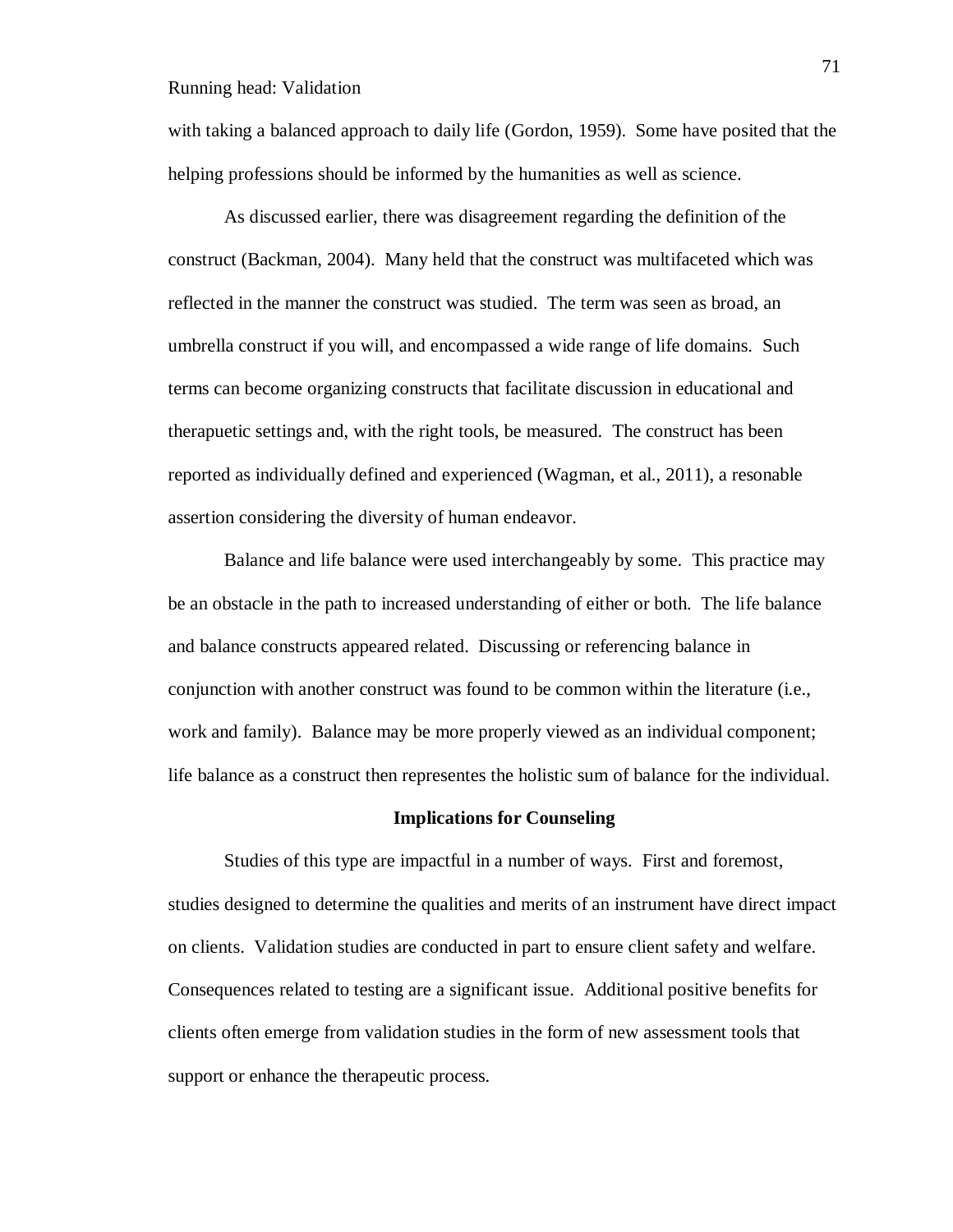Counselors benefit from studies of this type as well. New tools and materials are tried and tested with a measure of safety in this manner. These same tools may be useful in assisting clients. Counselors can then work from a position of enhanced confidence with regard to the instruments they employ in their work.

Next, this study adds to the body of knowledge about the life balance construct. Based on the review of the extant literature on the construct, interest has clearly grown in life balance and consensus on definition and impact proceeds through formative stages. Assessment instruments that provide a measure of life balance are needed to further examine and refine the construct. Initial evidence was established in this study for the JBLI as a measure of life balance.

The need for balance in life is firmly established in literature, culture, religion, and science and has existed as a goal for decades if not centuries. The construct itself is holistic in that it attends the totality of the human experience. Increased interest in the life balance construct may represent a new perspective on wellness. With a focus on wellness or wellbeing as an established tenet in counseling, a clearer understanding of the components or aspects of organizing constructs such as life balance is needed. The life balance construct may have significance within the areas of health promotion, prevention, and rehabilitation (Wagman et al 2011). The construct was firmly linked to wellness by a number of researchers cited in this study.

Since life balance was found to be linked to a number of other significant constructs such as mental and physical wellbeing, discussion of the construct may be a natural fit in a therapy session. Donatelle et al. (1998) reported that disruptions in one or more life domains could be detrimental to wellbeing and life balance. Through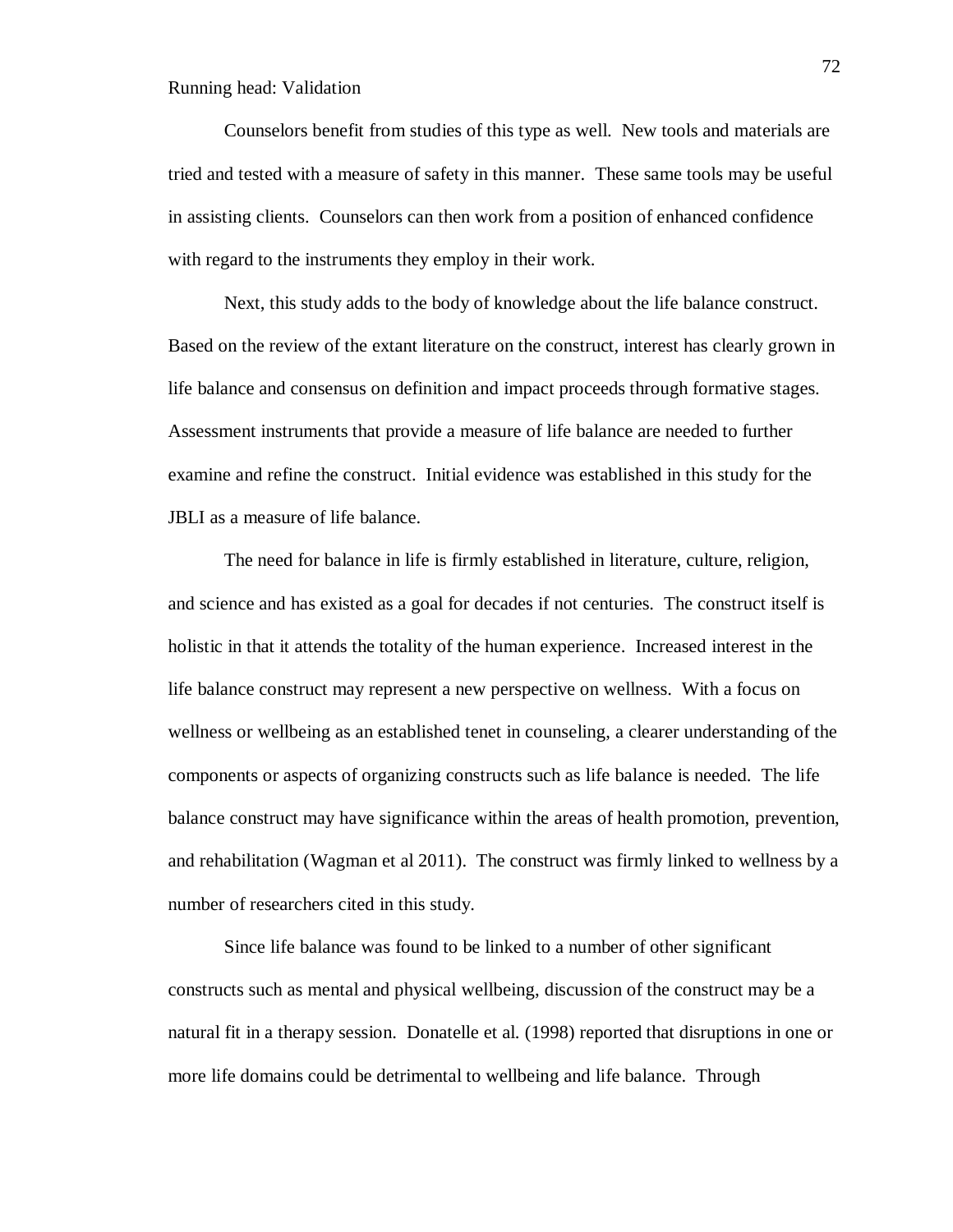discussion or assessment of life balance in session, clients may be moved to consider the interconnectedness of life domains, the impact of the decisions they make, and the consequences of a lack of balance in their lives. Researchers investigating life balance pointed to an element of agency within the construct and held that life balance was defined individually (Gropel & Kuhl, 2006; Wagman et al., 2010). In other words, life balance takes work, can change overtime, and may look or be configured differently for each individual. Promotion of life balance by counseling professionals may aid in the enhancement of autonomy and efficacy in some populations. At least one researcher found that internal or external change was often required to achieve or maintain life balance (Hayward et al., 2002). Indeed, lack of life balance may lead to change.

Life balance, then, can be understood as a unifying, all-encompassing construct by both client and counselor. Taking a holistic view of the client, wellness or wellbeing, and the impact or influence of the various aspects of human existence continues to gain momentum in scientific and popular arenas. Waterman (1993) held that wellbeing and balance are enhanced when individuals are holistically engaged. Further study of life balance may yield additional support for this holistic view, increase understanding, and encourage or inspire the creation of new approaches or techniques to assist clients.

#### **Limitations**

A limitation typical in studies in which self-report instruments are used was that individual participants selected responses that they believed were more acceptable or desired regardless of accuracy. A limitation such as this may be more pronounced in studies that utilize clinical populations. A long held belief in the study of physics is that the act of observation or study changes that which is being studied. The same may be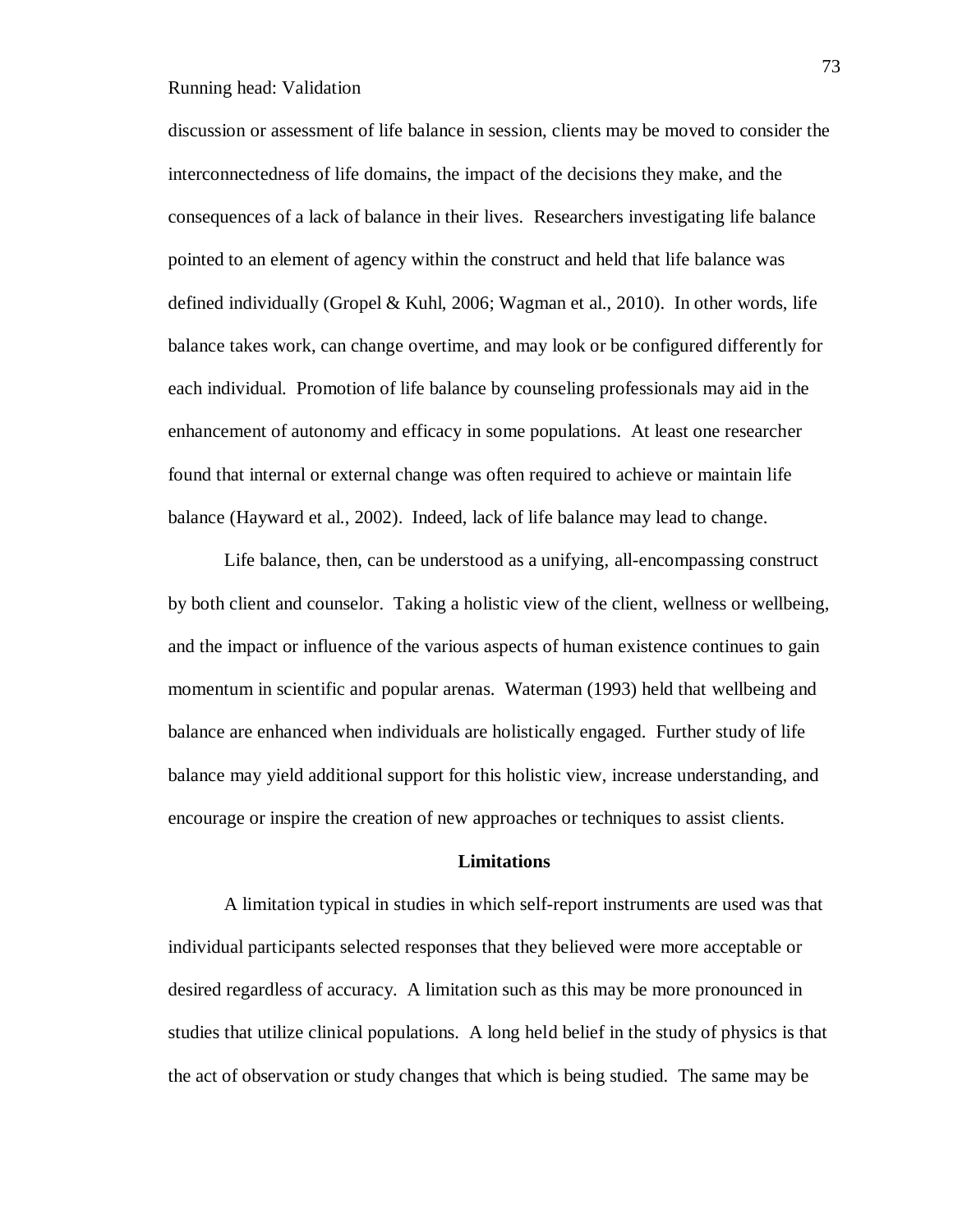true in social science research. Researchers generally assume that individuals responded truthfully.

Studies can be limited based on sample demographics as well. Often, samples are unequally distributed with regard to gender having disproportionate ratios of males and females. The sample for this study was somewhat unusual in that males and females were almost equal in representation with only ten more males than females. Males and females may define and experience life balance differently. For example, a feminist view of balance or life balance was found to be tied to justice and equity (Parker  $\&$  Almeida, 2001).

The same can be said of ethnic distribution of a sample. One limitation of this study may be that ethnic representation was unequal. Participants that identified as Hispanic or Latina/o comprised the majority of the total sample. Unequal ethnic representation was especially evident in the low number of participants identifying as Asian or Native American. Culture and ethnic group identification or membership may influence the way that constructs such as life balance are defined or valued.

Gender and ethnic inequality in sample composition has hindered attempts at generalizability in social science research in the past. The same may be said of sexual orientation and marital status. The majority of participants in this sample identified as single and heterosexual. A practical assumption may be that people who are single or married experience life or life balance in different and possibly significant ways as do people of different sexual orientations.

Differences between participant age and education level may be a limitation as well. Attention to some life domains may be considered more urgent or unimportant by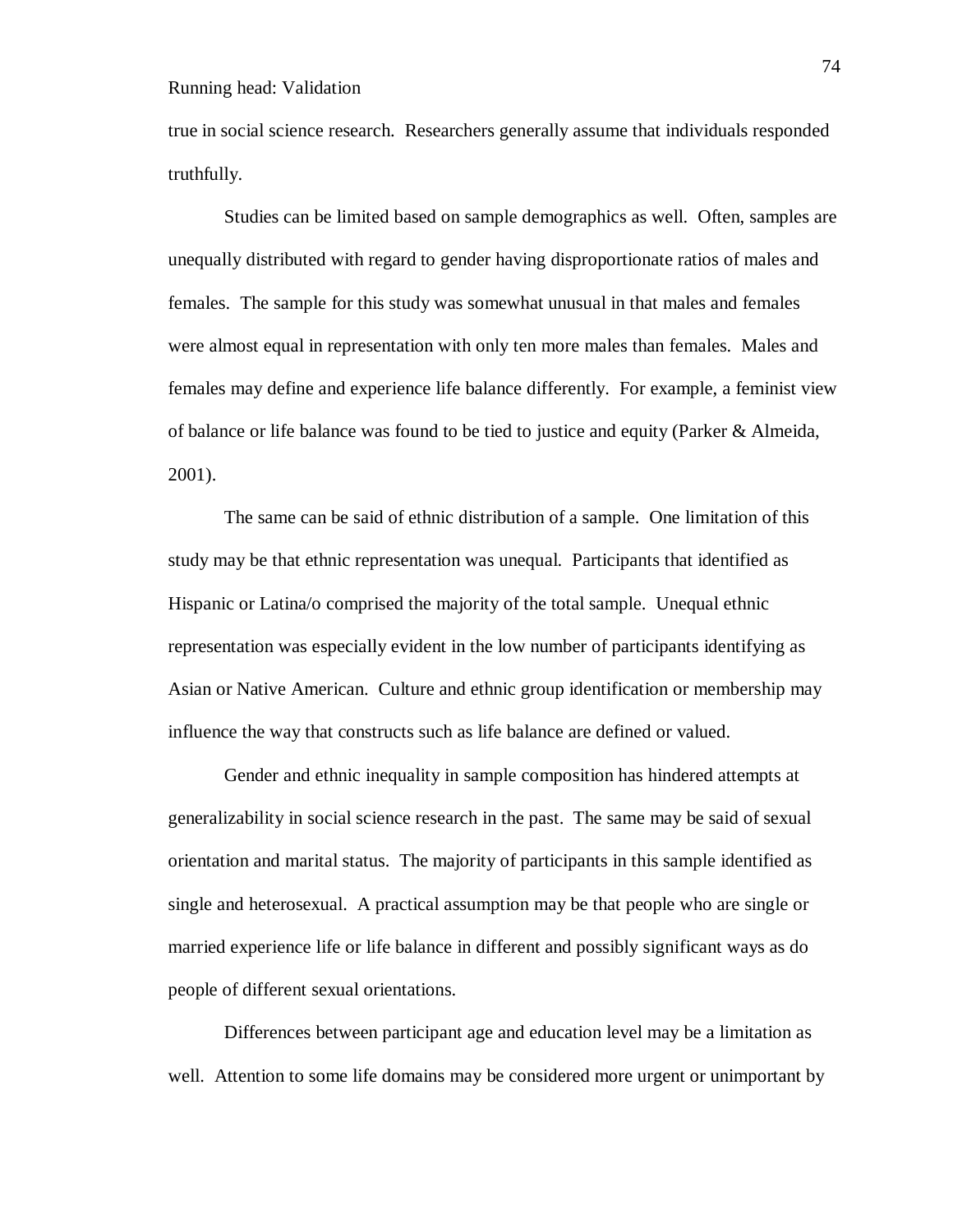study participants based on stage of life or education level or training. The assumption that differences exist is easily made. How those differences influence, enhance, or detract from life balance may prove to be enlightening.

All of these demographic inequalities or unequal distributions should be considered and may be limitations of this study from certain perspectives. A review of sample demographics is a good first step in reading or analyzing any research. Demographic distribution is not always a cause for concern. The instrument that was utilized in this study was not written in a manner that allowed for examination of differences or similarities with regard to the life balance construct among participants based on age, education level, gender, ethnicity, or sexual orientation.

## **Suggestions for Future Research**

More research on the nature and impact of life balance is needed to gain better understanding of the construct. Future research may also move researchers and clinicians to consensus on the definition of life balance. In addition, this study served as an initial validation of the Juhnke-Balkin Life Balance Inventory. Additional evidence of validity for the JBLI would serve to increase confidence in the use of the instrument. For example, utilizing a larger sample and employing confirmatory factor analysis procedures would aid in the accumulation of further evidence of validity for the instrument.

Another area of potential interest with regard to both the JBLI and the life balance construct is cultural relevance. Life balance as a meaningful construct may be valued, understood, or desired to a greater or lesser degree based on culture. For example, Sheldon et al. (2010) included samples from the traditionally individualistic and collectivistic cultures of the United States and India. Although cultural differences were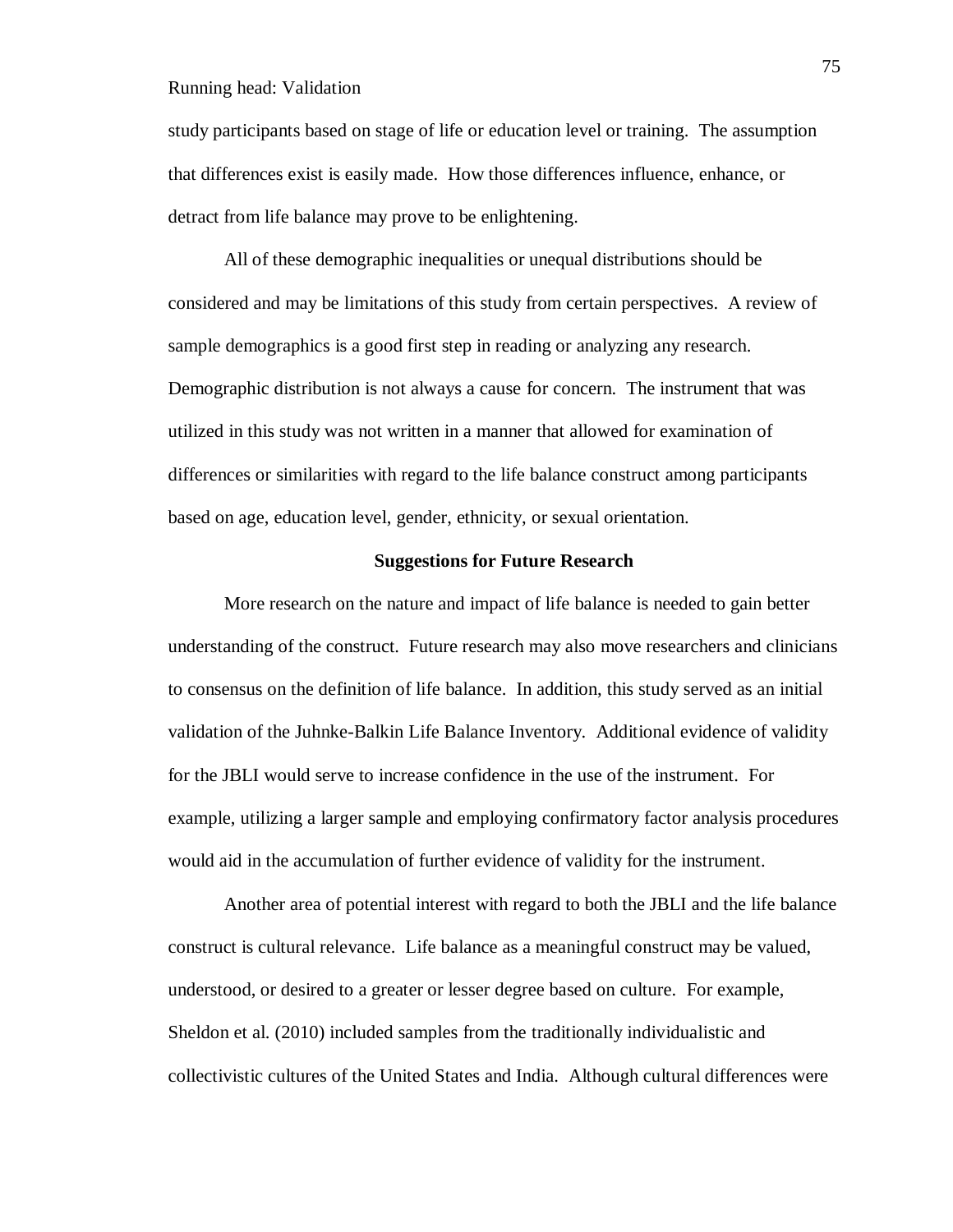not the focus of the study, a comparative investigation of cultural differences might be accomplished in this manner and yield information about cultural differences or similarities. Investigations of the ways in which culturally diverse individuals create their worlds, interact with others, and manage the intricacies of daily life or balance them would add to understanding and improve multicultural stance. The concept of life balance was found to be a significant component of some spiritual and religious traditions or beliefs. Concerns of about such matters held by culturally diverse clients may be addressed through use of the JBLI and discussion or interpretation of results.

Furthermore, additional information is needed about the way in which life balance is experienced by males and females. Societal pressures or demands based on gender may influence perspective on life balance for some. One group may have certain advantages over the other with regard to achieving life balance or the effort required. Jung (1993) reported differences based on gender with regard to balance of social support, believed by some to be a component of life balance. Examination of gender differences with regard to life balance may yield significant information.

Life balance may be something that lessens or increases overtime. Studies designed to chronicle life balance over the lifespan may add support to that assertion. Understanding and identifying events, obstacles, or strategies that influence life balance may have implications for helping professions such as mental health counseling, career counseling, couples or family counseling, and counseling for older individuals among others. A lack of or sense of life balance may be especially significant to the quality of life for these individuals.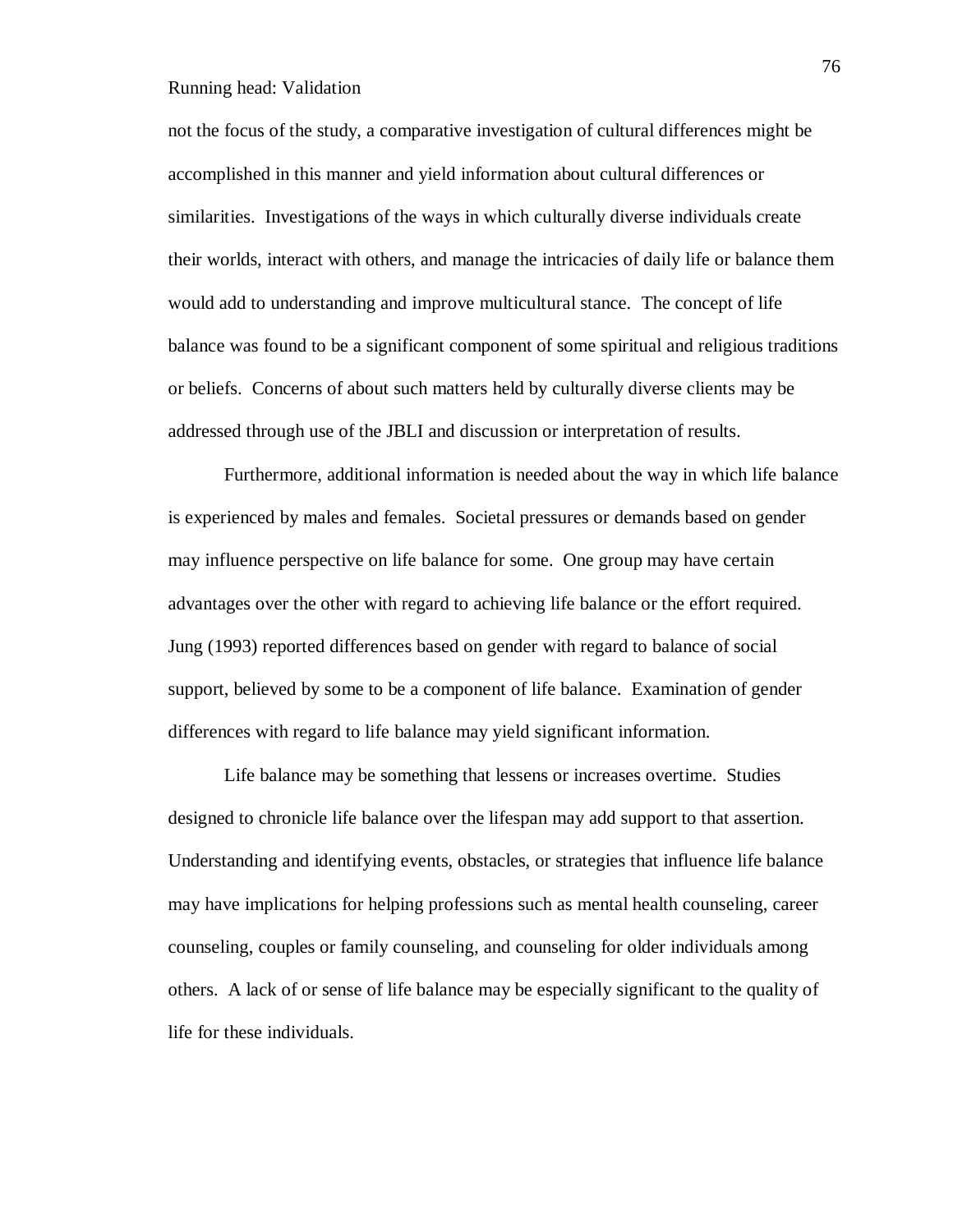Much was written about the importance of balance between work and career. Studies focused on ways to increase a sense of balance or enhance awareness of the negative effects of imbalance in this area may eventually lead to increased productivity or job satisfaction. Based on the literature review for this study, the career domain appeared to be tied to other aspects of life and should not be overlooked. As the  $21<sup>st</sup>$  century workplace continues to evolve, so to must understanding of the interconnectedness of work and daily life. The advent of new technologies in the workplace and private life may exert hidden or unrecognized pressures on individuals. Increased expectations of accessibility or connectivity via telephone and computers coupled with pressures on privacy may be an excellent example.

Life balance may be a relevant construct in academic settings as well. Expectations placed on learners by educators, parents, or coaches may influence life balance in these individuals both positively and negatively. As performance demands increase, life balance may seem elusive to some. Kuhnle et al., (2010) found that life balance was a relevant construct in the lives of adolescents. The authors revealed that students needed to believe that they were adequately attending life domains. This followed the idea that the perception of being in balance is significant. The term *"a wellrounded student"* implies a degree of balance in the life of the student. Addressing life balance in student populations may aid retention efforts especially in higher education settings. Scott (2006) found that continuing education was beneficial in maintaining life balance in adult females and Longfield et al. (2006) called for interventions to help graduate students create a more balanced life.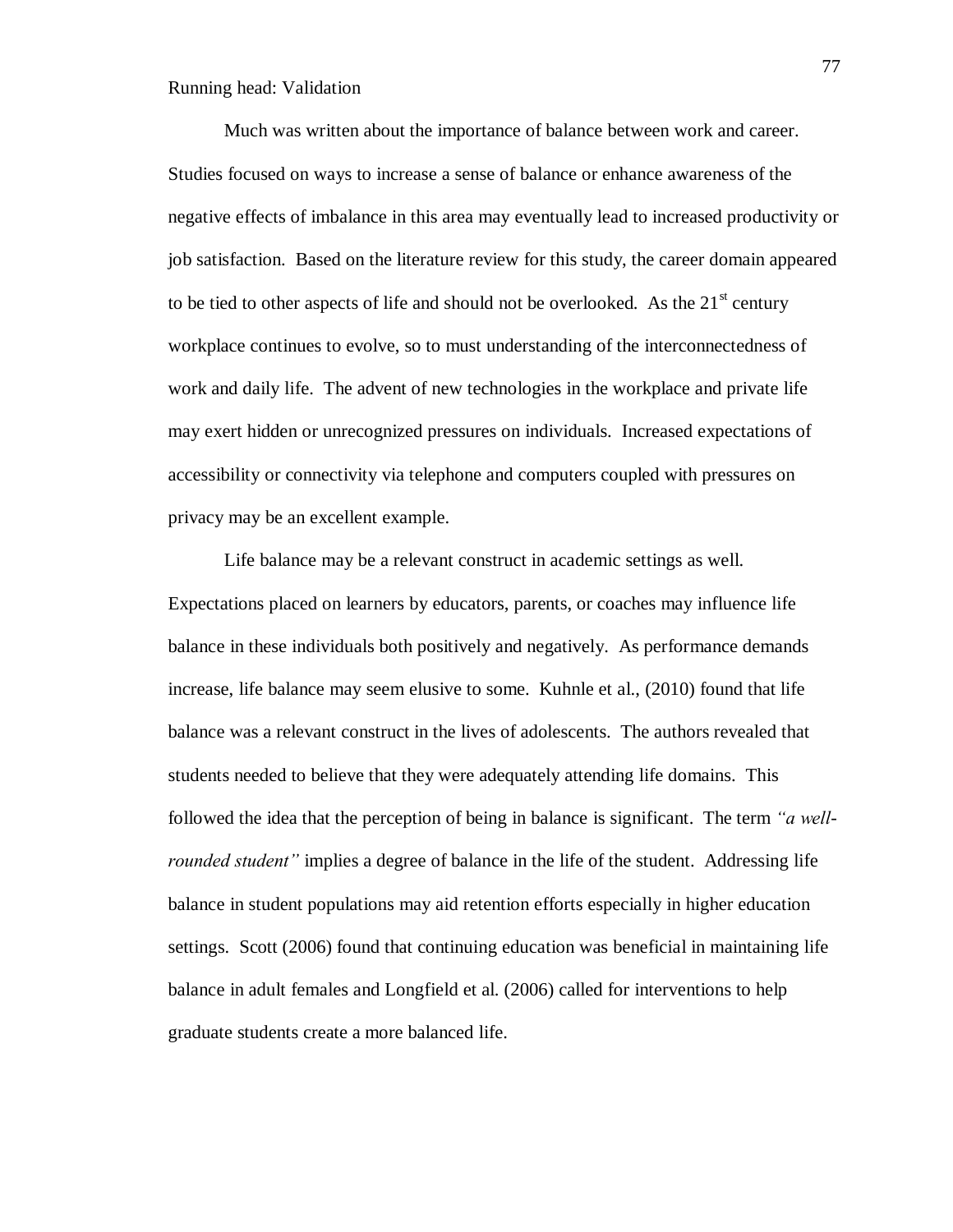Studies of life balance among individuals in clinical settings in which treatment for alcohol or substance abuse related problems is provided may yield important information about self-care, life management, and relapse prevention. Assessment tools such as the JBLI may prove useful in facilitating increased self-awareness of areas or life domains that were previously ignored or considered less important by those being treated in clinical settings.

At least one group of researchers, Wagman et al., (2011) suggested that future study of the life balance construct may be significant in the areas of health promotion, prevention, and rehabilitation. Prevention has long been a central feature of counseling. The possibility that awareness of life balance or efforts to enhance it in the lives of individuals may prevent or promote increased health or wellbeing exists and requires future study.

Burnout or compassion fatigue remains of interest within the counseling profession. Counselors who routinely overextend themselves may experience a life imbalance. The same may hold true for educators at all levels. Studies designed to measure life balance in those that provide clinical or educational services may add to the understanding of the phenomenon. Counselors or educators who enjoy a greater sense of life balance may be better prepared to assist clients or students in achieving or maintaining it.

### **Conclusion**

The results of the study serve as positive support for all four of the study hypotheses. Much of the information may prove useful in or provide the impetus for future study. Validation studies of this type are part of the fundamental building blocks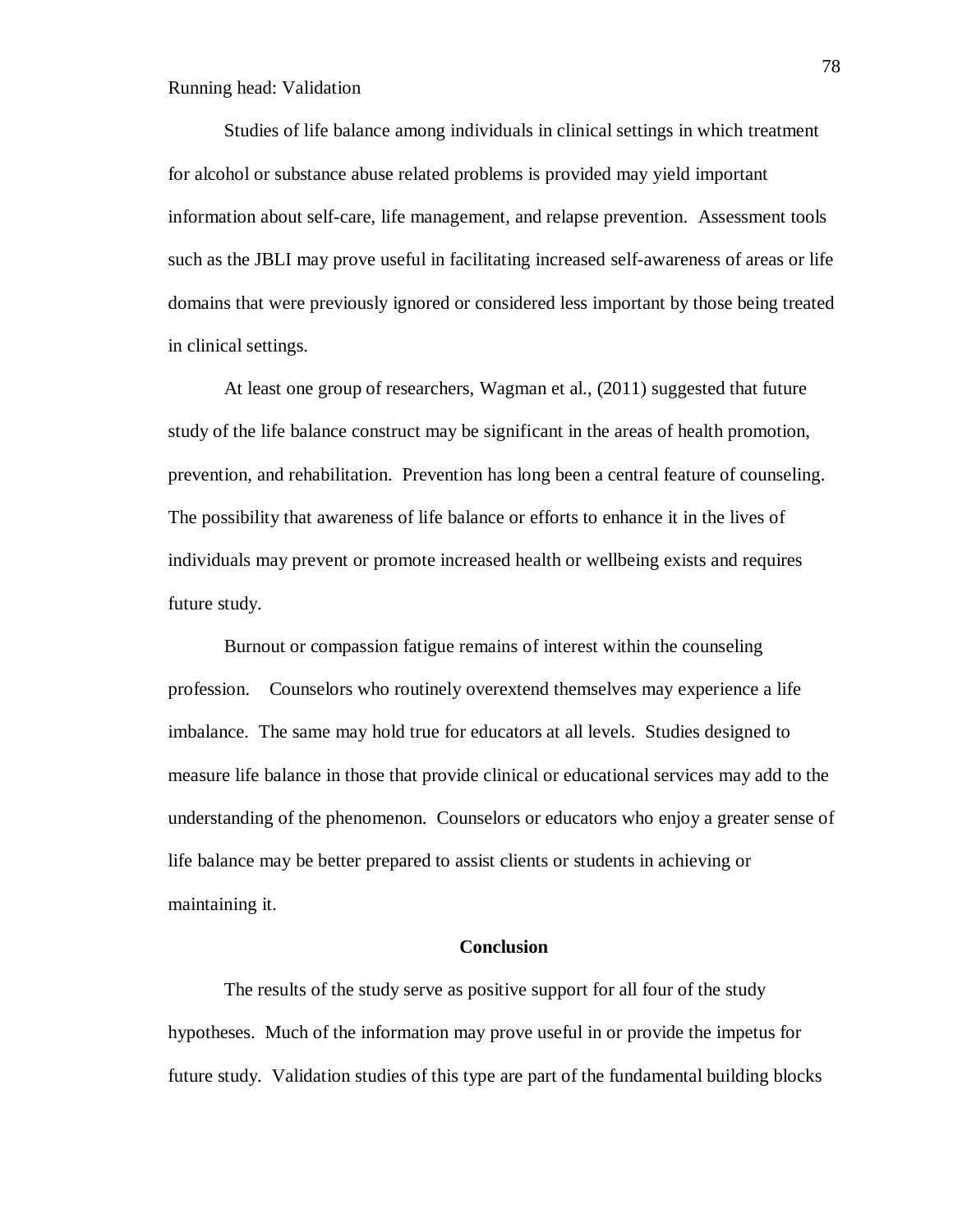of counselor education and the counseling profession. Results of this study provide initial evidence and estimates of reliability and validity for an instrument that provides a measure of the balance among individually valued life domains.

Life balance is a particularly relevant construct within the counseling professions that allows for a holistic view or perspective of clients and the issues they struggle to change, overcome, or accept. Taking this more holistic view may serve to enhance understanding of the interconnectedness of life domains, positive and negative influences, consequences of actions, and the concepts of wellness and wellbeing. Indeed, as counselors continue to move toward a more comprehensive wellness stance the information and knowledge gathered and created in this study will be helpful. The JBLI has the potential to be a useful, holistic tool in support of that stance.

In closing, this study was designed and conducted to extend the work of others, specifically the authors of the JBLI. In this manner, researchers are able to push the limits of their present understanding and add to the body of knowledge within a number of arenas including the helping professions. In addition, engagement in collegial or collaborative efforts to lift clients up so that they may actualize or strive to achieve their full potential engenders rewards for all. Moving forward in positive directions is more easily accomplished together.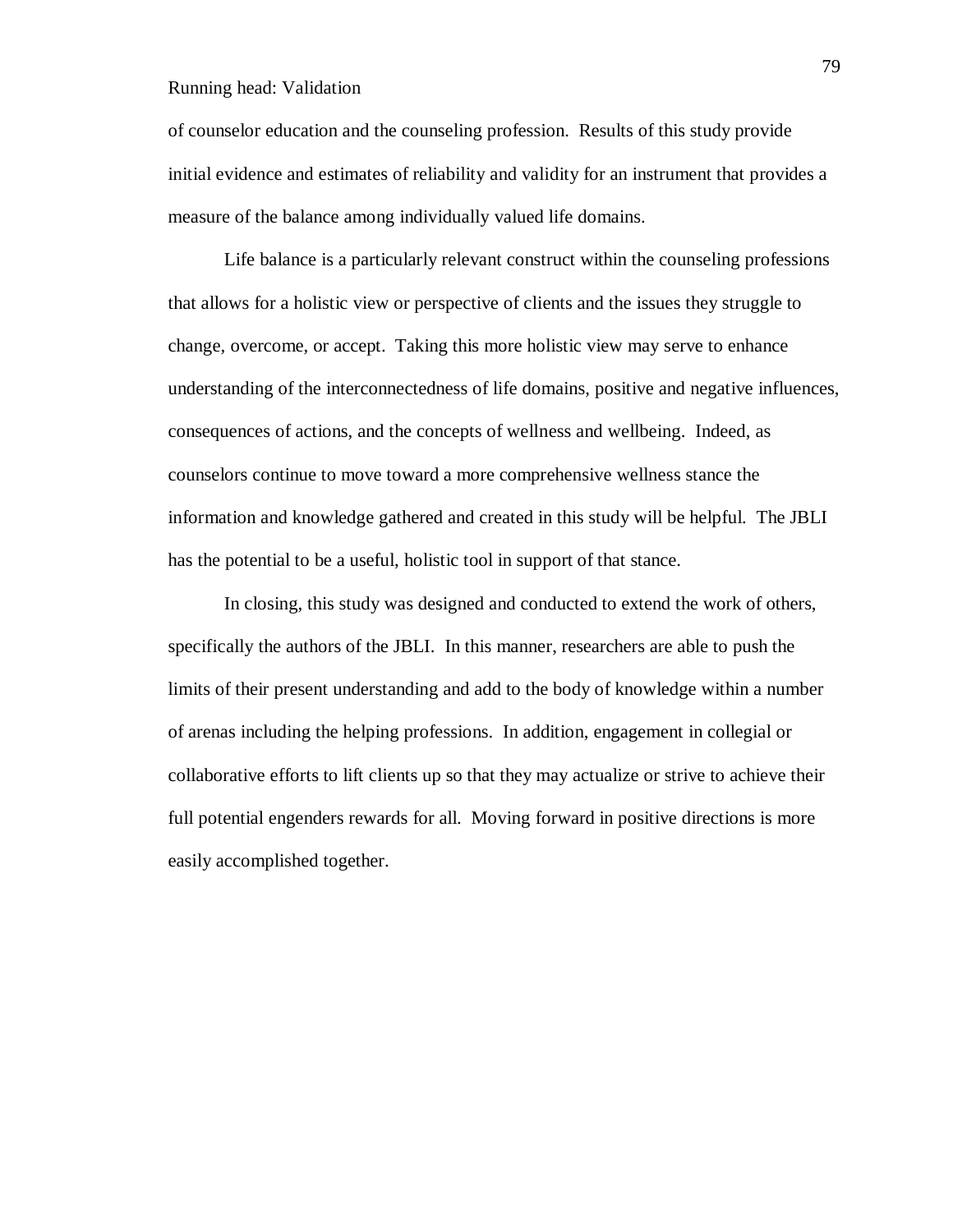# Appendix A

\_\_\_\_\_\_\_\_\_\_\_\_\_\_\_\_\_\_\_\_\_\_\_\_\_\_\_\_\_\_\_\_\_\_\_\_\_\_\_\_\_\_\_\_\_\_\_\_\_\_\_\_\_\_\_\_\_\_\_\_\_\_\_\_\_\_\_\_\_\_\_\_\_\_\_\_\_\_

- A. Items eliminated from the JBLI.
- 7. I often find my spiritual religious beliefs cause me concern or dissatisfaction.
- 10. I weigh at least 10 pounds more than I should.
- 13. I am optimistic about the future.
- 15. I find little if any part of my current job fulfilling.
- 17. Sometimes I eat too little or eat too much.
- 19. I tend to avoid relationships that lead to closer connections with others.
- 27. Overall, I would describe my friends as mentally healthy people.
- 34. I have few friends who I speak or interact on a regular basis.
- 39. I often become anxious or depressed when I think about my work.
- 47. I feel conflicted about my religious spiritual beliefs.
- 64. I have not been under the influence of alcohol or non-doctor prescribed drugs within the last year.
- 69. I am helpless to the circumstance I am in or anticipate in the near future.
- 83. I look forward to the interactions I have with people each day.
- 85. Few good things are in my future.
- 87. Very close family and/or friends who know me well have expressed concern about my moods.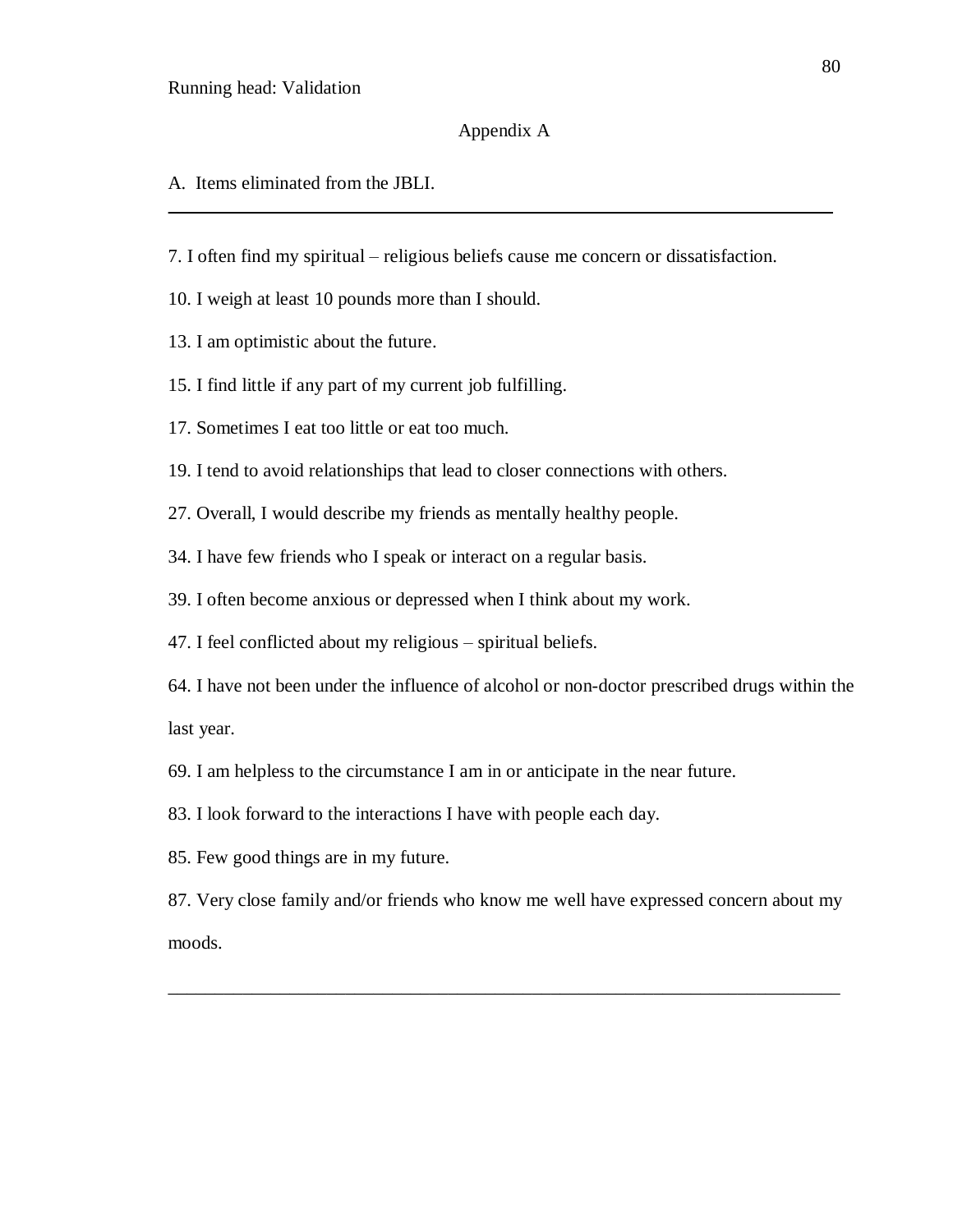# Appendix B

\_\_\_\_\_\_\_\_\_\_\_\_\_\_\_\_\_\_\_\_\_\_\_\_\_\_\_\_\_\_\_\_\_\_\_\_\_\_\_\_\_\_\_\_\_\_\_\_\_\_\_\_\_\_\_\_\_\_\_\_\_\_\_\_\_\_\_\_\_\_\_\_

B. Retained Items by JBLI scale with reverse scored items noted ( $*$  = reverse scored).

- Scale 1: Affect Positivity
- 1. My future looks exciting to me.
- 2. I am able to make satisfying choices regarding my life.
- 5. Family and/or friends who know me well would say I am an unhappy person.\*
- 9. I do at least one fun activity each day (e.g., go for a walk, read the paper, etc.).
- 11. I experience happiness each day.
- 12. I enjoy life.
- 35. Family and/or friends who know me well say that I am a happy person.
- 40. One time per week or more, I wish I were not alive.\*
- 52. My life feels hopeless.\*
- 63. I feel sad or "empty" most days.\*
- 67. I am happy most of the day.
- 71. Within the last six months I have not felt significant feelings of depression.

\_\_\_\_\_\_\_\_\_\_\_\_\_\_\_\_\_\_\_\_\_\_\_\_\_\_\_\_\_\_\_\_\_\_\_\_\_\_\_\_\_\_\_\_\_\_\_\_\_\_\_\_\_\_\_\_\_\_\_\_\_\_\_\_\_\_\_\_\_\_\_\_

76. I rarely experience happiness in my day.\*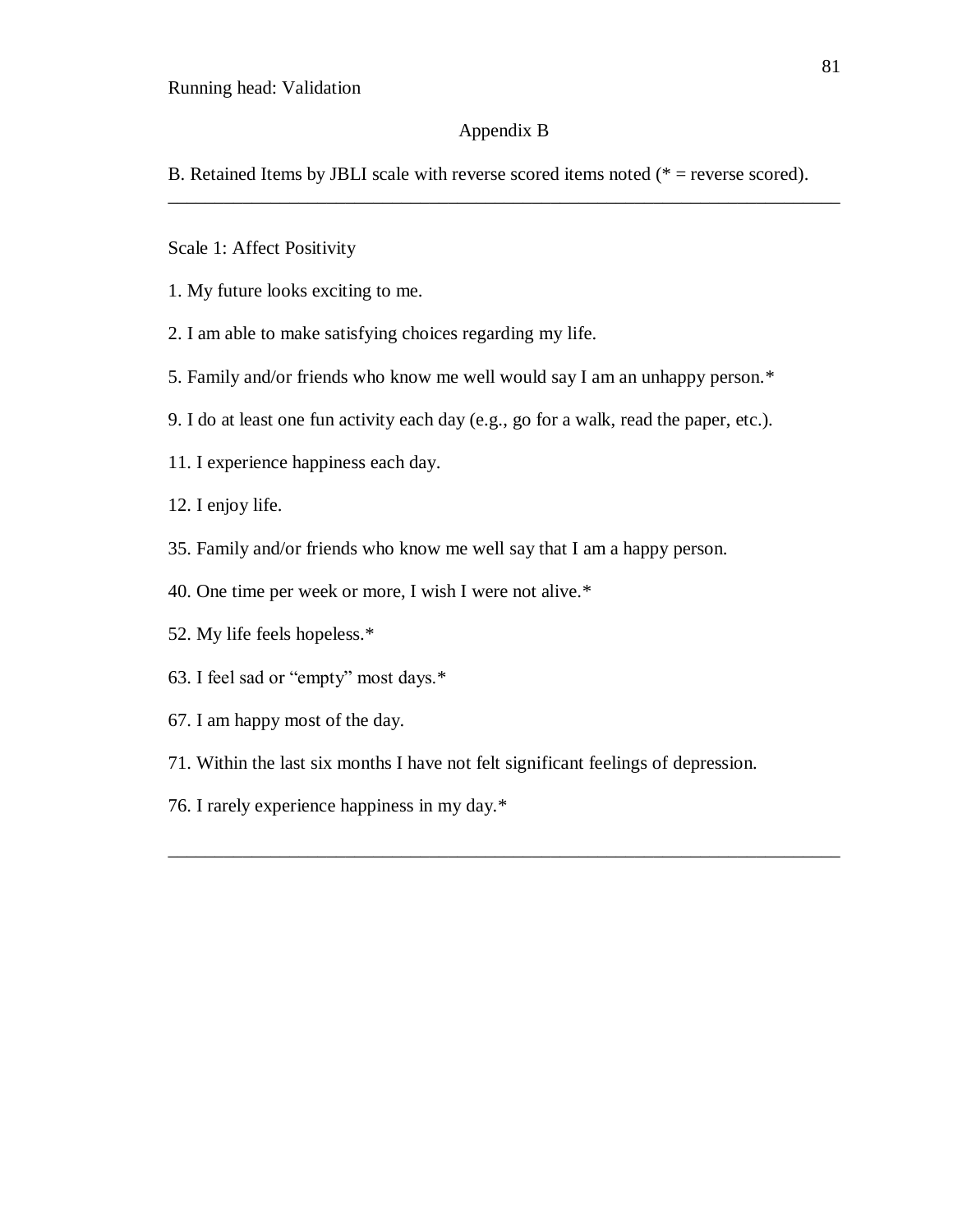Scale 2: Global Health

18. Most people who know me well believe that I have healthy habits.

22. I am unhappy with my appearance.\*

31. I exercise on a regular basis.

32. Most days I feel psychologically healthy or very healthy.

37. I have healthy ways to relieve my stress.

38. I am in relatively good shape.

49. I generally feel good about my eating habits.

57. I would say that I am one of the physically healthiest persons in my age group.

78. I generally eat a healthy or balanced diet.

86. Family and/or friends who know me well would say that I am in good physical condition.

Scale 3. Quality of Relationships

14. Although I am married or have a significant other, I often feel alone, lonesome, or unhappy within our relationship.\*

\_\_\_\_\_\_\_\_\_\_\_\_\_\_\_\_\_\_\_\_\_\_\_\_\_\_\_\_\_\_\_\_\_\_\_\_\_\_\_\_\_\_\_\_\_\_\_\_\_\_\_\_\_\_\_\_\_\_\_\_\_\_\_\_\_\_\_\_\_\_\_\_

20. My marital partner or significant other and I have a good relationship.

25. I often feel disconnected from my partner or significant other.\*

51. My marital partner or significant other loves me.

58. I have a marital partner or significant other I trust and enjoy.

60. I look forward to spending time with my partner or significant other.

81. My marital partner or significant other and I are not very compatible.\*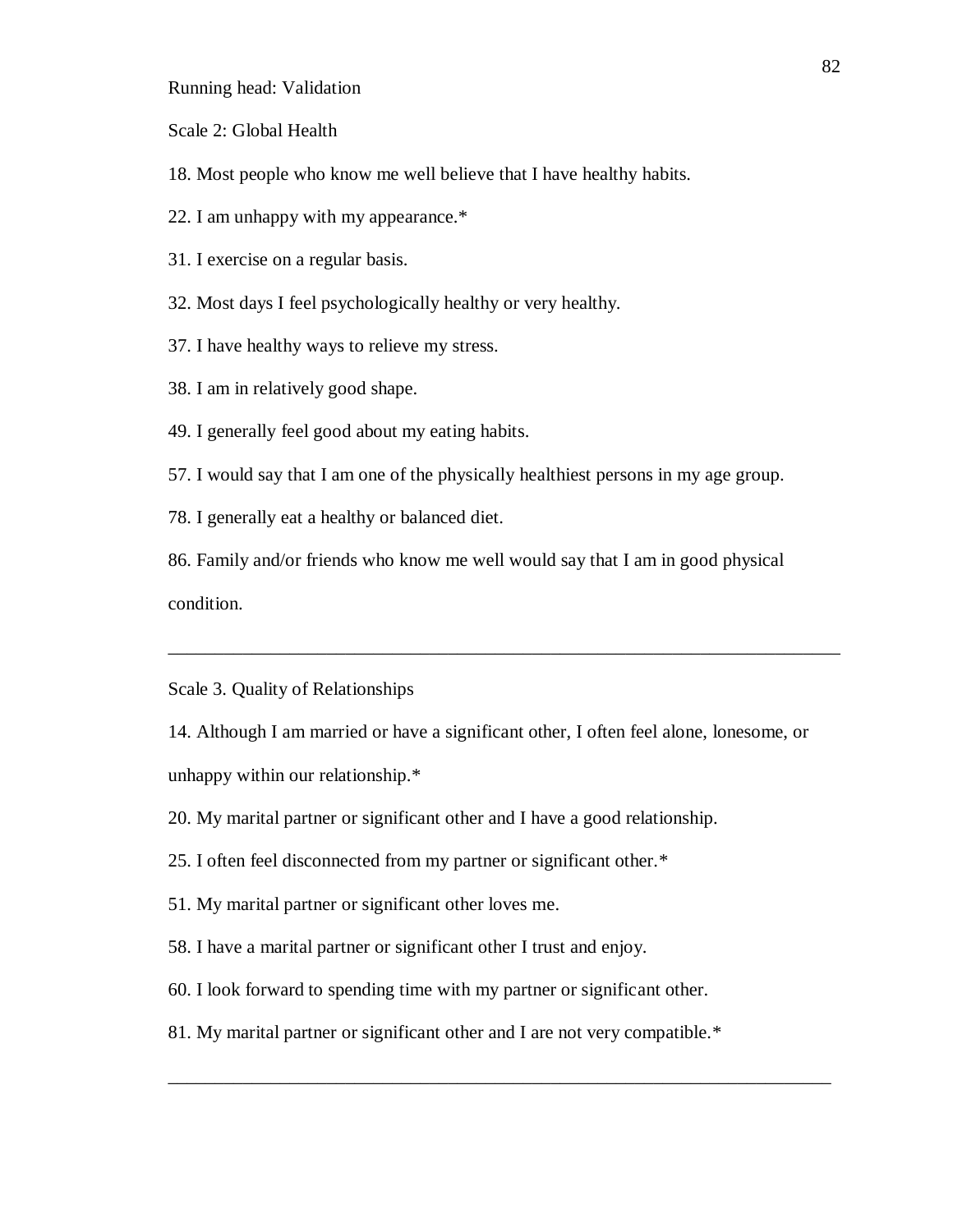Scale 4. Substance Use/abuse

3. Within the last six months I have not misused prescription drugs.\*

30. Most weeks I spend less than \$10 on alcohol or non-doctor prescribed drugs.\*

41. Within the last six months I have attempted to "cut down" on my alcohol or drug use.

43. Within the last year I have not angered anyone due to my drinking or drugging.\*

44. Family members and/or friends who rarely drink alcohol or use non-prescribed drugs

\_\_\_\_\_\_\_\_\_\_\_\_\_\_\_\_\_\_\_\_\_\_\_\_\_\_\_\_\_\_\_\_\_\_\_\_\_\_\_\_\_\_\_\_\_\_\_\_\_\_\_\_\_\_\_\_\_\_\_\_\_\_\_\_\_\_\_\_\_\_\_\_

\_\_\_\_\_\_\_\_\_\_\_\_\_\_\_\_\_\_\_\_\_\_\_\_\_\_\_\_\_\_\_\_\_\_\_\_\_\_\_\_\_\_\_\_\_\_\_\_\_\_\_\_\_\_\_\_\_\_\_\_\_\_\_\_\_\_\_\_\_\_\_\_

have recently expressed concerns about my drinking or drugging behaviors.

66. During the last year my drinking or drug use has hurt others.

Scale 5. Spiritual Support

- 4. I am comfortable with my spiritual religious beliefs.
- 21. My spiritual religious beliefs bring me feelings of purpose.
- 26. My spiritual religious beliefs provide little comfort.\*
- 59. I draw strength from my religious spiritual beliefs.
- 88. I really do not have any spiritual or religious beliefs.\*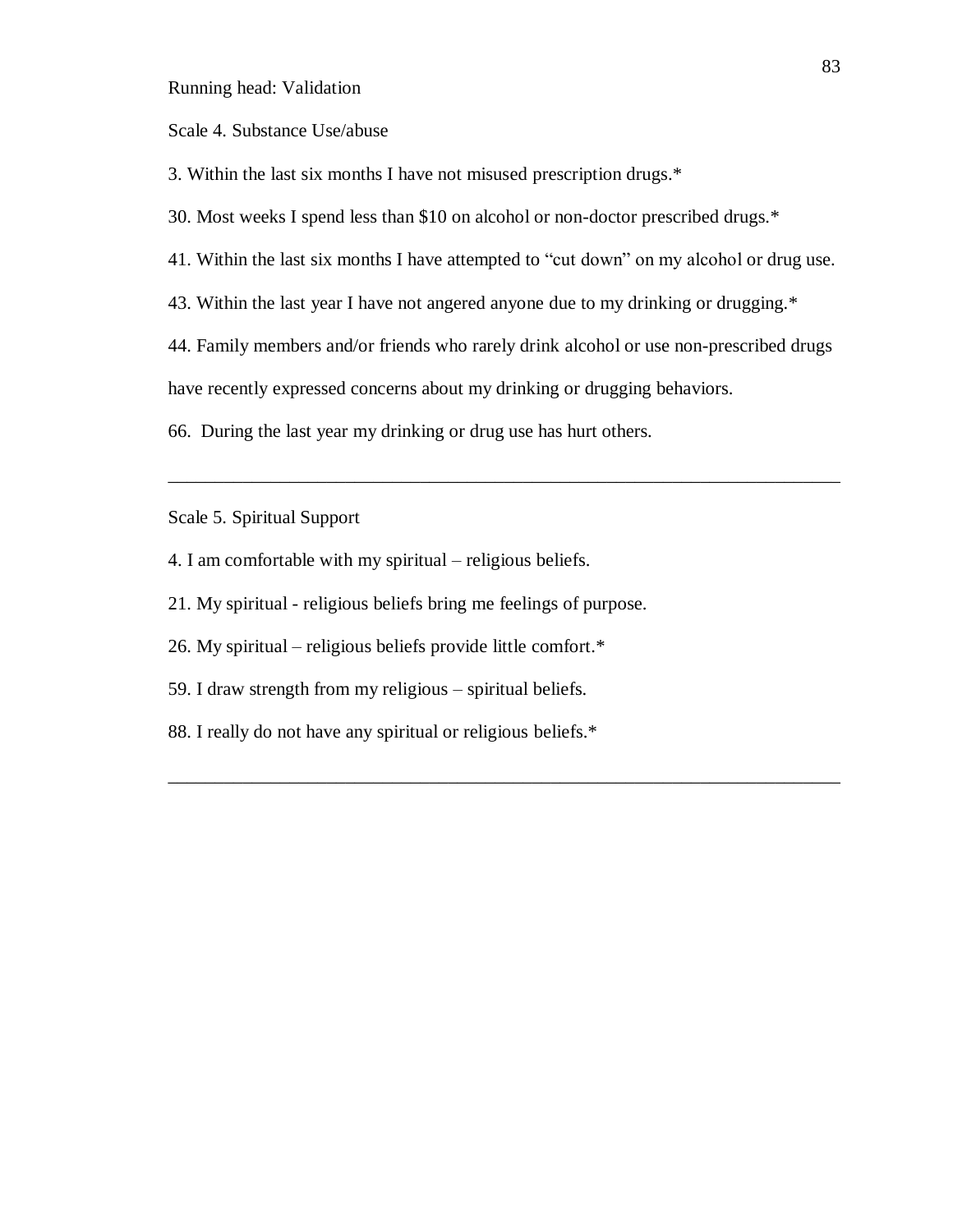Scale 6. Sleep Disturbance

- 6. I often awaken at least once a night and have difficulty falling back to sleep.
- 28. I usually do not get enough sleep.
- 50. Most days I feel like I could sleep all day.
- 55. I usually feel refreshed when I awaken from sleep.\*
- 82. Even when I am tired I have difficulty falling asleep.
- 89. I would say I am a "healthy sleeper" who gets enough sleep.\*
- 91. I feel tired often.

Scale 7. Stress/Anxiety

- 24. Very close friends and/or family tell me I need to relax more.
- 33. Most days I feel lonesome.
- 48. I worry that stressful events in my life will result in unhealthy decisions or negatively effect my health.

\_\_\_\_\_\_\_\_\_\_\_\_\_\_\_\_\_\_\_\_\_\_\_\_\_\_\_\_\_\_\_\_\_\_\_\_\_\_\_\_\_\_\_\_\_\_\_\_\_\_\_\_\_\_\_\_\_\_\_\_\_\_\_\_\_\_\_\_\_\_\_\_

- 72. I would describe myself as a generally calm person.\*
- 75. I tend to overreact to stressful events.
- 79. Within the last six months I have not had significant feelings of anxiety.\*
- 80. I manage my stress well.\*
- 84. I am able to concentrate well most days.\*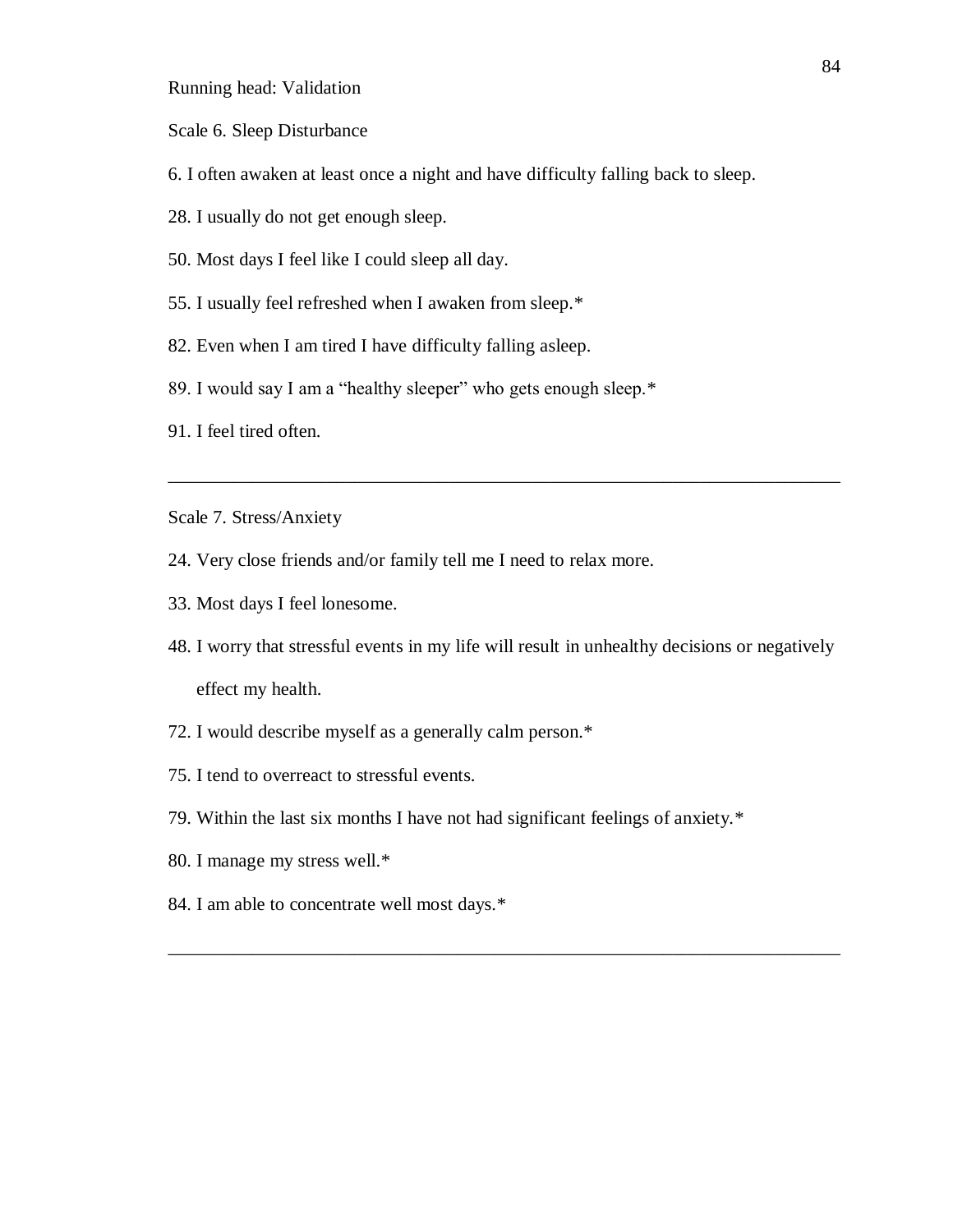Scale 8. Sex/Intimacy

- 23. The frequency of my sexual experiences is good.
- 45. My sexual experiences frequently are disappointing or nonexistent.\*
- 46. I enjoy sex.
- 54. I have a satisfying amount of intimacy within my life.
- 70. My intimate experiences are rewarding.
- 74. I generally find little sexual joy or satisfaction.\*

# Scale 9. Career

- 8. I am good at what I do in the workplace.
- 29. I derive satisfaction from my work.
- 42. I have chosen a vocation that matches who I am.
- 53. My current job is personally fulfilling.
- 61. Family and friends who know me well would say that I have many favorable directions that I may choose to go.

\_\_\_\_\_\_\_\_\_\_\_\_\_\_\_\_\_\_\_\_\_\_\_\_\_\_\_\_\_\_\_\_\_\_\_\_\_\_\_\_\_\_\_\_\_\_\_\_\_\_\_\_\_\_\_\_\_\_\_\_\_\_\_\_\_\_\_\_\_\_\_\_

90. Friends and/or family who know me well would say that I like my job or career.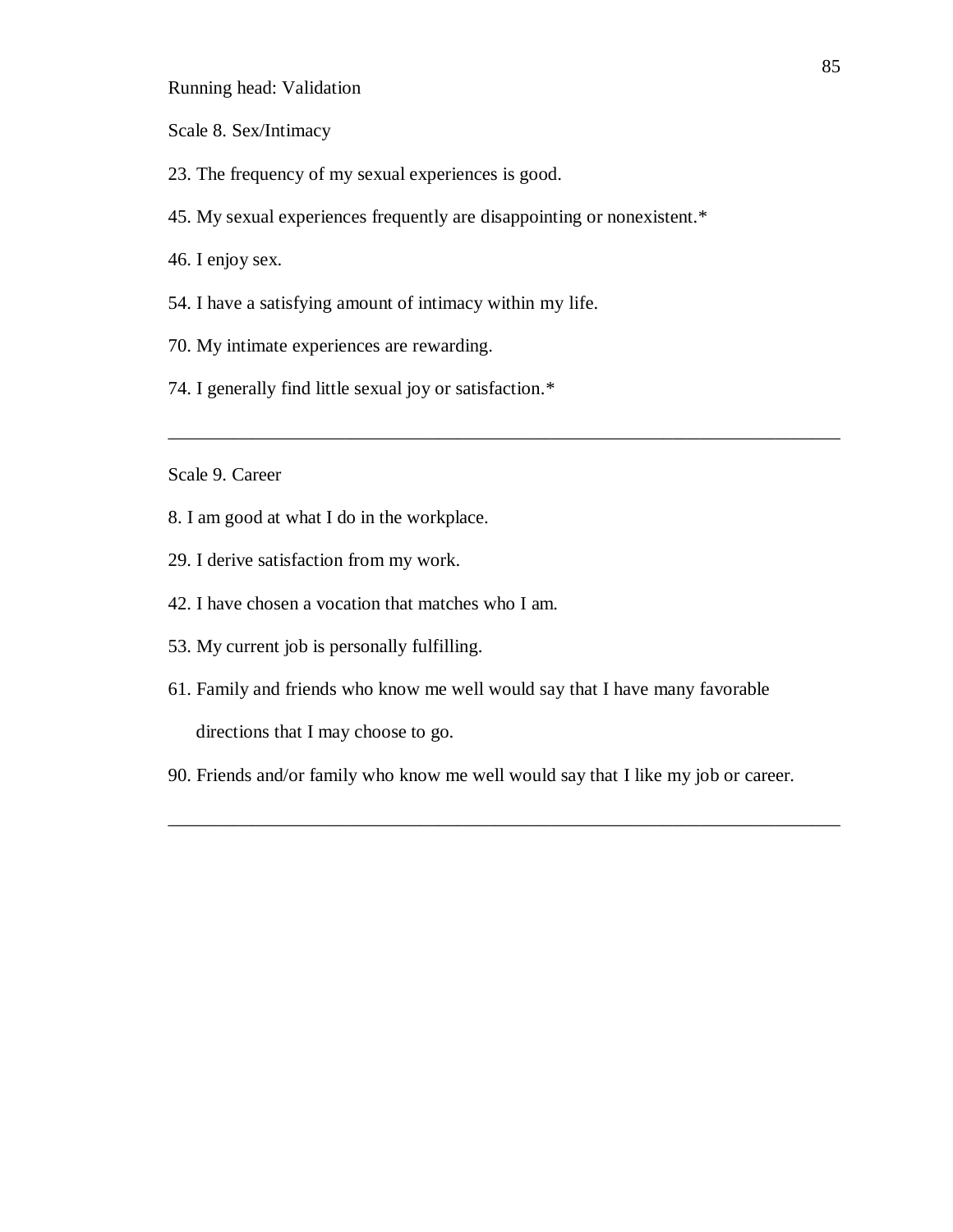- Scale 10. Physical Discomfort
- 16. I often experience some type of physical pain.\*
- 56. Some days I feel like I can barely move because my body hurts.
- 68. For my age group I have more than the usual amount of aches and pains.
- 77. I have few if any major aches or pains.\*

Scale 11. Friendship

- 36. I have a difficult time forming friendships or relationships.\*
- 62. I have good friends who I enjoy.
- 65. Most of my friends would say that I am a "good friend".
- 73. My friendships and interpersonal relationships with others are mostly rewarding.

\_\_\_\_\_\_\_\_\_\_\_\_\_\_\_\_\_\_\_\_\_\_\_\_\_\_\_\_\_\_\_\_\_\_\_\_\_\_\_\_\_\_\_\_\_\_\_\_\_\_\_\_\_\_\_\_\_\_\_\_\_\_\_\_\_\_\_\_\_\_\_\_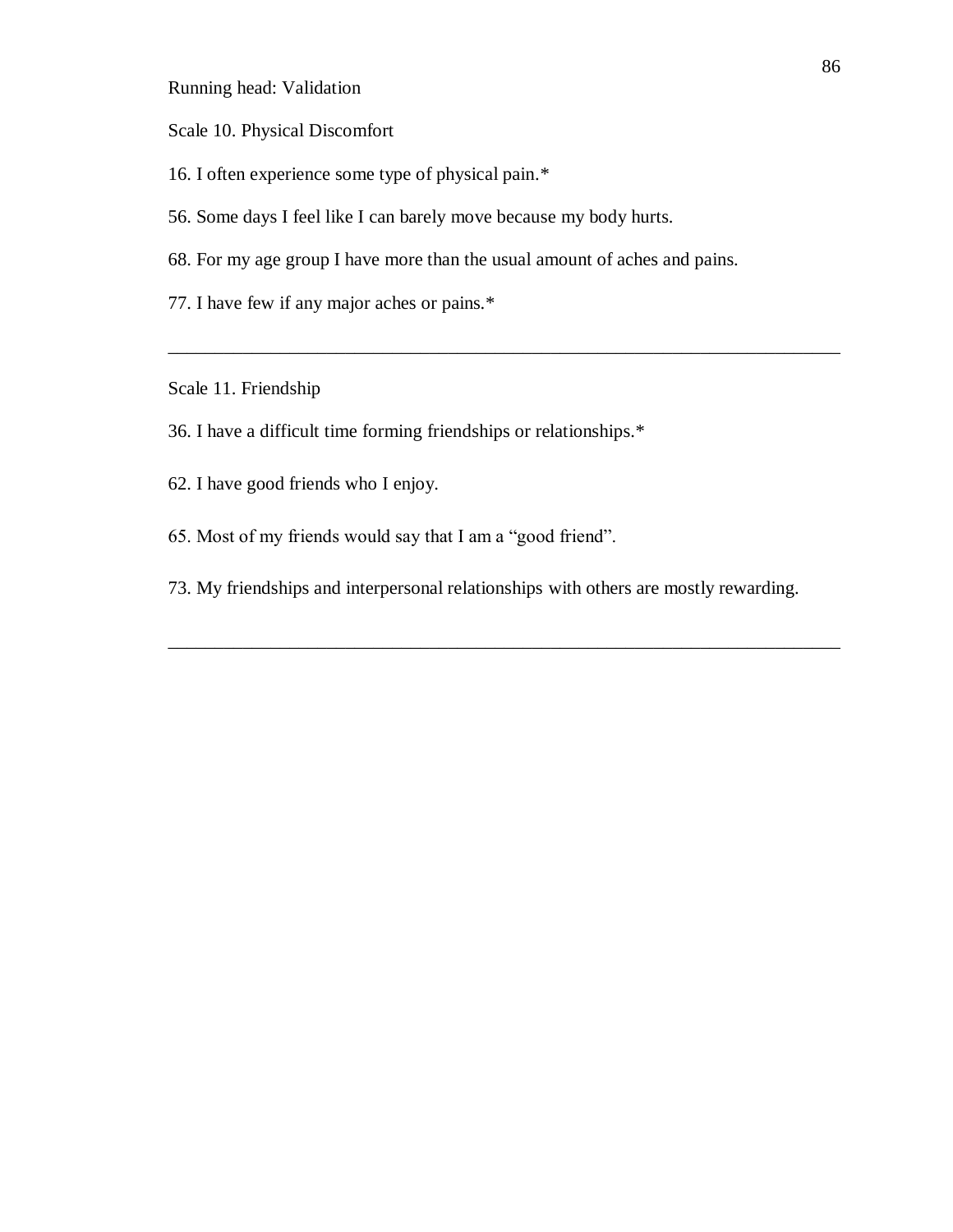#### **References**

- Adams, R. G. (1988). Which comes first: Poor psychological wellbeing or decreased friendship activity? *Activities, Adaptation & Aging*, 27-41. doi:10.1300/J016v12n01\_03
- Allen, T. D., Herst, D. E., Bruck, C. S., & Sutton, M. (2000). Consequences associated with work-to-family conflict: A review and agenda for future research. *Journal of Occupational Health Psychology*, 278-308. DOI: 10.1037/1076-8998.5.2.278
- American Educational Research Association, American Psychological Association, & National Council on Measurement in Education. (1999). Standards for educational and psychological testing. Washington, DC: American Educational Research Association.
- Archer, J., Probert, G., & Gage, L. (1987). College students' attitudes toward wellness. *Journal of College Student Personnel*, *28*, 311-317.
- Aryee, S. (1992). Antecedents and outcomes of work-family conflict among married professional women: Evidence from Singapore. *Human Relations*, 813-837. DOI: 10.1177/001872679204500804
- Backman. (2004). Occupational balance: Exploring the relationships among daily occupations and their influence on wellbeing. *Canadian Review of Occupational Therapy*, *71*, 202-209.
- Bockrath, G. (1999). The experiences of counselors sustaining wellbeing. Dissertation Abstracts International Section A, *60*, 5-A, PsycINFO.
- Bradburn, N. M. (1969). *The structure of psychological wellbeing.* Chicago: University of Chicago Press.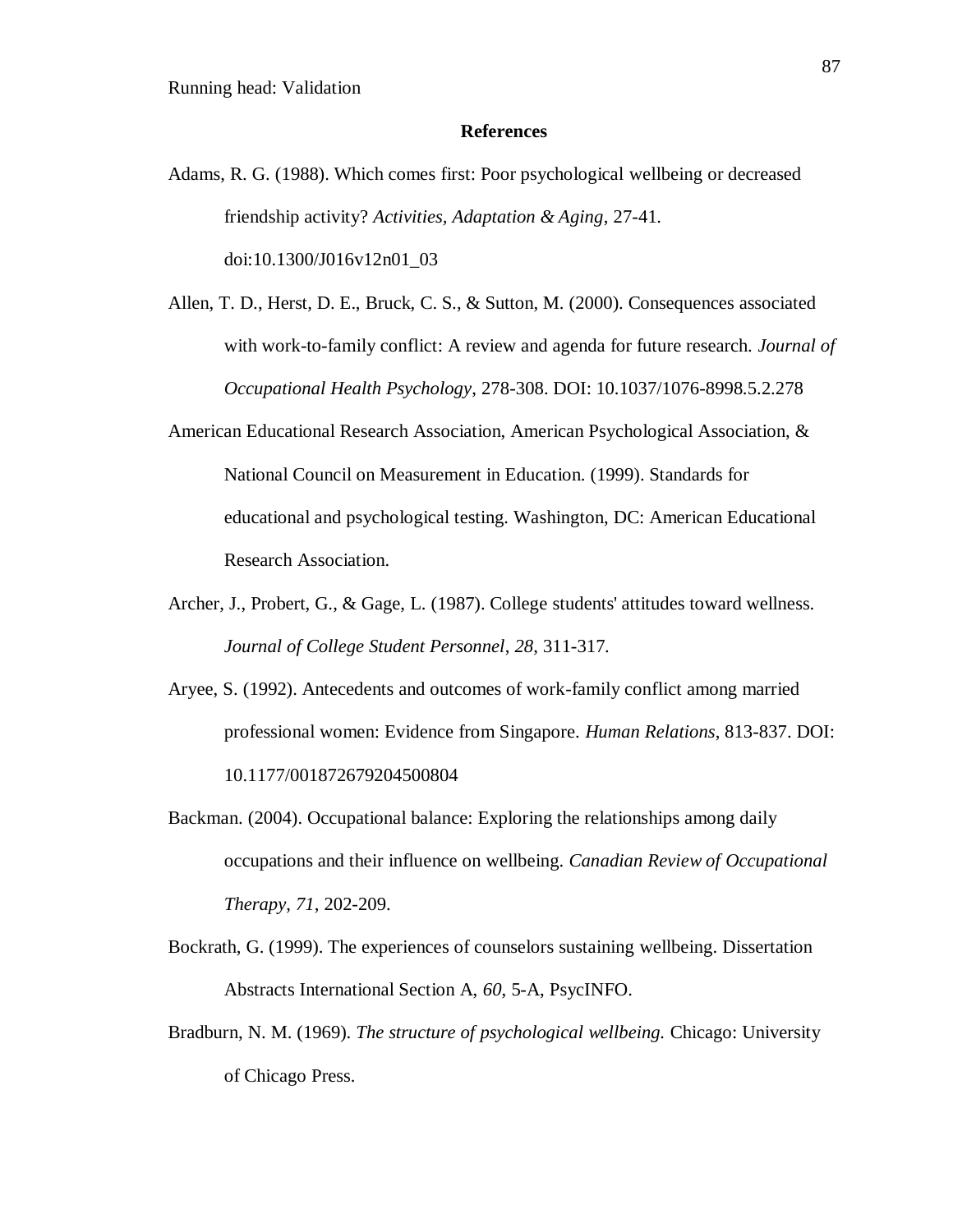- Bringhurst, D. L., Watson, C. W., Miller, S. D., & Duncan, B. L. (2006). The Reliability and Validity of the Outcome Rating Scale: A replication study of a brief clinical measure. *Journal of Brief Therapy*, *5*, 23-29.
- Brooks, J. T. (2009). The relationship between life balance and work stress in corporate executives*. ProQuest Dissertations and Theses,* Retrieved from http://search.proquest.com/docview/305163417?accountid=7084
- Cantor, N., Kemmelmeier, M., Basten, J., & Prentice, D. A. (2002). Life-task pursuit in social groups: Balancing self-exploration and social integration. *Self and Identity*, 177-184. DOI:10.1080/152988602317319366

Cattell, R. B. (1978). The scientific use of factor analysis. New York: Plenum

- Chang, C., & Myers, J. (2003). Cultural adaptation of the wellness evaluation of lifestyle: An assessment challenge. *Measurement and Evaluation in Counseling and Development*, *35*, 239-250.
- Christiansen, C. H., & Matuska, K. M. (2006). Lifestyle balance: A review of concepts and research. *Journal of Occupational Sciences*, *13*, 49-61. DOI:10.1080/14427591.2006.9686570
- Clark, S. C. (2000). Work/family border theory: A new theory of work/family balance. *Human Relations*, *53,* 747-770. DOI: 10.1177/0018726700536001
- Clark, S. (2002). Communicating across the work/home border. *Community, Work & Family*, 5, 23-48.
- Comrey, A. L., & Lee, H. B. (1992). *A first course in factor analysis*. Hillsdale, NJ: Erlbaum.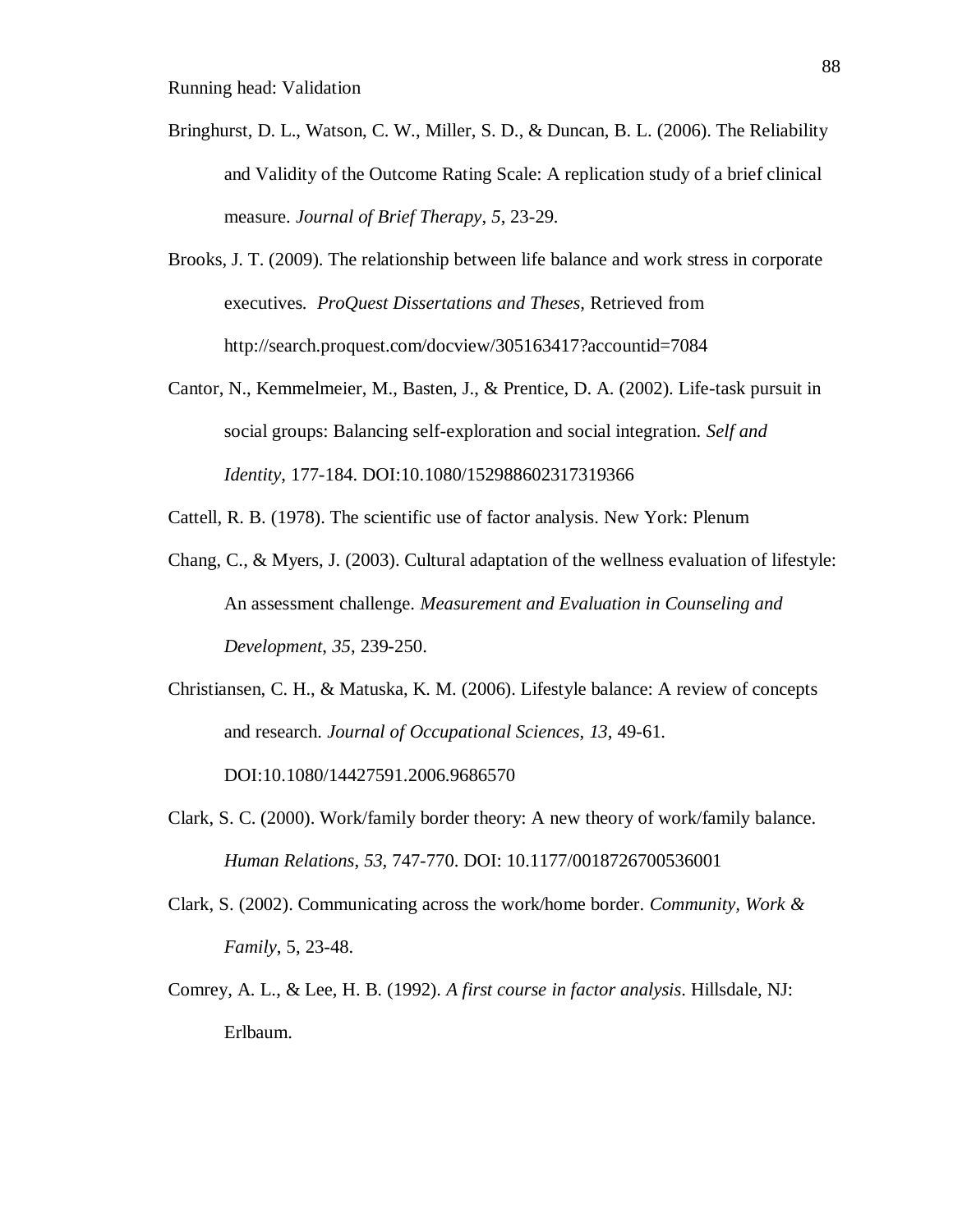- Comstock, D. L., Hammer, T. R., Strentzsch, J., Cannon, K., Parsons, J., & Salazar II, G. (2008). Relational-cultural theory: A framwork for bridging relational, multicultural, and social justice competencies. *Journal of Counseling & Development*, 279-287.
- Connolly, K., & Myers, J. (2003). Wellness and mattering: The role of holistic factors in job satisfaction. *Journal of Employment Counseling*, *40*, 150-152.
- Corse, R., Nicholas, D., Gobble, D., & Frank, B. (1992). Gender and wellness: A multidimensional systems model for counseling. *Journal of Counseling & Development* , *71*, 149-156. DOI: 10.1002/j.1556-6676.1992.tb02190
- Creswell, J. W. (2009). *Research design: qualitative, quantitative, mixed methods approaches.* Thousand Oaks: Sage.
- Cureton, E.E., & D'Agostino, R.B. (1983). Factor analysis: An applied approach. Hillsdale, NJ: Erlbaum.
- Dimitrov, D. M. (2009). *Quantitative Research in Education: Intermediate and advanced research.* Oceanside: Whittier Publications, Inc.
- DiRenzo, M. S. (2010). An examination of the roles of protean career orientation and career capital on work and life outcomes. Drexel University). ProQuest Dissertations and Theses, Retrieved from http://search.proquest.com/docview/734722371?accountid=7084
- Dockett, K. H., Dudley-Grant, G. R., & Bankart, P. C. (2003). *Psychology and Buddhism: From individual to global community.* New York: Kluwer Academic/Plenum Publishers.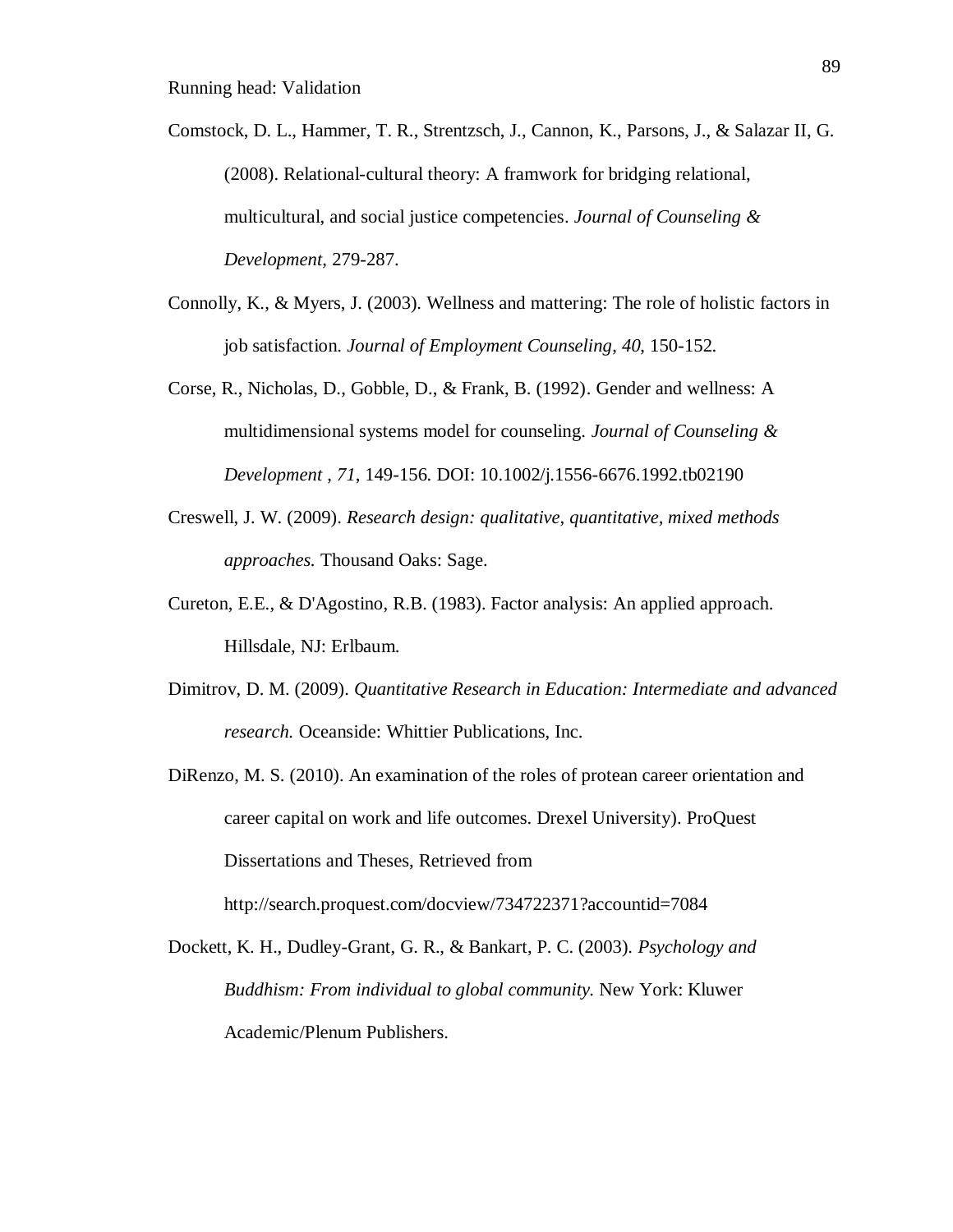Donatelle, R.J., Davis, L.G., Munroe, A.J., & Munroe, A. (1998). Health: The basics, Canadian edition. Scarborough, Ontario: Prentice-Hall Canada Inc.

Dunn, H. L. (1961). *High level wellness.* Arlington: Beatty Press.

- Ellis, A. (1994) Reason and emotion in psychotherapy: Comprehensive method of treating human disturbances: Revised and updated. New York, NY: Citadel Press
- Everitt, B. S. (1975). Multivariate analysis: The need for data, and other problems. British Journal of Psychiatry. *126*, 227-240. DOI: 10.1192/bjp.126.3.237
- Flaskas, C. (2007). Holding hope and hopelessness: Therapeutic engagements with the balance of hope. *Journal of Family Therapy*, 186-202. DOI: 10.1111/j.1467- 6427.2007.00381.x
- Friedman, S. D., & Greenhaus, J. H. (2000). Work and family—allies or enemies? What happens when business professionals confront life choices. New York: Oxford University Press.
- Frone, M. R. (2003). Work-family balance. In J. Quick, L. E. Tetrick (Eds.) , *Handbook of occupational health psychology* (pp. 143-162). Washington, DC US: American Psychological Association. DOI:10.1037/10474-007
- Garrett, M., & Carroll, J. (2000). Mending the broken circle: Treeatment of substance dependence among Native Americans. *Journal of Counseling & Development* , 379-388. DOI: 10.1002/j.1556-6676.2000.tb01921.x
- Glover, T. D., & Parry, D. C. (2008). Friendships developed subsequent to a stressful life event: The interplay of leisure, social capital, and health. *Journal of Leisure Research*, *40*, 208-230.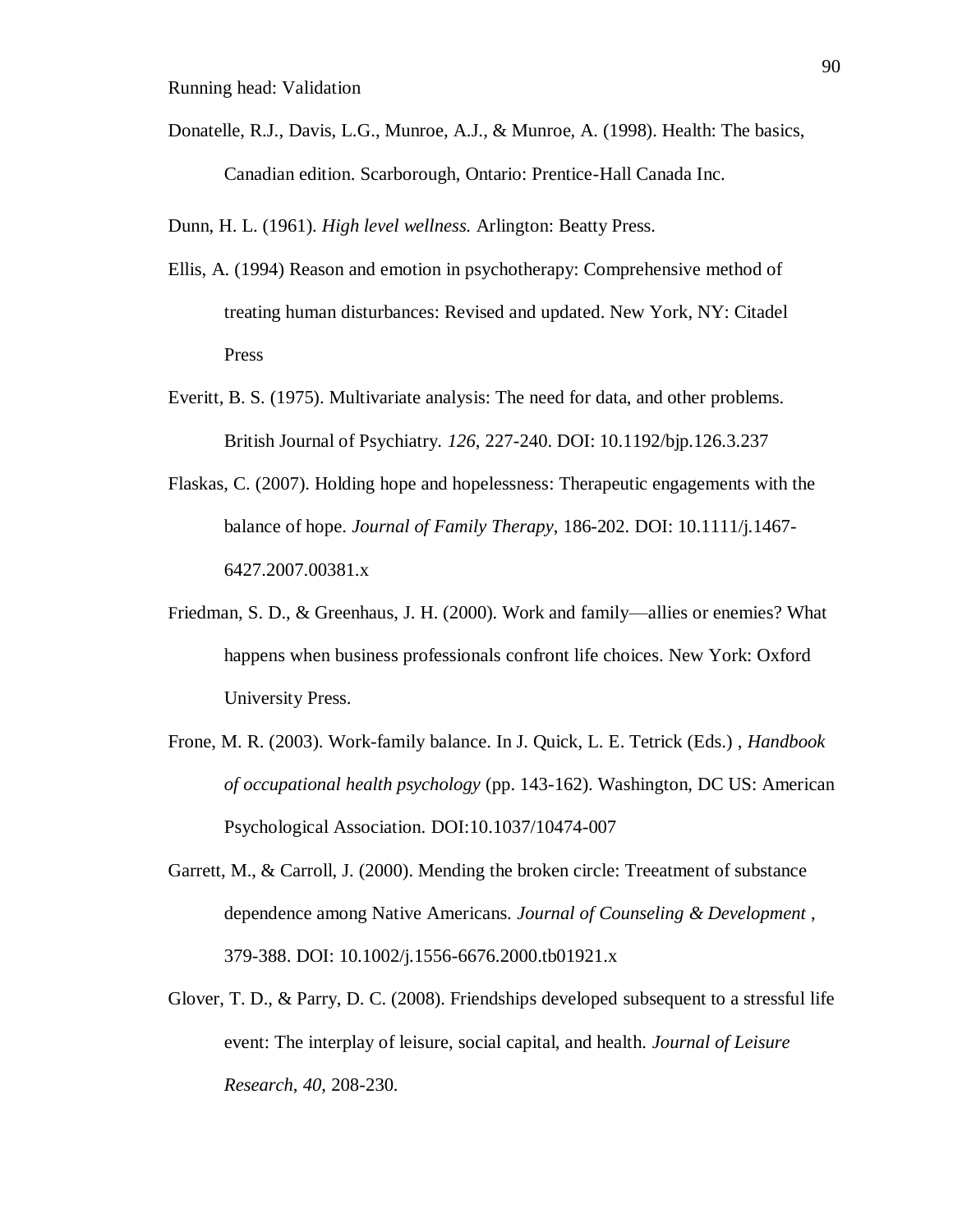- Goodwin, L. D., & Leech, N. L. (2003). The meaning of validity in the new standards for educational and psychological testing: Implications for measurement courses. *Measurement and Evaluation in Counseling and Development*, 181-191.
- Gordon, B. L. (1959). *Medieval and Renaissance medicine*. New York: Philosophical Library.

Grant-Vallone, E. J., & Donaldson, S. I. (2001). Consequence of work-family conflict on employee wellbeing over time. *Work and Stress*, 214-226. DOI:10.1080/02678370110066544

Green, G., Hayes, C., Dickinson, D., Whittaker, A., & Gilheany, B. (2002). The role and impact of social relationships upon wellbeing reported by mental health service users: A qualitative study. *Journal of Mental Health*, *5*, 565-579. DOI:10.1080/09638230020023912

- Greenhaus, J. H., Collins, K. M., & Shaw, J. D. (2003). The relation between workfamily balance and quality of life. *Journal of Vocational Behavior*, 510-531. DOI: http://dx.doi.org/10.1016/S0001-8791(02)00042-8
- Gropel, P., & Kuhl, J. (2006). Having time for life activities: Life balance and selfregulation. *Zeitschrift fur Gesundheitspsychogie*, *14*, 54-63.
- Gropel, P., & Kuhl, J. (2009). Maintaining balance in life: Action orientation as a buffer against life stress. *Studia Psychologica*, *51*, 137-141.
- Gropel, P., & Kuhl, J. (2009). Work-life balance and subjective wellbeing: The mediating role of need fulfilment. *British Journal of Psychology*, 365-375. DOI: 10.1348/000712608X337797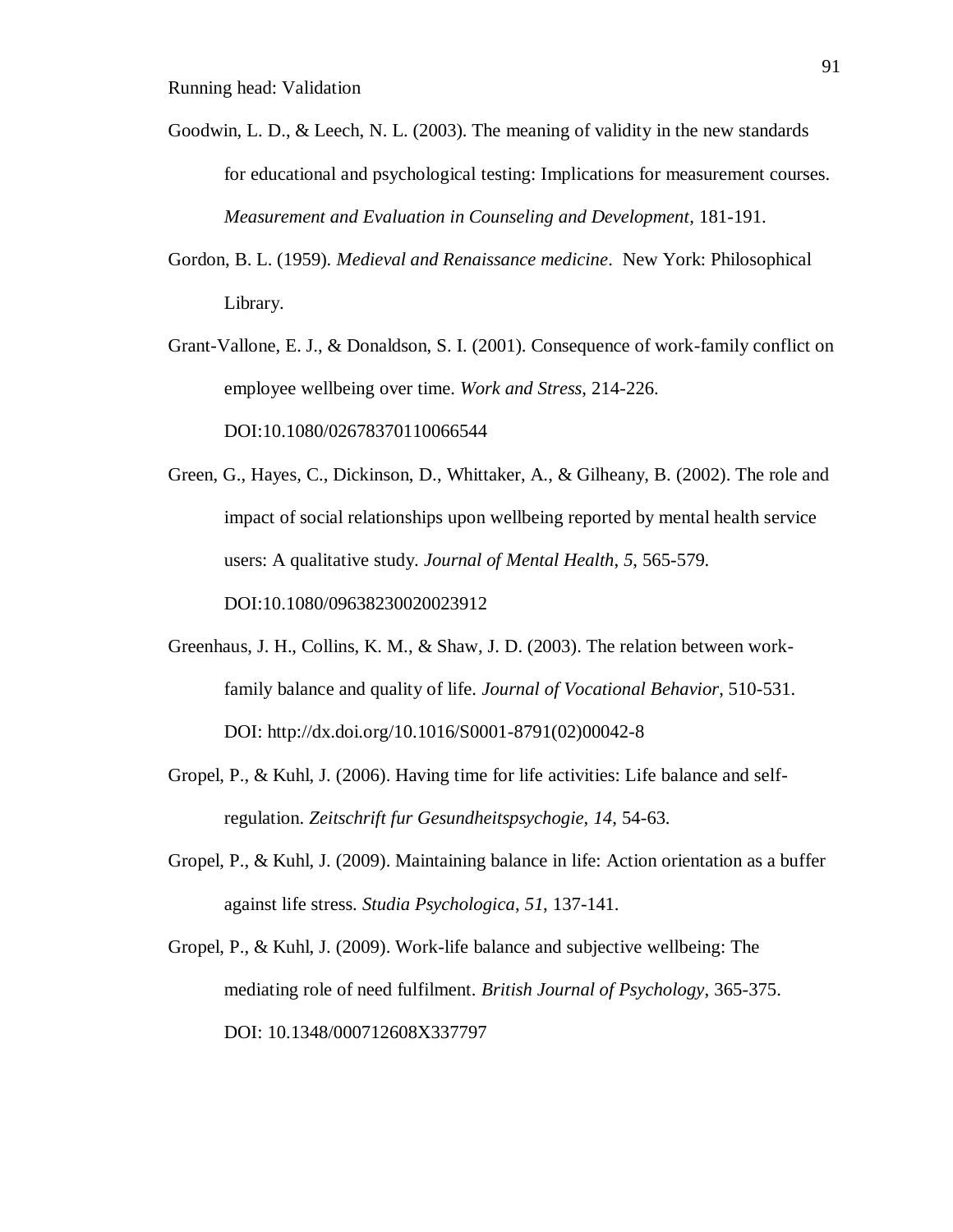Guthrie, W. K. C. (1975). *The Greek philosophers from Thales to Aristotle*. New York: Harper & Row.

Hayward, L., Nixon, C., Jasper, M., Murphy, K., Harlan, V., Swirda, L., et al. (2002). The process of restructuring and the treatment of obesity in women. *Health Care for Women International*, *21*, 615-630.

- Heppner, P. P., Wampold, B. E., & Kivlighan, D. M. (2008). *Research design in counseling.* Belmont: Thomson.
- Hettler, W. (1984). Wellness: Encouraging a lifetime pursuit of excellence. *Health Values: Achieving High Level Wellness*, *8*, 13-17.
- Hobson, C., Delunas, L., & Kesic, D. (2001). Compelling evidence of the need for corporate work/life balance initiatives: Results from a national survey of stressful life-events. *Journal of Employment Counseling*, 38-44. DOI: 10.1002/j.2161- 1920.2001.tb00491.x
- Hodge, D. R., Limb, G. E., & Cross, T. L. (2009). Moving from colonization toward balance and harmony: A Native American perspective on wellness. Social Work, *54*, 211-219. DOI:10.1093/sw/54.3.211
- Iwasaki, Y., Mactavish, J., & Mackay, K. (2005). Building on strengths and resilience: Leisure as a stress survival strategy. *British Journal of Guidance & Counselling*, 81-100. DOI:10.1080/03069880412331335894
- Jackson, D., Firtko, A., & Edenborough, M. (2007). Personal resilience as a strategy for surviving and thriving in the face of workplace adversity: A literature review. *Journal of Advanced Nursing*, *60*, 1-9. DOI: 10.1111/j.1365-2648.2007.04412.x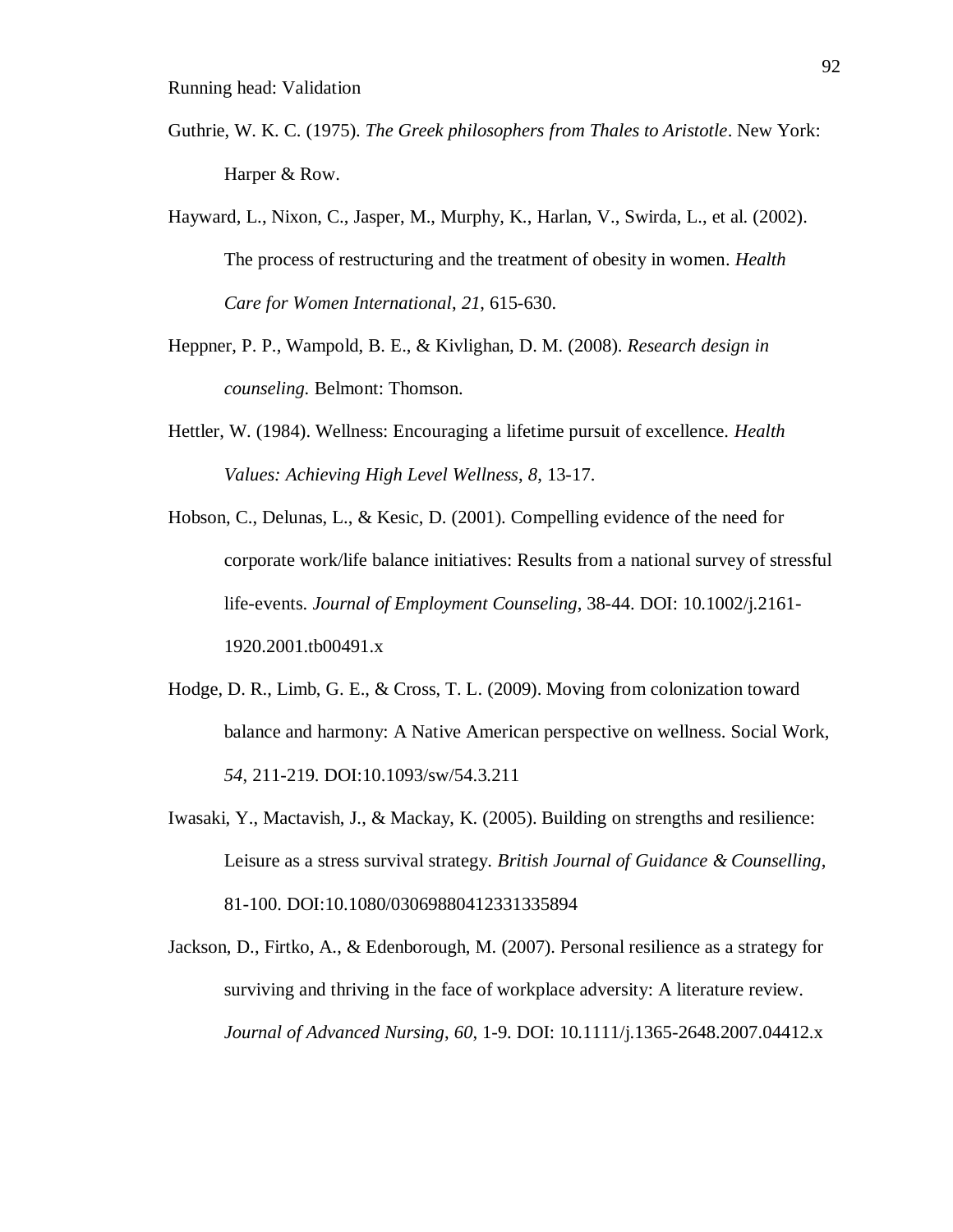Jung, J. (1997). Balance and source of social support in relation to wellbeing. *The Journal of General Psychology*, 77-90.

DOI:10.1080/00221309709595508

- Kalliath, T., & Brough, P. (2008). Work-life balance: A review of the meaning of the balance construct. *Journal of Management & Organization*, *14*, 323-327. DOI: 10.5172/jmo.837.14.3.323
- Kofodimos, J. (1993). *Balancing act: How managers can integrate successful careers and fulfilling personal lives.* San Francisco: Jossey-Bass.
- Kosseck, E. E., & Ozeki, C. (1998). Work-family conflict, policies, and the job-life satisfaction relationship: A review and directions for organizational behaviorhuman resource research. *Journal of Applied Psychology*, 139-149.
- Kuhnle, C., Hofer, M., & Kilian, B. (2010). The relationship of value orientations, selfcontrol, frequency of school-leisure conflicts, and life-balance in adolescence. *Learning and Individual Differences*, *20*, 251-255. http://dx.doi.org/10.1016/j.lindif.2010.02.003
- Lambert, M., Burlingame, G., Umphress, V., Hansen, N., Vermeersch, D., Clouse, G. C., et al. (1996). The realiability and validity of the outcome questionaire. *Clinical Psychology and Psychtherapy*, *3*, 249-258.
- Larsen, R. (2009). The contributions of positive and negative affect to emotional wellbeing. *Psychological Topics*, 247-266.

Leaman, O. (1999). *Key concepts in Eastern philosophy*. New York: Routledge.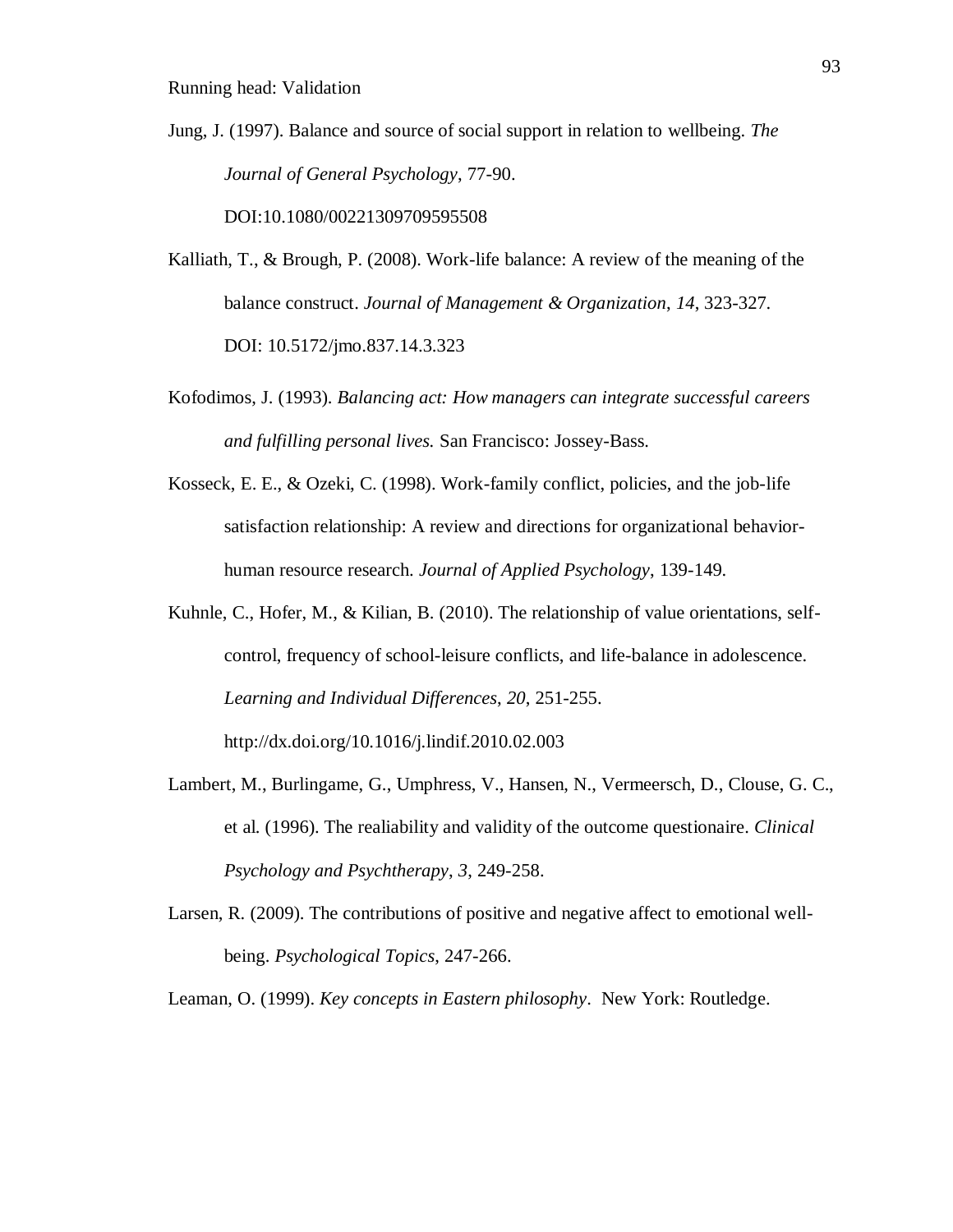- Lenghan, J. A., & Sengupta, K. (2007). Role conflict, role balance and affect: A model of wellbeing of the working student. *Institute of Behaviorial and Applied Management*, 88-109.
- Longfield, A., Romas, J., & Irwin, J. D. (2006). The self-worth, physical and social activities of graduate students: A qualitative study. *College Student Journal*, 282- 292. http://works.bepress.com/jenniferirwin/30
- Loretto, W., Popham, F., Platt, S., Pavis, S., Hardy, G., MacLeod, L., et al. (2005). Assessing psychological wellbeing: A holistic investigation of NHS employees. *International Review of Psychiatry*, 329-336. DOI:10.1080/09540260500238371
- Marcus-Newhall, A., Halpern, D. F., & Tan, S. J. (2008). *The changing realities of work and family, a multidisciplinary approach.* Chichester: Wiley-Blackwell.
- Matuska, K. (2010). Validity evidence for a model and measure of life balance. University of Minnesota). ProQuest Dissertations and Theses, Retrieved from http://search.proquest.com/docview/635432775?accountid=7084
- Menniger, K. (1963). *The vital balance: the life process in mental health and illness.* New York: Viking Press.
- Meyers, L. S., Gamst, G., & Guarino, A. J. (2006). *Applied multivariate research: Design and interpretation.* Thousand Oaks: Sage Publications, Inc.
- Miquelon, P., & Vallerand, R. J. (2008). Goal motives, wellbeing, and physical health: An integrative model. *Canadian Psychology*, 241-249. DOI: 10.1037/a0012759
- Moodley, R., Sutherland, P., & Oulanova, O. (2008). Traditional healing, the body and mind in psychotherapy. *Counseling Psychology Quarterly*, 153-165. DOI:10.1080/09515070802066870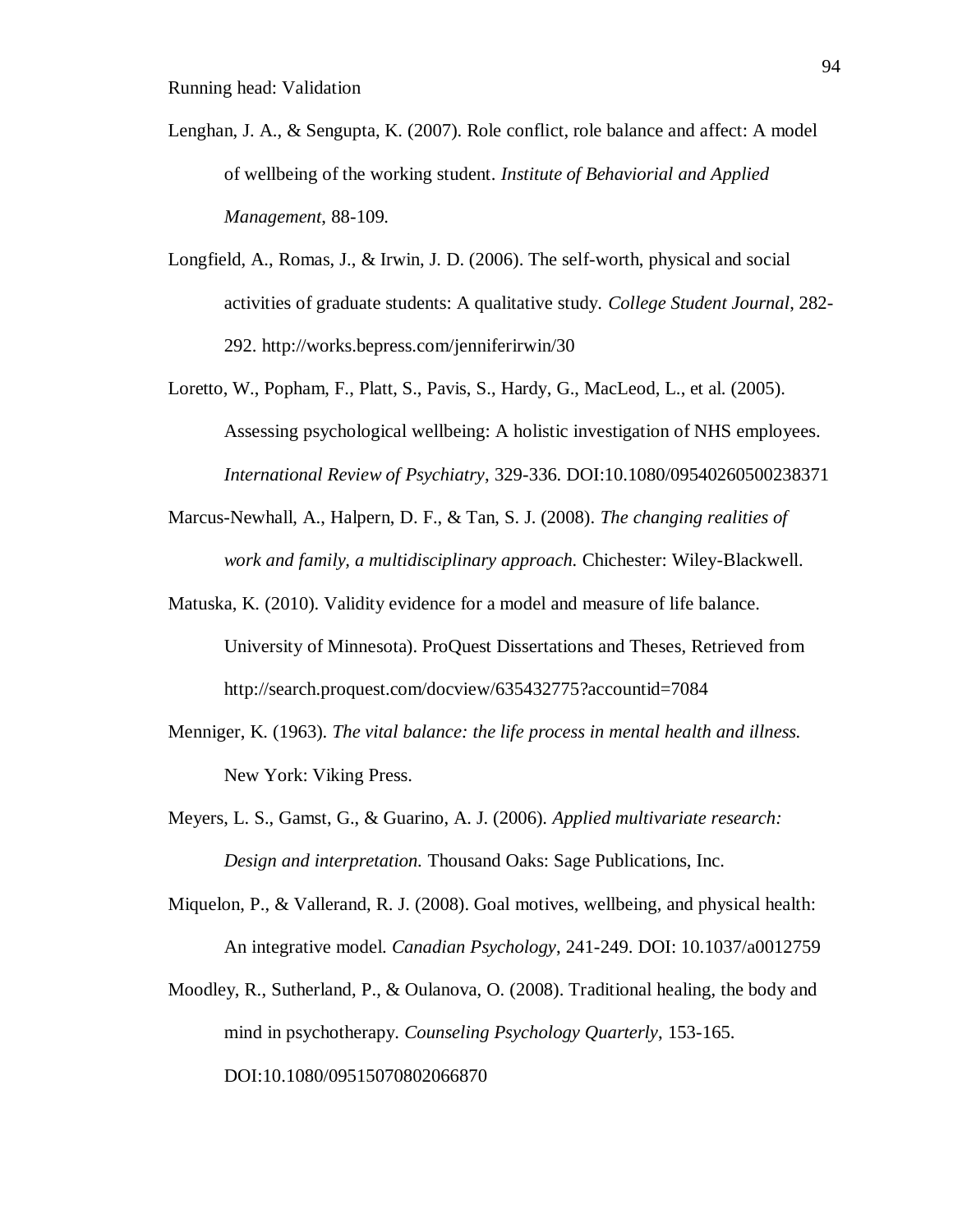- Myers, J. E., & Sweeney, T. J. (2005). *Counseling for Wellness.* Alexandria: American Counseling Association.
- Myers, J. E., Sweeney, T. J., & Witmer, J. M. (2000). The wheel of wellness counseling for wellness: A holistic model of treatment planning. *Journal of Counseling & Development*, *78*, 251-266.
- Neault, R. A., & Pickerell. (2005). Dual Career Couples: the Juggling Act. *Canadian Journal of Counseling*, 187-198.
- Nevis, S. M., Backman, S., & Nevis, E. C. (2003). Connecting Strategic and Intimate Interactions: The Need for Balance. *Gestalt Review*, 134-146.
- Niles, S. G., Herr, E. L., & Hartung, P. J. (2002). Adult career concerns in contemporary society. In S. G. Niles (Ed.) ,*Adult career development: Concepts, issues and practices (3rd ed.)* (pp. 2-18). Columbus, OH US: National Career Development Association.
- Noor, N. M. (2004). Work-family conflict, work and family-role salience, and women's wellbeing. *Journal of Social Psychology*, 389-405. DOI:10.3200/SOCP.144.4.389-406
- Parker, L. & Almeida, R., (2002): Balance as Fairness for Whom? Journal of Feminist Family Therapy, *13*, 153-168. DOI:10.1300/J086v13n02\_08
- Pentland, W., & McColl, M. (2008). Occupational Integrity: Another perspective on 'life balance'. *Canadian Journal Of Occupational Therapy*, *75*, 135-138.
- Portman, T. A., & Garrett, M. T. (2006). Native American Healing Traditions. *International Journal of Disability, Development and Education*, 453-469.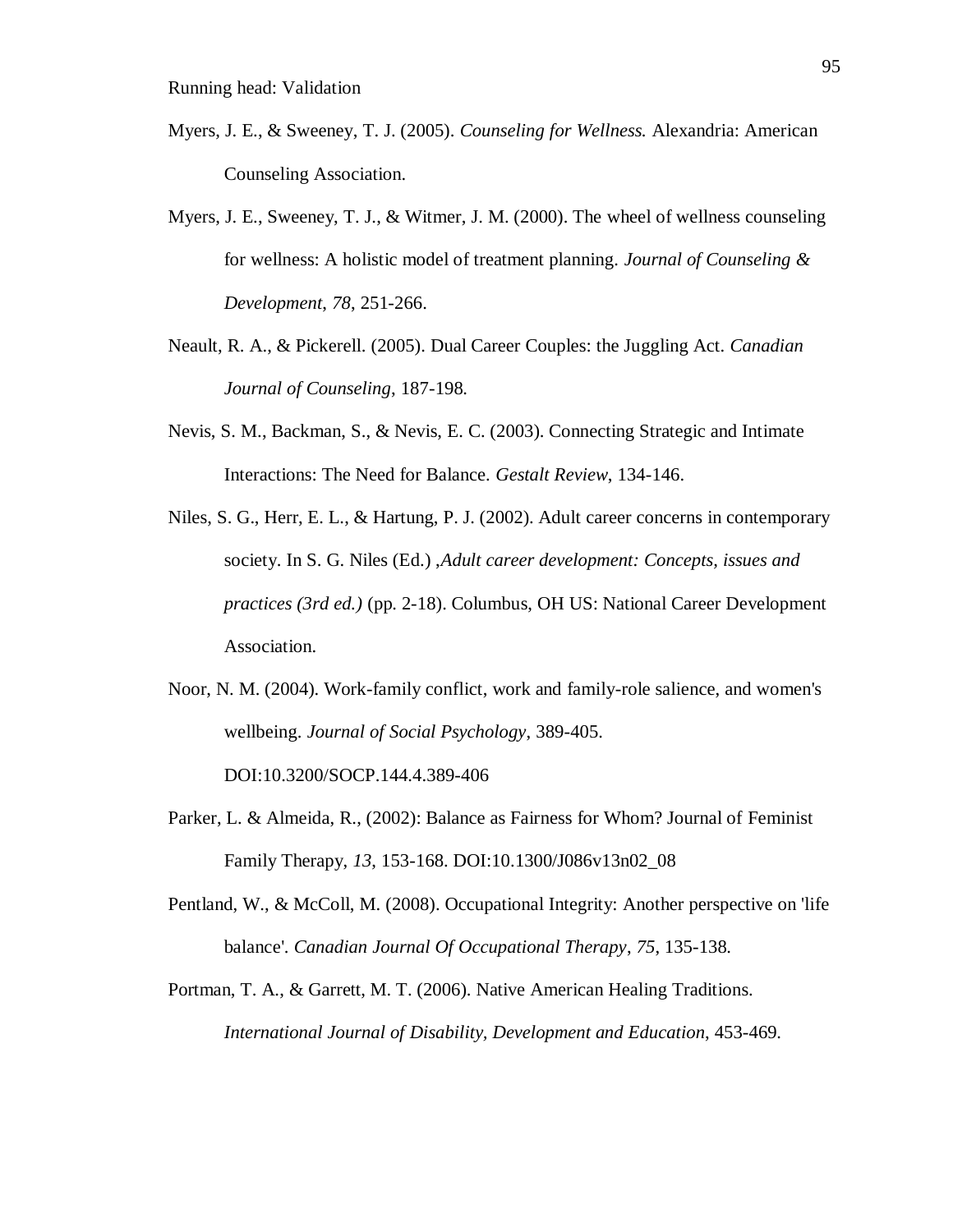- Ramsay, J. (2010). Non-medication treatments for adult ADHD: Evaluating impact on daily functioning and wellbeing. Washington, DC US: American Psychological Association. DOI:10.1037/12056-000
- Roothman, B., Kirsten, D. K., & Wissing, M. P. (2003). Gender differences in aspects of psychological wellbeing. *South African Journal of Psychology*, 212-218.
- Ryan, R., & Deci, E. L. (2001). On happiness and human potential:A review of research on hedonic and eudaimonic wellbeing. *Annual Review of Psychology*, 141-166.
- Ryff, C. D., & Keyes, C. L. (1995). The structure of psychological wellbeing revisited. *Journal of Personality and Social Psychology*, *69*, 719-727.
- Scott, S. (2006). Wellness and balance: Perceptions amongst female health care professionals negotiating career, family, and continuing education. Masters Abstracts International. Retrieved from

http://search.proquest.com/docview/60360393?accountid=7084

- Senecal, C., Vallerand, R. J., & Guay, F. (2001). Antecedents and outcomes of workfamily conflict: Toward a motivational model. *Personality and Social Psychology Bulletin*, 176-186. DOI: 10.1177/0146167201272004
- Shadish, W. R., Cook, T. D., & Campbell, D. T. (2002). *Experimental and quasiexperimental designs for generalized causal inference.* Boston: Houghton Mifflin.
- Sheldon, K. M., Cummins, R., & Kamble, S. (2010). Life balance and wellbeing: Testing a novel conceptual and measurment approach. *Journal of Personality*, *78*, 1093- 1134. DOI: 10.1111/j.1467-6494.2010.00644.x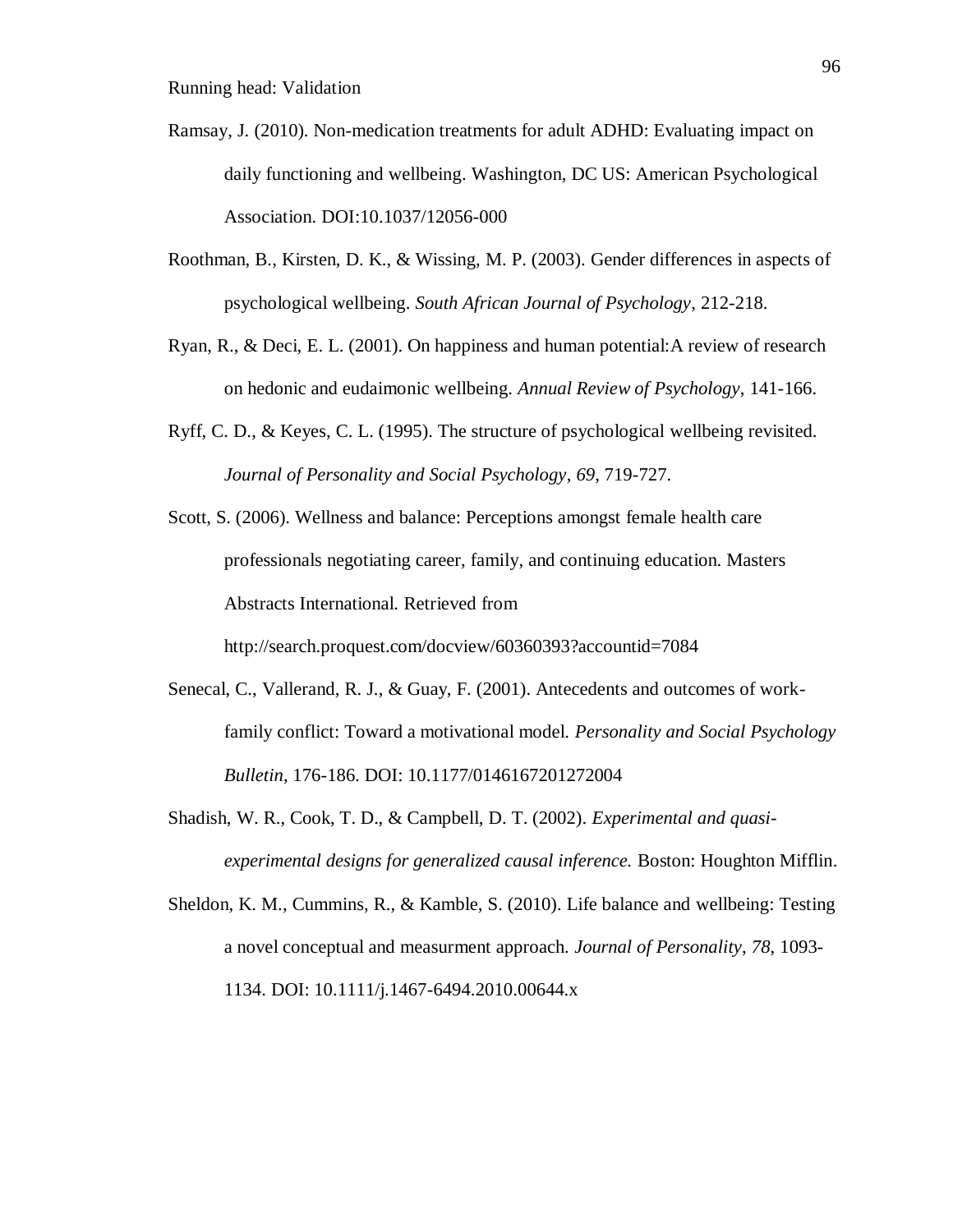Sprecher, S., & Felmlee, D. (1997). The balance of power in romantic heterosexual couples over time from 'his' and 'her' perspectives. *Sex Roles*, 361-379.

DOI: 10.1023/A:1025601423031

- Stevens, J. P. (2002). *Applied Multivariate Statistics For The Social Sciences.* Mahwah: Lawrence Erlbaum Associates .
- Stevens, J. P. (2007). *Intermediate Statistics.* New York: Taylor & Francis.
- Takakusu, J. (1973). *The essentials of Buddhist philosophy.* Westport: Greenwood Press.
- Valcour, M. (2007). Work-based resources as moderators of the relationship between work hours and satisfaction with work-family balance. *Journal Of Applied Psychology*, *92*, 1512-1523. DOI:10.1037/0021-9010.92.6.1512.
- Wagman, P., Björklund, A., Håkansson, C., Jacobsson, C., & Falkmer, T. (2011). Perceptions of life balance among a working population in Sweden. Qualitative Health Research, *21*, 410-418. DOI:10.1177/1049732310379240.
- Wallace, A. & Shapiro, S. (2006). Mental balance and wellbeing: Building bridges between Buddhism and Western psychology. American Psychologist, *61*, 690- 701. DOI: 10.1037/0003-066X.61.7.690
- Ward, R. R. (2008). The relationship of individual intrinsic capacity with job satisfaction, organizational commitment, and perceived life balance: An exploratory study of the intrinsic coaching(RTM) methodology. Capella University). ProQuest Dissertations and Theses, Retrieved from

http://search.proquest.com/docview/304831532?accountid=7084.